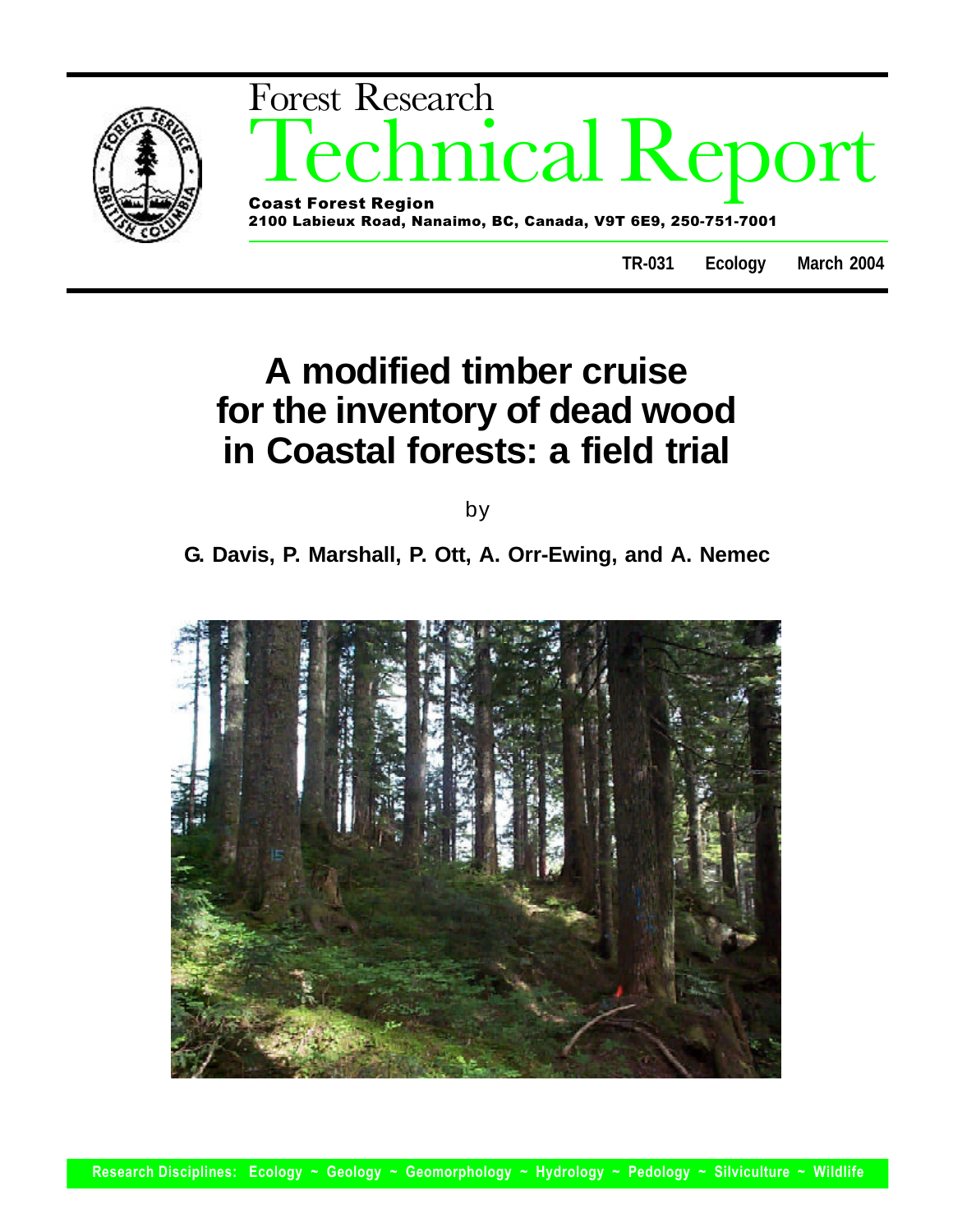#### **Citation:**

Davis, G., P. Marshall, P. Ott, A. Orr-Ewing and A. Nemec. 2004. A modified timber cruise for the inventory of dead wood in Coastal forests: a field trial. Res. Sec., Coast For. Reg., B.C. Min. For., Nanaimo, B.C. Tec. Rep. TR-031/2004.

## **Contacts:**

## **Gerry D. Davis, M.Sc., P.Ag.**

Research Ecologist Consultant 1655 Janes Road Nanaimo, British Columbia V9X 1P3 davismoffat@shaw.ca

## **Peter L. Marshall, Ph.D., RPF**

Professor, Forest Resources Management Dept. University of British Columbia 2424 Main Mall Vancouver, British Columbia V6T 1Z4 marshall@interchg.ubc.ca

## **Peter K. Ott**

**Biometrician** Research Branch BC Ministry of Forests PO Box 9529, Stn Prov Govt Victoria, British Columbia V8W 9C3 Peter.Ott@gems7.gov.bc.ca

## **Alec Orr-Ewing**

Timber Evaluator A. Orr-Ewing & Associates 4735 Caulfeild Drive West Vancouver, British Columbia V7W 1G3 alec@jsthrower.com

## **Ammanda F. Linnell Nemec**

International Statistics and Research Corp. PO Box 496 Brentwood Bay, British Columbia V8M 1R3 afn@isr.bc.ca

web site: http://www.for.gov.bc.ca/rco/research/index.htm

**Cover photo**: Cruise plot in an old-growth forest located in the Montane variant of the Very Wet Maritime subzone of the Coastal Western Hemlock biogeoclimatic zone (CWHvm2).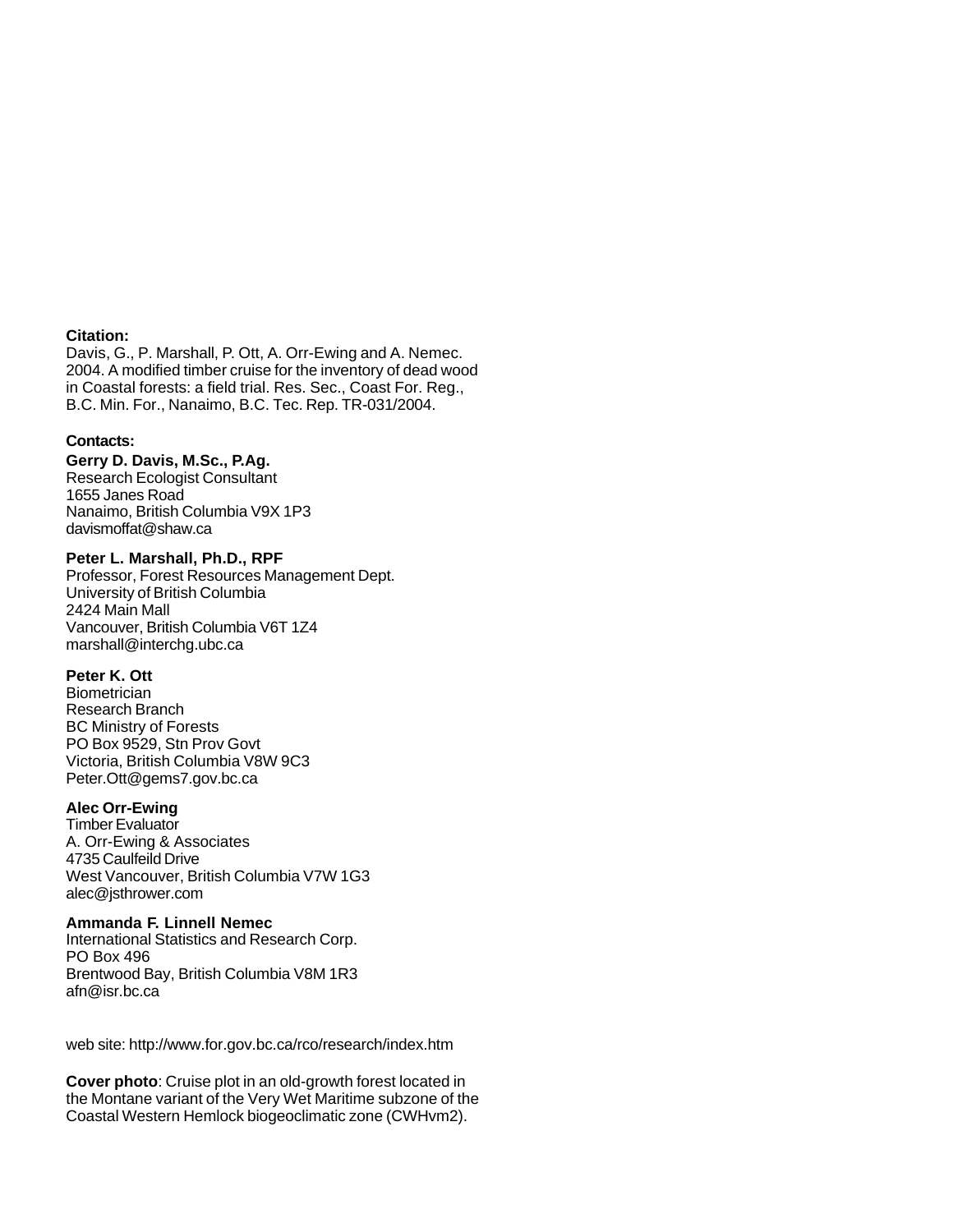# **TABLE OF CONTENTS**

| 3.2.3 Comparison of Non-Merchantable Dead Structures: Cruise and Check Plots 13             |  |
|---------------------------------------------------------------------------------------------|--|
| 3.2.4 Comparison of Piece Volumes Based on Smalian's and Kozak's Taper Equations 14         |  |
|                                                                                             |  |
|                                                                                             |  |
|                                                                                             |  |
|                                                                                             |  |
|                                                                                             |  |
|                                                                                             |  |
|                                                                                             |  |
|                                                                                             |  |
|                                                                                             |  |
|                                                                                             |  |
|                                                                                             |  |
|                                                                                             |  |
| Appendix F: Sensitivity Analysis of Plot-Level Parameters Based on Cruise and Check Data 52 |  |
| Tables:                                                                                     |  |
|                                                                                             |  |
|                                                                                             |  |
|                                                                                             |  |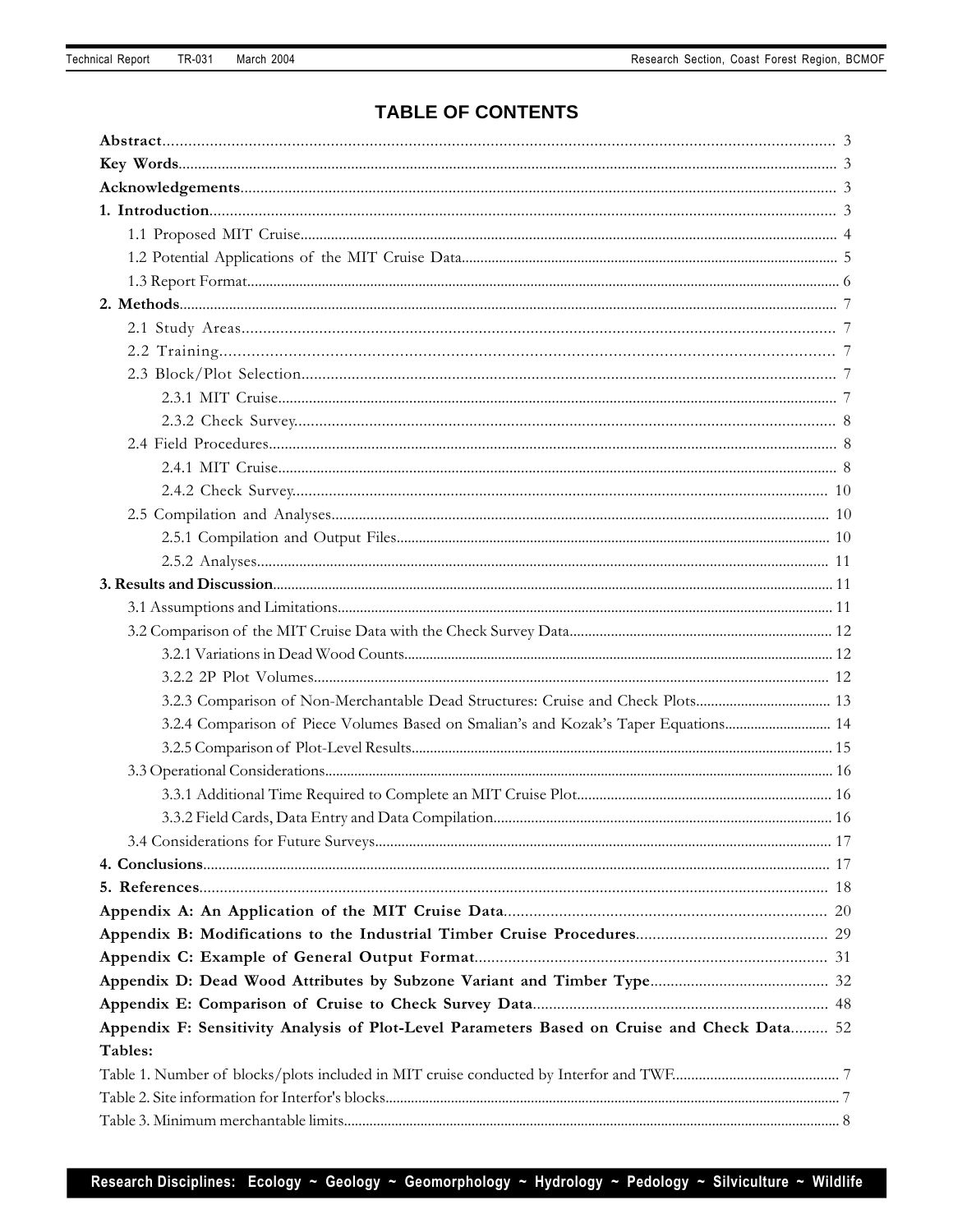# **Tables** (continued)**:**

| Table 10. Sensitivity analysis of plot-level parameters based on cruised and check data (common structures) 15     |  |
|--------------------------------------------------------------------------------------------------------------------|--|
| Table 11. Sensitivity analysis of plot-level parameters based on cruised and check data (plot totals) 15           |  |
|                                                                                                                    |  |
| Table 13. Total density and gross volume of wood partitioned by structure for several BEC subzone/variants 22      |  |
| Table 14. Total bole wood gross volume of Z, Y, U+X, and better than X Grade wood, partitioned by                  |  |
|                                                                                                                    |  |
|                                                                                                                    |  |
|                                                                                                                    |  |
|                                                                                                                    |  |
|                                                                                                                    |  |
|                                                                                                                    |  |
|                                                                                                                    |  |
|                                                                                                                    |  |
|                                                                                                                    |  |
|                                                                                                                    |  |
| Figures:                                                                                                           |  |
|                                                                                                                    |  |
| Figure 2. Total bole wood gross volume as Y+Z Grade wood partitioned by CWD, dead standing, and live structures 24 |  |
|                                                                                                                    |  |
|                                                                                                                    |  |
|                                                                                                                    |  |
|                                                                                                                    |  |
|                                                                                                                    |  |
| Figure 8. Immature timber types: mean total volume of Y+Z Grade wood partitioned by structure 40                   |  |
|                                                                                                                    |  |
| Figure 10. Immature timber types: total volume/ha of large dimensional Y+Z Grade wood partioned by structure 44    |  |
| Figure 11. Mature timber types: total volume/ha of large dimensional Y+Z Grade wood partioned by structure 44      |  |
|                                                                                                                    |  |
|                                                                                                                    |  |
|                                                                                                                    |  |
|                                                                                                                    |  |
|                                                                                                                    |  |
|                                                                                                                    |  |
|                                                                                                                    |  |
|                                                                                                                    |  |
| Figure 20. Comparison of compiled taper volumes based on measured and estimated dbh: all structures 50             |  |
| Figure 21. Comparison of compiled taper volumes based on measured and estimated dbh: chunks 50                     |  |
|                                                                                                                    |  |
|                                                                                                                    |  |
|                                                                                                                    |  |
|                                                                                                                    |  |
|                                                                                                                    |  |
|                                                                                                                    |  |
|                                                                                                                    |  |
|                                                                                                                    |  |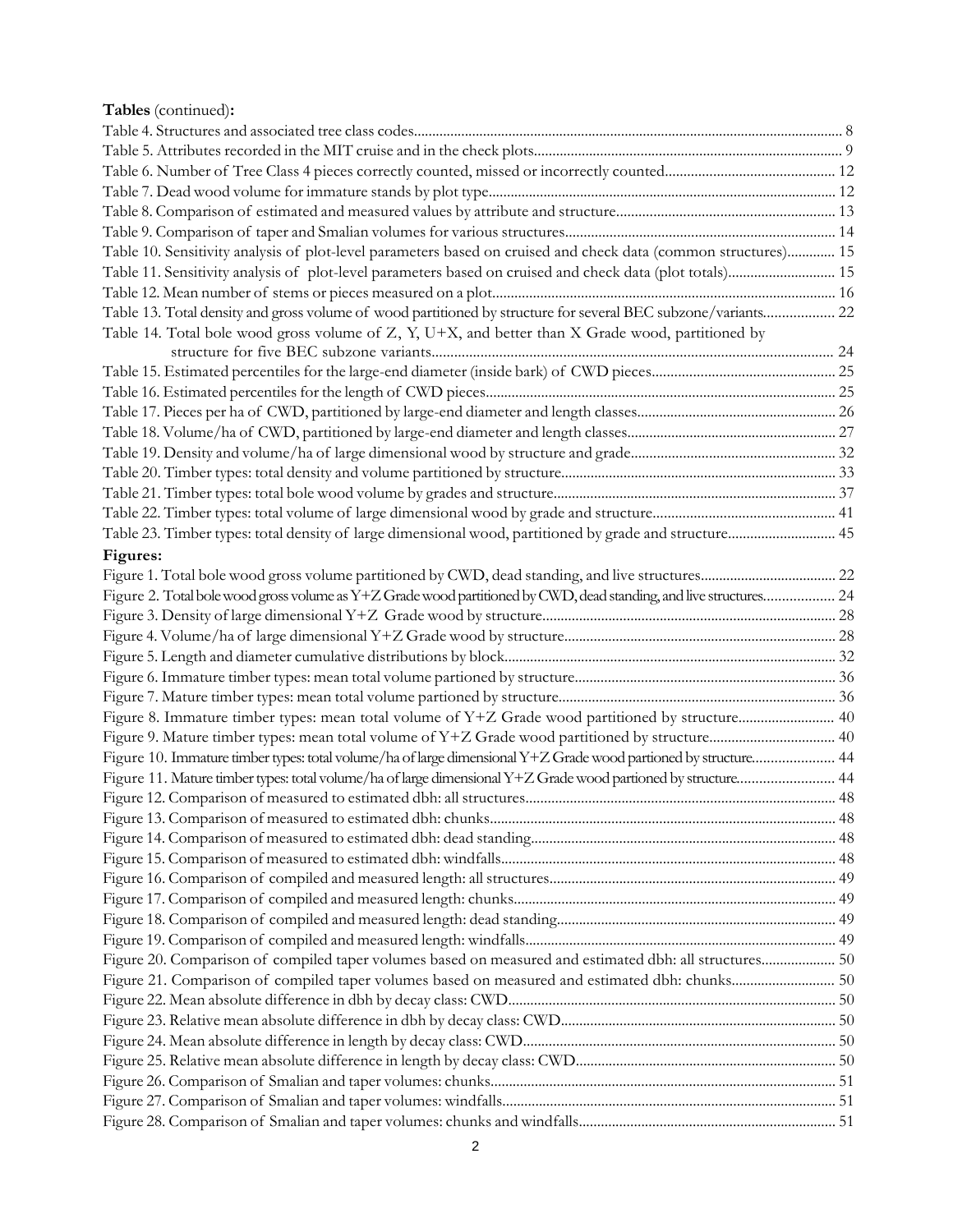## **ABSTRACT**

This report details the results of a field trial that explored the feasibility of using a modified version of an industrial timber cruise used in Coastal British Columbia<sup>1</sup> to collect data about dead wood.

The objective of modifying the timber cruise was to explore a means of obtaining reasonable estimates of coarse woody debris (CWD) attributes in Coastal British Columbia forests in a timely and cost-effective manner. The main rule governing the modifications to the industrial timber cruise was that only minor changes could be made to the operational procedures. The modified timber cruise (MIT cruise) used in the field trial therefore differed in four main aspects from other CWD survey methods used in British Columbia:

- l variable radius plot sampling was used to survey all standing and downed dead wood above the minimum cruise size limit;
- attributes of all non-merchantable dead wood were estimated by the cruiser;
- l attributes of non-merchantable dead wood recorded by the cruiser were limited to species, diameter (dbh), log length, grades, net factors, and original tree height; and,
- compiled estimates of volume and "last log" length were based on taper equations.

The results from the MIT cruise were compared with those of a check survey. The check survey included measuring the estimated attributes and estimating CWD volume using Smalian's formula. Comparisons were made at the individual piece level, and included a comparison of mean differences as well as an indication of overall similarity between the methods.

For the various structures examined, only small average differences occurred between estimated and measured dbh, and between the compiled volumes based on estimated and measured dbh values. However, for each of these attributes the pieceby-piece differences were relatively large, resulting in low overall similarity. For CWD pieces, the estimated lengths were shorter, on average, than the measured lengths. Similarity was also low between the length estimates and the measurements on a pieceby-piece basis. On average, there was little difference between estimates of piece volume made using Smalian's formula and those made using Kozak's taper equation. However, as was the case for all of the measurement procedures compared, the similarity between the volume estimates on a piece-by-piece basis was relatively low.

The results of this field trial illustrate the potential effectiveness of using the MIT cruise as an alternative method of collecting broad-scale data on dead structures. However, if this technique is to be applied more widely, revisions to the MIT cruise procedures are required to address the relatively high variation in the assignment of non-merchantable dead pieces between the MIT cruise and check plots, and to address the apparent underestimation of piece length.

## **KEY WORDS**

coarse woody debris, low-value wood, non-merchantable wood, dead wood, timber cruise, modified industrial timber cruise, Coastal British Columbia

#### **ACKNOWLEDGEMENTS**

This project was undertaken under the auspices of the Coast Forest Region's Coarse Woody Debris Working Group. Financial support for this project was provided by TimberWest Forest Corp. (TWF) and International Forest Products Ltd. (Interfor) through the Strengthening Sustainable Forest Management Funding Envelope of Forest Renewal BC (FRBC), and by the BC Ministry of Forests.

The project was initiated due to the far-sighted vision of Alec Orr-Ewing and Tom Jones of TWF. The authors would like to thank operational cruisers Mike Johnston of TWF and John Pitts of Interfor for their interest, advice and dedication to the project. Thanks are also extended to Ron Mecredy of R.C. Mecredy Forest Consulting Ltd. for his advice on the check survey. The assistance of Mark Koepke of Claymore Consulting Ltd. during data compilation is gratefully acknowledged.

The authors would also like to thank the various reviewers who provided many insightful comments on a draft of this paper. These include Katrina Froese, Dr. Valerie LeMay, Norm Shaw, Don Heppner and Nancy Densmore. Fred Dawkins is gratefully acknowledged for the technical editing and layout of this document. Any errors of fact or interpretation which remain are, of course, solely the responsibility of the authors.

#### **1.0 INTRODUCTION**

Downed dead wood, also known as coarse woody debris (CWD)<sup>2</sup> , is an important component of forests and plays a vital role in biodiversity and ecosystem processes. By providing centres of biological interaction and energy exchange, CWD in many ways symbolizes the complexity of forest ecosystems. The long-term management of this resource is important for maintaining ecosystem integrity<sup>3</sup>.

In British Columbia, legislation requires that CWD be managed on private land within a Tree Farm Licence or woodlot licence, and on Crown land other than in a Wilderness Area (see the Forest Practices Code of British Columbia Act and the Forest and Range Practices Act). Current rules governing the management of CWD are tied to the British Columbia Ministry of Forests' timber utilization policy (BCMOF 1997; BCMOF 1999a). Based on the Chief Forester's 1996 impact

<sup>&</sup>lt;sup>1</sup> An industrial timber cruise is used by several licensees in Coastal British Columbia. As per the Coastal industrial standards, trees/logs were call graded and net factored, with dead wood attributes recorded.

<sup>2</sup> In British Columbia, CWD is commonly defined as non-self-supporting, dead, woody material that is located above the soil and is in various stages of decomposition, including above-ground logs and large fallen branches (BCMOF 2000c). No distinction is made between dead, downed wood with roots (i.e., windthrow), and dead, downed wood without roots. CWD is normally defined as being greater than some minimum diameter. In BC the diameter is commonly 10 cm (BCMOF 2001), but it will vary among jurisdictions and applications.

<sup>3</sup> Nancy Densmore, Chairperson Provincial CWD Management Committee, BC Ministry of Forests, Victoria, BC; personal communication, January 2003.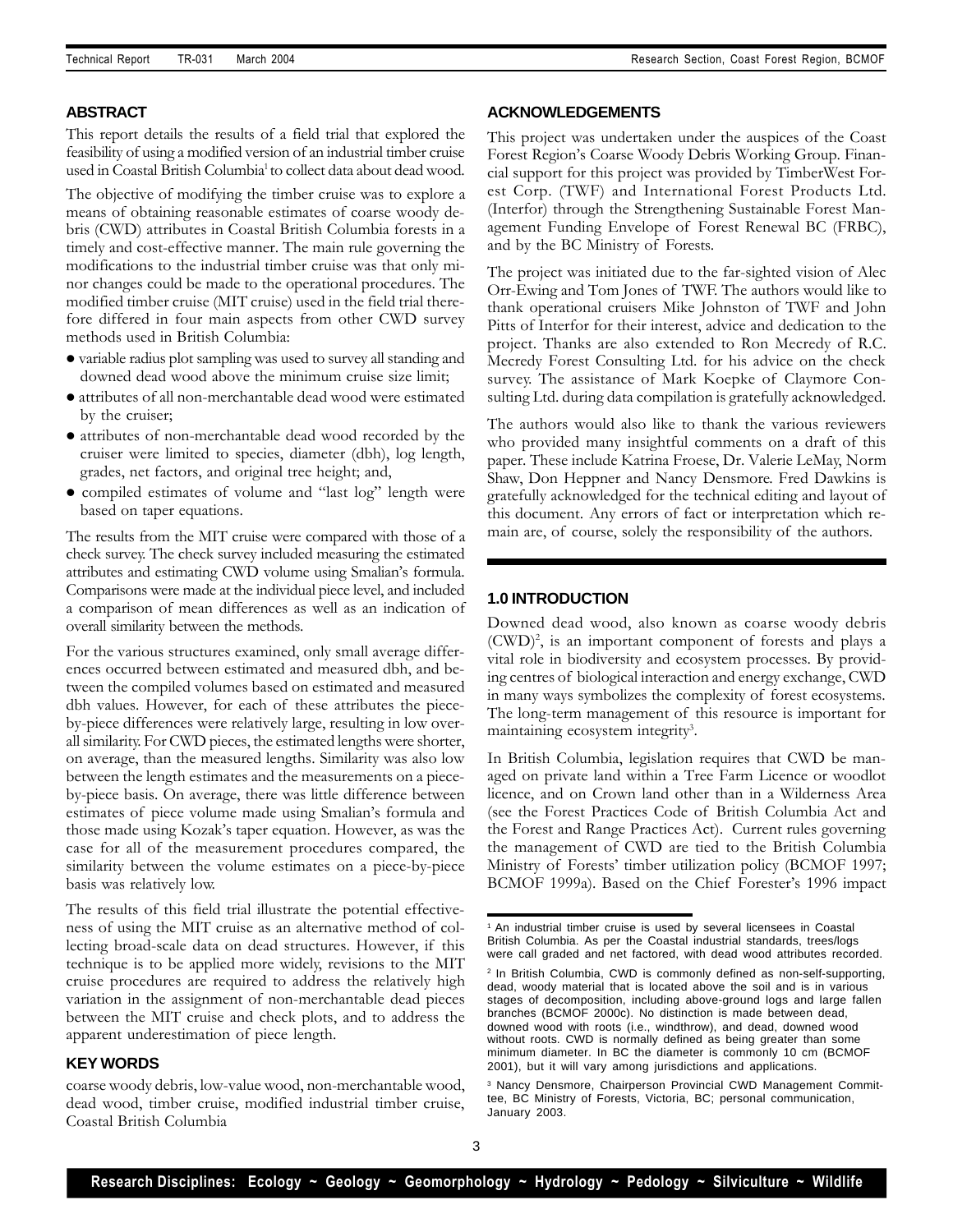estimates of stand-level biodiversity<sup>4</sup>, CWD management is intended to have no impact on operating costs or timber supply (BCMOF and BCMOE 1996). Under this directive, potential sources of CWD, which can be left in the setting at the time of harvest, are limited to uneconomical wood<sup>5</sup> and economical wood up to the avoidable waste benchmark volumes specified in the timber utilization policy<sup>6</sup>.

Guiding principles and management considerations for improving CWD retention within the context of British Columbia Ministry of Forests timber utilization policy (BCMOF 1997) are outlined in the ministry's short-term strategy for managing CWD (BCMOF 2000b). Current quantitative information on CWD attributes in either managed or unmanaged BC forests is sparse, and additional data are required to support ongoing work on developing quantitative CWD management goals.

CWD data currently collected in operational surveys – such as Residue and Waste Surveys and timber cruises – are incomplete because these surveys focus on merchantable wood. While the ground-based component of British Columbia's *Vegetation Resources Inventory* (VRI) (BCMOF 2000c) includes a CWD module in the full measure plots, the high cost of implementing the full measure plots has restricted their use. Research data, while often complete, are limited in scope because study objectives are usually very specific (e.g., Arsenault 1995; Davis 1996; Pollard and Trofymow 1993; Wells 1996). This relegates the collection of CWD data to an independent survey, which is expensive. The alternative to an independent survey is to append the collection of the "missing" dead wood (i.e., non-merchantable<sup>7</sup> ) data to an existing operational survey (e.g., Waddell 2001). An industrial timber cruise is a logical choice for collecting background data on the attributes of CWD in forests because a portion of the downed dead wood is already measured in the cruise (i.e., windfalls)<sup>8</sup>, and because CWD attributes are closely tied to those of standing live and dead trees. The advantage of using a modified industrial timber (MIT) cruise is that it has the potential to generate, over a very short time period, broadscale baseline data for the types of forests being surveyed.

## **1.1 PROPOSED MIT CRUISE**

In response to discussions on the merits of an integrated survey, TimberWest Forest Corp. (TWF), a member of the Coast Forest Region CWD Working Group<sup>9</sup>, proposed that the industrial timber cruise used by TWF (and other licensees) be modified such that attributes of non-merchantable structures (standing and downed), not routinely included in a timber cruise, would be recorded. The objective of the TWF proposal was to provide a cost-effective, broad-scale inventory for the collection, compilation and reporting of CWD attributes. Two guiding principles governed the design of the modified survey:

1) the collection of data on the non-merchantable structures should increase only minimally the time to complete a cruise plot, and,

2) the additional compilation and reporting must be accommodated within the operational compilation program at minimal cost.

To meet the above principles it was necessary to deviate from the standard survey methods used in British Columbia to inventory CWD (i.e., fixed-area plots and line intersect sampling) (Nemec and Davis 2002; Trowbridge 1986). The resulting CWD survey method differed from the standard CWD surveys in four major aspects:

- 1) variable radius plot sampling was used to survey all standing and downed dead wood;
- 2) attributes of all non-merchantable dead structures were estimated by the cruiser;
- 3) attributes of non-merchantable dead structures recorded by the cruiser were limited to diameter, log length, log grades and net factors, and original tree height; and,
- 4) total piece volume and length of the last log were compiled estimates based on taper equations.

Because timber cruisers are intimately familiar with variable radius plot sampling<sup>10</sup> for measuring both standing and windfallen trees, it was felt that this survey method could reasonably be extended to chunks of dead wood. The choice of variable radius plot sampling also maintained the field data recording procedures, codes, and compilation formats of the existing

<sup>7</sup> For the purpose of this trial, non-merchantable wood included dead useless standing and downed trees (i.e., <50% sound) and chunks of wood. It is acknowledged that higher-value logs are sometimes present, but the gross and net volume of this wood is not tracked in the BCMOF timber cruise (BCMOF 2000a).

<sup>8</sup> The BCMOF timber cruise reports the gross and net volume/ha of dead potential windfalls (i.e., >50% sound), counts dead useless windfalls (i.e., <50% sound), and ignores chunks of wood (BCMOF 2000a).

9 The Coast Forest Region CWD Working Group was initiated in 2000. It includes representatives from the five major licensees, Small Business Forest Enterprise Program (now BCTS), Forest Engineering Research Institute of Canada, Long Beach Model Forest, Residue Value Enhancement Association, BC Ministry of Forests, and BC Ministry of Environment, Lands and Parks. The terms of reference for the Working Group include testing the main principles outlined in *A Short-term Strategy for Coarse Woody Debris Management in British Columbia's Forests* (BCMOF 2000b), and providing quantitative guidance for managing dead wood on an ecosystem basis.

<sup>10</sup> Variable radius plot sampling is a form of horizontal point sampling (HPS) (de Vries 1986), where an angle gauge (often a prism) is used to select trees into the sample at a given point, with probability proportional to their basal areas.

<sup>4</sup> Under the Chief Forester's 1996 impact estimates on stand-level biodiversity, CWD management is to have no impact on operating costs or timber supply. The 1.8% timber reduction allocated to stand-level biodiversity in the 1996 timber supply analysis (BC Ministry of Forests and BC Ministry of Environment Lands and Parks 1995) was assigned to Wildlife Tree Reserves only.

<sup>&</sup>lt;sup>5</sup> As a general rule, wood is considered uneconomical when the costs of removing and processing it exceed market value. In Coastal British Columbia, uneconomical wood often includes Y and Z Grade wood. However, the definition of uneconomical wood will reflect current market conditions, and harvesting operations and goals, on a site-to-site basis.

<sup>&</sup>lt;sup>6</sup> In 1999, benchmark avoidable volumes were incorporated into British Columbia's timber utilization policy to mitigate low market value for marginal timber. The benchmark avoidable volumes are voluntary; they are not billed, but are charged to the Cut Control Avoidable Waste benchmark volumes, which are 35 m<sup>3</sup>/ha for old-growth stands and 10 m<sup>3</sup> /ha for second-growth stands. [References: BCMOF internal memorandum from Janna Kummi (Assistant Deputy Minister, Operations Division) to all Regional and District Managers, re: Timber Utilization Policy; 20 January 1999, and BCMOF internal memorandum from Jim Gowriluk (Assistant Director, Resource Tenures and Engineering Branch) to All Regional Managers and All District Managers, re: Timber Utilization Policy; 22 January 1999.]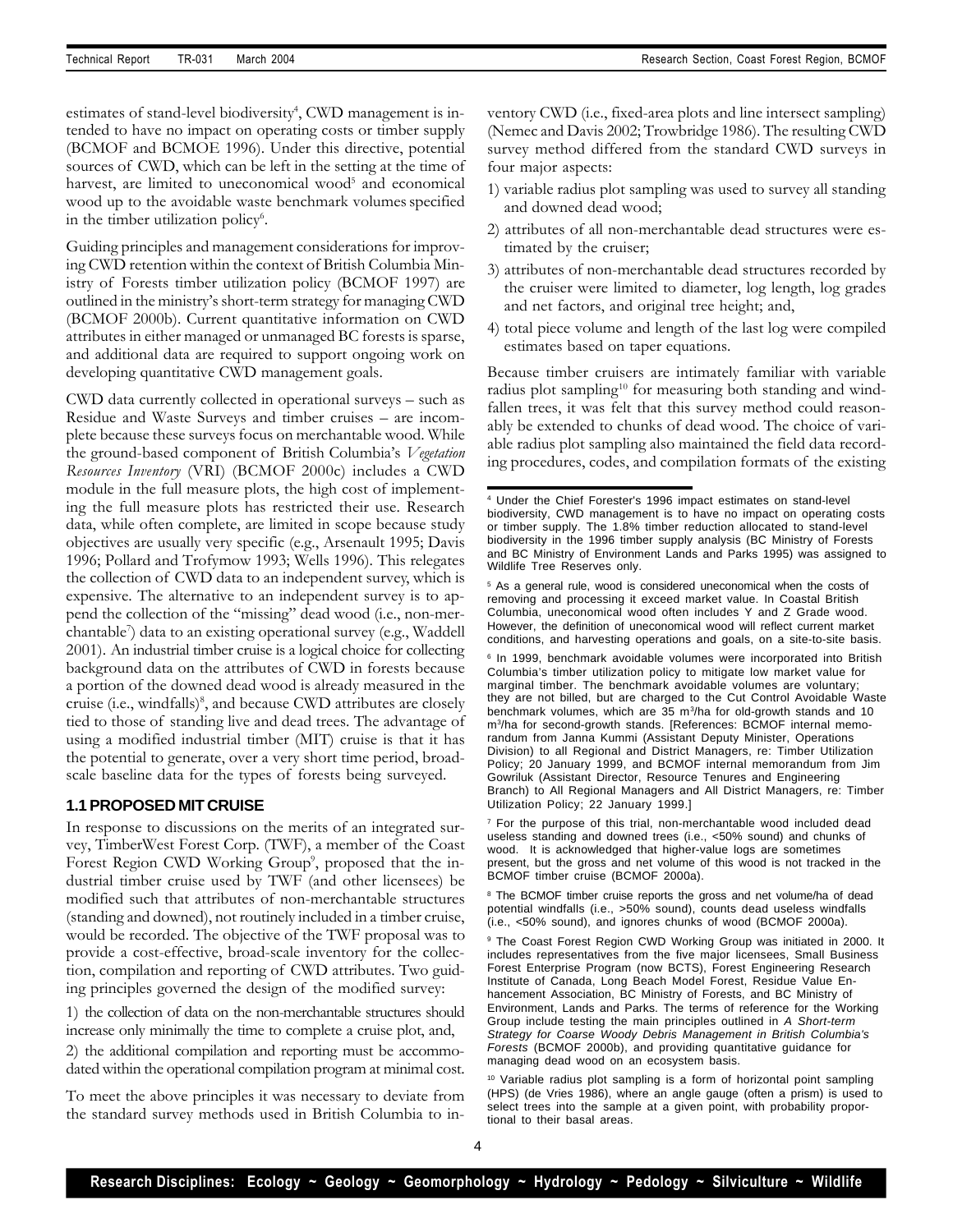industrial timber cruise. The decision to estimate rather than measure attributes such as dbh or diameter and length of the non-merchantable structures was a time- and cost-saving choice<sup>11</sup>. It was felt that cruisers could provide reasonable estimates of the basic attributes of these additional structures.

## **1.2 POTENTIAL APPLICATIONS OF THE MIT CRUISE DATA**

From a CWD management perspective, the MIT cruise would provide a unique data set because it would provide an inventory of the attributes of large forest structures, in addition to log grades and net factors called in the field by the cruiser<sup>12</sup>. The former feature would permit different structures to be related to one another, while the latter would provide information about the source (i.e., structure) and volumes of low-value/ non-merchantable wood that could be left during harvesting as CWD. The MIT cruise would provide an opportunity to examine a number of questions related to CWD management options. The interpretation of the results beyond the surveyed blocks, however, would need to take into consideration the non-random selection of the baseline blocks (i.e., harvesting schedules, and market conditions). Following are some examples of questions that might be of interest:

## 1) **What is the total dead wood volume per hectare and how does it relate to the CWD volume per hectare?**

In a forest, dead wood may be standing or on the ground. The relative proportion of the total dead wood in either structure varies among stands depending on variables such as the dominant form of mortality, the age of the forest, and tree species (Harman and Sexton 1996). Harmon and Sexton (1996) report that it is not unusual to find that this proportion varies widely even within a single forest type; snags can make up as little as 2% or as much as 98% of the dead wood volume. Values for Coastal old-growth forests provided in the literature, while limited, indicate the potential for high stand-to-stand variation in the proportion of standing to downed dead wood volume. For two old-growth forests in the CWHvm2<sup>13</sup> biogeoclimatic subzone variant, total CWD volume/ha ranged from 28 to  $62\%^{14}$  of the total dead wood volume/ha (Davis and Nemec 2002; Appendix A this report). In the case of three old-growth forests in the CWHwh1<sup>15</sup> biogeoclimatic subzone variant, the total CWD volume/ha represented 51 to 72% of the total dead wood volume/ha<sup>16</sup>. Based on the relative distribution of dead wood reported above, total dead wood may prove to be the more stable index on which to base CWD management goals. The data collected through the MIT cruise would provide information about CWD attributes; but equally important, it would provide further insight into the relative distribution of standing to downed dead wood.

## **2) What are the potential sources of low-value (Y Grade) and/or non-merchantable (Z Grade) wood<sup>17</sup> in the stand, which might be left in the setting during harvesting to provide future CWD?**

A number of strategies are being used to provide CWD through the next rotation (e.g., retention and/or acceleration of oldgrowth structures through the use of variable retention harvesting, wildlife tree patches and reserves) (e.g., de Montigny 2000; Huggard 2000; Lloyd 2002). Retaining the low-value/non-merchantable wood that occurs in large forest structures, is one other strategy for providing future CWD at the time of harvesting. The volumes and sources of low-value/non-merchantable wood will vary among stands, reflecting factors such as stand age, species composition, and local mortality agents. In Coastal old-growth forests, live trees, dead standing trees, and CWD are all potential sources of low-value/non-merchantable wood.

The volume of low-value/non-merchantable wood can be significant in live trees as well as dead standing trees. For three old-growth forests in the CWHwh1 biogeoclimatic subzone variant, live trees represented approximately 20% of the potential total combined volume of Y and Z Grade wood from all large structures, while the dead standing trees represented 30 to 50%<sup>18</sup>. In comparison, in two old-growth forest in the CWHvm2

<sup>13</sup> In the Montane variant of the Very Wet Maritime subzone of the Coastal Western Hemlock biogeoclimatic zone.

<sup>15</sup> In the Submontane variant of the Wet Hypermaritime subzone of the Coastal Western Hemlock biogeoclimatic zone.

<sup>16</sup> BC Ministry of Forests, Coast Forest Region; unpublished data.

<sup>17</sup> The economic viability of any log varies with current log values, utilization/merchantability standards, yarding chance and transportation distance (Phillips 2003). For the purpose of this report, Y-Grade logs are considered low-value, while Z-Grade wood is considered nonmerchantable, even though in some situations it might have some economic value. For the purpose of this trial, the definition of Z-Grade wood is more encompassing than would be the case in an operational cruise or Residue and Waste Survey because it includes all pieces not meeting the definition of a Y Grade log. (A Y Grade piece of wood is either a log or slab cut from trees that were live or recently live and that are lower in grade than a Sawlog (i..e, X-Grade-and-better) but better than Firmwood Reject (i.e., Z Grade). A Z Grade log is referred to as Firmwood Reject. A Z Grade log is generally <50% sound and is considered to have no value, even for commercial chipping. It is a log where (1) heart rot or hole runs the whole length of the log being scaled and the residual collar of the firmwood constitutes <50% of the gross scaled volume of the log, OR (2) slabs or parts of slabs are <10 cm in thickness, OR (3) there is rot and the net length estimated by the scaler is <1.2 m, AND the net length includes the part of the log that is <10 cm thick. More detailed descriptions are available in the *Scaling Manual* (BCMOF 1999b).)

<sup>18</sup> BC Ministry of Forests, Coast Forest Region; unpublished data.

<sup>11</sup> Operational cruises are based on efficiency, and the 'estimation' of the additional non-merchantable data was deemed crucial to maintain this efficiency.

<sup>&</sup>lt;sup>12</sup> An industrial timber cruise is not the same as the BC Ministry of Forests' timber cruise. Cruiser call grading and net factoring are a standard component of the industrial timber cruise used by several licensees in Coastal British Columbia. Call grading is the procedure used to assign Coastal log grades to standing and fallen timber. The basic premise is to emulate the faller, who is trying to maximize industrial end-use sorts (not log grades) by preferred log length. The cruiser maximizes the sort, using a preferred log length and then applies the log grade and net factor. Net factoring involves the estimation of the net volume of sound wood (gross volume less decay) per log length. These net factors are based on: (1) direct measurements (includes visual estimates and or physical measurements); or (2) standard, rule-based deductions. Net factoring is for sound wood loss only (decay or missing wood). No additional deductions are made for splits and fractures.

<sup>&</sup>lt;sup>14</sup> The studies from which these data are derived used different height criteria for stubs ( i.e., 1.3 m vs 3 m). This difference in height would have minimal affect on the relative volume comparisons.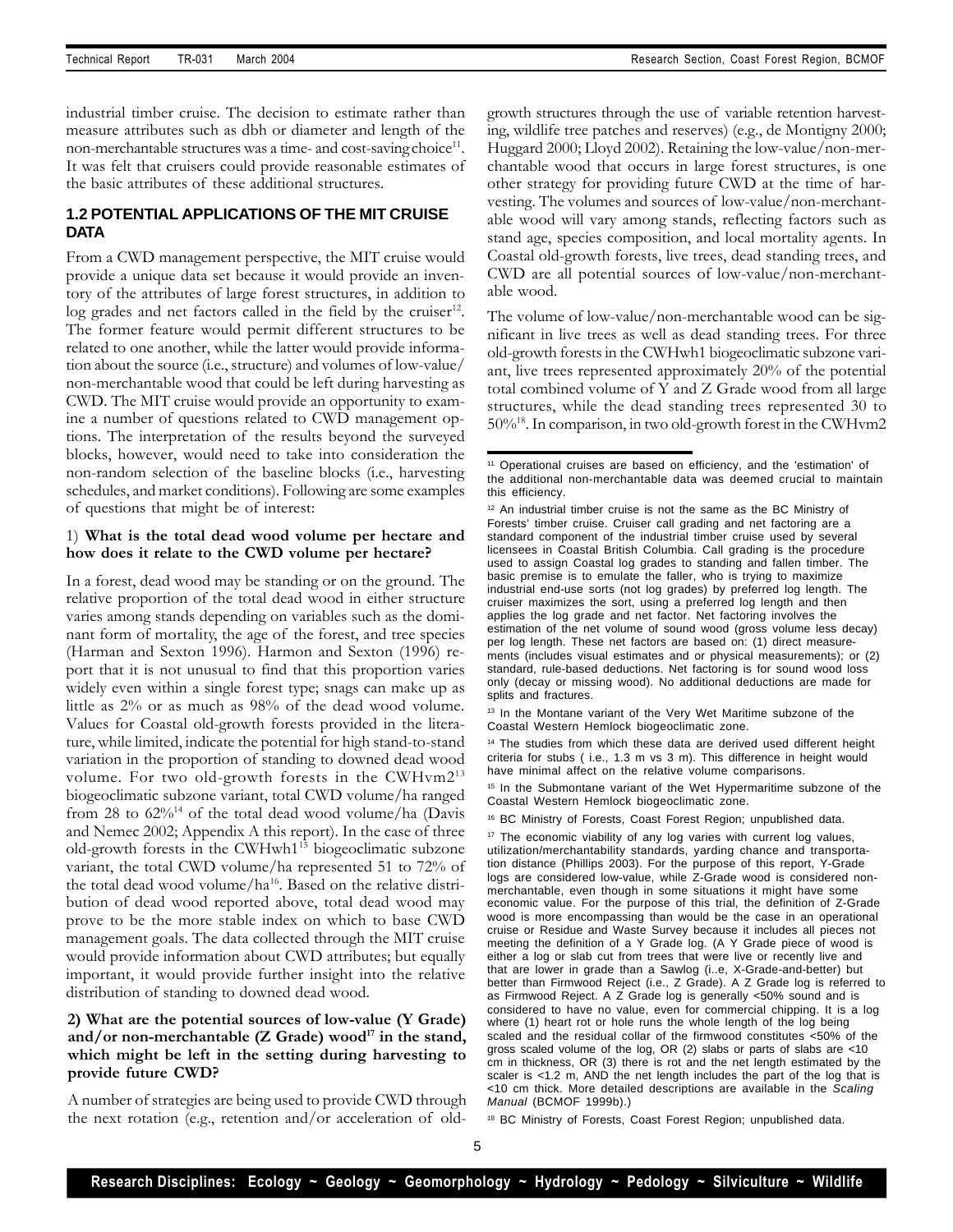biogeoglimatic subzone variant, live trees represented 30 to 44% of the potential total combined volume of Y and Z Grade wood (all large structures), while the dead standing trees represented 16 to 50% (Davis and Nemec 2002; refer to Appendix A this report). The total combined volume of these lowervalue log grades in the live and dead standing trees often exceeded  $300 \text{ m}^3/\text{ha}$ .

The decision – made at the time of harvesting – to leave lowvalue/non-merchantable wood<sup>19</sup> in the setting for future CWD reflects the operational and harvesting goals and the market conditions. For example, in Coastal British Columbia, modified bucking and yarding practices are used in helicopter harvesting operations to maximize log value and thereby reduce yarding costs.<sup>20</sup> Results from a recent study examining the cost benefits of training for modified bucking and marking (in a loader forwarding and grapple yarding operation) suggest that these modified practices may be economically viable in specific groundbased harvesting operations (Phillips 2003).<sup>21</sup> The benefits could include lower operational costs (e.g., related to remanufacturing at roadside, yarding, hauling and disposal of uneconomical wood) and higher retention of low-value/non-merchantable wood in the harvested setting (Phillips 2003).

The data collected in the MIT cruise would provide an opportunity to identify timber types and/or ecosystems with high volumes of low-value/non-merchantable wood in the standing timber. These stand types might then be viewed as candidates for modified harvesting practices in order to provide future CWD.

## **3) What are the dimensions of a large piece of CWD and what are the dimensions of the low-value/non-merchantable wood?**

In North America, studies about the effects of harvesting on CWD attributes consistently report a shift in the distribution of piece size. Most studies report an increase in total number of pieces/ha of smaller dimension with reductions in larger dimensional pieces (Gore and Patterson III 1985; McCarthey and Baily 1993; Lloyd 2001; Davis and Nemec 2002). Data from the MIT cruise provide an opportunity to define the dimensions (i.e., diameter and length) of a large piece of CWD based on trends in the frequency or volume of these CWD attributes by timber type or ecosystem type. Cruiser-called log grades also provide an opportunity to predict the density and volume of low-value/non-merchantable log grades in standing trees that meet or exceed the dimensions of a large piece of CWD. When these low-value logs meet or exceed the dimensions of a large piece of CWD, the potential exists to replace or augment the existing large CWD in the setting by targeting these logs for retention at the time of harvest – depending on the specifications in the cutting authority<sup>22</sup> and on the harvesting goals.

The word "potential" is used because numerous factors influence not only the number/ha but also the volume/ha of lowvalue logs in the standing trees that are actually retained, intact, in the setting following harvest. Factors may include the pulp market, susceptibility of trees to shattering (Ruth and Harris 1975), inability to visually assess merchantability until the log is yarded to roadside, concern that the operation will be penalized for leaving merchantable logs in the setting, and bucking to preferred log lengths (Phillips 2003). Broad-scale data collected through the MIT cruise could be used to identify timber types and ecosystems with potential sources of large low-value/ non-merchantable logs, which in turn could be targeted for retention in the setting at the time of harvest.

#### **1.3 REPORT FORMAT**

This report presents the results of an operational field trial undertaken by TWF and Interfor in late 2001 to explore the feasibility of the MIT cruise. This field trial included a MIT cruise and a check survey. The objectives of the field trial were to:

1. examine the reliability of the estimated attributes of the non-merchantable dead wood<sup>23</sup>;

2. identify implementation issues related to estimating non-merchantable dead wood attributes; and

3. recommend improvements to the survey procedures.

This report is comprised of several sections. The second section describes the field methods, for both the MIT cruise and the check survey, and the data analysis methods employed. The third section presents and discusses the results from the comparison of the MIT cruise and check survey and identifies future research needs. The conclusions are outlined in the final section. Appendix A illustrates how the data collected via the MIT cruise might be used to answer questions related to CWD management. Appendices B to F provide background information, including examples of compilation output formats and summaries of dead wood attributes by timber type, based on the MIT cruise.

This report is intended for forest practitioners who are looking for alternative, effective approaches for collecting the background data on dead wood with which to make sound decisions related to CWD management. Field experience with operational cruising, net factor call grading and CWD sampling,

<sup>&</sup>lt;sup>19</sup> Z Grade or Grade 5 (dead Y Grade) logs left on site are not measured in the Residue and Waste Survey. These grades are not billed or charged against the Allowable Annual Cut (AAC). Y Grade logs are billed \$0.25/m<sup>3</sup> if the cutting authority specifies their use. Y Grade logs are always charged against the AAC (the cutting authority – i.e., Timber Sale License, License to Cut, Road Permit, or Cutting Permit issued under a Tree Farm License, Forest License, Timber License, or Woodlot License – specifies the timber utilization requirements for each cut block). Residue and Waste Surveys are undertaken following harvesting to provide data and information for the 1) monetary billing of Avoidable Waste as liquidated damages for contract non-compliance, and 2) determination of Residue and Waste volumes for Cut Control (BCMOF 2000d).

<sup>20</sup> Ed Redlin, Azmeth Forest Consulting, Nanaimo; personal communication, January 2001.

<sup>&</sup>lt;sup>21</sup> "The higher the transportation and disposal costs, the easier it is to receive a net payback from training and marking. The greatest value would therefore be in old-growth stands with a high cull rate, located far from the sort yard or end user." (Phillips 2003)

<sup>22</sup> Refer to footnote 19.

<sup>&</sup>lt;sup>23</sup> Refer to footnote 7 for a definition of non-merchantable dead wood.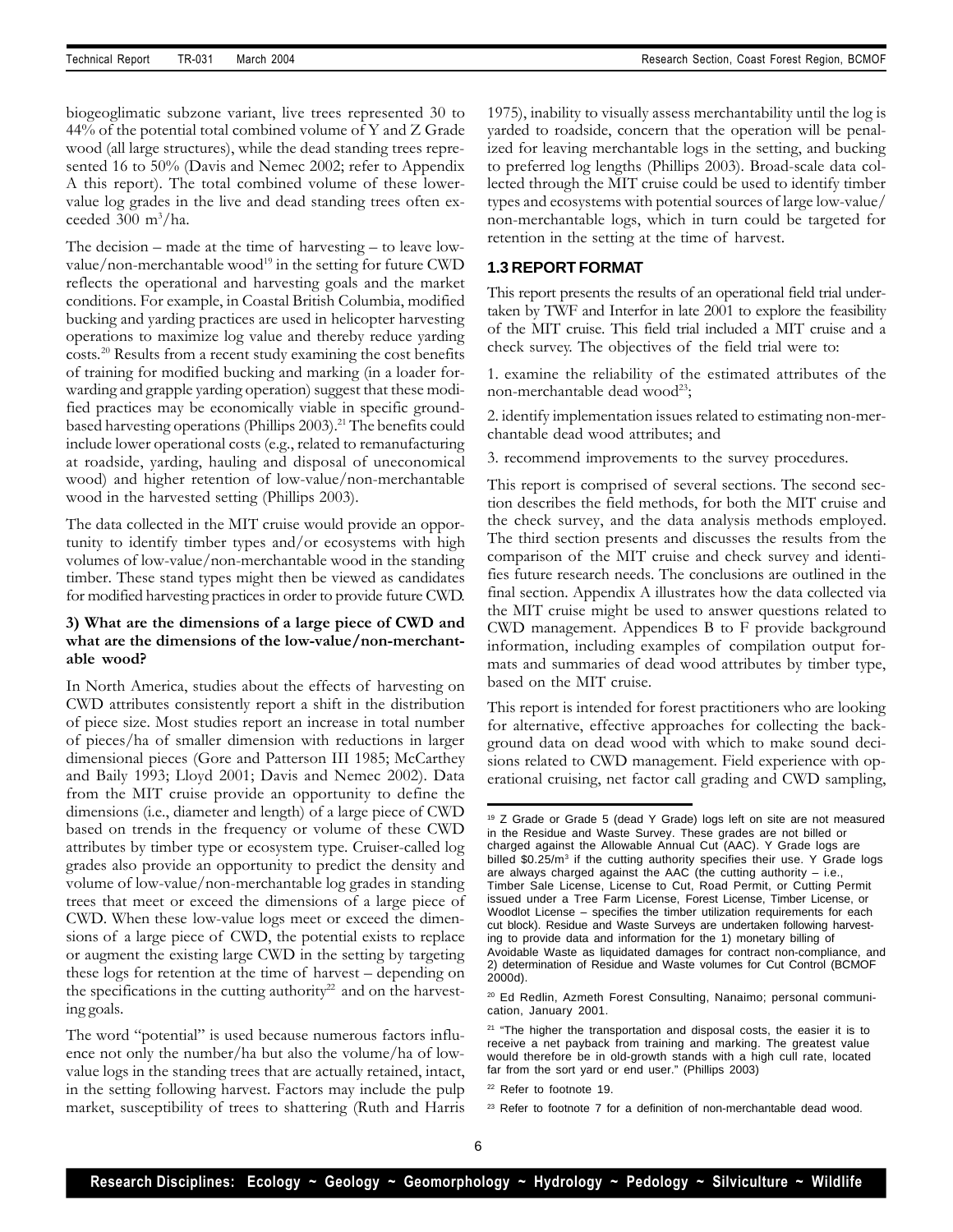while not required, will be advantageous when reading this paper.

#### **2 METHODS**

#### **2.1 STUDY AREAS**

TWF and Interfor tested the modified cruise procedures during operational timber cruises conducted between late September and December 2001. The blocks cruised for TWF were located on southern Vancouver Island in the San Juan, Caycuse, Nitinat, and Cowichan drainages. The blocks cruised for Interfor were located on the east and west coast of northern Vancouver Island (west of Tahsish Inlet, north of Pye Lake and east of Stella Lake) and on West Thurlow Island in Johnstone Strait. A subset of the cruise plots was selected for subsequent installation of check plots. The check plots were used in assessing the effectiveness of the MIT cruise design in estimating various aspects of CWD. These plots are more completely described later in this report.

## **2.2 TRAINING**

In September 2001, TWF's Timber Evaluator trained an operational cruiser for each licensee. The training session included a review and field implementation of the MIT cruise. The check cruiser also attended the training session and participated in several debriefing meetings. Both operational cruisers were retained throughout the field trial. Field sampling issues

| Table 1. Number of blocks/plots included in MIT cruise con- |  |
|-------------------------------------------------------------|--|
| ducted by Interfor and TWF.                                 |  |

|               |                            | Interfor | <b>TWF</b> | <b>Total</b> |
|---------------|----------------------------|----------|------------|--------------|
| <b>Mature</b> | <b>Blocks</b> <sup>a</sup> |          | <b>NA</b>  | <b>NA</b>    |
|               | Plots                      | 19       | 114        | 133          |
| Immature      | <b>Blocks</b>              | 6        | <b>NA</b>  | <b>NA</b>    |
|               | Plots                      | 132      | 29         | 161          |
| <b>Total</b>  | <b>Blocks</b>              | 8        | <b>NA</b>  | <b>NA</b>    |
|               | Plots                      | 151      | 143        | 294          |

a. Block information unavailable for the TWF operational survey. (NA=Not Available)

were addressed as they arose.

# **2.3 BLOCK/PLOT SELECTION 2.3.1 MIT CRUISE**

For both licensees, site selection was tied to the operational cruising schedule. Because of the time of year, weather also influenced which blocks were sampled. The MIT cruise procedures were used on a total of 133 plots in mature timber (≥120 years of age) and 161 plots in immature timber (<120 years of age) (Table 1). Due to proprietary issues, timber type was

| Age      | <b>Block</b> | Location             | <b>Tenure</b> | Area<br>(ha) | No. Plots<br>Sampled         | Timber Types <sup>a</sup>                             | Productivity<br><b>Class</b> | <b>BEC</b>     | <b>Site</b><br>Series <sup>b</sup> |
|----------|--------------|----------------------|---------------|--------------|------------------------------|-------------------------------------------------------|------------------------------|----------------|------------------------------------|
| Mature   | 232          | Chamiss Bay          | FL-A19232     | 6.0          | 5<br>HB6+: YH4-6             |                                                       | Medium                       | CWH vm2        | 01/06                              |
| Mature   | 233          | Chamiss Bay          | FL-A19232     | 30.7         | 14<br>HB6+; BH6+; HY6+       |                                                       | Medium                       | CWH vm $1/2^c$ | 01                                 |
| Immature | 119          | Bear Lake            | FL-A19232     | 46.1         | 34<br>HC4-6; F6+; FH6+; CF6+ |                                                       | Good                         | CWH xm         | 01                                 |
| Immature | <b>WT66</b>  | <b>Butterfly Bay</b> | <b>TFL 45</b> | 9.2          | 10                           | $H6+$ ; $HC6+$                                        |                              | CWH xm         | 0 <sub>1</sub>                     |
| Immature | 121          | Bear Lake            | FL-A19232     | 15.6         | 15                           | DrH2-4; H6+; HF6+; HC6+                               |                              | CWH xm         | 01/05                              |
| Immature | <b>WT71</b>  | Butterfly Bay        | <b>TFL 45</b> | 23.9         | 22                           | Medium<br>$H6+; HCG+$                                 |                              | CWH xm         | 01/06                              |
| Immature | 36           | Elk Bay              | FL A19232     | 39.4         | 17                           | Medium<br>HF6+; HC4-6; CDr6+                          |                              | CWH xm         | 01/06                              |
| Immature | 109          | Elk Bay              | FL-A19232     | 40.9         | 34                           | $HF6+$ ; HDr6+; FH6+; H6+;<br>HF4-6; FH4-6; FC6+; F6+ |                              | CWH xm         | 01/06                              |

**Table 2.** Site information for Interfor's blocks.

a. Type label codes are as follows: Dr-red alder, H-western hemlock, B-true fir, F-Douglas-fir, C-western redcedar, Y-cypress. 2-4 = 200-400 m3/ ha; 4-6 = 400-600m3/ha, 6+ = >600m3/ha. Example - HB6+=Hemlock leading species followed by true fir, >600 m3/ha.

b. Site series refers to the moisture/nutrient regime of the soil. For the subzone variants listed, the following defines the site series reported: an 01 site series has a fresh soil moisture regime and a poor to medium soil nutrient regime; an 06 site series has a moist to very moist soil moisture regime and a very poor to medium soil nutrient regime; an 05 site series has a slightly dry to fresh soil moisture regime and a rich to very rich soil nutrient regime. When more than one site series is listed, the first is the dominant. (Green and Klinka 1994)

c. This block is transitional to the CWH vm1 and the CWH vm2 subzone variants.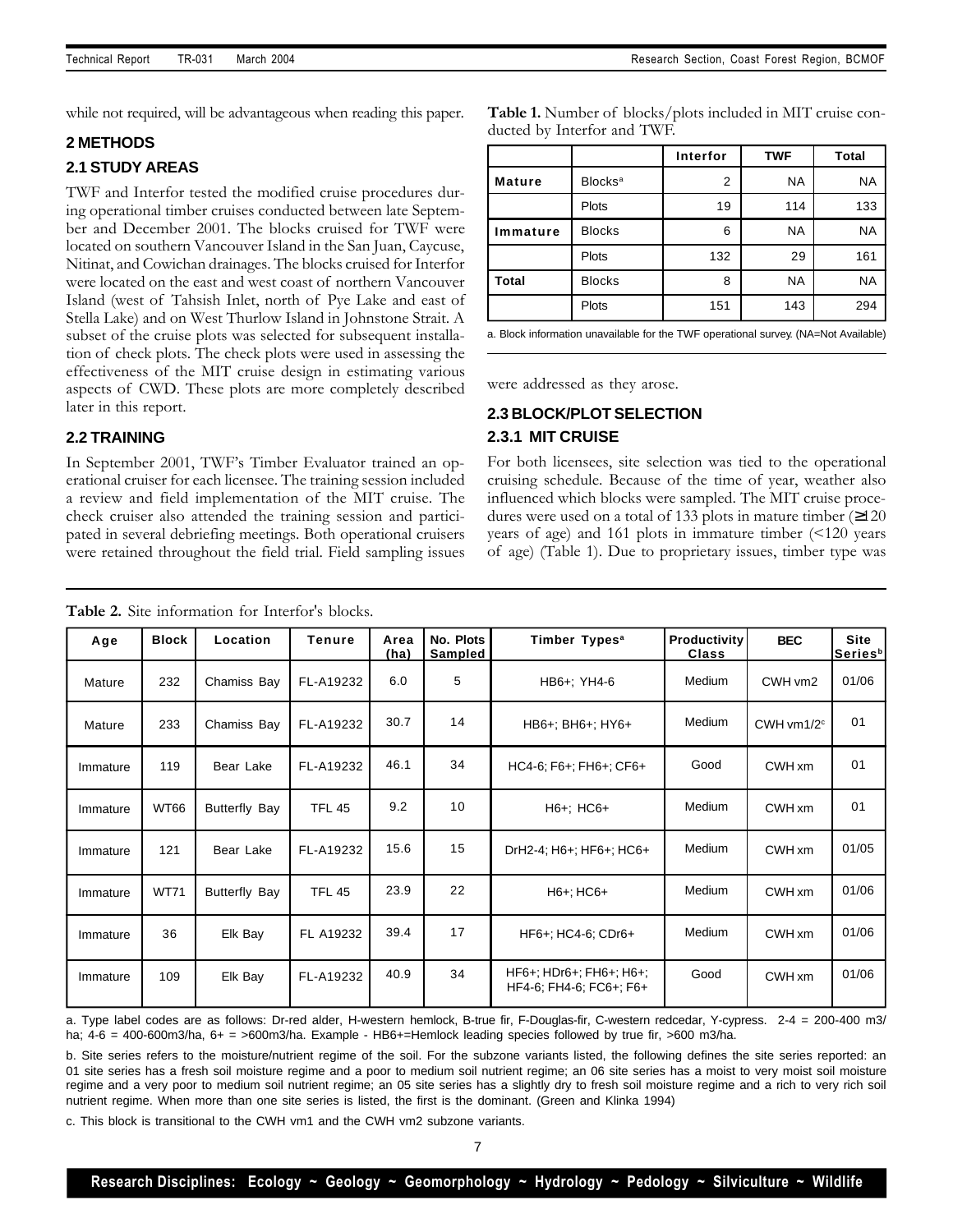available only on a plot basis, where plots were not identified by block. However, Interfor provided additional biogeoclimatic ecosystem classification (BEC) subzone variant (site series) data for its eight blocks (Table 2).

## **2.3.2 CHECK SURVEY**

The check plots were installed on four of the blocks included in the MIT cruise. This translated into a total of 20 plots (three blocks) cruised by TWF and 10 plots (one block) cruised by Interfor. The number of blocks and plots covered by the check plots was less than anticipated due to early snowfall, access difficulties for several blocks, and the need to schedule and undertake the check plots in the presence of the operational cruiser. A check plot was installed in every third or fourth cruise plot location, with either plot 1 or plot 2 randomly chosen as the location of the first check plot. Overall, 35% of the cruise plot locations in the four blocks had check plots installed.

## **2.4 FIELD PROCEDURES**

## **2.4.1 THE MIT CRUISE**

The MIT cruise procedures were the same as the Coastal industrial timber cruise procedures for live and dead potential trees (Table 3). The MIT cruise varied from a Coastal industrial timber cruise because it involved the collection of data on all remaining dead wood structures meeting the minimum cruise size criteria. The additional dead wood structures included all

**Table 4.** Minimum merchantable limits (BCMOF 2000a).

| <b>Attribute</b>                   |      | Mature (120 yrs)   Immature(<120 yrs) |
|------------------------------------|------|---------------------------------------|
| DBH (cm)                           | 17.5 | 12.0                                  |
| Top Inside Bark Diameter (cm) 15.0 |      | 10.0                                  |
| Stump Height (cm)                  | 30   | 30                                    |

standing and downed dead useless (i.e., <50% sound wood) stems (i.e., with intact roots) and all chunks of dead wood (i.e., without root attached) irrespective of the amount of rot. The guiding principle for the inclusion of all downed dead wood was that it was included in the sample if it met the definition of a linear structure and minimum size criteria.

Because call grading and net factoring were applied to all structures, the application of a Y Grade log was extended to include pieces not normally recorded in an industrial cruise. Further, in the absence of a default grade, the Z Grade was applied to all pieces not meeting the criteria of a Y Grade log. The Z Grade was therefore a bit of a "catch all". Often the chunks and even the downed dead useless stems retained little sound wood, and in some cases the pieces were beginning to lose their shape.

In each block, plots were systematically established on a 100 x 100 m grid commencing from a random starting corner. All plots were full measure plots. Prism sampling was used to de-

| General                                     |                                                                                                                                                                                                                                                                                                                                                                                                                                                                                                                                                                                                                                                                                                                             | <b>MoF Windfall Merchl</b>                                             |              |
|---------------------------------------------|-----------------------------------------------------------------------------------------------------------------------------------------------------------------------------------------------------------------------------------------------------------------------------------------------------------------------------------------------------------------------------------------------------------------------------------------------------------------------------------------------------------------------------------------------------------------------------------------------------------------------------------------------------------------------------------------------------------------------------|------------------------------------------------------------------------|--------------|
| Definition of<br><b>Structures</b>          | <b>BCMOF Tree Class Codes</b>                                                                                                                                                                                                                                                                                                                                                                                                                                                                                                                                                                                                                                                                                               | Field Codes I/Non                                                      | <b>Merch</b> |
| Live Standing                               | 1 - Living trees with none of the eight external pathological indicators (Residual).<br>2 - Living trees with one or more of eight pathological indicators of decay: conks, blind conks, scars,<br>fork and/or pronounced crook, frost crack, mistletoe (truck infection), rotten branches, dead or<br>broken top (Suspect).<br>5 - A veteran is defined as a mature living tree (121 years or older for all species except deciduous<br>>40 years or cottonwood and aspen >80 years) in a main stand which has been classified as<br>immature (<121 years) (Veteran).<br>6 - Living trees that have only one or two live limbs.<br>8 - An immature stem is defined as an immature tree (<121 years) within a mature stand. | none                                                                   | м            |
| Live Windfall                               | 1 - Living trees with none of the eight external pathological indicators (Residual).<br>2 - Living trees with one or more of eight pathological indicators of decay: conks, blind conks, scars, fork and/<br>or pronounced crook, frost crack, mistletoe (truck infection), rotten branches, dead or broken top (Suspect).<br>5 - A veteran is defined as a mature living tree (121 years or older for all species except deciduous<br>>40 years or cottonwood and aspen >80 years) in a main stand which has been classified as<br>immature (<121 years) (Veteran).<br>6 - Living trees that have only one or two live limbs.<br>8 - An immature stem is defined as an immature tree (<121 years) within a mature stand.   | E/G damage<br>code                                                     | М            |
| Dead Potential<br>Standing                  | 3 - Dead standing timber which is estimated to contain at least 50% of its original gross volume in sound wood<br>content.<br>7 - This class combines the definition of Tree Classes 5 and 3 and is referred to as a Veteran Dead Potential.<br>9 - This class combines the definition of Tree Classes 8 and 3 and is referred to as Immature Dead Potential.                                                                                                                                                                                                                                                                                                                                                               | none                                                                   | м            |
| <b>Dead Potential</b><br>Windfall           | 3 - Dead, fallen trees with at least 50% of its original gross volume in sound-wood content.<br>7. 9 - As above.                                                                                                                                                                                                                                                                                                                                                                                                                                                                                                                                                                                                            | E/G damage<br>code                                                     | M            |
| Dead Useless<br>Standing                    | 4 - Dead standing trees that have <50% of their original gross volume in firm-wood content or<br>otherwise fail to meet the criteria of Tree Class 3 (Dead Useless).                                                                                                                                                                                                                                                                                                                                                                                                                                                                                                                                                        | none                                                                   | <b>NM</b>    |
| Dead Useless<br>Windfall                    | 4 - Dead standing trees that have <50% of their original gross volume in firm-wood content or<br>otherwise fail to meet the criteria of Tree Class 3 (Dead Useless).                                                                                                                                                                                                                                                                                                                                                                                                                                                                                                                                                        | E/G damage<br>code                                                     | <b>NM</b>    |
| Dead Down Wood<br>without roots<br>attached | 4 - Dead down wood without roots attached: % sound wood variable, but generally <50% of their original<br>gross volume in firm-wood content or otherwise fail to meet the criteria of Tree Class 3 (Dead Useless).                                                                                                                                                                                                                                                                                                                                                                                                                                                                                                          | E/G damage<br>code (Extra field<br>code: first log<br>coded as $R 1 0$ | <b>NM</b>    |

8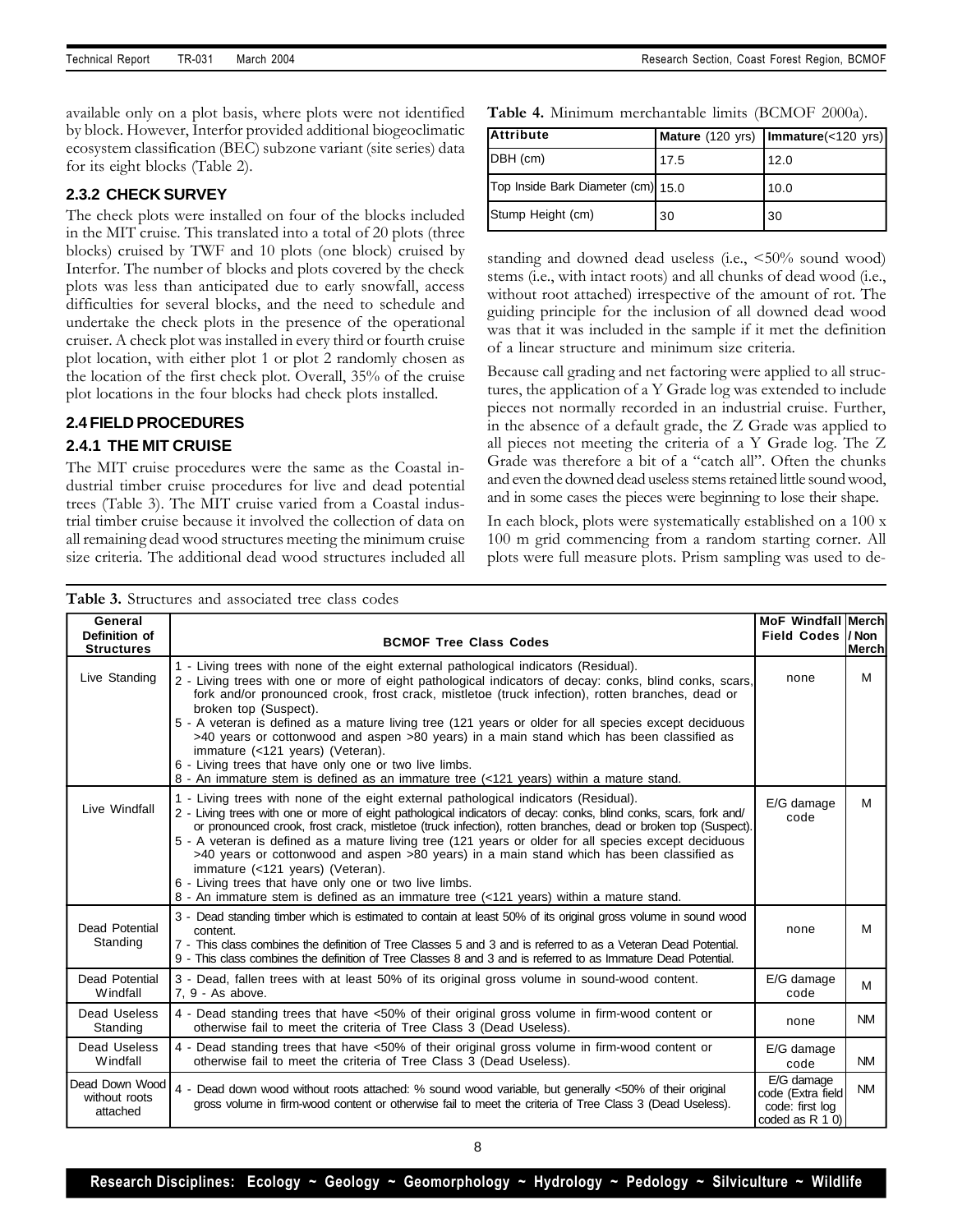| Data type                                                                       | Attributes Recorded in MIT Cruise <sup>a</sup>                                                                                                                                      | Attributes Recorded in Check Plots <sup>b</sup>                                                                                                                                                                    |
|---------------------------------------------------------------------------------|-------------------------------------------------------------------------------------------------------------------------------------------------------------------------------------|--------------------------------------------------------------------------------------------------------------------------------------------------------------------------------------------------------------------|
| Live and dead potential<br>standing and downed trees<br>(Tree Classes 1-3, 5-9) | · Species<br>$\cdot$ DBH (cm)<br>Actual or projected original total tree height (m)<br>(measured or estimated in the case of broken tops)<br>. Log: grade length and net factor     | N/A                                                                                                                                                                                                                |
| Dead useless standing trees<br>(Tree Classes 4)                                 | · Species<br>$\cdot$ DBH (cm)<br>. Actual or projected original tree height (m) (meas-<br>ured or estimated in the case of broken tops)<br>· Log: grade, length, net factor         | · Species<br>$-DBH$ (cm)                                                                                                                                                                                           |
| Dead useless fallen trees<br>(Tree Class 4)                                     | · Species<br>· DBH (cm)<br>Actual or projected original total tree height (m)<br>(measured or estimated in the case of broken tops)<br>· Log: grade, length, net factor             | · Species<br>$-DBH$ (cm)<br>Total length (m) to a 10 cm inside bark top diameter<br>· Inside bark butt diameter (cm)<br>- Inside bark top diameter (cm) (>10 cm)<br>· Number of breaks<br>· Ecological decay class |
| Chunks $>1.3m$ in length<br>(Tree Class 4)                                      | · Species<br>DBH (1.3 m above butt)<br>Actual or projected original total tree height (m)<br>(measured or estimated in the case of broken tops)<br>· Log: grade, length, net factor | · Species<br>· DBH (cm)<br>Total length (m) to a 10 cm inside bark top diameter<br>· Inside bark butt diameter (cm)<br>- Inside bark top diameter (cm) (>10 cm)<br>. Number of breaks<br>· Ecological decay class  |
|                                                                                 | a. Attributes measured or estimated in MIT cruise. b. Attributes measured in check survey.                                                                                          |                                                                                                                                                                                                                    |

**Table 5.** Attributes recorded in the MIT cruise and in the check plots.

termine which merchantable trees (i.e., live and dead potential) and additional non-merchantable dead pieces were included in each plot. The prism size (basal area factor – BAF) was chosen to provide, on average, four to six live and dead potential trees per plot. Non-vertical structures were envisioned to be upright, at the location of the equivalent of breast height (i.e., 1.3 m above the butt end of a chunk or above the point of germination of a windfall). Live and dead potential trees that were borderline were measured to assess "in or out" status<sup>24</sup>. As a general rule, decisions on whether the additional non-merchantable dead pieces were in the plot were based on estimated values.

The minimum diameter limits for merchantable stems are given in Table 4. These minimums were applied to all stems and chunks of wood. All stems and chunks tallied were at least 1.3 m in height; stems and chunks less than these minimums were not recorded.

Table 3 summarizes the BCMOF tree class and damage codes used in the MIT cruise (BCMOF 2000a). The following attributes were either measured or estimated for all live and dead potential trees: species, tree height or projected height if the top was broken (m), dbh (cm), tree class and preferred length, log grade and net factors (% sound) (Table 5 and Appendix B). These same attributes were estimated for all additional nonmerchantable dead pieces (i.e., dead useless stems and chunks). For chunks, the location of dbh was assigned to be 1.3 m above the large end. Estimating the location of breast height and estimating dbh were particularly challenging on well-decomposed pieces. Bark may or may not have been present on dead pieces.

Call grading<sup>25</sup> and net factoring<sup>26</sup> were used to assess timber

quality and net tree volume. The criteria used in call grading and net factoring were similar to the criteria used in the Vegetation Resources Inventory (BCMOF  $2000c$ )<sup>27</sup>. Net factors were recorded in units of 10%, for percentage sound remaining.

The existing industrial field card was used for the MIT cruise with only a few changes required to the coding to track the types of non-merchantable dead structures for the compilation program. Dead useless standing trees were coded as Tree Class 4. Dead useless windfalls were coded as Tree Class 4 with a windfall code of G or E <sup>28</sup>, and chunks were coded as Tree Class 4 with a cruise windfall code of G or E. Chunks were also recorded with a first phantom "log" with Grade R, length 1 m, and net volume factor 0% (i.e., "R 1 0"). The compilation program was thence modified to read the "R 1 0" code as a marker and not as an actual log.

As in an industrial timber cruise, tree height was recorded as either the actual tree height, or the projected original tree height in the case of a broken top. In the latter case, it was necessary

<sup>26</sup> Refer to footnote 12.

<sup>27</sup> Further detail is provided in Appendix B.

 $24$  This is based on dbh, the plot radius factors and horizontal distance from the plot centre to the tree (or point at which dbh was measured if the tree was downed.

<sup>&</sup>lt;sup>25</sup> Refer to footnote 12.

<sup>&</sup>lt;sup>28</sup> Windfall codes: E: the tree may have one clean break in the merchantable portion of the stem; the compilation program will assign the risk group by tree class and pathological indicators; G: the tree must have two or more clean breaks or one or more shattered breaks within the merchantable portion of the stem. The compilation program will downgrade these trees to the highest risk group.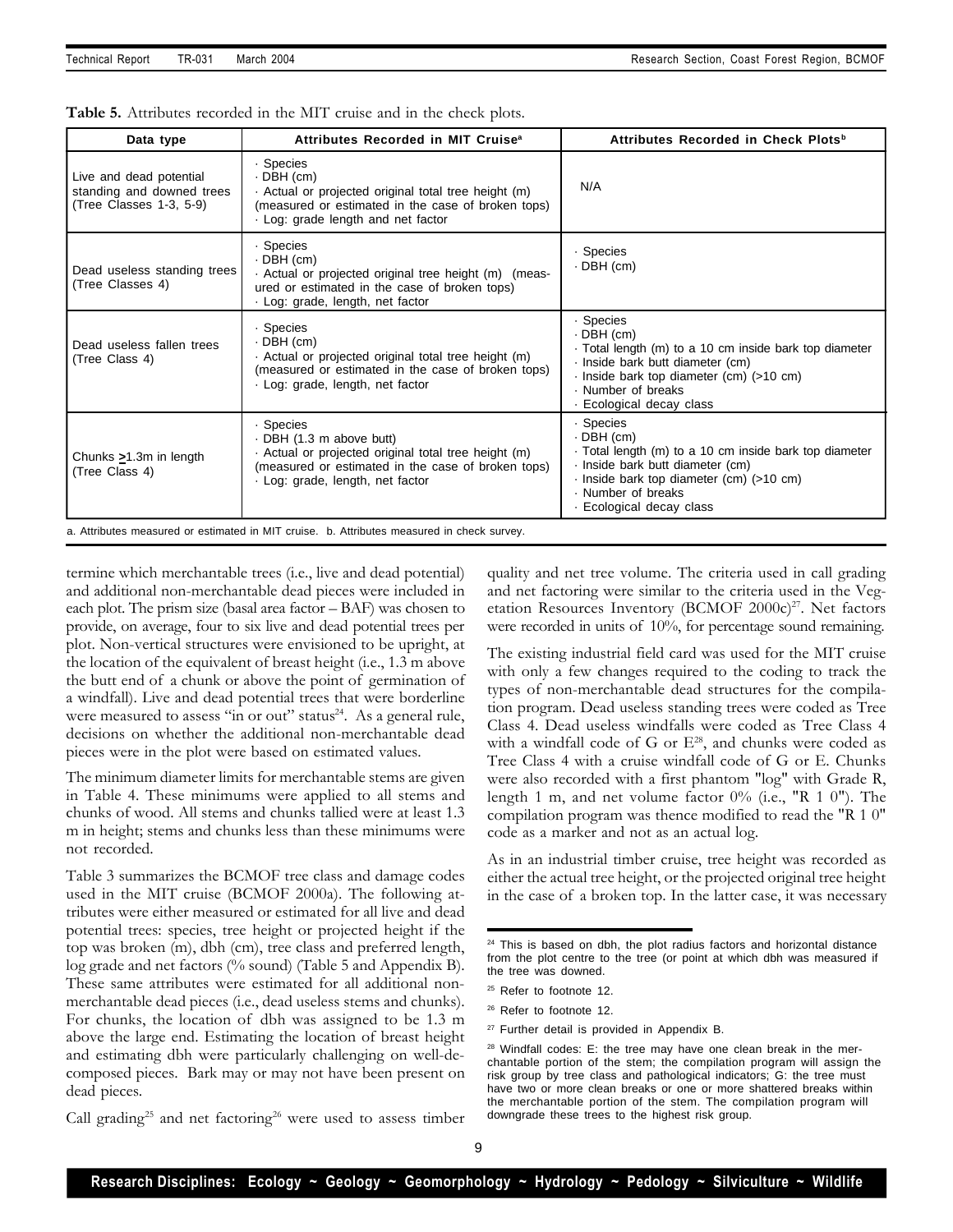to identify the missing piece in order to discount the missing volume and length of the last log.

In order to differentiate between the last log of a tree with a dead  $(0\%$  net volume) versus a broken top, the MIT cruise<sup>29</sup> introduced a slight variation to the cruise net factors applied to Z Grade logs. For trees with 0% net volume in the last log, a net volume of 10% was arbitrarily assigned to that log. Hence the compiled length of the last log (to the minimum top diameter) and gross volume of the last log were incorporated into the total tree gross volume and height to the minimum top diameter<sup>30</sup>. As in an operational industrial timber cruise, broken tops (i.e., missing tops) were graded as "Z 99 0" (i.e., Grade Z, length code 99, to indicate that the grade applies to the minimum top diameter, and 0% net volume). For these logs, the compilation treated the last log as "missing". The total tree gross volume and actual height were calculated to the top of the last actual log, or to the minimum top diameter, whichever was the smaller.

## **2.4.2 CHECK SURVEY**

In most cases, the check survey was undertaken in the presence of the operational cruiser. The cruise plot centre was reestablished and the same BAF prism was used as in the operational cruise.

The check plots included measurements on:

1) **Specific attributes estimated in the MIT cruise on nonmerchantable dead structures.** The species was recorded and dbh measured on all non-merchantable dead structures included in the main prism sweep. Projected tree height, log grades, and net factors were not re-estimated.

2) **Chunk and windfall attributes required to calculate volume using Smalian's equation.** To permit a comparison of volume estimates based on Kozak's (1988) taper equation and the conventional approach to estimating CWD volume based on Smalian's equation, the following attributes were measured on all windfalls and chunks (all tree classes): inside bark diameter at the large and small ends (minimum 10 cm inside bark diameter); total length to a 10 cm top inside bark diameter<sup>31</sup>; decay class (BCMOF 2000c); and number of breaks to a 10 cm inside bark diameter top.

3) **Attributes of all dead standing and downed stems and chunks with a dbh between 17.5 and 12.0 cm.** In mature stands, a second, smaller BAF prism ("2P plot") was used to identify all "in" live and dead stems and chunks with a dbh between 12.0 and 17.5 cm and with heights greater than or equal to 1.3 m. This step allowed the documentation of the relative contribution of these smaller dead wood pieces to the total dead wood volume, and therefore, an evaluation of the difference in volume due to different minimum size criteria used in cruising for immature and mature forests. For the second prism sweep, all attributes measured in the cruise and check survey for standing and downed stems and chunks were measured and recorded (Table 5).

4) **"Missed" and incorrect stem counts.** All non-merchantable dead stems and chunks were re-assessed in the check survey and recorded as correct, incorrectly included, or incorrectly excluded. In the case of borderline chunks or windfalls, the assessment was based on the measured horizontal distance from the plot centre to the dbh point on the piece, plot radius factor, and the measured dbh.

## **2.5 COMPILATION AND ANALYSES 2.5.1 COMPILATION & OUTPUT FILES**

Claymore Consulting Group Limited compiled both the MIT cruise and the check survey data. The output files included the cruise and/or check field data and the compiled attributes on an individual tree or piece basis. There were four output files:

- 1. a combined file with cruise and check field data and compiled attributes for plots included in both surveys. Pieces were identified by plot number;
- 2. a file with field and compiled data for the Interfor cruise plots, with pieces identified by plot number and biogeoclimatic subzone variant;
- 3. a file with field and compiled data for Interfor and TWF cruise plots with pieces identified by timber type only; and
- 4. a summary of volume by piece type, grade, length, and largeend diameter.

The attributes of individual pieces calculated using Kozak's taper equations included: total volume and length/height to minimum inside bark top diameter, log volume, log length, and large- and small-end inside bark diameters. These attributes were compiled twice – once using the cruise dbh, and once using the check dbh. In both instances the total, or original, tree height and log lengths and grades recorded during the cruise were used. The combined output file (i.e., including both cruise and check data) also included piece volumes for chunks and windfalls based on Smalian's formula. Appendix C provides an example of the output fields.

The gross volume and total tree height/length for all stems/ chunks were compiled to the cruise minimum dbh and minimum top inside bark diameter, based on the stand age (i.e., 12.0 cm dbh and 10 cm top for immature, and 17.5 cm dbh and 15 cm top for mature stands). In the case of mature stands, stem/chunk gross volume and height/length were additionally calculated to the immature minimum top inside bark diameter (i.e., 10 cm). Because the length measurement recorded in the check survey was to a 10 cm minimum top inside bark diam-

<sup>&</sup>lt;sup>29</sup> In an industrial cruise compilation, logs with zero net volume are treated as if the log is missing because the attribute of interest is net rather than gross volume.

<sup>30</sup> See footnote 29.

<sup>&</sup>lt;sup>31</sup> In mature forests, different minimum top diameters were used in the check survey and MIT cruise. In the check survey, the top diameter and length of downed dead wood were recorded to a minimum inside bark top diameter of 10 cm. This minimum was used in both immature and mature forests. In the MIT cruise, the minimum top inside bark diameter was 10 and 15 cm, respectively, for immature and mature forests. Reconciliation of this discrepancy required separate compilations using each of the two minimum top diameters. In the future, the MIT cruise minimum top diameter should be adopted for the check survey.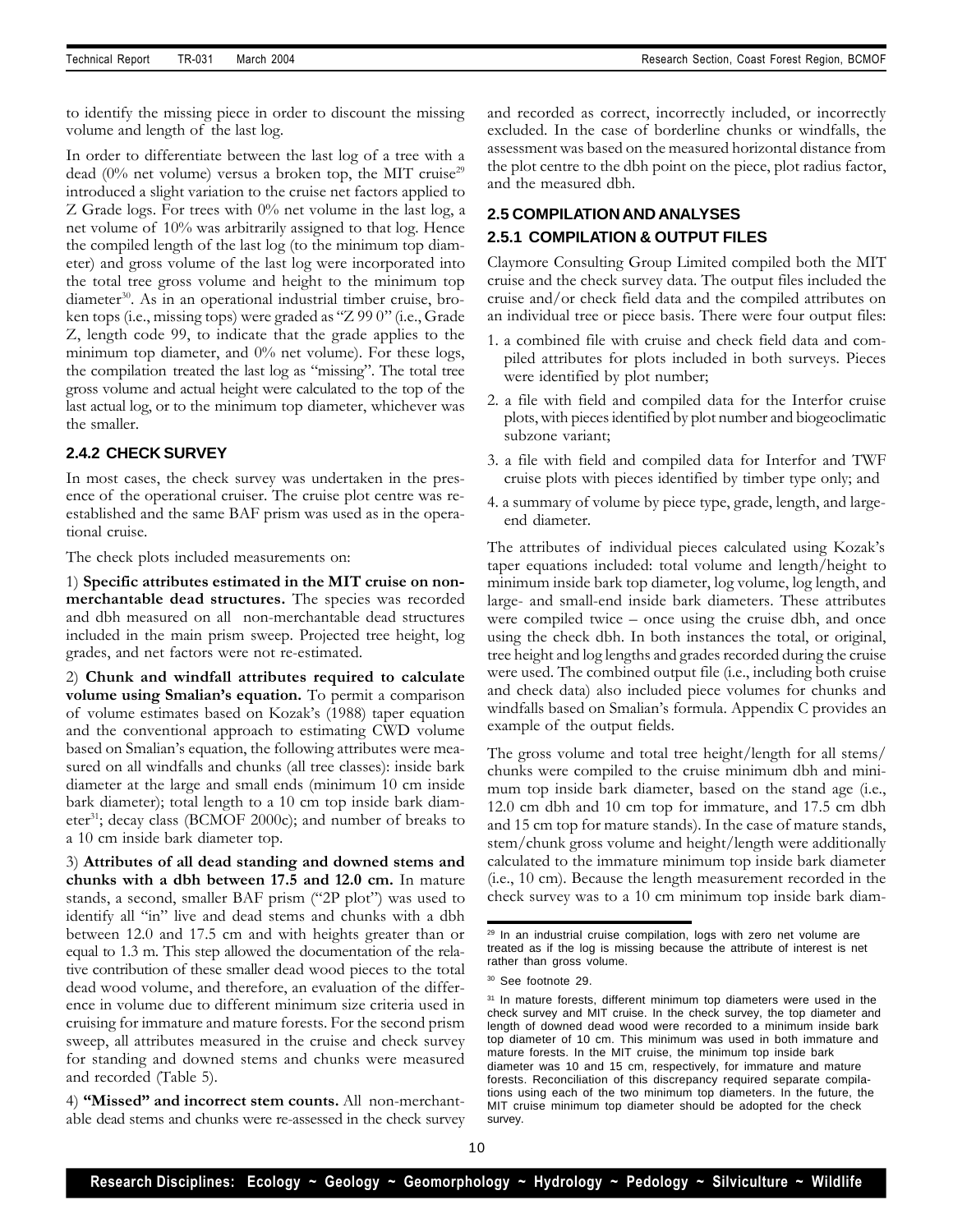eter, this latter step permitted rough comparisons between: 1) the compiled cruise height/length and the check field length measurement, and 2) the compiled volumes based on Kozak's taper equation and Smalian's equation (windfalls and chunks only).

## **2.5.2 ANALYSES**

Summaries from the combined and Interfor-only output files are presented in this report. A summary of stand attributes by timber type is provided for reference in Appendix D.

## *Check Plot Analyses:*

Comparisons were made between estimates of dbh, length, and gross volume based on cruise measurements and estimates based on the check plot measurements for all non-merchantable dead structures. Only structures common to both surveys were included in the comparisons.<sup>32</sup> For dbh, an estimate made during the cruise was compared with a measured value of dbh from the check survey. For standing dead trees, a compiled length based on Kozak's taper equations (using cruiser-called original tree "height", estimated dbh, and estimated log lengths) was compared with a compiled length based on Kozak's taper equations (using cruiser-called original tree "height", measured dbh, and log lengths). For windfalls and chunks, the compiled lengths from the MIT cruise were compared with measured lengths from the check plots. Volumes produced by the compilation program using Kozak's taper equation, based on estimated dbh and compiled length, were compared with volumes based on measured dbh and compiled length. Finally, a comparison was made between chunk and windfall volumes based on Smalian's formula and volumes from the taper equations employed in the MIT cruise.

All structures were weighted by the number of pieces per ha represented by that structure, determined from the basal area factor (BAF) of the prism used for selecting the piece and the measured dbh of the piece. A paired t-test (Zar 1984) was used to examine differences between the mean cruised and check estimates of the structures. A modification of Freese's (1960) accuracy test was used to provide an indication of the similarity of the measurements on a piece-to-piece basis. The index calculated (called E) represented the lowest accuracy standards at which the two methods could be considered interchangeable, assuming a significance level of 0.05. The higher the value of E is for a particular attribute, the less similar the two estimation methods being compared. E is affected by the variability in the compared estimates, as well as by overall mean differences.

#### *Cruise Compilation:*

Using the Interfor cruise data, plot volumes  $(m^3/ha)$  and densities (number of pieces/ha) were calculated for live and dead stems, CWD, total dead wood, and low-value/non-merchantable wood (i.e., Y and Z Grades). The density and volume of CWD and Y and Z Grade wood were further subdivided by large-end diameter (inside bark) and length classes.

In order to classify the CWD pieces by size (diameter and length), empirical cumulative distribution functions (CDFs) were calculated based on large-end diameters and lengths. The CDFs provide an estimate of the proportion of CWD pieces (per hectare) that have diameters (or lengths) less than or equal to an arbitrary diameter (length). Estimates of the diameters (lengths) that correspond to the upper 20, 10, 5, 2 and 1% of the diameter (or length) distribution were determined by (numerically) inverting the CDF. Pieces with diameters (lengths) corresponding to the upper 10% were classified as "large". Diameter and length classes used by Lloyd (2001) were also calculated to permit future comparisons.

Basic statistics (i.e., size of sample (n), sample mean, standard error of the mean (SE), and coefficient of variation (CV)) were compiled for all attributes of interest, and tabulated by Biogeoclimatic subzone variant and broad moisture grouping (Green and Klinka 1994).

## *Sensitivity of the Plot-Level Results:*

A simple Monte Carlo experiment was run to assess the impacts of systematic differences between the cruise and check measurements, and sampling variability (due to natural variation among plots), on plot-level estimates of standing and downed wood attributes (i.e., plot totals expressed on a per hectare basis). For this analysis, all blocks were given equal weight (i.e., differences between blocks, age classes, subzones, etc. were ignored). The 30 check plots were pooled and were randomly divided into five groups of six plots apiece. Five (overlapping) subsets, each comprising 24 plots, were formed by dropping each group of six plots, one at a time. A number of plot-level parameters were estimated for the five subsets and for the original sample of 30 plots. In each case, two separate estimates were calculated using the cruise and check plot data: 1) trees and pieces of CWD common to both data sets and 2) all trees and pieces of CWD.

## **3 RESULTS AND DISCUSSION**

## **3.1 ASSUMPTIONS AND LIMITATIONS**

Interpretation of the results of this field trial is subject to a number of underlying assumptions and limitations of the sampling design.

#### *Assumptions:*

- The contribution of structures below the minimum cruise dbh  $(\leq 12 \text{ cm})$  and length limits  $(\leq 1.3 \text{ m})$  to the plot total volume is negligible;
- The measurement errors associated with the check plots are negligible.

#### *Limitations:*

• The number of check plots was small; therefore the results from the check plots should not be extrapolated beyond the blocks sampled, without further verification of the results over a broader range of timber types and stand ages;

<sup>&</sup>lt;sup>32</sup> The cruise included structures incorrectly counted in the plot; the check plots did not include these structures, but did include structures missed in the cruise. Only the check plots included the 2P data.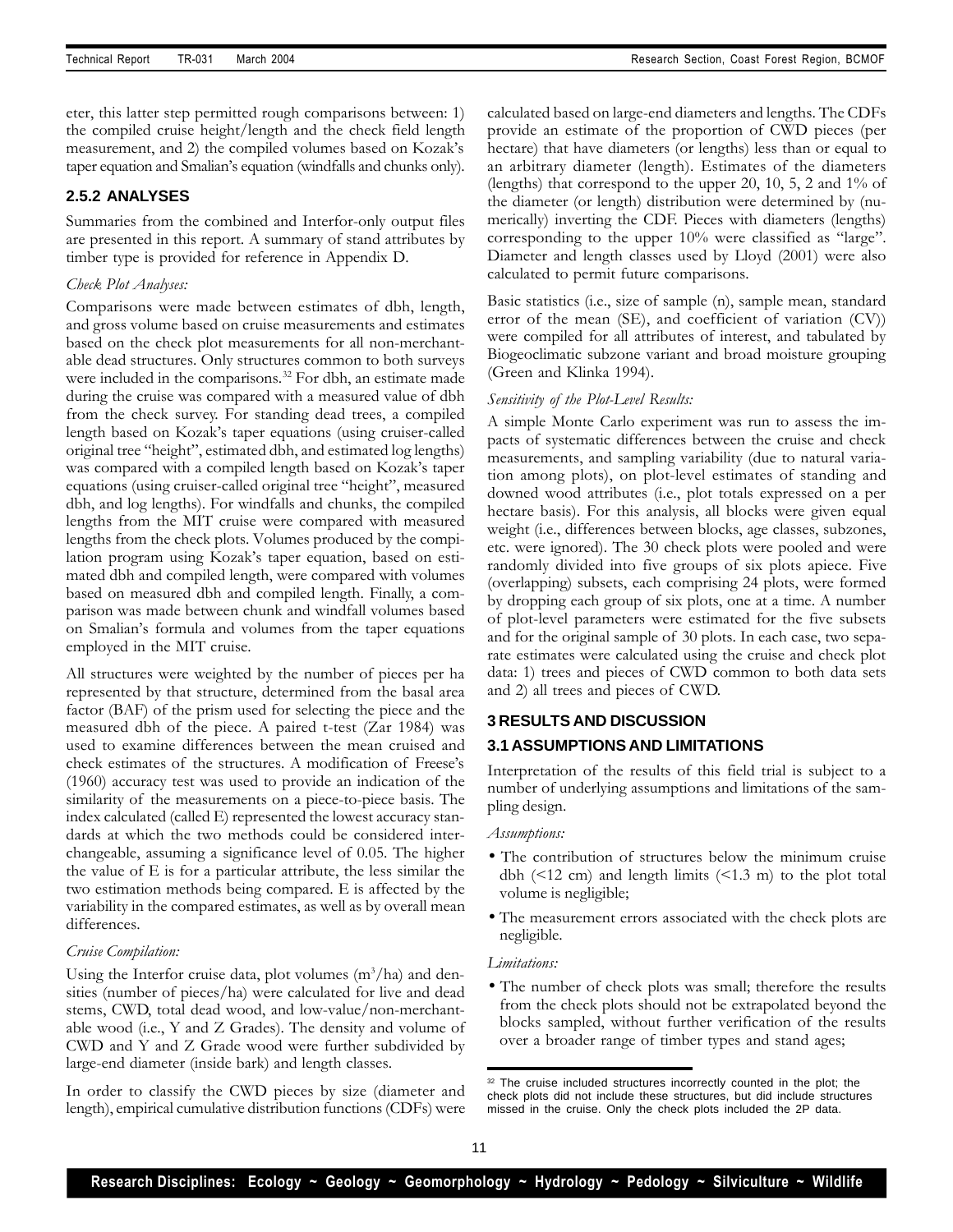| <b>Block</b> |                       | <b>Misclassification Matrix</b> |    |         |          |                     | <b>Summary</b>              |
|--------------|-----------------------|---------------------------------|----|---------|----------|---------------------|-----------------------------|
|              | No. of Pieces         |                                 |    |         | Cruise   |                     |                             |
|              |                       |                                 | in | out     | total    |                     |                             |
|              |                       | in.                             | 32 |         | 33       | Error of omission   | $1/33 = 0.033$              |
| 119          | Check<br><b>Plots</b> | out                             | 4  | 2       | $4 + ?$  | Error of commission | $4/36 = 0.111$              |
|              |                       | total                           | 36 | $1+?$   | $37+?$   | Overall accuracy    | $(32+?)^8/(37+?) \ge 0.865$ |
|              | Check<br><b>Plots</b> | in.                             | 25 | 3       | 28       | Error of omission   | $3/28 = 0.107$              |
| 769          |                       | out                             | 1  | ?       | $1 + ?$  | Error of commission | $1/26 = 0.038$              |
|              |                       | total                           | 26 | $3+?$   | $29 + ?$ | Overall accuracy    | (25+?)/(29+?) ≥ 0.862       |
|              | Check                 | in.                             | 20 | 4       | 24       | Error of omission   | $4/24 = 0.167$              |
| 7130         |                       | out                             |    | ?       | $1 + ?$  | Error of commission | $1/21 = 0.048$              |
|              | <b>Plots</b>          | total                           | 21 | $4 + ?$ | $25+?$   | Overall accuracy    | $(20+?)/(25+?) \ge 0.800$   |
|              |                       | in.                             | 17 |         | 18       | Error of omission   | $1/18 = 0.056$              |
| 8445         | Check                 | out                             | 0  | ?       | $0+?$    | Error of commission | $0/17 = 0.000$              |
|              | <b>Plots</b>          | total                           | 17 | $1 + ?$ | $18 + ?$ | Overall accuracy    | $(17+?)/(18+?) \ge 0.944$   |

**Table 6.** Number of Tree Class 4 pieces correctly counted, missed, or incorrectly counted.

a. The check survey did not record attributes of pieces which were out of the plot but which were recorded in the cruise; the check survey recorded attributes of pieces which were in the plot but missed in the cruise. In both instances one of the data sets was missing.

• The blocks included in the MIT cruise were not randomly selected from a well-defined population. The licensee's harvesting schedule governed block selection. As a result, the

**Table 7.** Dead wood volume  $(m^3/ha)$  for immature stands by plot type.

| <b>Block</b> | <b>Plot</b>    | Main Plot 2P Plot<br>$(m^3/ha)$ | (m <sup>3</sup> /ha) | Combined<br>Plots $(m^3/ha)$ | 2P Volume as<br>% of Total Vol. |      |
|--------------|----------------|---------------------------------|----------------------|------------------------------|---------------------------------|------|
| 769          | 10             | 581.3                           | 0.0                  | 581.3                        | 0.0%                            |      |
| 769          | 14             | 354.0                           | 0.0                  | 354.0                        | 0.0%                            |      |
| 769          | 22             | 122.5                           | 5.5                  | 128.0                        | 4.3%                            |      |
| 769          | 26             | 570.8                           | 40.4                 | 611.2                        | 6.6%                            |      |
| 769          | 30             | 104.3                           | 36.4                 | 140.7                        | 25.8%                           |      |
| 769          | 34             | 599.6                           | 13.3                 | 612.9                        | 2.2%                            |      |
| 769          | 38             | 776.8                           | 0.0                  | 776.8                        | 0.0%                            |      |
| 769          | 42             | 38.4                            |                      | 0.0                          | 38.4                            | 0.0% |
| 7130         | 1              | 2649.6                          | 0.0                  | 2649.6                       | 0.0%                            |      |
| 7130         | 11             | 1294.4                          | 0.0                  | 1294.4                       | 0.0%                            |      |
| 7130         | 3              | 367.2                           | 19.1                 | 386.3                        | 4.9%                            |      |
| 7130         | 5              | 261.0                           | 0.0                  | 261.0                        | 0.0%                            |      |
| 7130         | $\overline{7}$ | 42.0                            | 3.5                  | 45.4                         | 7.6%                            |      |
| 7130         | 9              | 475.5                           | 39.6<br>515.0        |                              | 7.7%                            |      |
| 8445         | 11             | 355.6                           | 0.0                  | 355.6                        | 0.0%                            |      |
| 8445         | 13             | 481.3                           | 42.3                 | 523.7                        | 8.1%                            |      |
| 8445         | 3              | 293.8                           | 19.4                 | 313.2                        | 6.2%                            |      |
| 8445         | 5              | 195.9                           | 13.4                 | 209.3                        | 6.4%                            |      |
| 8445         | $\overline{7}$ | 378.8                           | 0.0                  | 378.8                        | 0.0%                            |      |
| 8445         | 9              | 393.8                           | 21.3                 | 415.0                        | 5.1%                            |      |
| Mean         |                | 516.8                           | 12.7                 | 529.5                        | 4.3%                            |      |

sampled blocks may or may not accurately reflect the attributes of the larger populations on a timber type and/or BEC subzone variant basis;

- The blocks where the check plots were installed were not a random sub-sample of MIT cruise blocks. Access and availability governed the choice of blocks;
- Gross volumes were not adjusted for missing volume, i.e., hollow logs.

## **3.2 COMPARISON OF THE MIT CRUISE DATA WITH THE CHECK SURVEY DATA**

## **3.2.1 VARIATION IN DEAD WOOD COUNTS**

Table 6 summarizes by block the total number of pieces correctly estimated as "in", missed or incorrectly included. Of the 109 non-merchantable dead pieces included in the check plots, 15 were estimated either as" in" when they should have been "out" or vice versa. Nine of the 15 were errors of omission (i.e., pieces that were not included in the plot but should have been) while the remaining six were errors of commission (i.e., pieces that were included in the plot but should not have been). Eight of the errors of omission were chunks and one was a windfall, while four of the errors of commission were chunks and two were standing stems.

Factors that may have contributed to the variation in dead wood counts include:

- 1. restricted visibility, due to underbrush and local terrain;
- 2. limited checking of borderline dead stems and chunks; and
- 3. irregularly-shaped dead stems and chunks, which make the location of "breast height" and estimate of dbh subjective.

## **3.2.2 2P PLOT VOLUMES**

Table 7 presents the dead wood volume/ha in the main and 2P plots (i.e., pieces with dbh between 12-17.5 cm; volume calculated to a 10 cm top) for check plots in mature stands. The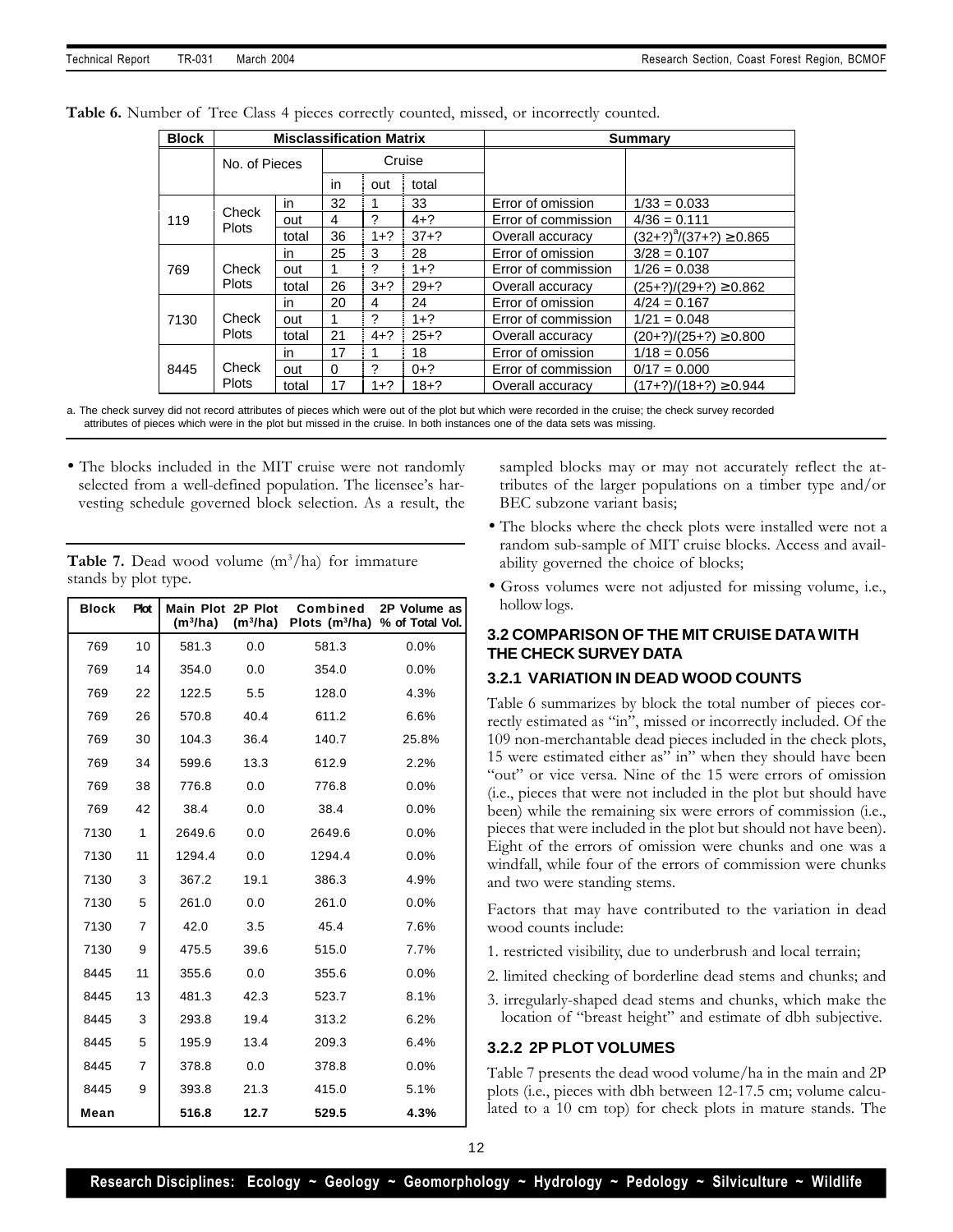| Table 8. Comparison of estimated and measured values by attribute and structure. |
|----------------------------------------------------------------------------------|
|----------------------------------------------------------------------------------|

| <b>Attribute</b> | <b>Structure</b>       | n <sub>b</sub> | Mean1 <sup>c</sup> | Mean2 <sup>c</sup> | Mean Diff. <sup>d</sup> | St. Error of the<br>Mean Diff. | Рe    | E <sup>f</sup> |
|------------------|------------------------|----------------|--------------------|--------------------|-------------------------|--------------------------------|-------|----------------|
| Diameter (cm)    | All                    | 97             | 33.3               | 32.5               | 0.751                   | 0.544                          | 0.171 | 9.45           |
|                  | <b>Standing Dead</b>   | 29             | 48.6               | 48.5               | 0.086                   | 0.978                          | 0.931 | 8.37           |
|                  | Windfall               | 17             | 44.2               | 43.6               | 0.609                   | 1.307                          | 0.648 | 8.09           |
|                  | Chunks                 | 51             | 29.1               | 28.2               | 0.890                   | 0.669                          | 0.190 | 8.13           |
|                  | <b>CWD<sup>a</sup></b> | 68             | 30.8               | 29.9               | 0.859                   | 0.612                          | 0.165 | 8.74           |
| Length (m)       | All                    | 92             | 5.49               | 6.18               | $-0.689$                | 0.224                          | 0.003 | 3.92           |
|                  | Standing Dead          | 29             | 7.87               | 9.07               | $-1.195$                | 0.382                          | 0.004 | 3.80           |
|                  | Windfall               | 15             | 13.20              | 14.26              | $-1.058$                | 0.574                          | 0.087 | 3.64           |
|                  | Chunks                 | 48             | 4.12               | 4.66               | $-0.544$                | 0.278                          | 0.057 | 3.34           |
|                  | <b>CWD<sup>a</sup></b> | 63             | 5.05               | 5.65               | $-0.596$                | 0.256                          | 0.023 | 3.60           |
| Volume $(m^3)$   | All                    | 97             | 0.576              | 0.568              | 0.008                   | 0.015                          | 0.567 | 0.251          |
|                  | <b>Standing Dead</b>   | 29             | 1.243              | 1.315              | $-0.072$                | 0.047                          | 0.132 | 0.415          |
|                  | Windfall               | 17             | 1.740              | 1.726              | 0.015                   | 0.077                          | 0.854 | 0.476          |
|                  | Chunks                 | 51             | 0.308              | 0.286              | 0.022                   | 0.014                          | 0.111 | 0.169          |
|                  | <b>CWD<sup>a</sup></b> | 68             | 0.468              | 0.446              | 0.021                   | 0.015                          | 0.154 | 0.213          |

a. CWD (coarse woody debris) is the combination of the windfall and chunk categories.

b. Sample size is the number of observations made for a particular attribute and structure.

of the piece at a specific reference point. Stems per ha was calculated as:  $4000 \times BAF_i$  where  $B$ AFi is the basal area factor of the device used to select the *i*th piece, and *Di* c. Mean1 is the weighted mean estimated diameter, compiled length, or Kozak's taper function volume based on the estimated diameter and compiled length. Mean2 is the weighted mean measured diameter, measured length, or Kozak's taper function volume based on measured diameter and the compiled length. Each observation was weighted by the stems per ha the particular piece represents to reflect the fact that selection was made with probability proportional to the square of the diameter

 $\boldsymbol{p} \cdot D_i^2$ 

is the measured diameter of the piece, in cm, at the appropriate reference point.

d. The mean difference is the average of the differences between the estimated and measured value of the attribute, weighted by the number of stems per ha a particular piece represents.

e. The probability associated with the result of a paired t-test on the weighted differences.

I Ì I ſ f. E is an indicator of the "accuracy" of estimated value. It represents the value at which the weighted differences would "just meet" a set accuracy level with  $\alpha$  = 0.05, based on Freese's (1960) accuracy test.

| $\sum (W_i \times diff_i)^2$ | where $W_i$ is the weighting applied to the <i>i</i> th observation $ W_i = \frac{pieces_i}{\cdot} \times n + 1$ . | $\times n$   $.$ $\sim$ | pieces is the number of stems per ha represented by the ith |
|------------------------------|--------------------------------------------------------------------------------------------------------------------|-------------------------|-------------------------------------------------------------|
|                              |                                                                                                                    | <i>pieces</i>           |                                                             |

piece, diff<sub>i</sub> is the difference between the two values obtained for the *i*th piece,  $X^2$  is the chi-square value for *n* degrees of freedom, and  $Z^2_{\omega_{052}}$  is the square of the standard normal deviate for a two-tailed test at a significance level of 0.05.

total dead wood volume in the 2P plot represented, on average, 4.3% of the total dead wood in the combined plots.

## **3.2.3 COMPARISON OF NON-MERCHANTABLE DEAD STRUCTURES: CRUISE AND CHECK PLOTS**

The estimated sample mean for dbh (cruise plots) did not differ significantly from the measured sample mean (check plots) for individual or combined structures (Table 8). However, accuracy levels were low, ranging from just over 8 cm for windfalls to almost 9.5 cm for all structures combined. This reflects the high piece-to-piece variability of the differences between the means. See Appendix E, Figures 12 to 15, for graphical comparisons of estimated versus measured values of dbh.

The compiled lengths, on average, underestimated the measured lengths (windfalls, chunks) and the compiled lengths based on measured dbh (standing dead) (Table 8). The mean differences ranged from -0.54 m for chunks to -1.20 m for standing dead trees. Not surprisingly, accuracy levels were low, ranging from 3.3 m for chunks to 3.9 m for all structures together.

The underestimation of length, particularly for pieces greater than 10 m in length, is illustrated in Appendix E, Figures 16 through 18. For standing dead stems, dbh was the only factor that differed in the calculation of the "estimated" and "measured" (compiled) lengths. In the case of CWD (i.e., chunks and windfalls), where the compiled length was directly compared with the field measured length, other influencing factors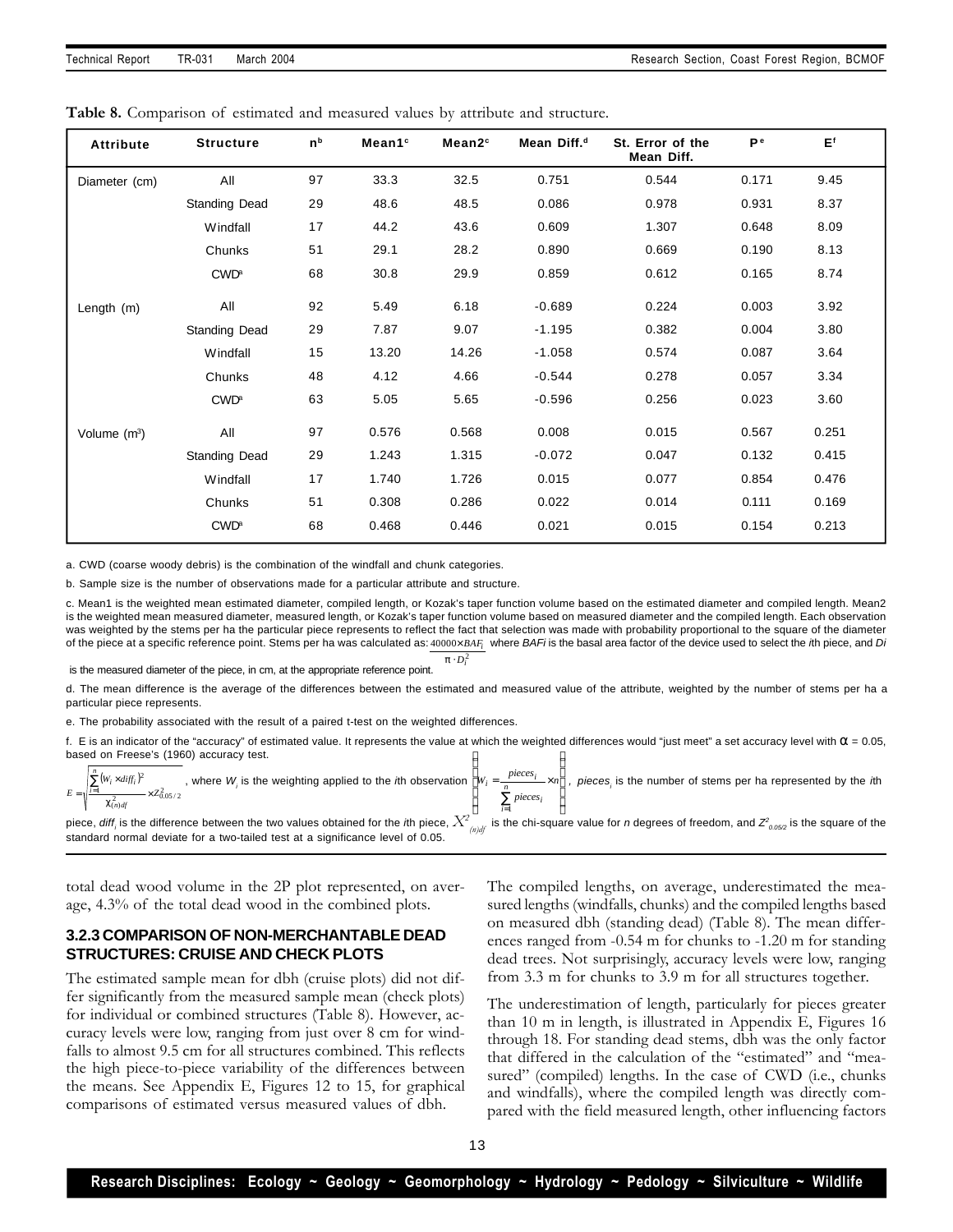may include<sup>33</sup>:

- 1. different rounding procedures (log lengths were rounded to 1 m during the cruise, while piece length was rounded to 1 cm on the check plots);
- 2. increased difficulty in estimating original tree height and/or log lengths on longer pieces due to reduced visibility (e.g., thick underbrush or undulating terrain); and
- 3. inexperience with the new survey method.

In the case of chunks, the subjective choice of dbh and its estimation, particularly on short, decomposed pieces, may additionally compromise the compiled cruise length.

The compiled volumes based on the cruise (estimated dbh) and the check plots (measured dbh) were not significantly different for individual or combined structures, on average (Table 8). This was not surprising given the small mean difference between estimated and measured dbh. However, as was the case for dbh, the two approaches differed on a piece-by-piece basis, as evidenced by the relatively high values of E, ranging from about 0.21 m<sup>3</sup> for CWD (windfall and chunks together) to 0.48 m<sup>3</sup> for windfalls. If the piece lengths for the check plots used in the comparison of the lengths were used for computing the volumes for the pieces in the check plots, the check plot volumes would have undoubtedly been larger, on average, than the cruise plot volumes, and the accuracy would have been considerably lower than reported for the volume comparison in Table 8.

The similarity of the average estimates of dbh and volume is reassuring. However, the relatively large differences (low similarity) on a piece-by-piece basis means that relatively large mean differences between the two survey methods could exist if there are only a small number of pieces being compared. The underestimation of piece length by the MIT cruise warrants addressing if this approach is to be used operationally.

## **3.2.4 COMPARISON OF PIECE VOLUMES BASED ON SMALIAN'S AND KOZAK'S TAPER EQUATIONS**

In order to assess possible differences between volume estimates based on Smalian's equation and volume estimates based on Kozak's taper function for windfalls, chunks, and total CWD (windfalls and chunks together), a comparison similar to that described in the previous section was made. Method 1 is the estimate of volume based on Kozak's taper equation, and method 2 is the estimate of volume based on Smalian's equation. Measured dbh and the compiled length of eligible pieces included in both the cruise and check plots were used as input to the taper volume. Diameter measured at each end of a piece (with a diameter limit of 10 cm) and compiled length were used as input to Smalian's equation. Piece lengths were held constant for the two volume methods so that differences would be only attributable to the volume estimation method employed, and not to variability in the input measurements.

There were only relatively small differences, on average, between the Smalian and taper-based volumes for either of the structures (Table 9). None of the average differences were significant at  $\alpha$  = 0.05. However, the similarity was relatively low, especially in the case of windfalls, indicating high piece-topiece variability in these estimates. This is illustrated graphically in Figures E-15 to E-17 in Appendix E.

An exact volume match was not expected because both approaches involve different assumptions. Smalian's equation provides exact volumes for sections of paraboloids. However, sections of tree boles, especially near the base (more neoloidal) and near the tip (more conical) do not necessarily conform to this shape. Estimation error is greatly decreased if short sections of logs are used. Smalian's equation is most appropriate for short pieces, providing an increasingly poor estimation of volume with increasing piece length. Kozak's taper equations represent species-specific relationships between distance along a stem and diameter, which can be rotated and integrated to yield volume. These are average relationships and may not well represent the shape of every tree or section of a tree.

The compilation program used by Claymore requires tree dbh and original height as input to determine volume using Kozak's taper equations. Assuming that the equations adequately represent tree shape, three factors influence the reliability of the taper volume estimate: 1) original tree height, 2) locating breast height, and 3) estimating dbh. For non-merchantable dead structures, all three of these attributes were estimated in the MIT cruise. In the case of broken tops, estimating original tree height becomes more difficult with increasing distance from the break, and broken tops are a common feature of non-merchantable dead structures. While establishing breast height is routine for windfalls and standing trees, this is not the case for chunks where breast height is estimated as 1.3 m above the base of

<sup>33</sup> Estimating the location of the minimum top diameter of well decomposed down trees and chunks was initially thought to be a factor involved in the underestimation of the cruise length. As illustrated in Appendix E there is no apparent trend between the absolute difference in length and CWD decay class.

| <b>Structure</b>       | n  | Mean1 | Mean2 | Mean Diff. | St. Error of the<br>Mean Diff. | Р     |       |  |
|------------------------|----|-------|-------|------------|--------------------------------|-------|-------|--|
| Windfall               | 14 | 2.031 | 2.069 | $-0.039$   | 0.222                          | 0.864 | 1.206 |  |
| Chunks                 | 48 | 0.302 | 0.339 | $-0.038$   | 0.021                          | 0.078 | 0.249 |  |
| <b>CWD<sup>®</sup></b> | 62 | 0.444 | 0.482 | $-0.038$   | 0.026                          | 0.154 | 0.356 |  |

**Table 9.** Comparison of taper and Smalian volumes for various structures.

Refer to Table 8 for an explanation of column titles.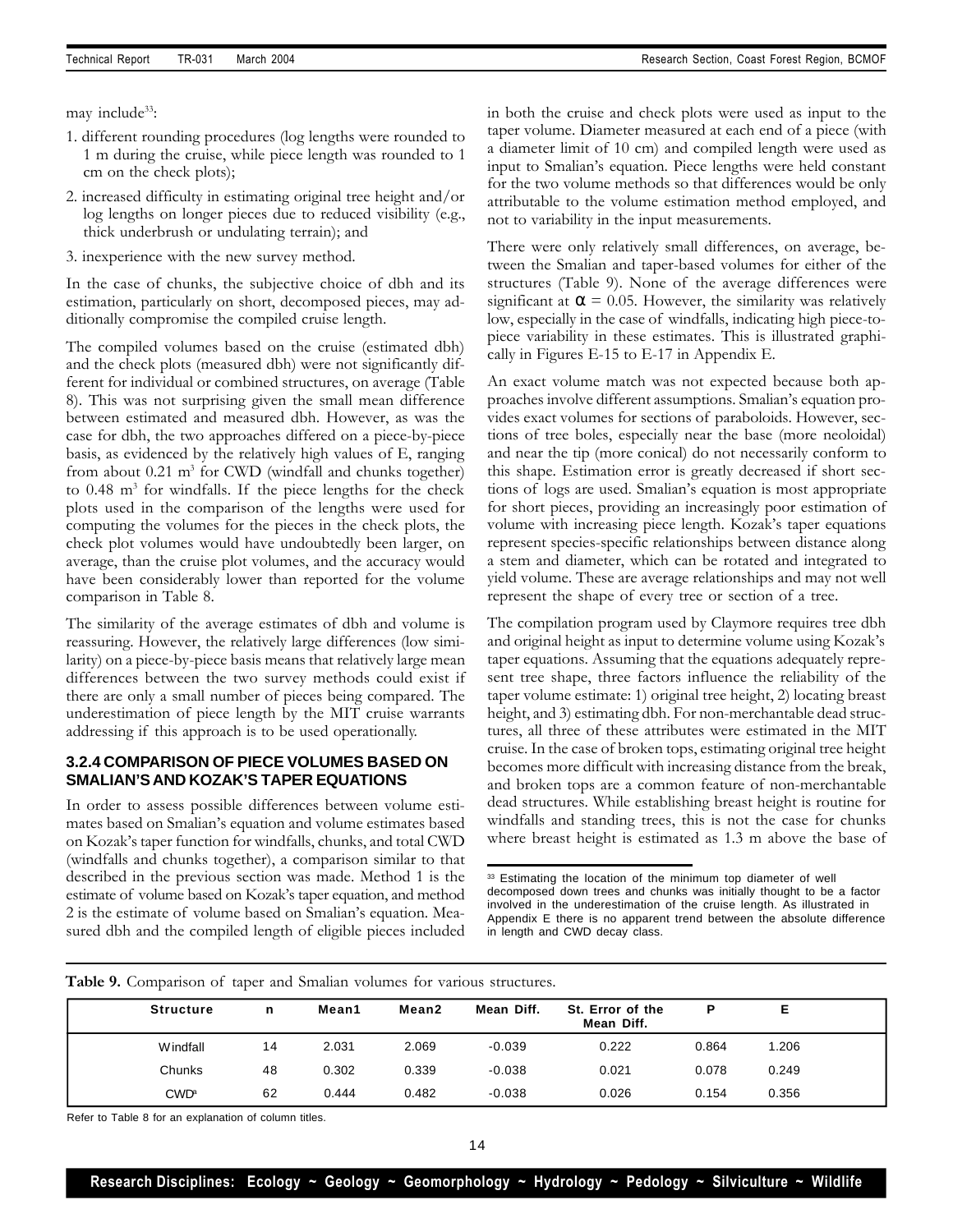|                |                         | Total volume (m <sup>3</sup> /ha) |               | CWD volume $(m^3/ha)$   |          |               |               |                           | Volume of Y & Z pieces $(m^3/ha)$ | Large CWD volume (m <sup>3</sup> /ha) |                               |               |  |  |
|----------------|-------------------------|-----------------------------------|---------------|-------------------------|----------|---------------|---------------|---------------------------|-----------------------------------|---------------------------------------|-------------------------------|---------------|--|--|
| Subset         | Mean Diff. <sup>a</sup> | <b>SE</b><br>Diff.                | % Diff./valid | Mean Diff.              | SE Diff. | % Diff /valid | Mean<br>Diff. | <b>SE</b><br>Diff.        | % Diff./valid                     | Mean<br>Diff.                         | <b>SE</b><br>Diff.            | % Diff /valid |  |  |
| All            | 0.4                     | 0.9                               | 0.1           | $-0.3$                  | 0.8      | $-0.1$        | $-15.5$       | 8.5                       | $-7.9$                            | 0.3                                   | 0.3                           | 0.3           |  |  |
|                | $-0.1$                  | 1.0                               | $-0.0$        | $-1.0$                  | 0.8      | $-0.5$        | $-14.1$       | 10.1                      | $-8.6$                            | 0.0                                   | 0.2                           | 0.0           |  |  |
| $\overline{2}$ | $-0.1$                  | 1.1                               | $-0.0$        | $-0.8$                  | 0.9      | $-0.3$        | $-12.8$       | 9.7                       | $-6.5$                            | 0.2                                   | 0.3                           | 0.2           |  |  |
| 3              | $-0.1$                  | 1.0                               | $-0.0$        | $-0.4$                  | 0.9      | $-0.1$        | $-8.0$        | 6.8                       | $-4.3$                            | 0.5                                   | 0.3                           | 0.4           |  |  |
| 4              | 1.2<br>1.1<br>0.3       |                                   | 0.2           | 0.9                     | 0.1      | $-21.2$       | 10.3          | $-9.5$                    | 0.3                               | 0.4                                   | 0.2                           |               |  |  |
| 5              | 1.3<br>0.9<br>0.3       |                                   | 0.4           | 0.7                     | 0.2      | $-21.4$       | 10.1          | $-10.0$                   | 0.4                               | 0.3                                   | 0.3                           |               |  |  |
|                | Total pieces per ha     |                                   |               |                         |          |               |               | Total Y & Z pieces per ha |                                   |                                       | Total large CWD pieces per ha |               |  |  |
|                |                         |                                   |               | Total CWD pieces per ha |          |               |               |                           |                                   |                                       |                               |               |  |  |
| Subset         | Mean Diff.              | <b>SE</b><br>Diff.                | % Diff./valid | Mean Diff.              | SE Diff. | % Diff./valid | Mean<br>Diff. | <b>SE</b><br>Diff.        | % Diff./valid                     | Mean<br>Diff.                         | <b>SE</b><br>Diff.            | % Diff /valid |  |  |
| All            | 28.3                    | 56.8                              | 4.7           | 28.6                    | 56.4     | 5.5           | 1.3           | 6.7                       | 0.9                               | 0.4                                   | 1.2                           | 1.7           |  |  |
|                | $-29.6$                 | 26.4                              | $-4.8$        | $-29.0$                 | 25.1     | $-5.5$        | 1.0           | 8.2                       | 0.6                               | $-0.2$                                | 1.3                           | $-1.0$        |  |  |
| 2              | 35.5<br>5.4<br>71.1     |                                   | 34.2          | 70.6                    | 5.8      | 2.8           | 7.8           | 1.8                       | $-0.7$                            | 1.2                                   | $-3.1$                        |               |  |  |
| 3              | 4.8<br>29.6<br>70.3     |                                   | 31.4          | 70.2                    | 5.8      | $-5.0$        | 4.5           | $-4.1$                    | 1.5                               | 1.0                                   | 6.8                           |               |  |  |
| 4              | 67.9                    | 67.2                              | 13.9          | 68.1                    | 66.7     | 17.1          | 4.8           | 8.0                       | 3.2                               | 0.5                                   | 1.4                           | 1.9           |  |  |
| 5              | 38.0                    | 70.2                              | 6.1           | 38.1                    | 69.7     | 7.0           | 2.8           | 8.1                       | 2.0                               | 1.0                                   | 1.4                           | 3.9           |  |  |

| Table 10. Sensitivity analysis of plot-level parameters based on cruised and check data (common structures). |  |  |  |  |  |  |  |  |
|--------------------------------------------------------------------------------------------------------------|--|--|--|--|--|--|--|--|
|--------------------------------------------------------------------------------------------------------------|--|--|--|--|--|--|--|--|

a Per ha value based on the cruise data minus the per ha value based on the check data.

**Table 11.** Sensitivity analysis of plot-level parameters based on cruised and check data (plot totals).

|                |                    | Total volume (m <sup>3</sup> /ha) |             |           | CWD volume $(m^3/ha)$                      |             |           |           | Volume of Y & Z pieces (m <sup>3</sup> /ha) |        |           | Large CWD volume $(m^3/ha)$   |
|----------------|--------------------|-----------------------------------|-------------|-----------|--------------------------------------------|-------------|-----------|-----------|---------------------------------------------|--------|-----------|-------------------------------|
| <b>Subsets</b> | mean               | <b>SE</b>                         | %           | mean      | <b>SE</b><br>Dif.f<br>Diff./valid<br>Diff. |             | mean      | <b>SE</b> | $\%$                                        | mean   | <b>SE</b> | %                             |
|                | Diff. <sup>a</sup> | Diff.                             | Diff./valid |           |                                            |             | Diff.     | Diff.     | Diff./valid                                 | Diff.  | Diff.     | Diff./valid                   |
| All            | $-18.3$            | 15.8                              | $-4.1$      | $-23.9$   | 15                                         | $-8.3$      | $-12.6$   | 9.3       | $-5.9$                                      | $-4.5$ | 4.7       | $-4.1$                        |
| 1              | $-35.7*$           | 14.8                              | $-9.0$      | $-39.6*$  | 13.6                                       | $-16.2$     | $-10.4$   | 11.1      | $-5.6$                                      | $-5.9$ | 5.9       | $-11.9$                       |
| 2              | $-5.3$             | 16.0                              | $-1.2$      | $-14.5$   | 15.9                                       | $-4.7$      | $-8.9$    | 10.6      | $-4.2$                                      | $-5.7$ | 5.9       | $-4.7$                        |
| 3              | $-13.7$            | 18.8                              | $-3.1$      | $-21$     | 17.5                                       | $-6.8$      | $-4.4$    | 8.1       | $-2.2$                                      | $-5.4$ | 5.9       | $-4.4$                        |
| 4              | $-22.4$            | 19.8                              | $-4.7$      | $-23.4$   | 17.9                                       | $-8.0$      | $-17.7$   | 11.4      | $-7.4$                                      | 0.3    | 0.4       | 0.2                           |
| 5              | $-14.4$            | 18.5                              | $-3.1$      | $-21$     | 18.2                                       | $-7.2$      | $-21.5*$  | 10.2      | $-9.1$                                      | $-5.5$ | 5.9       | $-4.3$                        |
|                |                    |                                   |             |           |                                            |             |           |           |                                             |        |           |                               |
|                |                    | Total pieces per ha               |             |           | Total CWD pieces per ha                    |             |           |           | Total Y & Z pieces per ha                   |        |           | Total large CWD pieces per ha |
| <b>Subsets</b> | mean               | SE                                | %           | mean      | <b>SE</b>                                  | %           | mean      | <b>SE</b> | $\%$                                        | mean   | <b>SE</b> | %                             |
|                | Diff.              | Diff.                             | Diff./valid | Diff.     | Diff.                                      | Diff./valid | Diff.     | Diff.     | Diff./valid                                 | Diff.  | Diff.     | Diff./valid                   |
| All            | $-357.0*$          | 114.5                             | $-33.3$     | $-190.0*$ | 92.7                                       | $-25.3$     | $-181.4*$ | 69.2      | $-48.7$                                     | 0.4    | 1.2       | 1.6                           |
|                | $-444.5*$          | 99.7                              | $-40.6$     | $-235.6*$ | 64.0                                       | $-32.0$     | $-227.3*$ | 84.1      | $-51.4$                                     | $-0.2$ | 1.3       | $-0.9$                        |
| 2              | $-319.3*$          | 127.9                             | $-28.9$     | $-167.4$  | 109.6                                      | $-20.7$     | $-170.5*$ | 79.8      | $-45.9$                                     | $-0.7$ | 1.2       | $-2.9$                        |
| 3              | $-314.3*$          | 134.4                             | $-29.6$     | $-154.4$  | 109.4                                      | $-20.8$     | $-183.1*$ | 79.9      | $-52.2$                                     | 1.5    | 1.0       | 6.4                           |
| 4              | $-415.8*$          | 140.5                             | $-38.5$     | $-205.1$  | 115.2                                      | $-29.8$     | $-225.6*$ | 84.3      | $-52.1$                                     | 0.5    | 1.4       | 1.9                           |
| 5              | $-291.0*$          | 133.3                             | $-28.4$     | $-187.6$  | 112.7                                      | $-23.9$     | $-100.3$  | 52.5      | $-37.9$                                     | 1.0    | 1.4       | 3.7                           |

a. Per ha value based on the cruise data minus the per ha value based on the check data.

\* Significant at  $\alpha$ =0.05.

the piece. For broken and well-decayed chunks of wood, estimating breast height and dbh may be quite subjective. Further, in the compilation it was assumed that a chunk was a butt log, when in fact it may have been from the middle or top section of the original tree.

Given the small sample size, further comparisons are recommended to better quantify the magnitude of the variation between these two estimates of volume by piece type. This comparative information is required in order to interpret the MIT

cruise CWD data within the context of CWD data reported in the literature, since the latter are typically based on Smalian's equation.

## **3.2.5 COMPARISON OF PLOT-LEVEL RESULTS**

Tables 10 and 11 contain a summary of the results of the Monte Carlo experiment conducted on the 30 plots that were included in both the cruised and the check data sets. Table 10 contains plot-level differences based only on structures that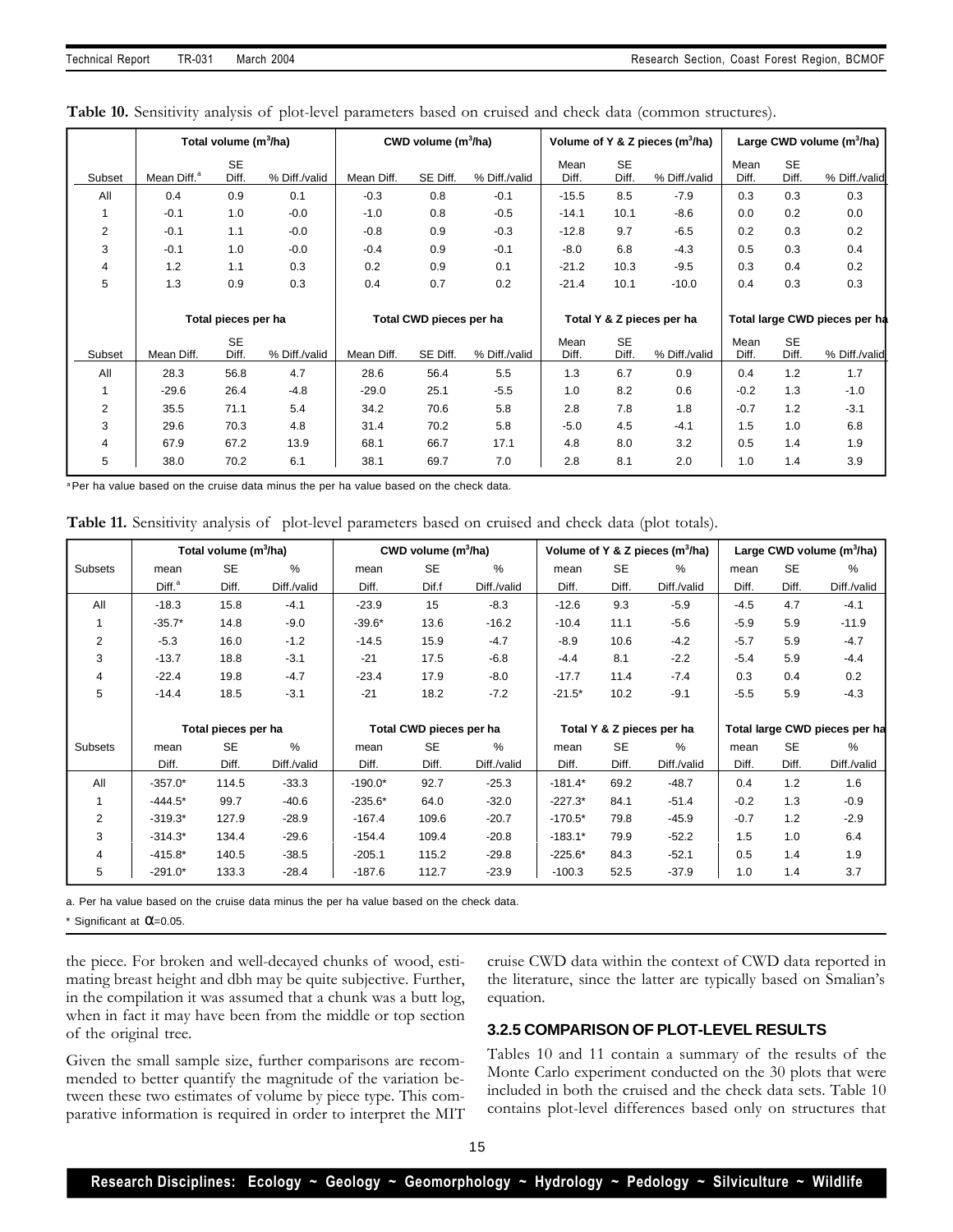| Table 12. Mean number of stems or pieces measured on a plot. |
|--------------------------------------------------------------|
|--------------------------------------------------------------|

| <b>Stand</b><br>Age |                                 | <b>No. Plots</b> | Live<br>standing | Dead<br>standing | <b>Windfalls</b> | <b>Chunks</b>  | Total<br><b>CWD</b> | <b>Total</b><br>Dead |  |
|---------------------|---------------------------------|------------------|------------------|------------------|------------------|----------------|---------------------|----------------------|--|
| Mature              | Total number of pieces          | 133              | 609              | 157              | 87               | 176            | 263                 | 420                  |  |
|                     | Mean $\pm$ SE                   |                  | $4.6 \pm 0.17$   | $1.2 \pm 0.10$   | $0.7 \pm 0.09$   | $1.3 \pm 0.13$ | $2.0 \pm 0.17$      | $3.2 \pm 0.20$       |  |
|                     | Immature Total number of pieces | 161              | 689              | 208              | 99               | 407            | 506                 | 714                  |  |
|                     | Mean $\pm$ SE                   |                  | $4.3 \pm 0.15$   | $1.3 \pm 0.12$   | $0.6 \pm 0.07$   | $2.5 \pm 0.15$ | $3.1 \pm 0.17$      | $4.4 \pm 0.24$       |  |

were common to both data sets. Table 11 is based on plot-level differences between comparable cruise and check plots with the calculations based on all structures assessed as being "in" each of the plots. Hence, the differences shown in Table 10 are due only to differences between the measurements and estimates that occurred during the cruise and the measurements that took place during the check. The plot-level differences shown in Table 11 include the impact of CWD pieces being inappropriately included or excluded during the cruise.

Not surprisingly, smaller differences are generally seen in Table 10 than in Table 11, especially in terms of the various components of pieces per ha examined. The various components of volume per ha were generally underestimated slightly by the cruise, but not usually significantly so. The great majority of the differences were less than 10%; most were less than 5%. There was good agreement among the subset estimates, indicating that a sample size of 24 plots appeared to be sufficiently large to capture the variability present. (Refer to Appendix F for means and standard errors).

There was less agreement between the cruise-based and the check-based estimates of the number of pieces per ha, especially in Table 11, although none of the differences were statistically significant for any component. Total pieces per ha, total CWD pieces per ha, and numbers of combined Y & Z Grade pieces per ha, were all underestimated by the cruise data when plot totals (per ha) were compared. The differences were large and generally significant, despite large variability. For each of the above attributes, the differences based on all data and each subset exceeded 20% of the check estimates. The large effect of pieces missed by the cruiser on the density estimates of the above attributes suggests that these pieces are probably small, since they appear to represent a large number of pieces/ha, but do not lower the volume per ha estimates by a large amount. In contrast, the number of pieces per ha of large CWD pieces estimated from the cruise and the check data was in close agreement in both Tables 10 and 11. Combined with comparable estimates of large CWD piece volume per ha, this indicates that large CWD pieces were generally appropriately included in the cruise.

## **3.3 OPERATIONAL CONSIDERATIONS**

## **3.3.1 ADDITIONAL TIME REQUIRED TO COMPLETE AN MIT CRUISE PLOT**

The operational cruisers did not keep formal time sheets but TWF's cruiser<sup>34</sup> reported that the estimation of the non-merchantable dead wood attributes increased the average survey time per plot by 25 to 50%. The Interfor cruiser $35$  reported that the time required to complete a MIT cruise was 33 to 50% longer than an operational industrial cruise, which on average takes approximately 30 minutes per plot. The length of time varied with the stand age and species composition. Stand types reported to take the longest time were mature stands with a high western redcedar component, stands with a dense understory, and second growth stands with logging remnants. Table 12 contains a summary of the average number of stems or pieces recorded on a plot.

Mature western redcedar forests, with heavy salal, were reported to be particularly challenging and time consuming. In a number of areas with this forest type, the estimates for the non-merchantable dead structures were reported to take as long as the standard cruise measurements. Some of these forests had numerous large diameter windfalls lying on top of each other, which further increased the survey time. In cases where the salal was tall and thick, it was impossible to see dbh from plot centre, making it necessary to measure dbh and distance to each potentially "in" downed tree. Second growth stands with a high density of dead understory or remnants of old logging (i.e., stumps, logs) were also time consuming.

Both cruisers felt that the time needed to complete the MIT cruise could be reduced with further refinement of the MIT cruise procedures and more training. The TWF cruiser felt that it would be possible, with additional practice, to complete the estimated portions of the MIT cruise, other than in western redcedar stands, with an average increase in plot survey time of six to nine minutes (i.e., 20-30% of the standard cruise time).

## **3.3.2 FIELD CARDS, DATA ENTRYAND DATA COMPILATION**

The modifications to the industrial timber cruise field procedures were few. Except for including non-merchantable dead structures, the changes were limited to 1) field codes to distinguish between the various dead wood structures and 2) adjustment of the net factoring to allow for the compilation of a gross volume and total length for pieces with broken tops. Fur-

<sup>34</sup> Personal communication, February 2003, Mike Johnston, TimberWest Forest Corp.

<sup>35</sup> Personal communication, February 2003, John Pitts, International Forest Products Ltd.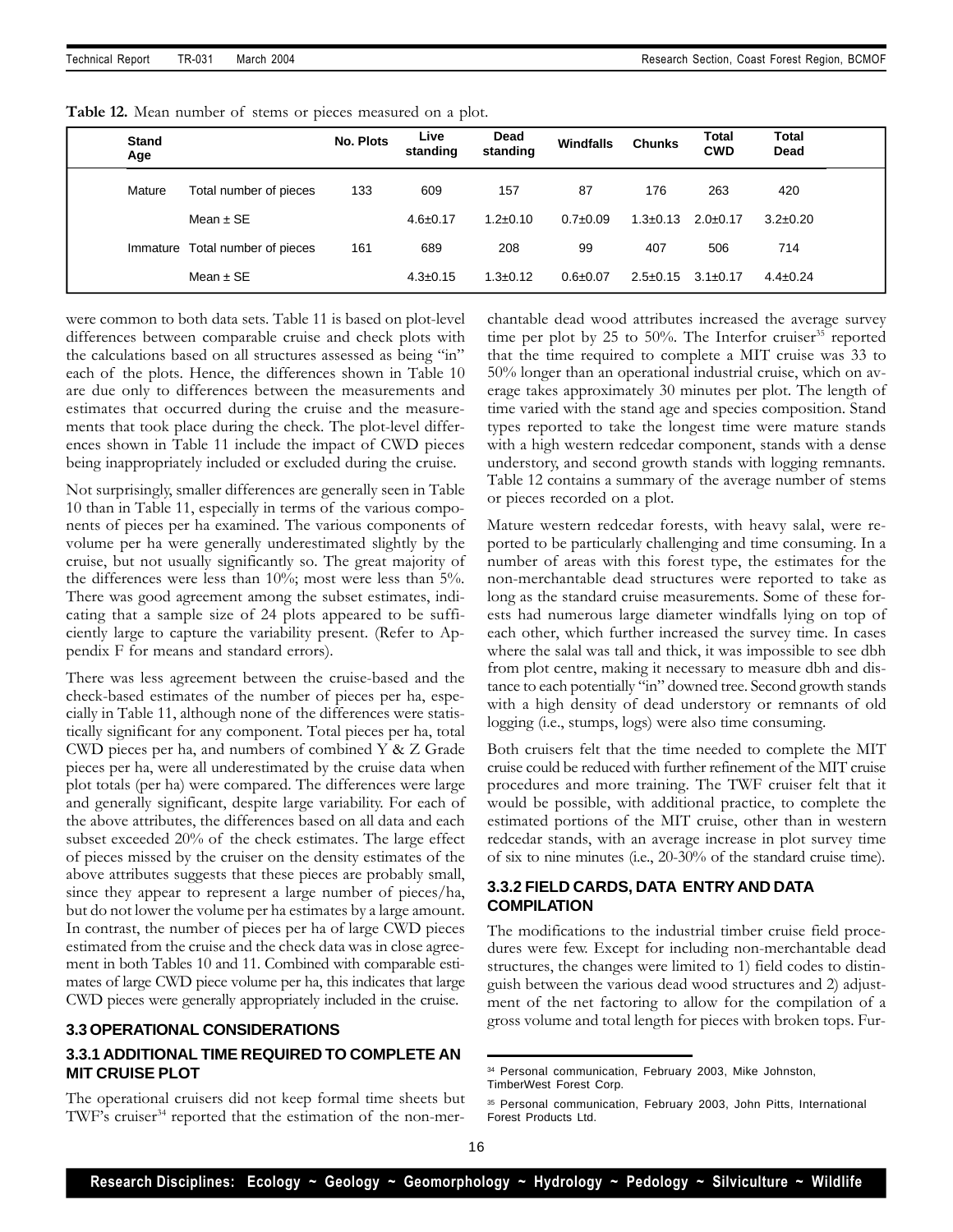ther detail is provided in section 2.4.1.

Because all attributes were recorded on the field card in the same manner as the industrial timber cruise, irrespective of structure, revisions to the compilation program were, if not routine, at least straightforward. Further, Claymore was able to develop subroutines within its compilation program to provide various output summary tables of CWD volume/ha and density by set length and diameter criteria.

## **3.4 CONSIDERATIONS FOR FUTURE SURVEYS**

The number of check plots in this field trial was small. Although the results were reassuring, further evaluation and revision are recommended prior to adopting the MIT cruise procedures for broader use. Items that require attention include the relatively high variation in the assignment of non-merchantable dead pieces between the MIT cruise and the check plots, and estimation of length on longer pieces.

Given the potential difficulty in estimating the location of dbh on chunks, one alternative is to estimate the volume of chunks using Huber's equation. The midpoint diameter and length can be recorded on the field card instead of original tree height and dbh. The field card and compilation routine will need to be modified to accommodate this change in data collection. This alternative might be considered where piece volume is the primary attribute of interest; however, if diameter and volume by grade are also of interest, the approach tested in this field trial may be a better choice.

Regardless of the approach taken, the following changes to the basic field procedures are recommended for future field trials.

#### *MIT Cruise:*

- Keep daily time sheets (i.e., start/finish time and number of plots completed);
- Check non-merchantable pieces which are borderline where visibility is compromised;
- Check estimated dbh and lengths of downed pieces where visibility is compromised;
- Periodically calibrate estimated dbh on downed dead wood to measured dbh;
- Assign the location of downed dead wood to either the butt, middle or top "log" on the original tree; and
- Record estimated length for non-merchantable windfalls in the same manner as for merchantable windfalls (irrespective of breaks).

#### *Check Survey:*

- Keep daily time sheets (i.e., start/finish time and number of plots completed);
- Record length to the mature or immature minimum top diameter defined by stand age (rather than 10 cm);
- Record diameter every 5 m along the length of downed dead wood (rather than only at the large and small ends);
- Record all measurements regardless of whether a structure is incorrectly assigned to the plot;
- Discontinue the use of a second prism (2P plot) in the mature stands; and
- Estimate original height on all non-merchantable dead pieces (for comparison);

#### **4 CONCLUSIONS**

The results of this field trial illustrate the potential effectiveness of using an MIT cruise as an alternative for collecting broad-based data on all dead structures. However, in light of the small sample size and comparative survey results, further investigation is required prior to endorsing such an approach for wide spread use.

The similarity in the cruise and check plot-level volume and density estimates, based on pieces common to both surveys, is reassuring. There is a need to test this similarly over a broader range of stands. Also promising is the similarity in volumes based on Smailian and Kozak's taper equations. This similarity suggests that volumes based on Kozak's taper equations may be compared directly to values found in the literature. However, these encouraging results are tempered by the low levels of accuracy associated with the estimates of dbh and length. The high piece-to-piece variation in the differences in the estimates of these two attributes provided by the cruise and check surveys indicate that relatively large mean differences between the two surveys could occur if only a small number of pieces were being compared.

If the MIT technique is to be applied more widely, revisions are required to address:

- the relatively high variation in the assignment of non-merchantable dead pieces between the MIT cruise and the check plots, and
- the apparent underestimation of piece length, particularly on longer pieces.

Although the cost of obtaining the dead wood information using the MIT cruise is likely cheaper than using independent surveys, the information does still come at a cost. The more precise the estimates of dead wood characteristics required, the longer the time spent per plot and hence the higher cost of the cruise. If a procedure like the MIT cruise as described here is to be carried out on a wider basis, some mechanism for covering the higher costs would have to be found.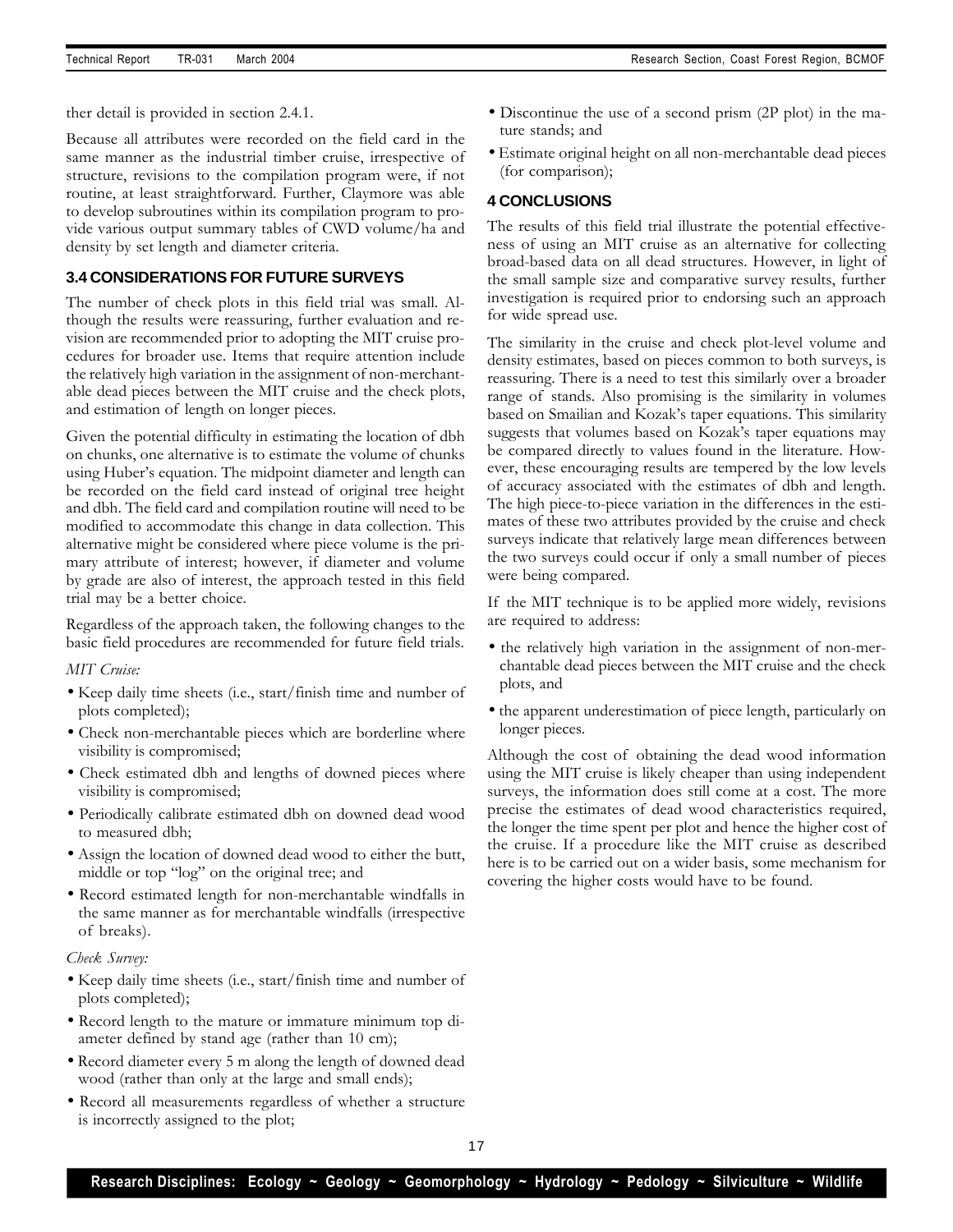#### **5 REFERENCES**

- Arsenault, A. 1995. Patterns and processes in old growth temperate rain forests of southern BC. MSc thesis, University of British Columbia. Vancouver, BC.
- BC Ministry of Forests. 1994. Logging Residue and Waste Procedures Manual. Revenue Branch. Victoria, BC.
- —. 1997. Ministry Policy Manual. Volume 1, Resource Management,. Chapter 8, Tenure Administration Policy 8.1, Timber Utilization—Coastal and Interior. Resource Tenures and Engineering Branch. Victoria, B.C.
- —. 1998. Vegetation Resources Inventory—Ground Sampling Procedures. Resources Inventory Branch. Victoria, BC..
- —. 1999a. Landscape Unit Planning Guide. Forest Practices Branch, BC Ministry of Forests. Victoria, BC. Forest Practices Code of British Columbia Guidebook.
- —. 1999b. Scaling Manual. Revenue Branch. Victoria, BC.
- —. 2000a. Cruising Manual. Revenue Branch. Victoria, BC.
- —. 2000b. A Short-Term Strategy for Coarse Woody Debris Management in British Columbia's Forests, March 2000. Victoria, BC.
- —. 2000c. Vegetation Resources Inventory—Ground Sampling Procedures. Resources Inventory Branch. Victoria, BC..
- —. 2000d. Logging Residue and Waste Procedures Manual. Revenue Branch. Victoria, BC.
- BC Ministry of Forests and BC Ministry of Environment, Lands and Parks. 1995. Biodiversity Guidebook. September 1995. Forest Practices Branch, BC Ministry of Forests. Victoria, BC. Forest Practices Code of British Columbia Guidebook.
- —. 1996. Forest Practices Code Timber Supply Analysis. Forest Practices Branch, BC Ministry of Forests. Victoria, BC.
- Davis, G. and A. Nemec 2002. An operational trial to evaluate the effectiveness of using modified bucking/yarding practices in Coastal old-growth stands to maximize coarse woody debris levels in the setting: Establishment report. Prepared for the Coarse Woody Debris Working Group. Research Section, Vancouver Forest Region, BC Ministry of Forests, Nanaimo, BC. Technical Report TR-017.
- Davis, H. 1996. Characteristics and selection of winter dens by black bears in coastal British Columbia. M.Sc. Simon Fraser University, Burnaby, BC.
- Densmore, N. 2002. Coarse woody debris extensive pilot study in the SBSmk1, IDFdm2, ICHdw, and ICHvk2. Draft Internal Report. BC Ministry of Forests, Victoria, BC.
- De Montigny, L. 2000. Silviculture treatments for ecosystem management in the Sayward (the STEMS project) - A silvicultural systems research project for young-growth production forests. Working Plan. Silviculturist, Research Branch, Ministry of Forests.
- de Vries, P. G. 1986. Sampling Theory for Forest Inventory. Springer-Verlag. New York, pp. 223-241.
- Freese, F. 1960. Testing accuracy. Forest Science 6:139-145.
- Gore, J.A. and W.A. Patterson III. 1985. Mass of downed wood in northern hardwood forests in New Hampshire: potential effects of forest management. *In* Canadian Journal Forest Research 16:335-339.
- Green, R.N. and K. Klinka. 1994. A Field Guide to Site Identification and Interpretations for the Vancouver Forest Region. BC. Ministry of Forests, Victoria, B.C. Land Management Handbook No. 28.
- Harmon, M.E. and J. Sexton. 1996. Guidelines for measurements of woody detritus in forest ecosystems. US LTER Network Office: University of Washington. Seattle, WA. Publication No. 20.
- Harmon, M.E.; J.F. Franklin; F.J. Swanson; P. Sollins; S.V. Gregory; J.D. Lattin; N.H. Anderson; S.P. Cline; N.G. Aumen; J.R. Sedell; G.W. Lienkaemper; K. Cromack Jr.; and K.W. Cummins. 1986. Ecology of coarse woody debris in temperate Ecosystems. *In* Advances in Ecological Research 15:133-302.
- Huggard, D. 2000. Weyerhaeuser BC Variable Retention Adaptive Management Program: Habitat Monitoring 1999- Summary and Sample Design Analysis. Weyerhaeuser, BC Coastal Group. Nanaimo, BC. Internal document, January 2000.
- Kozak, A. 1988. "A Variable-Exponent Taper Equation". *In* Canadian Journal Forest Research 18:1363-1368.
- Lloyd, R. 2001. A comparison of coarse woody debris in harvested and unharvested sites in the SBSmc2, first-year report. Houston Forest Products Ltd. Houston, BC.
- Lloyd, R. 2002. Post-harvest CWD The long and short of it. *In* Optimizing wildlife trees and coarse woody debris retention at the stand and landscape level. Winter Workshop January 22-24, 2002, Prince George, BC. Northern Interior Vegetation Management Association and Northern Silviculture Committee, pp. 9-15.
- McCarthy, B. and R. Bailey 1993. Distribution and abundance of coarse woody debris in a managed forest landscape of the Central Appalachians. *In* Canadian Journal Forest Research 24:1317-1329.
- Manning, E. Todd. 2002. British Colubia's dangerous tree assessment process - a summary paper. *In*: Laudenslayer, William F., Jr.; Shea, Patrick J.; Valentine, Bradley E.; Weatherspoon, C. Phillip; Lisle, Thomas E., technical coordinators. Proceedings of a symosium on the ecology and management of dead wood in western forests. 1999 November 2-4; Reno, NV. Gen. Tech. Rep. PSW-GTR-181. Albany, CA: Pacific Southwest Research station, Forest Service, U.S. Department of Atriculture.
- Marshall, P.L., and G. Davis. 2002. Measuring the length of coarse woody debris. B.C. Ministry of Forests, Vancouver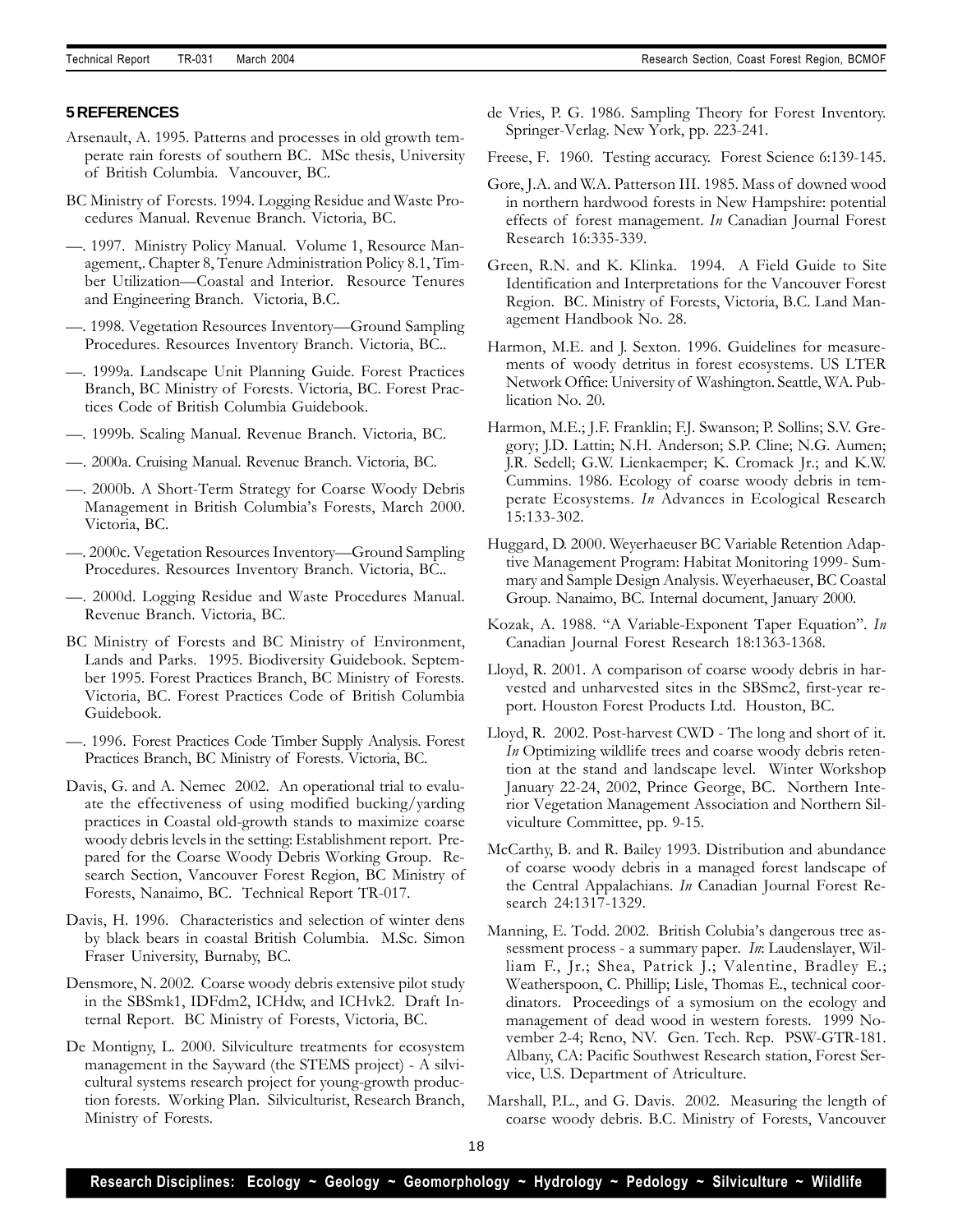Forest Region. Extension Note EN-011.

- Nagle, G.S. 1980. Analysis of salvage yarding systems and costs in Pacific Coast forests. ENFOR, Canadian Forestry Service; Dept. of Environment, Otawa, Ontario. BC-X-214.
- Nemec, A. and G. Davis. 2002. Efficiency of six line intersect sampling designs for estimating volume and density of coarse woody debris. Res. Sec., Van. For. Reg., C.C. Min. For., Nanaimo, B.C. Tec. Rep. TR-021/2002.
- Phillips, E. 2003. Coarse woody debris retention during harvesting of coastal old-growth forests. Advantage Vol. 4 No. 18 June 2003. Western Division, FERIC. Vancouver, BC.
- Pollard, D.W.F. and J.A. Trofymow. 1993. "An introduction to the coastal forest chronosequences" pp. 5-7 *in* Proceedings of the Forest Ecosystem Dynamics Workshop, Februrary 10-11, 1993. FRDA II. BC Ministry of Forests.
- Ruth, R.H. and A.S. Harris. 1975. Forest residues in hemlockspruce forests of the Pacific Northwest and Alaska - a stateof-knowledge review with recommendations for residue management. Forest Service, USDA, Portland, Oregon. General Technical Report. PNW-39.
- Stevens, V. 1996. The ecological role of coarse woody debris: An overview of the ecological importance of CWD in BC. Forests. Working Paper 30/1997. Research Branch, Ministry of Forests, Victoria, BC.
- Stone, J., J. Parminter, A. Arsenault, T. Manning, N. Densmore, G. Davis and A. MacKinnon. 2002. Dead tree management in British Columbia. *In*: Proceedings of the symposium on the ecology and management of dead wood in western forests. November 2-4, 1999. Reno, Nevada. USDA Forest Service General Technical Report PSW-GTR-181. Albany, California, pp. 467-478.
- Trowbridge, R. 1986. Field Handbook for Prescribed Fire Assessments in British Columbia: Logging Slash Fuels. BC Ministry of Forests, Victoria, BC Land Management Handbook 11, and FRDA Handbook 1.
- USDA Forest Service and US Department of the Interior, Bureau of Land Management. 1994. Record of Decision: For amendments to Forest Service and Bureau of Land Management planning documents within the range of the northern spotted owl: Standards and Guidelines: For management of habitat for late-successional and old-growth forest related species within the range of the northern spotted owl. [Northwest Forest Plan]. Portland, OR.
- Waddell, K. 2001. Sampling coarse woody debris for multiple attributes in extensive resource inventories. Ecological Indicators 1:139-153.Wells, R.W. and J.A. Trofymow. 1997. Coarse Woody Debris on Chronosequences in Coastal Forests of British Columbia. Pacific Forestry Centre, Canadian Forest Service. Victoria, BC. Internal document.
- Wells, R. 1996. Developmental trends of stand structure and tree mortality in coastal western hemlock forests. Report

No. 196. MSc, School of Resource and Environmental Management, Simon Fraser University. Burnaby, BC.

- Wells, R.W. and J.A. Trofymow. 1997. Coarse woody debris on chronosequences of forests on southern Vancouver Island. Pacific Forestry Centre, Canadian Forest Service, Victoria, B.C. Information Report BC-X-375.
- Zar, J. H. 1984. Biostatistical Analysis. 2nd Ed. Prentice-Hall, Inc., Englewood Cliffs, NJ.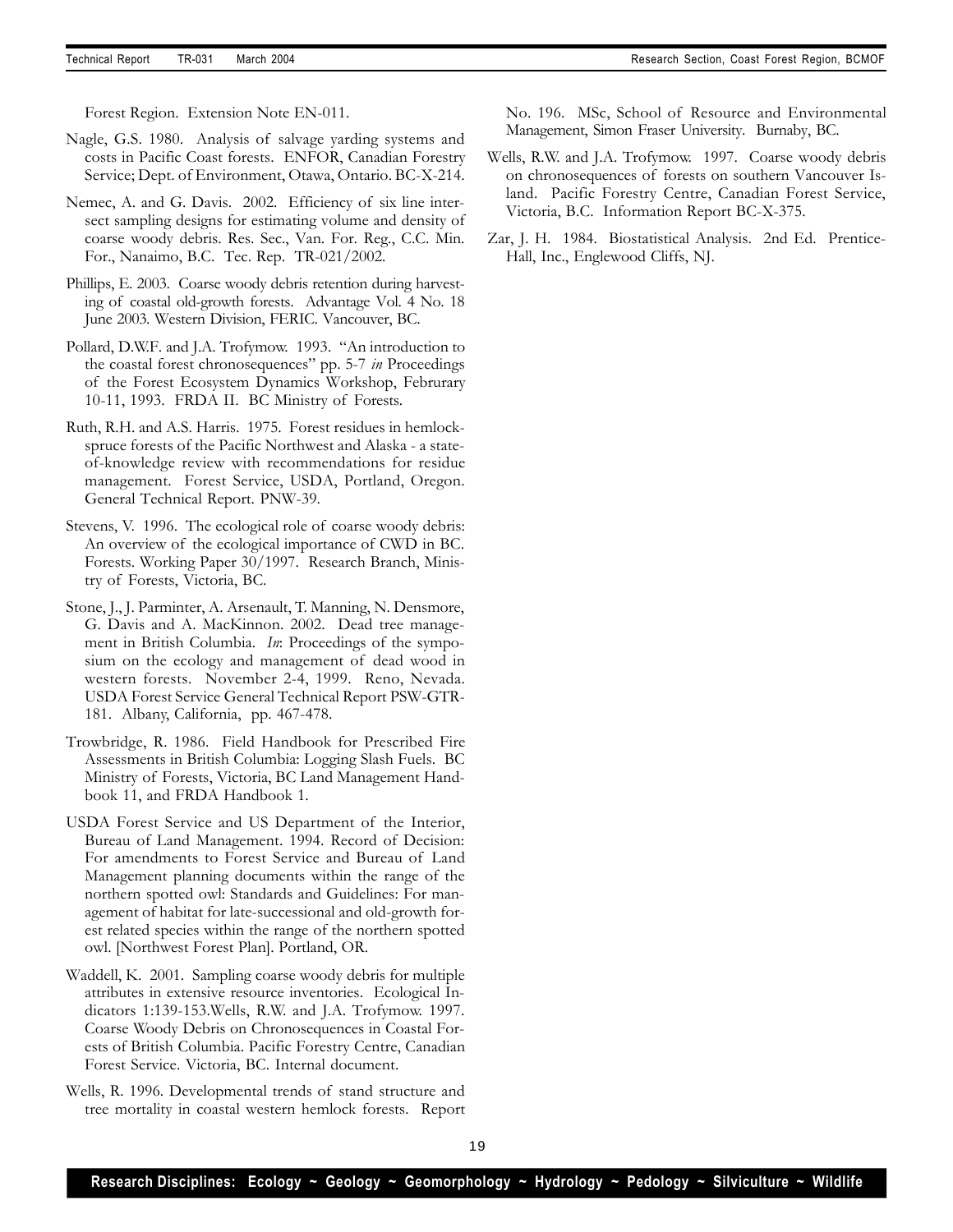## **APPENDIX A: AN APPLICATION OF THE MIT CRUISE DATA**

#### **OVERVIEW**

The MIT cruise provides a complete inventory of large forest structures. This type of dataset provides an opportunity to relate one ecosystem component to another (Harmon and Sexton 1996). The quantitative estimates of structural attributes provided by the MIT cruise are valuable in developing management goals for many forest structural attributes identified as important to biodiversity (BCMOF & BCMOELP 1995) and in evaluating harvesting strategies to meet these goals. The following illustrates how such MIT cruise data might be presented to investigate questions pertinent to the development of broad-scale management goals for dead wood and CWD.

#### **BACKGROUND**

Dead wood is not a static entity. It is constantly in a state of flux, both spatially and temporally. Spatially, dead wood may be standing or downed (i.e., on the ground). The relationship between standing and downed dead wood is highly variable and depends upon many factors, including the dominant form of mortality (e.g., wind versus insects), the age of the forests, and tree species (Harmon and Sexton 1996). Harmon and Sexton (1996) report that it is not unusual to find that this proportion varies widely even within a single forest type; snags can make up as little as 2% or as much as 98% of the dead wood volume. The data from the MIT cruise provides an opportunity to examine the relationships between total dead and total CWD attributes.

Temporally, dead wood attributes change at various stages of stand development. There are two stand development scenarios proposed for Coastal forests. A "U" shape is suggested as the generalized pattern of change in dead wood volume after a catastrophic stand-initiating event of natural origin such as a fire. According to this pattern, CWD and dead wood exhibit a high abundance immediately after the disturbance, decline to low levels during the intermediate stages of development, and increase again as the stand ages. It has been proposed that this trajectory applies to forests with longer-lived species and infrequent (i.e., mean return interval 250 years) catastrophic disturbance events (i.e., Natural Disturbance Type 1 (NDT1) forests). In the case of forests with more frequent natural standinitiating events (i.e., mean return interval 150 years catastrophic events or NDT2 forests), the trajectory is truncated such that a stand-initiating event occurs before the live trees reach their potential maximum size and before there is significant mortality of the dominant and co-dominant trees (Stevens 1996). In mature forests, the current and future dead wood attributes are therefore closely related to the live standing trees in terms of the present and historical distributions of species and stem sizes.

The British Columbia Ministry of Forests is currently in the process of developing CWD management goals based on the first guiding principle in the Biodiversity Guidebook<sup>36</sup> (BCMOF and BCMELP 1995), which states that: "The more that managed forests resemble the forests that were established from natural disturbances, the greater the probability that all native species and ecological processes will be maintained."

Management guidance, in the form of goals, will be based on CWD attributes from unmanaged mature/old-growth forests in the same biogeoclimatic subzone/variant and broad moisture grouping. However, information from managed forests will also be used to evaluate the operational application of the goals. An integrated data set, such as that provided by the MIT cruise, would facilitate the development of CWD goals for the Coast because it would provide answers to the following related questions:

- What proportion of the total stand volume is represented by dead wood?
- What proportion of the total dead wood is downed?
- What are the dimensions of a large-sized piece of CWD by ecosystem or timber type
- What are the average densities and volumes/ha of largesized pieces of CWD?
- Are the diameters of live and dead stems sufficient to provide for large CWD pieces?

Information on CWD piece size distributions is required to monitor and manage harvesting effects on CWD attributes. The available research for North American forests consistently reports a shift in CWD piece size distribution following harvesting. Most studies report an increase in total piece density, with reductions in diameter and/or piece length related to harvesting (e.g., Gore and Patterson III 1985; McCarthey and Baily 1993; Lloyd 2001; Davis and Nemec 2004<sup>37</sup>). In part this reduction in size reflects current harvesting utilization size limits (e.g., 3 m logs and 10 cm tops). The result is that large pieces are most at risk for removal and/or breakup during harvesting. Quantifying the distribution of these large CWD pieces in unmanaged and managed forests provides the background data needed to evaluate current and future harvesting impacts on these larger CWD pieces.

From a structural perspective, a piece of CWD is best described when both large-end diameter and length descriptors are provided – in much the same manner that diameter at breast height and height are used to describe the dimensions of a tree. "Large-end diameter and length provide visual descriptors of a CWD piece that can be easily conveyed to others, e.g., ecologists and operational field staff. These dimensions can also be tied to the more common descriptors of CWD used in the literature, e.g., volume/ha." (Marshall and Davis 2002).

<sup>36</sup> Personal communication, Don Heppner, Coastal Forest Region, BC Ministry of Forests, Nanaimo. April 2003; personal communication, Nancy Densmore, Forest Practices Branch, BC Ministry of Forests, Victoria. March 2004.

<sup>&</sup>lt;sup>37</sup> Davis, G. and A. Nemec. 2004. An operational trial to evaluate the effectiveness of using modified bucking/yarding practices in Coastal old-growth stands to maximize coarse woody debris levels in the setting: Post-harvest report. Prepared for the Coarse Woody Debris Working Group. Research Section, Coastal Forest Region, BC Ministry of Forests, Nanaimo, BC. Technical Report in preparation.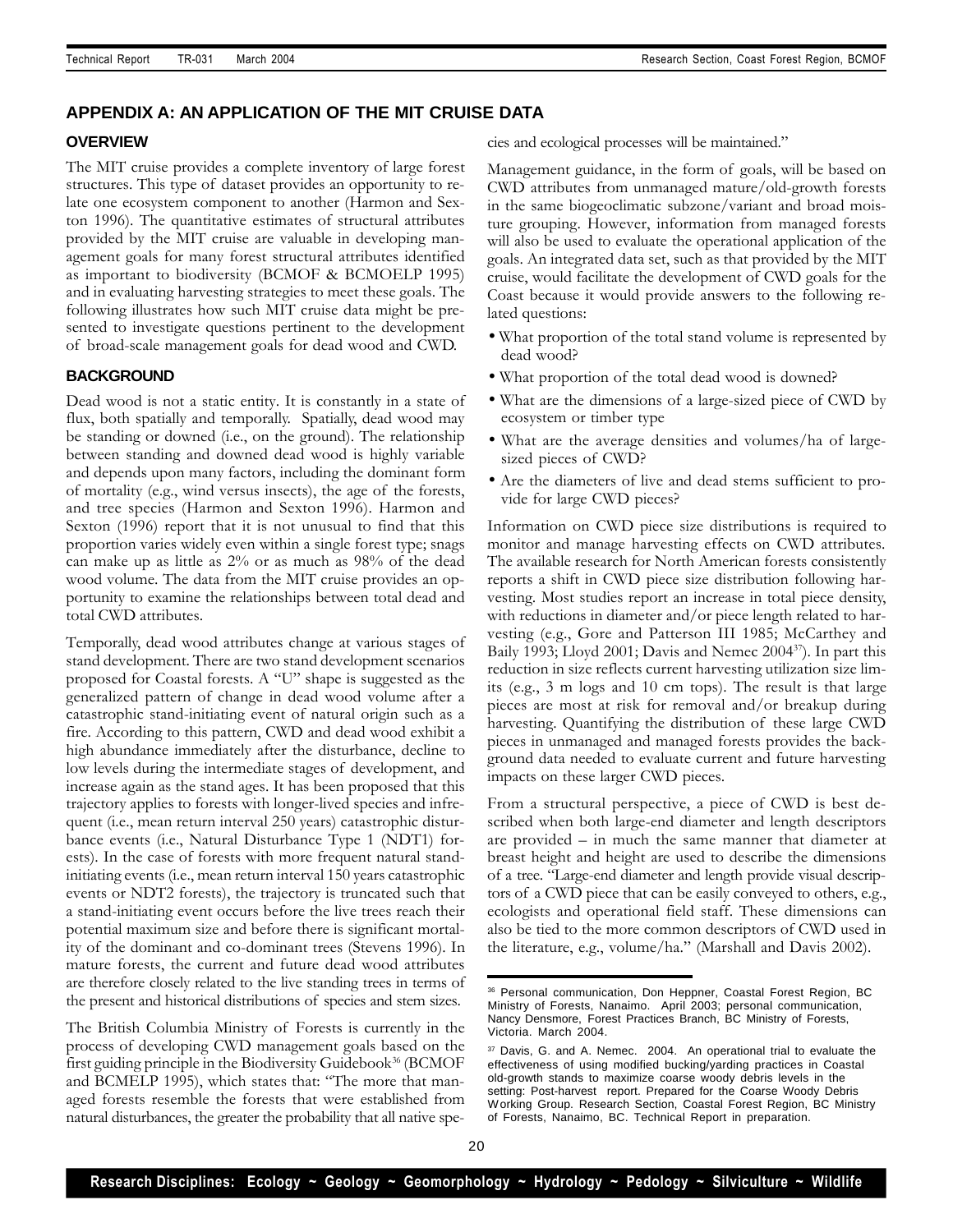The operational application of CWD dimensions is demonstrated in various CWD retention guidelines in the United States. For example, "For western Oregon and Washington north of and including the Willamette National Forest and the Eugene BLM District, leave 240 linear feet of logs per acre greater than or equal to 20 inches in diameter. Logs less than 20 feet in length cannot be credited toward this total." (USDA 1994).

What constitutes large CWD in various BC Coastal ecosystems is not currently specified. In part, this reflects the scant data available on CWD in unmanaged forests in many BC Coastal ecosystems. The definition of what comprises a large piece of CWD needs to be objective and based on field data from a broad range of unmanaged old-growth/mature forests.

Another factor requiring consideration in the development of goals for the management of CWD is the predicted source of this wood at the time of harvesting. The current BC Ministry of Forests directive is that CWD management is to have no impact on operating costs or timber supply (BCMOF and BCMELP 1996)<sup>38</sup>. The MIT cruise provides information on the merchantability of all merchantable sized wood, which can then be used to identify the source(s) and dimensions of lowvalue<sup>39</sup>/non-merchantable<sup>40</sup> wood in the stand prior to harvesting. For example:

- What are the predicted sources of low-value/non-merchantable wood on site (i.e., CWD, standing timber)?
- How much of the total CWD is merchantable (e.g., X-Gradeand-better)?
- What are the dimensions of the predicted low-value/nonmerchantable wood?

Information on trends in the volumes of lower-value wood in stands by timber type or ecosystem provides an opportunity to "troubleshoot" management issues during the developmental stage rather than during the implementation of CWD goals. For example, answers to questions such as, "In which timber types/ecosystems does the CWD volume set out in the goal exceed the average predicted total low-value/non-merchantable wood volume in the stand?" allow the opportunity to evaluate other options to offset the shortfall. Further, the integrated data set provided through the MIT cruise provides background data on which to develop trials investigating harvesting options to maximize the retention of the low-value/non-merchantable wood resource on site (e.g., faller bucking to maximize log value, marking non-merchantable wood).

The following section presents data from the MIT cruise conducted on Interfor's blocks where information on the Biogeoclimatic subzone variant was available. Because certain subzone variant/site series combinations may include a number of timber types and/or site classes, further work is required to investigate trends between the subzone variant, timber type/site class, and total dead wood volume, through statistical approaches such as misclassification matrices, discriminant analyses or cluster analyses. However, these can only be undertaken with a larger data set than is currently available. The following summaries illustrate how the data might be presented to answer the above questions. Given the exploratory nature of the data, and small sample sizes, management interpretations are not made.

Eight blocks in three subzone variants were surveyed. The Coastal Western Hemlock Very Dry Maritime Subzone (CWHxm) is classified as NDT2, with a mean disturbance return interval of 200 years, while the CWH vm1 and vm1/2 (transitional) variants (Coastal Western Hemlock Submontane and Montane Very Wet Maritime Variant) are classified as NDT1, with a mean disturbance return interval of 250 years. Fire and wind are the two prominent catastrophic disturbance agents respectively for NDT2 and NDT1 (BCMOF and BCMOELP 1995). Most of the forests sampled were immature.

#### **TOTAL VOLUME/HA**

Table 13 presents total density and volume/ha partitioned by the main forest structures. The total volume partitioned by live and dead bole<sup>41</sup> wood is illustrated in Figure 1. For the two mature stands, the average total CWD volumes/ha are similar (133 and 143 m<sup>3</sup>/ha). The variability about the total CWD volume/ha for the CWHvm2 (01/06) stand is particularly high, reflecting the small sample size (n=5 plots). The average total dead wood volumes (dead standing plus CWD) for the two mature stands are noticeably higher than the immature stand volumes at 349 and 537  $m^3/ha$ . Basing post-harvest CWD management goals on pre-harvest total CWD volumes alone would mean that only 10% of the total stand bole wood volume would be targeted for retention in the two mature stands (assuming that the goal is to maintain CWD volumes at the pre-harvest level), even though the total dead wood volumes represent 25 to 38% of the total stand bole wood volumes. Since each of these two subzone variants is represented by only one block, further sampling is required to provide more representative numbers. However, this illustrates the importance of collecting information on the relationship between CWD, total dead wood and total stand volume, since in a catastrophic natural disturbance event much, if not all, of the total stand volume becomes CWD.

The total number of blocks sampled in the CWHxm subzone was higher than for the CWHvm subzone, but the numbers were still relatively small (i.e., <7 blocks). The stands sampled in the CWHxm subzone were immature, with remnants from prior logging. The average total CWD (205 to 267 m<sup>3</sup>/ha) and dead wood (394 to 434 m<sup>3</sup>/ha) volumes for the immature stands in the CWHxm subzone were comparable. The average total CWD volumes are comparable to those reported by Nemec and Davis (2002) for a mature stand in the CWHxm subzone. For the current immature stands, the total dead wood volumes represent 24 to 36% of the total stand bole volumes.

<sup>&</sup>lt;sup>38</sup> Current CWD management is tied to the BC Ministry of Forests' timber utilization policy (BCMOF 1997; Landscape Unit Planning Guide, BCMOF and BCMELP 1999a). Also refer to footnote 4.

<sup>39</sup> See footnote 17.

<sup>40</sup> See footnote 17.

<sup>41</sup> Bole wood excludes the top, branches and stump.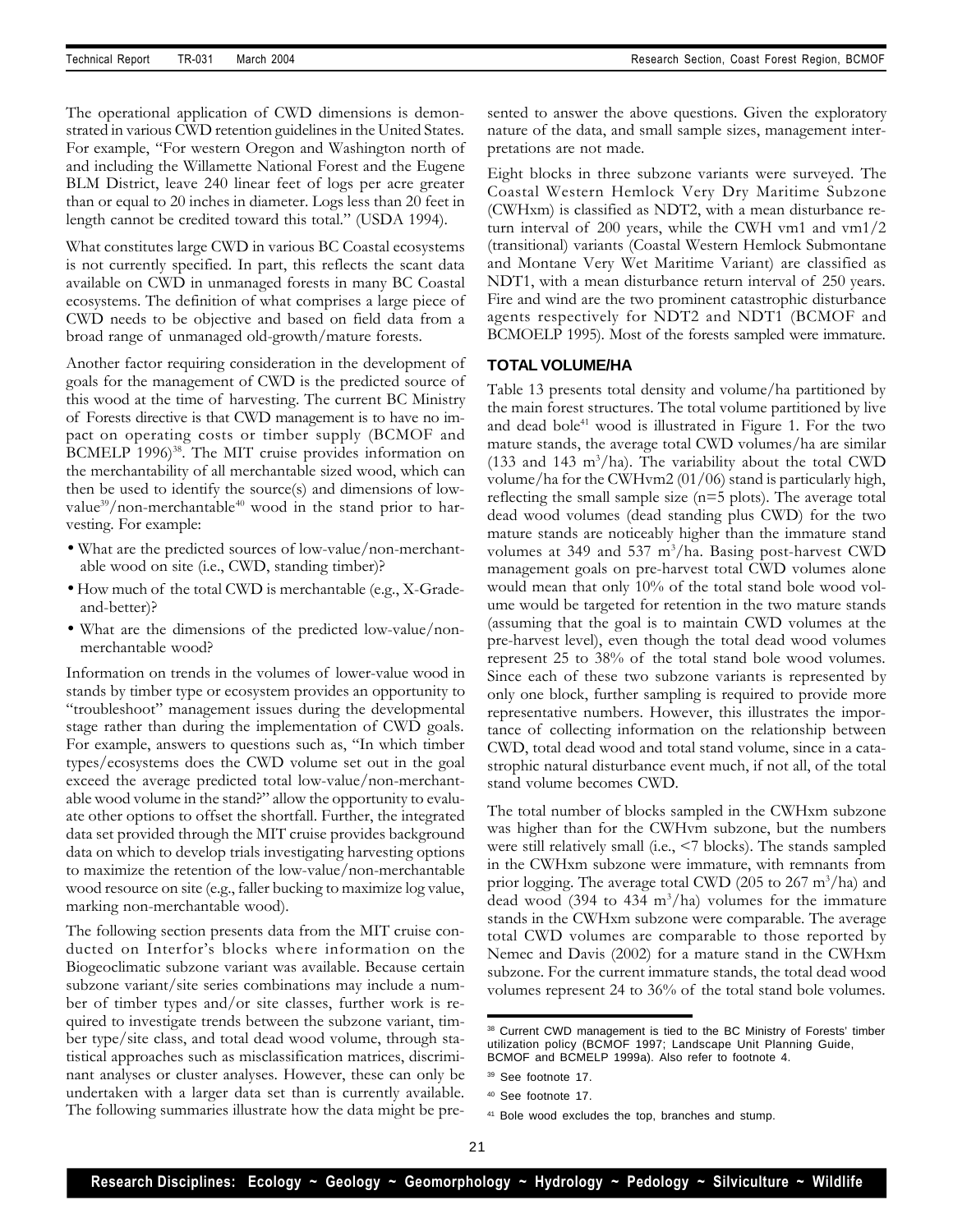|  |  |  |  |  |  |  | <b>Table 13.</b> Total density and gross volume of wood partitioned by structure for several BEC subzone/variants (mean $\pm$ SE). |  |  |  |  |
|--|--|--|--|--|--|--|------------------------------------------------------------------------------------------------------------------------------------|--|--|--|--|
|--|--|--|--|--|--|--|------------------------------------------------------------------------------------------------------------------------------------|--|--|--|--|

| Age    | <b>BEC</b>         |                                       | Live<br>standing   | Dead<br>standing                   | Dead<br>windfall | <b>CWD</b><br><b>Chunks</b> | <b>Total dead</b>                    | <b>Total CWD<sup>a</sup></b> | <b>Total</b>                         | $\frac{9}{6}$ | $\frac{9}{6}$<br><b>Total Total</b><br><b>Dead CWD</b> |
|--------|--------------------|---------------------------------------|--------------------|------------------------------------|------------------|-----------------------------|--------------------------------------|------------------------------|--------------------------------------|---------------|--------------------------------------------------------|
| Mature | CWHvm1/2 01        | Total density (no./ha)                | $404.0 \pm 85.2$   | $75.0 \pm 28.0$                    | $51.8 \pm 34.7$  | $164.5 \pm 49.1$            | $291.3 \pm 58.7$                     | $216.3 \pm 48.5$             | $695.3 \pm 108.7$                    |               |                                                        |
|        |                    | Total volume (m <sup>3</sup> /ha)     | $1060.5 \pm 105.8$ | $215.6 \pm 58.1$                   | $45.1 \pm 25.0$  | $87.9 \pm 33.9$             | $348.7 \pm 78.5$                     | $133.0 \pm 35.0$             | $1409.2 \pm 141.2$                   | 25            | 9                                                      |
|        | $n = 14$ (plots)   | Bole volume $(m^3/ha)$                | $1000.9 \pm 98.6$  | $201.6 \pm 54.5$                   | $42.4 \pm 23.8$  | $87.9 \pm 33.9$             | $331.9 \pm 75.1$                     | $130.3 \pm 34.6$             | $1332.7 \pm 135.0$                   |               |                                                        |
|        | 1 block            | Top & stump vol. $(m^3/ha)$           | $59.6 \pm 9.6$     | $14.0 \pm 3.9$                     | $2.7 \pm 1.5$    | $0.0 \pm 0.0$               | $16.8 \pm 4.5$                       | $2.7 \pm 1.5$                | $76.4 \pm 9.9$                       |               |                                                        |
|        |                    | CWHvm2 01/06 Total density (no./ha)   | $561.2 \pm 234.9$  | $391.3 \pm 238.9$                  | $0.0 \pm 0.0$    | $179.3 \pm 110.9$           | $570.6 \pm 199.4$                    | $179.3 \pm 110.9$            | $1131.7 \pm 426.8$                   |               |                                                        |
|        |                    | Total volume (m <sup>3</sup> /ha)     | $881.8 \pm 165.5$  | $393.8 \pm 42.4$                   | $0.0 \pm 0.0$    | $142.8 \pm 108.4$           | $536.6 \pm 138.6$                    |                              | $142.8 \pm 108.4$ 1418.4 $\pm$ 248.8 | 38            | 10                                                     |
|        | $n = 5$            | Bole volume (m <sup>3</sup> /ha)      | $823.6 \pm 170.6$  | $363.7 \pm 40.9$                   | $0.0 \pm 0.0$    | $142.8 \pm 108.4$           | $506.5 \pm 137.6$                    | $142.8 \pm 108.4$            | $1330.1 \pm 253.7$                   |               |                                                        |
|        | 1 block            | Top & stump vol. $(m^3/ha)$           | $58.3 \pm 14.4$    | $30.1 \pm 3.2$                     | $0.0 \pm 0.0$    | $0.0\pm0.0$                 | $30.1 \pm 3.2$                       | $0.0 \pm 0.0$                | $88.4 \pm 17.2$                      |               |                                                        |
|        | Immature CWHxm 01  | Total density (no./ha)                | $830.1 \pm 111.6$  | $297.7 \pm 112.9$ 339.4 $\pm$ 99.3 |                  | $467.1 \pm 80.8$            | $1104.2 \pm 170.2$ 806.5 $\pm$ 134.7 |                              | $1934.4 \pm 174.7$                   |               |                                                        |
|        |                    | Total volume (m <sup>3</sup> /ha)     | $776.5 \pm 55.2$   | $172.8 \pm 37.9$                   | $92.2 \pm 17.6$  | $168.7 \pm 20.8$            | $433.6 \pm 52.7$                     | $260.9 \pm 27.8$             | $1210.1 \pm 81.2$                    | 36            | 22                                                     |
|        | $n = 44$           | Bole volume (m <sup>3</sup> /ha)      | $735.9 \pm 52.5$   | $153.1 \pm 34.6$                   | $79.1 \pm 16.1$  | $168.7 \pm 20.8$            | $400.9 \pm 48.9$                     | $247.8 \pm 26.5$             | $1136.9 \pm 77.1$                    |               |                                                        |
|        | 2 blocks           | Top & stump vol. $(m^3/ha)$           | $40.6 \pm 3.8$     | $19.6 \pm 3.7$                     | $13.0 \pm 3.8$   | $0.0 \pm 0.0$               | $32.7 \pm 5.5$                       | $13.0 \pm 3.8$               | $73.2 \pm 6.3$                       |               |                                                        |
|        | <b>CWHxm 01/06</b> | Total density (no./ha)                | $791.8 \pm 68.0$   | $416.1 \pm 71.4$                   | $135.6 \pm 44.0$ | $630.9 \pm 77.8$            | $1182.6 \pm 115.4$                   | $766.5 \pm 93.6$             | $1974.4 \pm 147.7$                   |               |                                                        |
|        |                    | Total volume (m <sup>3</sup> /ha)     | $917.1 \pm 45.1$   | $162.0 \pm 22.1$                   | $54.9 \pm 12.7$  | $178.2 \pm 17.0$            | $395.1 \pm 29.5$                     | $233.1 \pm 20.8$             | $1312.2 \pm 56.0$                    | 30            | 18                                                     |
|        | $n = 74$           | Bole volume (m <sup>3</sup> /ha)      | $875.7 \pm 43.3$   | $142.1 \pm 19.3$                   | $49.3 \pm 11.8$  | $178.2 \pm 17.0$            | $369.5 \pm 27.2$                     | $227.4 \pm 20.1$             | $1245.2 \pm 52.6$                    |               |                                                        |
|        | 3 blocks           | Top & stump vol. (m <sup>3</sup> /ha) | $41.4 \pm 2.4$     | $19.9 \pm 3.5$                     | $5.7 \pm 1.7$    | $0.0 \pm 0.0$               | $25.6 \pm 3.7$                       | $5.7 \pm 1.7$                | $67.0 \pm 5.0$                       |               |                                                        |
|        | <b>CWHxm 01/05</b> | Total density (no./ha)                | $743.0 \pm 193.2$  | $135.8 \pm 37.4$                   | $92.3 \pm 76.1$  | $446.6 \pm 124.0$           | $674.7 \pm 145.6$                    | $538.9 \pm 130.6$            | $1417.7 \pm 226.8$                   |               |                                                        |
|        |                    | Total volume (m <sup>3</sup> /ha)     | $1222.0 \pm 160.8$ | $123.5 \pm 22.4$                   | $74.4 \pm 29.0$  | $196.3 \pm 46.3$            | $394.2 \pm 47.2$                     | $270.7 \pm 42.0$             | $1616.2 \pm 161.0$                   | 24            | 17                                                     |
|        | $n = 15$           | Bole volume (m <sup>3</sup> /ha)      | $1176.6 \pm 155.3$ | $107.0 \pm 20.0$                   | $71.2 \pm 28.0$  | $196.3 \pm 46.3$            | $374.6 \pm 45.1$                     | $267.5 \pm 41.8$             | $1551.2 \pm 154.6$                   |               |                                                        |
|        | 1 block            | Top & stump vol. $(m^3/ha)$           | $45.4 \pm 7.0$     | $16.5 \pm 2.9$                     | $3.2 \pm 1.1$    | $0.0 \pm 0.0$               | $19.7 \pm 3.7$                       | $3.2 \pm 1.1$                | $65.0 \pm 8.9$                       |               |                                                        |

<sup>a</sup> In a standard CWD survey, CWD volume is equal to the bole volume in the above table since tips and stump volumes are not included in the total volume/ha; total  $CWD = dead$  windfall  $+$   $CWD$  chunks.

The relative proportion of dead wood is similar to that reported above for the mature stands; however, interpretation of the stand structural attributes of the immature stand requires comparable data from mature stands in the CWHxm subzone.

tween the CWHvm1 and CWHvm2 subzone variants, the variability associated with the average total CWD volumes/ha (based on Kozak's taper equations) is comparable to those reported in the literature (based on Smalian's equation) (e.g., Wells and Trofymow 1997; Davis and Nemec 2002).

For stands other than the stand located in the transition be-



Figure 1. Total bole wood gross volume partitioned by CWD, dead standing, and live structures.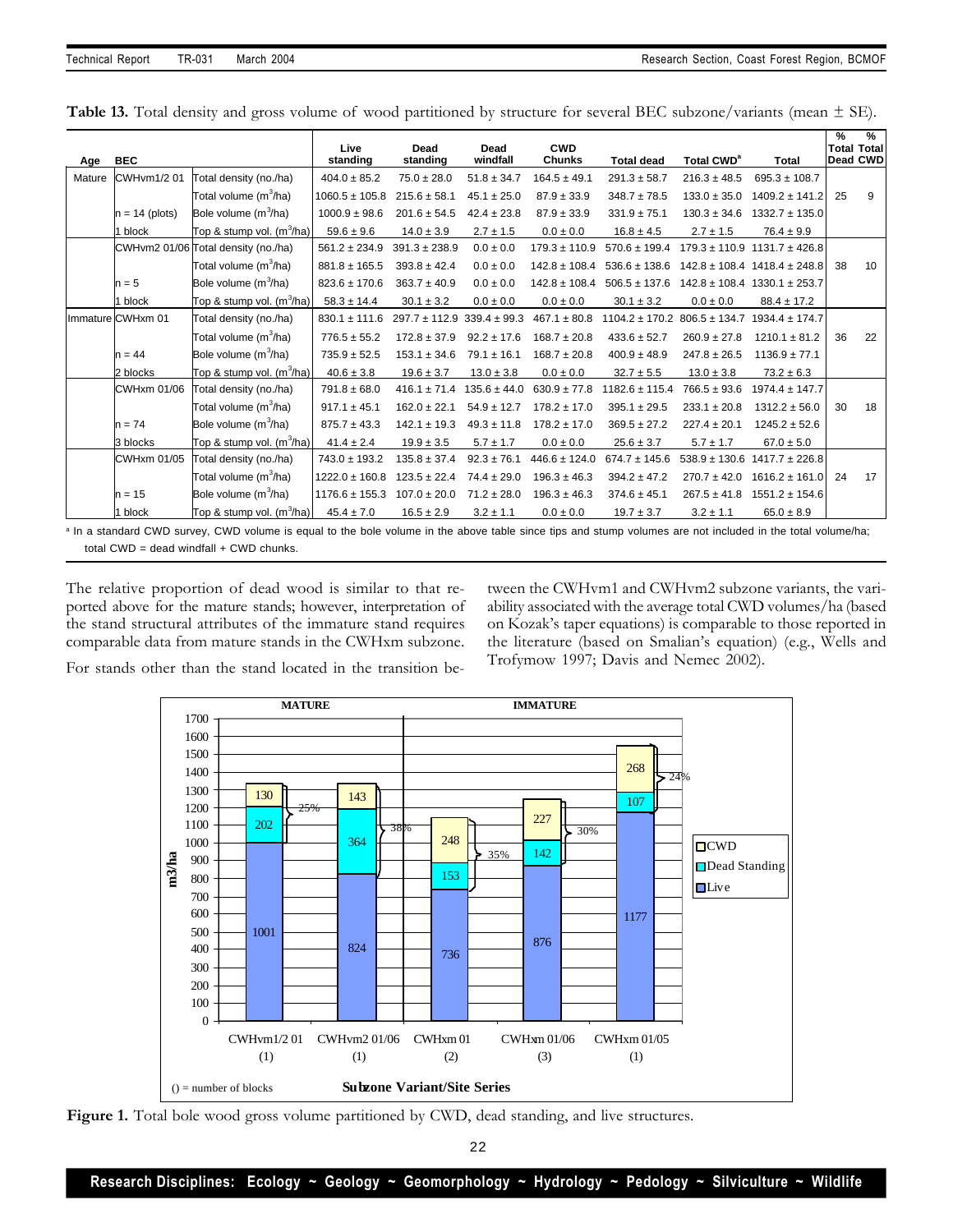## **PREDICTED LOW-VALUE / NON-MERCHANTABLE WOOD VOLUME**

Table 14 presents total density<sup>42</sup> and volume of logs by grade and structure. Figure 2 displays the combined total volume/ha of Y and Z Grade wood, stratified by structure.

Predicted sources and volumes/ha of low-value/non-merchantable wood reflect site factors such as stand age, timber type, current and historical damage agents, and historical logging practices. In this discussion, low-value and non-merchantable wood refer, respectively, to Y and Z Grade wood<sup>43</sup>. Additionally, this hypothetical discussion assumes that the utilization of Y Grade wood is not specified by the cutting authority<sup>44</sup> and that the management objective is to maximize the retention of both Y and Z Grade wood in the dispersed setting (even though the Y Grade wood will be charged against the cut control).

For the blocks sampled, the proportion of the total stand bole wood volume cruised as Y and Z Grade wood varies from 26 to 54% (351 to 723 m<sup>3</sup>/ha), with the immature stands falling in the middle of the range  $(377 \text{ to } 490 \text{ m}^3/\text{ha})$ . As mentioned earlier, the sample size for each subzone/variant is very small; further sampling is required to provide values representative of each ecosystem. However, the results illustrate that the predicted volume of low-value/non-merchantable wood can be high in some immature stands, due to remnants from past logging.

As shown in Figure 2, the predicted sources of low-value/nonmerchantable wood vary between stands. For the five ecosystems, standing structures (live and dead) represent 41 to 80%, while live stems alone represent 11 to 30% of the total predicted Y and Z Grade gross volume/ha in the stand. The total predicted gross volume/ha of Y and Z Grade wood in the standing structures (live and dead) approaches or surpasses the total CWD gross volume/ha across the stands. This indicates there is potential to replace the total background CWD volume should it become destroyed during harvesting.

The total predicted volume of Y and Z Grade wood from all sources represents the maximum volume of lower-value wood that could potentially be left in the setting at the time of harvesting. In reality, only a portion of the predicted volume in the standing structures will be bucked and left in the setting. Similarly, only a portion of the original CWD will be left intact during harvesting.

Various factors determine how many of the predicted Y and Z Grade logs in standing live and dead trees<sup>45</sup> are retained in the setting during harvest. Assuming the utilization of Y Grade logs is not specified in the cutting authority, the biggest factor influencing the retention of these Y Grade logs is the pulpwood market price. In low market conditions, it may be uneconomical to yard and haul Y Grade logs off site; however, this may not be the case with higher market prices. Certain factors determine whether these predicted Y and Z Grade logs are realized, while others determine whether the Y and Z Grade wood are retained in the setting rather than yarded to the roadside or dry land sort. These include:

- susceptibility of the tree species to shatter certain species are more susceptible to shattering during the falling process. The amount of shatter affects the dimensions, not only of the recoverable wood, but also of the non-merchantable wood (Ruth and Harris 1975);
- bucking in the setting to preferred log lengths when fallers buck to licensee preferred log lengths rather than bucking to maximize log value (without increasing bucking waste) there is less opportunity to maximize the dimensions and volume of lower-value log grades [Several Coastal licensees are already employing best practice bucking (i.e., bucking to maximize log grade) at the roadside as part of their Quality Assurance program (Phillips 2003)];
- poor visibility of logs at the time of yarding particularly in cable harvesting operations the yarding engineer may not be able to visually assess merchantability until the log is yarded to roadside;
- concern that the operation will be penalized for leaving merchantable logs on the setting; and
- knowledge of the operators (Phillips 2001; Stone et al. 2002).

Similarly, it cannot be assumed that the original CWD will be retained during harvest. The proportion of the total CWD volume in merchantable log grades varies between stands, reflecting factors such as timber type, stand age, site characteristics, and local disturbance agents. In mature western redcedar timber types, for example, high-value logs may occur in both recent and historical windfalls, given western redcedar's decayresistant properties. In the case of Interfor's blocks, much of the CWD volume was Y or Z Grade wood, with no more than 15% of the volume as X-Grade-and-better (i.e., 0-9 m<sup>3</sup>/ha).

<sup>44</sup> Cutting authority refers to one of the following: Timber Sale License, License to Cut, Road Permit, or Cutting Permit issued under a Tree Farm License, Forest License, Timber License, or Woodlot License.

<sup>42</sup> Readers are reminded of the large plot-level differences between the two surveys in the total density of Y and Z Grade wood.

<sup>43</sup> The cutting authority, in accordance with the timber utilization policy (BCMOF 1997), specifies the timber utilization requirements for each cut-block. Residue and waste surveys are undertaken following harvesting to provide data and information for the 1) monetary billing of avoidable waste as liquidated damages for contract non-compliance, and 2) determination of residue and waste volumes for Cut Control (BCMOF 1994,2000d). In Coastal timber harvesting operations, live Y Grade is classified as Residue (Avoidable and Unavoidable). These logs are referred to as chipper logs and are primarily used for pulp, depending on market conditions. Avoidable Residue is billed only if mandatory utilization is specified in the cutting authority. In most cases the utilization of Y Grade logs is optional. Y Grade volume (Avoidable and Unavoidable) is subject to Cut Control charges. In Coastal timber harvesting operations there is no requirement for either dry or dead Y Grade logs (recorded as Grade 5) or Z Grade (Firmwood Reject wood) logs to be measured or recorded for Cut Control purposes. A further description of log grades is available in BCMOF (1999b).

<sup>45</sup> On the Coast, dead snags are not typically left standing because they can pose a safety hazard to fallers and workers in the area. Most often dead snags are only left standing in reserves or wildlife tree patches. Individual trees left in the a harvest block must be assessed to be windfirm and not a hazard/danger tree based on danger tree assessment procedures (Manning 2002) and meet the other safety criteria set out by the Worker's Compensation Board of British Columbia.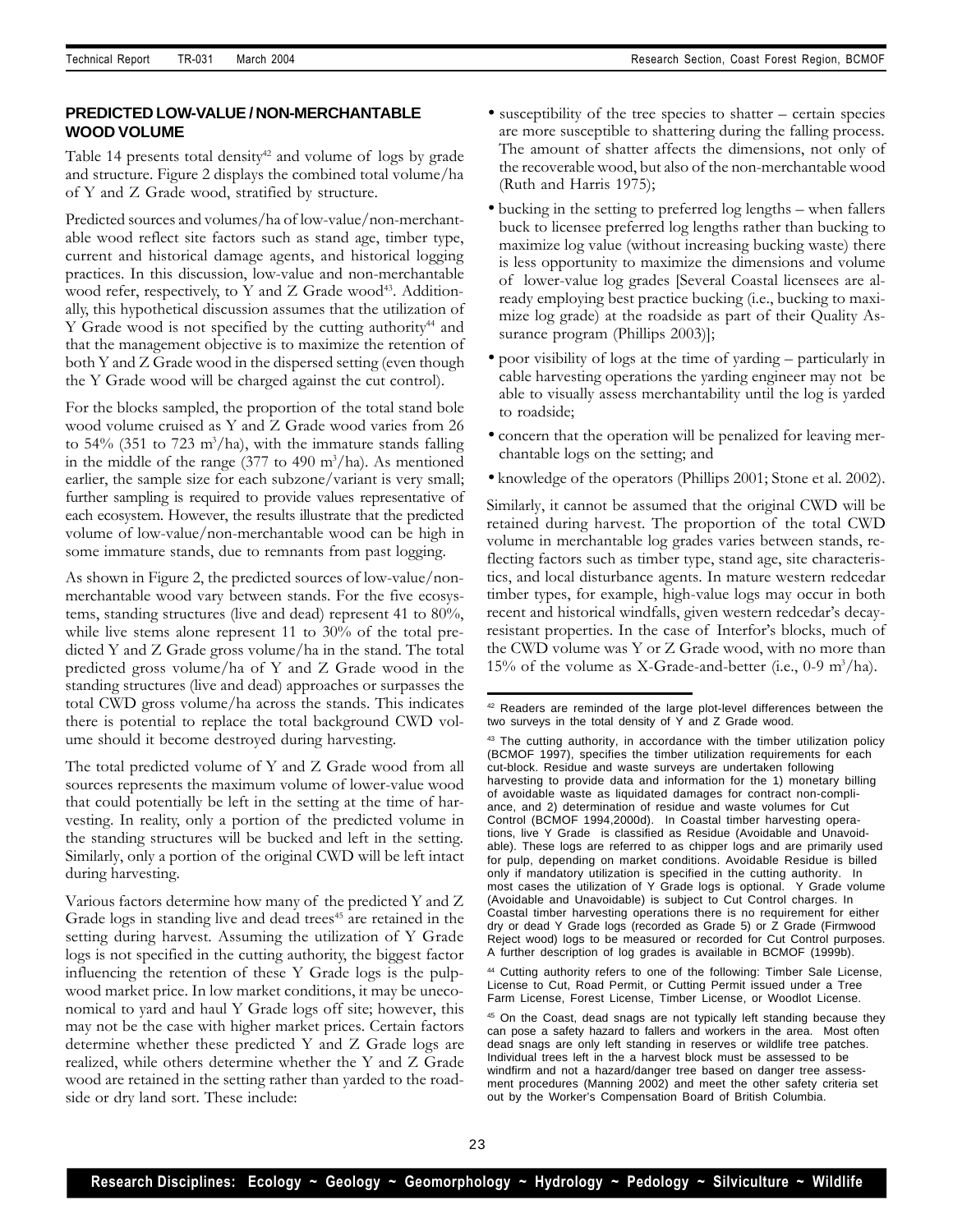Table 14. Total bole wood gross volume (m<sup>3</sup>/ha) of Z, Y, U+X, and better than X Grade wood, partitioned by structure for five BEC subzone variants.

|                             |                |                   |                  |                  |                   |                   |                                     |                   | % Total                           | % Total                                                       | % Total<br>Y+Z Grade                         | % Total                                      |
|-----------------------------|----------------|-------------------|------------------|------------------|-------------------|-------------------|-------------------------------------|-------------------|-----------------------------------|---------------------------------------------------------------|----------------------------------------------|----------------------------------------------|
| <b>BEC</b>                  | Grade          | Live<br>standing  | Dead<br>standing | Dead<br>windfall | Dead<br>chunks    | Total<br>dead     | Total<br><b>CWD</b>                 | Total             | <b>Stand</b><br>Volume as<br>Wood | Y+Z Grade<br>Wood<br>Y+Z Grade Volume as<br><b>Live Trees</b> | Wood<br>Volume as<br>Dead<br><b>Standing</b> | Y+Z Grade<br>Wood<br>Volume as<br><b>CWD</b> |
| <b>CWHvm1/201</b>           | Better-than-UX | $830.8 \pm 98.9$  | $45.0 \pm 31.1$  | $0.0 \pm 0.0$    | $0.0 \pm 0.0$     | $45.0 \pm 31.1$   | $0.0 \pm 0.0$                       | $875.7 \pm 100.0$ |                                   |                                                               |                                              |                                              |
| Mature                      | U, X Grades    | $87.1 \pm 18.2$   | $3.9 \pm 3.9$    | $0.0\pm0.0$      | $15.6 \pm 11.5$   | $19.4 \pm 11.7$   | $15.6 \pm 11.5$                     | $106.5 \pm 24.2$  |                                   |                                                               |                                              |                                              |
| $n = 14$ (plots)            | Y Grade        | $51.8 \pm 21.9$   | $48.1 \pm 26.3$  | $13.3 \pm 13.3$  | $3.8 \pm 3.8$     | $65.2 \pm 29.5$   | $17.0 \pm 13.5$                     | $117.0 \pm 29.0$  |                                   |                                                               |                                              |                                              |
| 1 block                     | Z Grade        | $31.2 \pm 14.6$   | $104.6 \pm 30.2$ | $29.1 \pm 21.2$  | $68.6 \pm 34.4$   | $202.3 \pm 52.0$  | $97.7 \pm 37.2$                     | $233.5 \pm 54.1$  |                                   |                                                               |                                              |                                              |
|                             | Y, Z Grades    | $83.1 \pm 23.8$   | $152.7 \pm 39.9$ | $42.4 \pm 23.8$  | $72.4 \pm 34.5$   | $267.5 \pm 65.5$  | $114.7 \pm 36.6$                    | $350.5 \pm 65.0$  | 26                                | 24                                                            | 44                                           | 33                                           |
| CWHvm2 01/06 Better-than-UX |                | $396.9 \pm 185.9$ | $0.0 \pm 0.0$    | $0.0 \pm 0.0$    | $0.0 \pm 0.0$     | $0.0 \pm 0.0$     | $0.0 \pm 0.0$                       | $396.9 \pm 185.9$ |                                   |                                                               |                                              |                                              |
| Mature                      | U. X Grades    | $210.3 \pm 63.3$  | $0.0 \pm 0.0$    | $0.0 \pm 0.0$    | $0.0 \pm 0.0$     | $0.0 \pm 0.0$     | $0.0 \pm 0.0$                       | $210.3 \pm 63.3$  |                                   |                                                               |                                              |                                              |
| $n = 5$                     | Y Grade        | $216.0 \pm 150.1$ | $168.6 \pm 57.5$ | $0.0 \pm 0.0$    | $71.7 \pm 71.7$   | $240.3 \pm 110.8$ | $71.7 \pm 71.7$                     | $456.2 \pm 180.1$ |                                   |                                                               |                                              |                                              |
| 1 block                     | Z Grade        | $0.3 \pm 0.3$     | $195.1 \pm 37.3$ | $0.0 \pm 0.0$    | $71.1 \pm 44.2$   | $266.2 \pm 67.5$  | $71.1 \pm 44.2$                     | $266.6 \pm 67.7$  |                                   |                                                               |                                              |                                              |
|                             | Y, Z Grades    | $216.3 \pm 150.0$ | $363.7 \pm 40.9$ | $0.0 \pm 0.0$    | $142.8 \pm 108.4$ | $506.5 \pm 137.6$ | $142.8 \pm 108.4$ 722.8 $\pm$ 178.1 |                   | 54                                | 30                                                            | 50                                           | 20                                           |
| CWHxm 01                    | Better-than-UX | $552.4 \pm 49.8$  | $16.2 \pm 8.4$   | $5.8 \pm 4.1$    | $0.0 \pm 0.0$     | $22.0 \pm 9.2$    | $5.8 \pm 4.1$                       | $574.3 \pm 50.9$  |                                   |                                                               |                                              |                                              |
| Immature                    | U. X Grades    | $137.6 \pm 25.7$  | $17.2 \pm 7.6$   | $0.9 \pm 0.9$    | $0.0 \pm 0.0$     | $18.1 \pm 7.6$    | $0.9 \pm 0.9$                       | $155.7 \pm 25.6$  |                                   |                                                               |                                              |                                              |
| $n = 44$                    | Y Grade        | $33.2 \pm 12.8$   | $46.7 \pm 14.1$  | $36.5 \pm 8.7$   | $48.9 \pm 12.9$   | $132.2 \pm 19.6$  | $85.5 \pm 15.7$                     | $165.4 \pm 26.3$  |                                   |                                                               |                                              |                                              |
| 2 blocks                    | Z Grade        | $11.3 \pm 5.1$    | $73.1 \pm 18.0$  | $35.9 \pm 9.9$   | $119.7 \pm 18.5$  | $228.8 \pm 32.9$  | $155.6 \pm 21.4$                    | $240.1 \pm 32.8$  |                                   |                                                               |                                              |                                              |
|                             | Y, Z Grades    | $44.6 \pm 15.5$   | $119.8 \pm 28.0$ | $72.4 \pm 12.9$  | $168.7 \pm 20.8$  | $360.9 \pm 41.5$  | $241.1 \pm 24.7$                    | $405.5 \pm 45.1$  | 36                                | 11                                                            | 30                                           | 59                                           |
| CWHxm 01/06                 | Better-than-UX | $645.5 \pm 41.4$  | $14.4 \pm 6.7$   | $1.9 \pm 1.9$    | $0.0 \pm 0.0$     | $16.2 \pm 7.8$    | $1.9 \pm 1.9$                       | $661.8 \pm 40.5$  |                                   |                                                               |                                              |                                              |
| Immature                    | U, X Grades    | $180.5 \pm 22.8$  | $23.7 \pm 7.2$   | $0.6 \pm 0.6$    | $1.5 \pm 1.5$     | $25.8 \pm 7.2$    | $2.1 \pm 1.6$                       | $206.2 \pm 25.6$  |                                   |                                                               |                                              |                                              |
| $n = 74$                    | Y Grade        | $44.5 \pm 9.7$    | $34.6 \pm 9.9$   | $6.6 \pm 3.8$    | $8.3 \pm 4.0$     | $49.5 \pm 11.8$   | $14.9 \pm 5.4$                      | $94.0 \pm 15.4$   |                                   |                                                               |                                              |                                              |
| 3 blocks                    | Z Grade        | $5.3 \pm 2.2$     | $69.4 \pm 11.6$  | $39.8 \pm 10.0$  | $168.4 \pm 16.5$  | $277.6 \pm 22.0$  | $208.1 \pm 19.6$                    | $282.8 \pm 21.8$  |                                   |                                                               |                                              |                                              |
|                             | Y, Z Grades    | $49.7 \pm 10.1$   | $104.0 \pm 15.0$ | $46.4 \pm 10.8$  | $176.7 \pm 17.1$  | $327.1 \pm 23.3$  | $223.1 \pm 19.9$                    | $376.8 \pm 25.3$  | 30                                | 13                                                            | 28                                           | 59                                           |
| CWHxm 01/05                 | Better-than-UX | $808.4 \pm 130.3$ | $0.0 \pm 0.0$    | $9.2 \pm 9.2$    | $0.0\pm0.0$       | $9.2 \pm 9.2$     | $9.2 \pm 9.2$                       | $817.6 \pm 129.9$ |                                   |                                                               |                                              |                                              |
| Immature                    | U. X Grades    | $240.5 \pm 40.5$  | $0.0 \pm 0.0$    | $0.9 \pm 0.9$    | $0.0 \pm 0.0$     | $0.9 \pm 0.9$     | $0.9 \pm 0.9$                       | $241.4 \pm 40.9$  |                                   |                                                               |                                              |                                              |
| $n = 15$                    | Y Grade        | $112.4 \pm 73.9$  | $21.7 \pm 16.5$  | $17.7 \pm 17.7$  | $32.0 \pm 21.9$   | $71.4 \pm 28.7$   | $49.7 \pm 26.6$                     | $183.8 \pm 73.6$  |                                   |                                                               |                                              |                                              |
| 1 block                     | Z Grade        | $15.4 \pm 7.3$    | $85.3 \pm 19.9$  | $41.4 \pm 18.4$  | $164.3 \pm 39.3$  | $291.1 \pm 54.6$  | $205.7 \pm 40.9$                    | $306.4 \pm 56.2$  |                                   |                                                               |                                              |                                              |
|                             | Y, Z Grades    | $127.8 \pm 75.1$  | $107.0 \pm 20.0$ | $59.1 \pm 23.4$  | $196.3 \pm 46.3$  | $362.5 \pm 45.8$  | $255.4 \pm 42.3$                    | $490.2 \pm 109.1$ | 32                                | 26                                                            | 22                                           | 52                                           |



Figure 2. Total bole wood gross volume as Y+ Z Grade wood partitioned by CWD, dead standing, and live structures.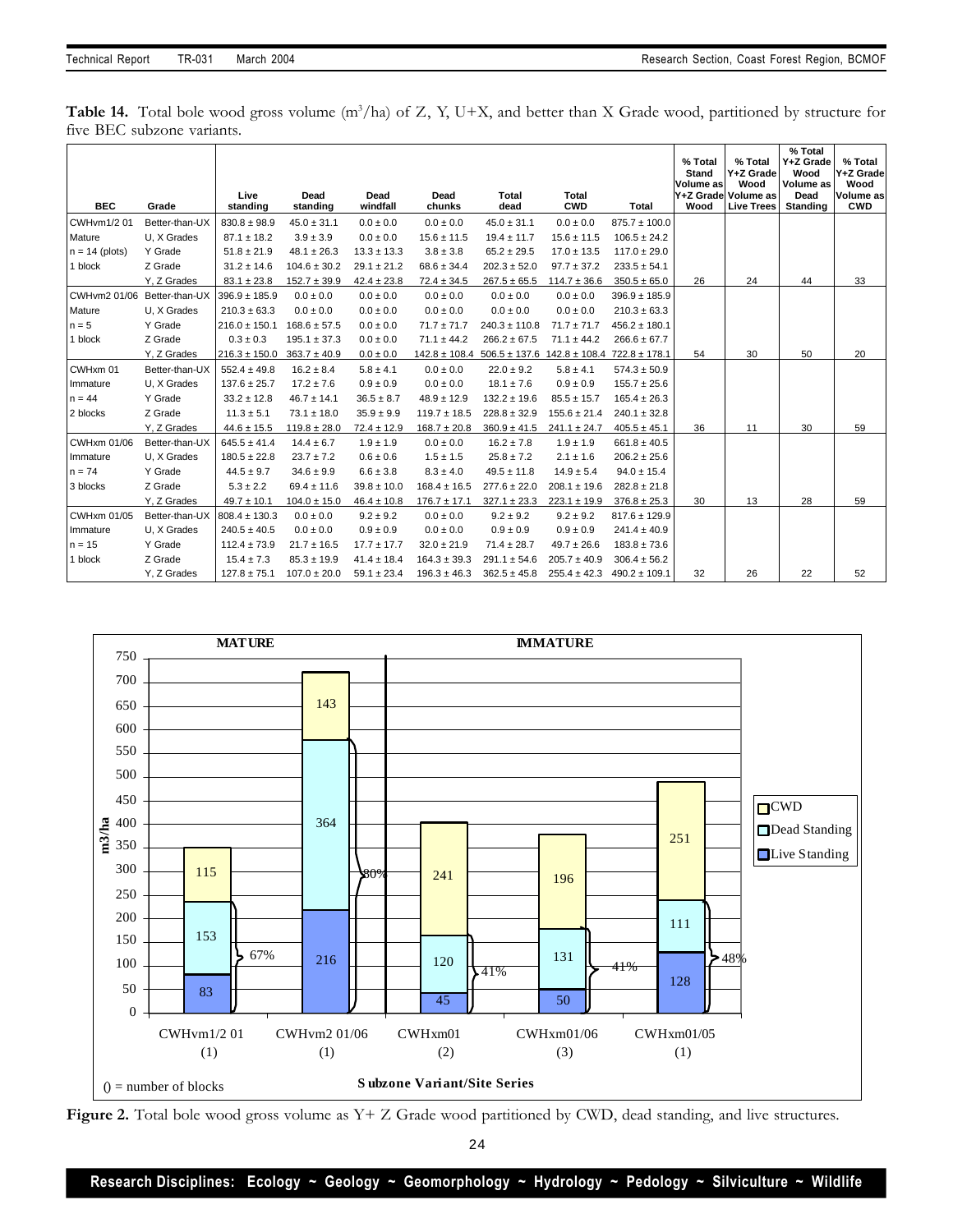| Table 15. Estimated percentiles for the large-end diameter (inside bark) of CWD pieces. |  |  |  |  |  |  |  |  |  |
|-----------------------------------------------------------------------------------------|--|--|--|--|--|--|--|--|--|
|-----------------------------------------------------------------------------------------|--|--|--|--|--|--|--|--|--|

|                      |                        |     |                                  |                  |                  |                  |                    |                                  |                    | <b>Percentile</b>    |                   |              |                   |                  |                                  |                 |                   |                  |                  |                  |                   |
|----------------------|------------------------|-----|----------------------------------|------------------|------------------|------------------|--------------------|----------------------------------|--------------------|----------------------|-------------------|--------------|-------------------|------------------|----------------------------------|-----------------|-------------------|------------------|------------------|------------------|-------------------|
|                      | <b>BEC</b>             |     | <b>Site</b><br>Block Series (cm) | 20 <sup>th</sup> | $25^{\text{th}}$ | 30 <sup>th</sup> | $35$ <sup>tn</sup> | 40 <sup>th</sup>                 | $45$ <sup>tn</sup> | 50 <sup>th</sup>     | $55^{\mathrm{m}}$ | $60^{\circ}$ | $65^{\mathrm{m}}$ | 70 <sup>th</sup> | $75^{\mathrm{m}}$                | 80 <sup>m</sup> | $85^{\mathrm{m}}$ | 90 <sup>th</sup> | $95^{\text{th}}$ | 98 <sup>th</sup> | $99^{th}$<br>(cm) |
| Age                  |                        |     |                                  |                  |                  |                  |                    | (cm)   (cm)   (cm)   (cm)   (cm) |                    | ∣ (cm)   (cm)   (cm) |                   |              |                   |                  | (cm)   (cm)   (cm)   (cm)   (cm) |                 |                   |                  |                  | l (cm)           |                   |
| Mature               | CWHvm1                 | 102 | 01                               | 38               | 38               | 38               | 39                 | 40                               | 41                 | 42                   | 44                | 45           | 45                | 46               | 46                               | 49              | 53                | 63               | 66               | 72               | 79                |
|                      | CWH <sub>vm2</sub>     | 12  | 01/06                            | 40               | 41               | 41               | 41                 | 41                               | 41                 | 41                   | 42                | 42           | 42                | 42               | 42                               | 42              | 43                | 44               | 61               | 107              | 119               |
|                      | $CWH$ xm1 <sup>a</sup> |     | 01                               |                  |                  |                  |                    |                                  |                    |                      |                   |              |                   | 34               |                                  |                 |                   | 50               | 60               |                  | 71                |
|                      | CWH dm1 <sup>a</sup>   |     | 01.06                            |                  |                  |                  |                    |                                  |                    |                      |                   |              |                   | 28               |                                  |                 |                   | 46               | 54               |                  | 66                |
|                      | CWH vm2 <sup>b</sup>   |     | 01                               |                  |                  |                  |                    |                                  |                    | 15                   |                   |              |                   | 21               |                                  |                 |                   | 42               | 56               |                  | 80                |
| <b>ImmatureCWHxm</b> |                        | 36  | 01/06                            | 13               | 15               | 15               | 15                 | 16                               | 16                 | 17                   | 19                | 22           | 23                | 25               | 31                               | 38              | 43                | 45               | 54               | 66               | 81                |
|                      | <b>CWHxm</b>           | 66  | 01                               |                  |                  |                  | 15                 | 16                               | 16                 | 17                   | 20                | 25           | 27                | 32               | 36                               | 38              | 42                | 55               | 56               | 86               | 89                |
|                      | <b>CWHxm</b>           | 71  | 01/06                            | 14               | 14               | 14               | 15                 | 15                               | 16                 | 17                   | 18                | 19           | 19                | 20               | 21                               | 24              | 26                | 35               | 52               | 57               | 73                |
|                      | <b>CWHxm</b>           | 109 | 01/06                            | 15               | 15               | 16               | 21                 | 24                               | 27                 | 29                   | 30                | 33           | 36                | 40               | 44                               | 47              | 50                | 54               | 64               | 78               | 89                |
|                      | <b>CWHxm</b>           | 119 | 01                               | 13               | 14               | 16               | 18                 | 19                               | 20                 | 21                   | 21                | 24           | 27                | 28               | 30                               | 35              | 36                | 45               | 61               | 80               | 83                |
|                      | <b>CWHxm</b>           | 121 | 01/05                            | 14               | 15               | 15               | 22                 | 27                               | 30                 | 32                   | 36                | 37           | 39                | 42               | 45                               | 49              | 53                | 60               | 68               | 87               | 93                |

**Table 16.** Estimated percentiles for the length of CWD pieces.

|                | <b>Percentile</b>       |     |                                    |                         |                         |                        |                         |                         |                         |                         |                         |                         |                          |                  |                         |                         |                        |                         |                         |                         |                         |
|----------------|-------------------------|-----|------------------------------------|-------------------------|-------------------------|------------------------|-------------------------|-------------------------|-------------------------|-------------------------|-------------------------|-------------------------|--------------------------|------------------|-------------------------|-------------------------|------------------------|-------------------------|-------------------------|-------------------------|-------------------------|
| Age            | <b>BEC</b>              |     | <b>Site</b><br><b>Block Series</b> | 20 <sup>th</sup><br>(m) | 25 <sup>th</sup><br>(m) | 30 <sup>th</sup><br>(m | 35 <sup>th</sup><br>(m) | 40 <sup>th</sup><br>(m) | $45^{\text{th}}$<br>(m) | 50 <sup>th</sup><br>(m) | $55^{\text{th}}$<br>(m) | 60 <sup>th</sup><br>(m) | $65$ <sup>tn</sup><br>(m | $70^{th}$<br>(m) | $75^{\text{th}}$<br>(m) | 80 <sup>th</sup><br>(m) | $85^{\text{th}}$<br>(m | 90 <sup>th</sup><br>(m) | $95^{\text{th}}$<br>(m) | 98 <sup>th</sup><br>(m) | 99 <sup>th</sup><br>(m) |
| Mature         | CWHvm1                  | 102 | 01                                 |                         | 2                       | 2                      | 3                       | 3                       | 3                       | 3                       | 4                       | 4                       | 4                        | 4                | 5                       | 5                       | 5                      | 6                       | 10                      | 12                      | 12                      |
|                | CWH <sub>vm2</sub>      | 12  | 01/06                              | 3                       | 3                       | 4                      | 4                       | 4                       | 4                       | 4                       | 4                       | 4                       | 4                        | 5                | 5                       | 5                       | 5                      | 5                       | ⇁                       | 19                      | 25                      |
|                | CWH $xm1^a$             |     | 01                                 |                         |                         |                        |                         |                         |                         | $\sim$                  |                         |                         |                          | 4                |                         |                         |                        | 10                      | 14                      |                         | 33                      |
|                | CWH dm1 <sup>a</sup>    |     | 01,06                              |                         |                         |                        |                         |                         |                         | C                       |                         |                         |                          | 4                |                         |                         |                        | 9                       | 12                      |                         | 20                      |
|                | CWH vm2 <sup>b</sup>    |     | 01                                 |                         |                         |                        |                         |                         |                         | ົ                       |                         |                         |                          | 3                |                         |                         |                        | 9                       | 13                      |                         | 25                      |
| Immature CWHxm |                         | 36  | 01/06                              | 2                       | 2                       | $\overline{2}$         | ⌒                       | 3                       | 3                       | 4                       | 4                       | 5                       | 5                        | 6                | 6                       | 9                       | 10                     | 11                      | 12                      | 19                      | 24                      |
|                | <b>CWHxm</b>            | 66  | 01                                 | 5                       | 5                       | 5                      | 5                       | 5                       | 6                       | 6                       | 6                       | 6                       | 6                        | 6                | 6                       | 6                       |                        | 8                       | 8                       | 9                       | 10                      |
|                | <b>CWHxm</b>            | 71  | 01/06                              |                         | $\cdot$                 | ٠.                     | $\Omega$                | ⌒<br>۷                  | 3                       | ົ                       | 3                       | 4                       | 4                        | 4                | 5                       | 5                       | 6                      | 6                       | ⇁                       | 9                       | 10                      |
|                | <b>CWHxm</b>            | 109 | 01/06                              | 2                       | 2                       | 3                      | 3                       | 3                       | 3                       | 4                       | 4                       | 4                       | 4                        | 5                | 5                       | 6                       | 8                      | 8                       | 12                      | 14                      | 19                      |
|                | <b>CWHxm</b>            | 119 | 01                                 | $\overline{2}$          | 2                       | $\overline{2}$         | ⌒                       | $\sim$<br>∠             | $\overline{2}$          | ົ                       | 3                       | 4                       | 4                        | 4                | 5                       |                         | 10                     | 12                      | 16                      | 25                      | 25                      |
|                | <b>CWH<sub>xm</sub></b> | 121 | 01/05                              |                         |                         |                        | ◠                       | 2                       | 3                       |                         | 5                       | 5                       | 5                        | 6                | 6                       |                         | 8                      | 9                       | 11                      | 16                      | 28                      |

a. Nemec and Davis (2002)

b. Davis and Nemec (2002)

The decision to retain Y Grade (assuming use is not specified in the cutting authority) or X-Grade-and-better logs up to the Avoidable Waste Benchmark volume will reflect the same economic and management considerations mentioned above for standing structures, i.e., market conditions, operational objectives, and harvesting system. The harvesting system can have a marked effect on how much of the original CWD is retained intact in the setting after harvesting. There is a greater chance for the original CWD to be crushed and/or displaced in groundbased (i.e., hoe forwarding) compared with cable harvesting operations. CWD pieces in decay classes 4 and 5 (BCMOF 2000c) are particularly susceptible to crushing.

Knowledge of the predicted sources of low-value/non-merchantable wood provides an opportunity to modify harvesting operations to capitalize on the retention of this lower-value wood at the time of harvest.

## **CWD ATTRIBUTES**

Tables 15 and 16 and Figure 5 (Appendix D) present the cu-

mulative frequency distributions for large-end diameter and length. The high variability between blocks within a similar subzone variant and moisture group can be attributed to the very small sample size. Using the 90th percentile of the cumulative distribution as an objective rule for defining the dimensions of a large-sized CWD is only one of several possible approaches. However, the data provided by the MIT cruise can easily be used with other approaches (i.e., set diameter classes (Lloyd 2001; also, http://www.for.gov.bc.ca/hre/deadwood/DTdat.htm)).

For the two mature stands (CWHvm1/2 and CWHvm2), the 90th percentile for the large-end diameters ranges from 44 to 64 cm, while for the immature stands, the upper 90th percentile ranges from 35 to 60 cm. In terms of length, the 90th percentile corresponds to 5-6 m in length for the mature stands, and 6-11 m for the immature blocks. For two mature stands in the CWHxm subzone (mesic site series), Nemec and Davis (2002) report 50 cm and 8 m, respectively, as the upper 90th percentile for the cumulative frequency distributions for large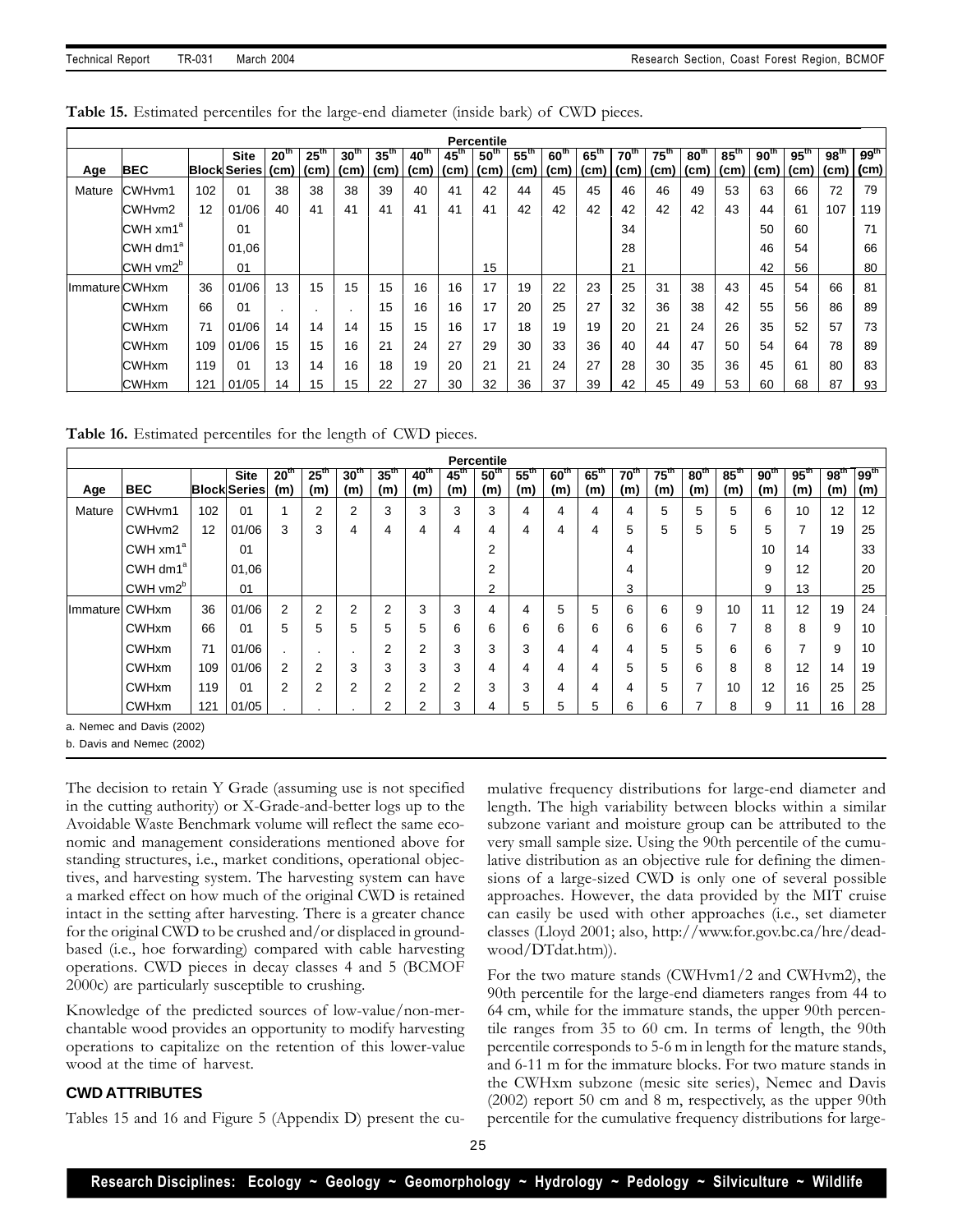end diameter and length. For a mature forest in the CWHvm2 subzone variant (mesic site series) Davis and Nemec (2002) report the upper 90th percentile for the cumulative frequency distributions for large-end diameter and length at 65 cm and 10 m respectively. Compared with these values, the 90th percentiles for large-end diameter and length reported for the two mature stands in this report appear low. With increased sample size, it is anticipated that trends in the 90th percentiles for large-end diameter and length will become apparent by subzone/ variant and/or timber types.

Tables 17 and 18 present CWD density and volume/ha by large-end diameter and length classes, respectively. For the purpose of this discussion (given the difference in the 90th percentiles for the two mature stands in different ecosystems), a large-sized CWD is defined as having a large-end diameter (inside bark) greater than 50 cm and a length greater than 8 m.

For the two mature stands, there are less than 20 pieces/ha meeting the above size criteria. These CWD pieces represent  $2\%$  and 5% of the total CWD density (11 $\pm$ 11 and 20 $\pm$ 13 per ha). On a volume basis, they represent 41% and 62% of the total CWD volume/ha  $(55\pm31$  and  $88\pm88$  m<sup>3</sup>/ha). These attributes are highly variable for both stands. For the six immature stands, the large dimensional pieces represent, on average, 4 to 5% of the total density of CWD pieces  $(20\pm 11)$  to  $38\pm 8$ no./ha). These few pieces correspond to 31 to 73% of the total CWD volume/ha  $(85±33 \text{ to } 105±19 \text{ m}^3/\text{ha}).$ 

### **PREDICTED SOURCES OF LARGE DIMENSIONAL CWD**

Figures 3 and 4 illustrate by structure the predicted density<sup>46</sup> and volume/ha of large dimensional Y and Z Grade wood (i.e., minimum 50 cm large-end diameter and 8 m length), respectively (also refer to Table 19). The two mature stands have

**Table 17.** Pieces per ha of CWD, partitioned by large-end diameter and length classes (mean  $\pm$  SE).

| Age      | <b>BEC</b> | <b>Diameter</b><br>(c <sub>m</sub> ) | <3m              | $3m - 5m$                                          | 5m - 10m                                           | 15m - 20m       | 20m - 25m     | 325m           | 320m                            | 310m                                                              | 38m              | Total             |
|----------|------------|--------------------------------------|------------------|----------------------------------------------------|----------------------------------------------------|-----------------|---------------|----------------|---------------------------------|-------------------------------------------------------------------|------------------|-------------------|
| Mature   | CWHvm 1/2  | < 20                                 | $0.0 \pm 0.0$    | $0.0 \pm 0.0$                                      | $0.0 \pm 0.0$                                      | $0.0 \pm 0.0$   | $0.0 \pm 0.0$ | $0.0 \pm 0.0$  | $0.0 \pm 0.0$                   | $0.0 \pm 0.0$                                                     | $0.0 \pm 0.0$    | $0.0 \pm 0.0$     |
|          | 01,02      | 20-40                                | $30.6 \pm 20.8$  | $20.2 \pm 20.2$                                    | $29.7 \pm 29.7$                                    | $0.0 \pm 0.0$   | $0.0 \pm 0.0$ | $0.0 \pm 0.0$  | $0.0 \pm 0.0$                   | $0.0 \pm 0.0$                                                     | $0.0 \pm 0.0$    | $80.5 \pm 37.4$   |
|          |            | 40-60                                | $22.7 \pm 15.4$  | $69.7 \pm 33.9$                                    | $9.0 \pm 9.0$                                      | $0.0 \pm 0.0$   | $0.0 \pm 0.0$ | $0.0 \pm 0.0$  | $0.0 \pm 0.0$                   | $0.0 \pm 0.0$                                                     | $0.0 \pm 0.0$    | $101.5 \pm 33.1$  |
|          |            | 60-80                                | $5.1 \pm 5.1$    | $0.0 \pm 0.0$                                      | $6.0 \pm 6.0$                                      | $0.0 \pm 0.0$   | $0.0 \pm 0.0$ | $0.0 \pm 0.0$  | $0.0 \pm 0.0$                   | $18.0 \pm 13.0$                                                   | $18.0 \pm 13.0$  | $29.1 \pm 16.2$   |
|          |            | $\geq 80$                            | $0.0 \pm 0.0$    | $0.0 \pm 0.0$                                      | $3.7 \pm 3.7$                                      | $0.0 \pm 0.0$   | $0.0 \pm 0.0$ | $1.5 \pm 1.5$  | $1.5 \pm 1.5$                   | $1.5 \pm 1.5$                                                     | $1.5 \pm 1.5$    | $5.2 \pm 3.9$     |
|          |            | $\geq 60$                            | $5.1 \pm 5.1$    | $0.0 \pm 0.0$                                      | $9.7 \pm 9.7$                                      | $0.0 \pm 0.0$   | $0.0 \pm 0.0$ | $1.5 \pm 1.5$  | $1.5 \pm 1.5$                   | $19.5 \pm 13.0$                                                   | $19.5 \pm 13.0$  | $34.3 \pm 18.5$   |
|          |            | $\geq 50$                            | $5.1 \pm 5.1$    | $0.0 \pm 0.0$                                      | $18.7 \pm 18.7$                                    | $0.0 \pm 0.0$   | $0.0 \pm 0.0$ | $1.5 \pm 1.5$  | $1.5 \pm 1.5$                   | $19.5 \pm 13.0$                                                   | $19.5 \pm 13.0$  | $43.3 \pm 25.7$   |
|          |            | Total                                | $58.4 \pm 23.4$  | $90.0 \pm 36.6$                                    | $48.4 \pm 33.9$                                    | $0.0 \pm 0.0$   | $0.0 \pm 0.0$ | $1.5 \pm 1.5$  | $1.5 \pm 1.5$                   | $19.5 \pm 13.0$                                                   | $19.5 \pm 13.0$  | $216.3 \pm 48.5$  |
|          | CWHvm 2    | $<$ 20                               | $0.0 \pm 0.0$    | $0.0 \pm 0.0$                                      | $0.0 \pm 0.0$                                      | $0.0 \pm 0.0$   | $0.0\pm0.0$   | $0.0 \pm 0.0$  | $0.0 \pm 0.0$                   | $0.0 \pm 0.0$                                                     | $0.0 \pm 0.0$    | $0.0 \pm 0.0$     |
|          | 01,06      | 20-40                                | $0.0 \pm 0.0$    | $0.0 \pm 0.0$                                      | $0.0 \pm 0.0$                                      | $0.0 \pm 0.0$   | $0.0 \pm 0.0$ | $0.0 \pm 0.0$  | $0.0 \pm 0.0$                   | $0.0\pm0.0$                                                       | $0.0 \pm 0.0$    | $0.0 \pm 0.0$     |
|          |            | 40-60                                | $0.0 \pm 0.0$    | $69.0 \pm 69.0$                                    | $99.5 \pm 99.5$                                    | $0.0 \pm 0.0$   | $0.0 \pm 0.0$ | $0.0 \pm 0.0$  | $0.0 \pm 0.0$                   | $0.0\pm0.0$                                                       | $0.0 \pm 0.0$    | $168.5 \pm 106.0$ |
|          |            | 60-80                                | $0.0 \pm 0.0$    | $0.0 \pm 0.0$                                      | $0.0 \pm 0.0$                                      | $0.0 \pm 0.0$   | $0.0 \pm 0.0$ | $0.0 \pm 0.0$  | $0.0 \pm 0.0$                   | $0.0 \pm 0.0$                                                     | $0.0 \pm 0.0$    | $0.0 \pm 0.0$     |
|          |            | $\geq 80$                            | $0.0 \pm 0.0$    | $0.0 \pm 0.0$                                      | $0.0 \pm 0.0$                                      | $0.0 \pm 0.0$   | $0.0 \pm 0.0$ | $6.6 \pm 6.6$  | $6.6 \pm 6.6$                   | $10.8 \pm 10.8$                                                   | $10.8 \pm 10.8$  | $10.8 \pm 10.8$   |
|          |            | $\geq 60$                            | $0.0 \pm 0.0$    | $0.0 \pm 0.0$                                      | $0.0 \pm 0.0$                                      | $0.0 \pm 0.0$   | $0.0 \pm 0.0$ | $6.6 \pm 6.6$  | $6.6 \pm 6.6$                   | $10.8 \pm 10.8$                                                   | $10.8 \pm 10.8$  | $10.8 \pm 10.8$   |
|          |            | $\geq 50$                            | $0.0 \pm 0.0$    | $0.0 \pm 0.0$                                      | $0.0 \pm 0.0$                                      | $0.0 \pm 0.0$   | $0.0 \pm 0.0$ | $6.6 \pm 6.6$  | $6.6 \pm 6.6$                   | $10.8 \pm 10.8$                                                   | $10.8 \pm 10.8$  | $10.8 \pm 10.8$   |
|          |            | Total                                | $0.0 \pm 0.0$    | $69.0 \pm 69.0$                                    | $99.5 \pm 99.5$                                    | $0.0 \pm 0.0$   | $0.0 \pm 0.0$ | $6.6 \pm 6.6$  | $6.6 \pm 6.6$                   | $10.8 \pm 10.8$                                                   | $10.8 \pm 10.8$  | $179.3 \pm 110.9$ |
| Immature | CWHxm      | $<$ 20                               |                  | $104.4 \pm 47.6$ 122.2 $\pm 71.6$ 113.5 $\pm 65.1$ |                                                    | $0.0 \pm 0.0$   | $0.0 \pm 0.0$ | $0.0 \pm 0.0$  | $0.0 \pm 0.0$                   | $14.3 \pm 14.3$                                                   | $14.3 \pm 14.3$  | $354.4 \pm 110.9$ |
|          | 01         | 20-40                                | $174.0 \pm 58.2$ | $36.5 \pm 18.6$                                    | $65.2 \pm 23.9$                                    | $14.1 \pm 10.2$ | $0.0 \pm 0.0$ |                | $11.6 \pm 11.6$ $11.6 \pm 11.6$ | $75.3 \pm 29.4$                                                   | $95.7 \pm 34.1$  | $350.9 \pm 74.6$  |
|          |            | 40-60                                | $1.9 \pm 1.9$    | $19.1 \pm 6.7$                                     | $17.5 \pm 7.6$                                     | $3.8 \pm 3.8$   | $1.9 \pm 1.9$ | $2.9 \pm 2.9$  | $4.7 \pm 3.4$                   | $18.7 \pm 6.9$                                                    | $24.5 \pm 7.7$   | $57.2 \pm 12.8$   |
|          |            | 60-80                                | $0.0 \pm 0.0$    | $3.7 \pm 2.2$                                      | $11.4 \pm 4.0$                                     | $3.2 \pm 1.8$   | $0.0 \pm 0.0$ | $1.2 \pm 1.2$  | $1.2 \pm 1.2$                   | $10.1 \pm 4.1$                                                    | $15.0 \pm 4.5$   | $25.2 \pm 6.3$    |
|          |            | $\geq 80$                            | $0.6 \pm 0.6$    | $4.4 \pm 2.2$                                      | $6.5 \pm 2.6$                                      | $2.8 \pm 1.5$   | $2.5 \pm 1.4$ | $1.1 \pm 0.7$  | $3.6 \pm 1.6$                   | $7.4 \pm 2.3$                                                     | $9.6 \pm 2.9$    | $18.8 \pm 4.5$    |
|          |            | $\geq 60$                            | $0.6 \pm 0.6$    | $8.2 \pm 3.0$                                      | $17.9 \pm 5.2$                                     | $6.0 \pm 2.3$   | $2.5 \pm 1.4$ | $2.3 \pm 1.4$  | $4.8 \pm 2.0$                   | $17.4 \pm 4.4$                                                    | $24.6 \pm 4.8$   | $44.0 \pm 8.3$    |
|          |            | $\geq 50$                            | $0.6 \pm 0.6$    | $11.0 \pm 3.9$                                     | $32.5 \pm 8.4$                                     | $6.0 \pm 2.3$   | $2.5 \pm 1.4$ | $5.2 \pm 3.2$  | $7.7 \pm 3.4$                   | $24.9 \pm 6.9$                                                    | $37.9 \pm 7.5$   | $68.9 \pm 12.9$   |
|          |            | Total                                |                  |                                                    | $280.8 \pm 71.7$ 186.0 $\pm$ 72.4 214.1 $\pm$ 66.6 | $23.9 \pm 10.8$ | $4.3 \pm 2.3$ |                |                                 | $16.7 \pm 11.9$ 21.1 $\pm$ 12.0 125.7 $\pm$ 32.7 159.0 $\pm$ 37.3 |                  | $806.5 \pm 134.7$ |
|          | CWHxm      | $<$ 20                               |                  |                                                    | $145.3 \pm 44.9$ 117.1 $\pm$ 53.3 128.2 $\pm$ 38.5 | $0.0 \pm 0.0$   | $0.0 \pm 0.0$ | $0.0 \pm 0.0$  | $0.0 \pm 0.0$                   | $0.0 \pm 0.0$                                                     | $31.7 \pm 18.1$  | $390.6 \pm 80.4$  |
|          | 01.06      | $20 - 40$                            | $50.4 \pm 16.4$  | $87.5 \pm 18.7$                                    | $70.4 \pm 24.8$                                    | $1.9 \pm 1.9$   | $0.0 \pm 0.0$ | $0.0 \pm 0.0$  | $0.0 \pm 0.0$                   | $24.9 \pm 10.9$                                                   | $44.1 \pm 16.2$  | $233.3 \pm 42.7$  |
|          |            | 40-60                                | $16.3 \pm 5.2$   | $28.6 \pm 9.2$                                     | $40.7 \pm 8.6$                                     | $2.2 \pm 1.6$   | $3.2 \pm 1.8$ | $1.8 \pm 1.8$  | $5.0 \pm 2.6$                   | $26.9 \pm 6.3$                                                    | $35.0\pm6.9$     | $112.6 \pm 15.6$  |
|          |            | 60-80                                | $1.3 \pm 1.3$    | $3.9 \pm 1.8$                                      | $6.5 \pm 2.2$                                      | $0.5 \pm 0.5$   | $2.2 \pm 1.3$ | $0.0 \pm 0.0$  | $2.2 \pm 1.3$                   | $7.1 \pm 2.3$                                                     | $9.5 \pm 2.7$    | $18.7 \pm 4.1$    |
|          |            | $\geq 80$                            | $2.0 \pm 1.1$    | $2.5 \pm 1.6$                                      | $2.4 \pm 1.1$                                      | $0.9 \pm 0.5$   | $1.4 \pm 0.9$ | $0.5 \pm 0.3$  | $1.9 \pm 0.9$                   | $4.5 \pm 1.3$                                                     | $5.1 \pm 1.4$    | $11.3 \pm 2.6$    |
|          |            | $\geq 60$                            | $3.3 \pm 2.2$    | $6.4 \pm 2.5$                                      | $8.8 \pm 2.4$                                      | $1.4 \pm 0.7$   | $3.6 \pm 1.6$ | $0.5 \pm 0.3$  | $4.1 \pm 1.6$                   | $11.6 \pm 2.8$                                                    | $14.6 \pm 3.3$   | $30.1 \pm 5.0$    |
|          |            | $\geq 50$                            | $5.8 \pm 2.8$    | $15.0 \pm 5.4$                                     | $25.7 \pm 5.9$                                     | $3.6 \pm 1.7$   | $4.4 \pm 1.7$ | $2.3 \pm 1.8$  | $6.7 \pm 2.5$                   | $28.2 \pm 5.5$                                                    | $35.0 \pm 6.3$   | $74.7 \pm 10.8$   |
|          |            | Total                                |                  |                                                    | $215.2 \pm 51.2$ 239.6 $\pm 56.3$ 248.2 $\pm 45.4$ | $5.5 \pm 2.5$   | $6.8 \pm 2.8$ | $2.3 \pm 1.8$  | $9.1 \pm 3.3$                   | $63.5 \pm 13.5$                                                   | $125.5 \pm 24.8$ | $766.5 \pm 93.6$  |
|          | CWHxm      | $20$                                 | $75.5 \pm 75.5$  | $0.0 \pm 0.0$                                      | $86.6 \pm 86.6$                                    | $0.0 \pm 0.0$   | $0.0 \pm 0.0$ | $0.0 \pm 0.0$  | $0.0 \pm 0.0$                   | $0.0 \pm 0.0$                                                     | $0.0 \pm 0.0$    | $162.1 \pm 110.7$ |
|          | 01,05      | 20-40                                | $69.5 \pm 40.2$  | $54.3 \pm 38.9$                                    | $29.7 \pm 20.4$                                    | $0.0 \pm 0.0$   | $0.0 \pm 0.0$ | $0.0 \pm 0.0$  | $0.0 \pm 0.0$                   | $27.2 \pm 27.2$                                                   | $56.8 \pm 32.2$  | $180.7 \pm 64.5$  |
|          |            | 40-60                                | $36.6 \pm 16.5$  | $21.8 \pm 12.0$                                    | $69.5 \pm 22.0$                                    | $0.0 \pm 0.0$   | $0.0 \pm 0.0$ | $0.0 \pm 0.0$  | $0.0 \pm 0.0$                   | $13.1 \pm 13.1$                                                   | $34.6 \pm 22.4$  | $141.0 \pm 37.7$  |
|          |            | 60-80                                | $4.0 \pm 4.0$    | $6.5 \pm 6.5$                                      | $20.6 \pm 11.1$                                    | $3.5 \pm 3.5$   | $0.0 \pm 0.0$ | $7.6 \pm 5.2$  | $7.6 \pm 5.2$                   | $11.0 \pm 5.9$                                                    | $11.0 \pm 5.9$   | $42.2 \pm 15.2$   |
|          |            | $\geq 80$                            | $1.9 \pm 1.9$    | $8.0 \pm 6.3$                                      | $0.0 \pm 0.0$                                      | $0.0 \pm 0.0$   | $0.0 \pm 0.0$ | $3.1 \pm 2.1$  | $3.1 \pm 2.1$                   | $3.1 \pm 2.1$                                                     | $3.1 \pm 2.1$    | $12.9 \pm 6.4$    |
|          |            | $\geq 60$                            | $5.9 \pm 4.3$    | $14.6 \pm 8.6$                                     | $20.6 \pm 11.1$                                    | $3.5 \pm 3.5$   | $0.0 \pm 0.0$ | $10.6 \pm 5.3$ | $10.6 \pm 5.3$                  | $14.1 \pm 5.9$                                                    | $14.1 \pm 5.9$   | $55.1 \pm 17.7$   |
|          |            | $\geq 50$                            | $17.1 \pm 11.6$  | $29.6 \pm 17.0$                                    | $36.3 \pm 19.0$                                    | $3.5 \pm 3.5$   | $0.0\pm0.0$   | $10.6 \pm 5.3$ | $10.6 \pm 5.3$                  | $14.1 \pm 5.9$                                                    | $20.4 \pm 10.5$  | $97.1 \pm 37.6$   |
|          |            | Total                                | $187.5 \pm 89.0$ | $90.7 \pm 41.0$                                    | $206.4 \pm 83.7$                                   | $3.5 \pm 3.5$   | $0.0 \pm 0.0$ | $10.6 \pm 5.3$ | $10.6 \pm 5.3$                  | $54.4 \pm 28.5$                                                   | $105.5 \pm 48.1$ | $538.9 \pm 130.6$ |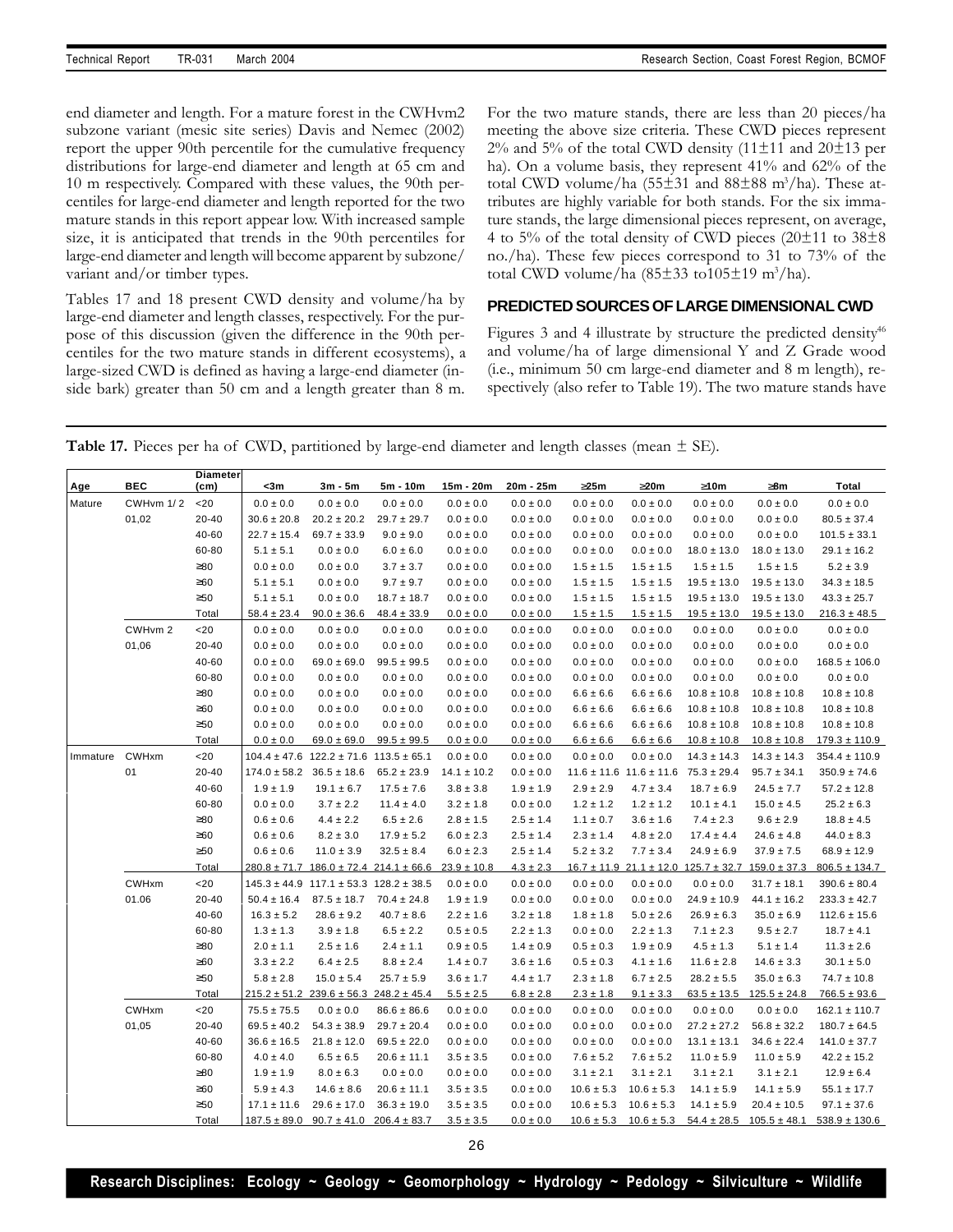a noticeably higher density of large dimensional Y and Z Grade wood in the standing live and dead stems compared with the six immature stands. The contribution of CWD to the total density varies across the eight blocks. With the exception of the two blocks in the CWHxm subzone (01), the predicted density of large dimensional Y and Z Grade wood in the standing stems exceeds the predicted density in the CWD.

The mature stands also have a noticeably higher volume/ha of large dimensional Y and Z Grade wood in the standing live and dead stems compared with the immature stands. In the mature stands, the volume of large dimensional Y and Z Grade wood in the standing stems exceeds the total CWD volume/ ha; whereas for the immature stands, the volume of large dimensional Y and Z Grade wood from all sources is approximately one-half the corresponding total CWD volume/ha. Protecting the existing CWD on the ground will be particularly important on the immature blocks because the predicted volume/ha of large low-value/non-merchantable wood in the standing stems is low. In immature stands such as these, it will be necessary to employ a variety of strategies (e.g., reserves, alternative silviculture systems) to provide for CWD over the next rotation. Capitalizing on the retention of lower-value wood present in the stand is one such strategy.

<sup>46</sup> Readers are reminded of the large plot-level differences between the two surveys in the total density of Y and Z Grade wood.

| Table 18. Volume/ha of CWD, partitioned by large-end diameter and length classes (mean $\pm$ SE). |  |  |  |
|---------------------------------------------------------------------------------------------------|--|--|--|
|---------------------------------------------------------------------------------------------------|--|--|--|

| Age            | BEC          | <b>Diameter</b><br>(cm) | <3m            | $3m - 5m$       | 5m - 10m                                         | 15m - 20m       | 20m - 25m      | 325m            | 320m            | 310m             | 38m              | <b>Total</b>      |
|----------------|--------------|-------------------------|----------------|-----------------|--------------------------------------------------|-----------------|----------------|-----------------|-----------------|------------------|------------------|-------------------|
| Mature         | CWHvm 1/2    | $20$                    | $0.0 \pm 0.0$  | $0.0\pm0.0$     | $0.0 \pm 0.0$                                    | $0.0 \pm 0.0$   | $0.0 \pm 0.0$  | $0.0 \pm 0.0$   | $0.0 \pm 0.0$   | $0.0 \pm 0.0$    | $0.0 \pm 0.0$    | $0.0 \pm 0.0$     |
|                | 01,02        | 20-40                   | $2.8 \pm 1.9$  | $4.7 \pm 4.7$   | $13.3 \pm 13.3$                                  | $0.0 \pm 0.0$   | $0.0 \pm 0.0$  | $0.0 \pm 0.0$   | $0.0 \pm 0.0$   | $0.0 \pm 0.0$    | $0.0 \pm 0.0$    | $20.7 \pm 13.6$   |
|                |              | 40-60                   | $5.2 \pm 3.6$  | $26.4 \pm 12.3$ | $6.9 \pm 6.9$                                    | $0.0 \pm 0.0$   | $0.0 \pm 0.0$  | $0.0 \pm 0.0$   | $0.0 \pm 0.0$   | $0.0 \pm 0.0$    | $0.0 \pm 0.0$    | $38.6 \pm 12.5$   |
|                |              | 60-80                   | $2.7 \pm 2.7$  | $0.0 \pm 0.0$   | $6.9 \pm 6.9$                                    | $0.0 \pm 0.0$   | $0.0 \pm 0.0$  | $0.0 \pm 0.0$   | $0.0 \pm 0.0$   | $34.6 \pm 25.3$  | $34.6 \pm 25.3$  | $44.2 \pm 26.2$   |
|                |              | $\geq 80$               | $0.0 \pm 0.0$  | $0.0 \pm 0.0$   | $7.1 \pm 7.1$                                    | $0.0 \pm 0.0$   | $0.0 \pm 0.0$  | $19.7 \pm 19.7$ | $19.7 \pm 19.7$ | $19.7 \pm 19.7$  | $19.7 \pm 19.7$  | $26.8 \pm 20.4$   |
|                |              | $\geq 60$               | $2.7 \pm 2.7$  | $0.0 \pm 0.0$   | $14.0 \pm 14.0$                                  | $0.0 \pm 0.0$   | $0.0 \pm 0.0$  | $19.7 \pm 19.7$ | $19.7 \pm 19.7$ | $54.2 \pm 30.4$  | $54.2 \pm 30.4$  | $71.0 \pm 32.6$   |
|                |              | $\geq 50$               | $2.7 \pm 2.7$  | $0.0\pm0.0$     | $20.9 \pm 20.9$                                  | $0.0\pm0.0$     | $0.0 \pm 0.0$  | $19.7 \pm 19.7$ | $19.7 \pm 19.7$ | $54.2 \pm 30.4$  | $54.2 \pm 30.4$  | $77.9 \pm 35.9$   |
|                |              | Total                   | $10.7 \pm 4.2$ | $31.1 \pm 12.4$ | $34.2 \pm 23.9$                                  | $0.0 \pm 0.0$   | $0.0 \pm 0.0$  | $19.7 \pm 19.7$ | $19.7 \pm 19.7$ | $54.2 \pm 30.4$  | $54.2 \pm 30.4$  | $130.3 \pm 34.6$  |
|                | CWHvm 2      | $20$                    | $0.0 \pm 0.0$  | $0.0 \pm 0.0$   | $0.0 \pm 0.0$                                    | $0.0 \pm 0.0$   | $0.0 \pm 0.0$  | $0.0 \pm 0.0$   | $0.0 \pm 0.0$   | $0.0 \pm 0.0$    | $0.0 \pm 0.0$    | $0.0 \pm 0.0$     |
|                | 01,06        | 20-40                   | $0.0 \pm 0.0$  | $0.0 \pm 0.0$   | $0.0 \pm 0.0$                                    | $0.0 \pm 0.0$   | $0.0 \pm 0.0$  | $0.0 \pm 0.0$   | $0.0 \pm 0.0$   | $0.0 \pm 0.0$    | $0.0 \pm 0.0$    | $0.0 \pm 0.0$     |
|                |              | 40-60                   | $0.0 \pm 0.0$  | $23.9 \pm 23.9$ | $30.9 \pm 30.9$                                  | $0.0 \pm 0.0$   | $0.0 \pm 0.0$  | $0.0 \pm 0.0$   | $0.0 \pm 0.0$   | $0.0 \pm 0.0$    | $0.0 \pm 0.0$    | $54.8 \pm 34.0$   |
|                |              | 60-80                   | $0.0 \pm 0.0$  | $0.0 \pm 0.0$   | $0.0 \pm 0.0$                                    | $0.0 \pm 0.0$   | $0.0 \pm 0.0$  | $0.0 \pm 0.0$   | $0.0 \pm 0.0$   | $0.0 \pm 0.0$    | $0.0 \pm 0.0$    | $0.0 \pm 0.0$     |
|                |              | $\geq 80$               | $0.0 \pm 0.0$  | $0.0 \pm 0.0$   | $0.0 \pm 0.0$                                    | $0.0 \pm 0.0$   | $0.0 \pm 0.0$  | $58.3 \pm 58.3$ | $58.3 \pm 58.3$ | $88.0 \pm 88.0$  | $88.0 \pm 88.0$  | $88.0 \pm 88.0$   |
|                |              | $\geq 60$               | $0.0 \pm 0.0$  | $0.0 \pm 0.0$   | $0.0 \pm 0.0$                                    | $0.0 \pm 0.0$   | $0.0 \pm 0.0$  | $58.3 \pm 58.3$ | $58.3 \pm 58.3$ | $88.0 \pm 88.0$  | $88.0 \pm 88.0$  | $88.0 \pm 88.0$   |
|                |              | $\geq 50$               | $0.0 \pm 0.0$  | $0.0 \pm 0.0$   | $0.0 \pm 0.0$                                    | $0.0 \pm 0.0$   | $0.0 \pm 0.0$  | $58.3 \pm 58.3$ | $58.3 \pm 58.3$ | $88.0 \pm 88.0$  | $88.0 \pm 88.0$  | $88.0 \pm 88.0$   |
|                |              | Total                   | $0.0 \pm 0.0$  | $23.9 \pm 23.9$ | $30.9 \pm 30.9$                                  | $0.0 \pm 0.0$   | $0.0 \pm 0.0$  | $58.3 \pm 58.3$ | $58.3 \pm 58.3$ | $88.0 \pm 88.0$  | $88.0 \pm 88.0$  | $142.8 \pm 108.4$ |
| Immature CWHxm |              | $20$                    | $2.9 \pm 1.3$  | $4.8 \pm 2.4$   | $7.7 \pm 4.5$                                    | $0.0 \pm 0.0$   | $0.0 \pm 0.0$  | $0.0 \pm 0.0$   | $0.0 \pm 0.0$   | $2.7 \pm 2.7$    | $2.7 \pm 2.7$    | $18.0 \pm 5.9$    |
|                | 01           | $20 - 40$               | $13.7 \pm 4.3$ | $7.4 \pm 3.6$   | $20.2 \pm 7.4$                                   | $7.0 \pm 5.0$   | $0.0 \pm 0.0$  | $5.5 \pm 5.5$   | $5.5 \pm 5.5$   | $30.9 \pm 12.0$  | $40.2 \pm 14.3$  | $72.2 \pm 17.7$   |
|                |              | 40-60                   | $0.5 \pm 0.5$  | $8.3 \pm 2.9$   | $12.1 \pm 4.9$                                   | $2.7 \pm 2.7$   | $3.7 \pm 3.7$  | $4.4 \pm 4.4$   | $8.1 \pm 5.7$   | $24.6 \pm 9.2$   | $29.0 \pm 9.5$   | $45.5 \pm 11.3$   |
|                |              | 60-80                   | $0.0 \pm 0.0$  | $3.4 \pm 2.0$   | $16.6 \pm 5.9$                                   | $9.3 \pm 5.3$   | $0.0 \pm 0.0$  | $4.0 \pm 4.0$   | $4.0 \pm 4.0$   | $22.9 \pm 9.1$   | $31.4 \pm 9.7$   | $42.8 \pm 11.4$   |
|                |              | $\geq 80$               | $0.6 \pm 0.6$  | $5.8 \pm 2.8$   | $12.7 \pm 4.7$                                   | $15.9 \pm 6.8$  | $13.3 \pm 6.4$ | $16.8 \pm 9.8$  | $30.0 \pm 12.6$ | $50.2 \pm 15.8$  | $55.7 \pm 16.3$  | $69.3 \pm 17.3$   |
|                |              | $\geq 60$               | $0.6 \pm 0.6$  | $9.1 \pm 3.4$   | $29.2 \pm 7.9$                                   | $25.2 \pm 8.2$  | $13.3 \pm 6.4$ | $20.8 \pm 10.5$ | $34.0 \pm 13.0$ | $73.1 \pm 17.1$  | $87.1 \pm 17.1$  | $112.1 \pm 19.8$  |
|                |              | $\geq 50$               | $0.6 \pm 0.6$  | $10.8 \pm 3.7$  | $39.7 \pm 8.8$                                   | $25.2 \pm 8.2$  | $13.3 \pm 6.4$ | $25.2 \pm 11.2$ | $38.4 \pm 13.5$ | $83.7 \pm 18.5$  | $102.2 \pm 18.1$ | $134.9 \pm 21.1$  |
|                |              | Total                   | $17.8 \pm 4.3$ | $29.6 \pm 5.8$  | $69.2 \pm 11.7$                                  | $35.0 \pm 9.4$  | $17.0 \pm 7.2$ | $30.7 \pm 12.2$ | $47.7 \pm 14.4$ | $131.2 \pm 21.8$ | $159.0 \pm 23.2$ | $247.8 \pm 26.5$  |
|                | <b>CWHxm</b> | $20$                    | $3.9 \pm 1.2$  | $4.8 \pm 2.1$   | $10.5 \pm 3.3$                                   | $0.0 \pm 0.0$   | $0.0 \pm 0.0$  | $0.0 \pm 0.0$   | $0.0 \pm 0.0$   | $0.0 \pm 0.0$    | $3.5 \pm 2.0$    | $19.2 \pm 4.6$    |
|                | 01,06        | $20 - 40$               | $4.7 \pm 1.5$  | $14.0 \pm 2.8$  | $17.3 \pm 5.1$                                   | $1.9 \pm 1.9$   | $0.0 \pm 0.0$  | $0.0 \pm 0.0$   | $0.0 \pm 0.0$   | $12.1 \pm 5.0$   | $16.8 \pm 5.7$   | $48.2 \pm 7.9$    |
|                |              | 40-60                   | $3.8 \pm 1.2$  | $13.0 \pm 4.3$  | $28.2 \pm 5.8$                                   | $3.2 \pm 2.3$   | $6.3 \pm 3.6$  | $5.0 \pm 5.0$   | $11.4 \pm 6.1$  | $41.6 \pm 10.4$  | $48.2 \pm 10.6$  | $86.6 \pm 12.7$   |
|                |              | 60-80                   | $0.6 \pm 0.6$  | $3.0 \pm 1.5$   | $9.4 \pm 3.2$                                    | $1.7 \pm 1.7$   | $8.5 \pm 5.2$  | $0.0 \pm 0.0$   | $8.5 \pm 5.2$   | $22.1 \pm 7.2$   | $26.2 \pm 7.8$   | $35.1 \pm 8.1$    |
|                |              | $\geq 80$               | $2.0 \pm 1.0$  | $2.6 \pm 1.4$   | $6.8 \pm 3.2$                                    | $5.2 \pm 3.0$   | $8.4 \pm 4.1$  | $5.3 \pm 3.8$   | $13.7 \pm 5.5$  | $26.9 \pm 7.0$   | $29.8 \pm 7.2$   | $38.3 \pm 7.8$    |
|                |              | $\geq 60$               | $2.6 \pm 1.5$  | $5.7 \pm 2.1$   | $16.2 \pm 4.4$                                   | $6.9 \pm 3.4$   | $16.9 \pm 6.5$ | $5.3 \pm 3.8$   | $22.2 \pm 7.3$  | $48.9 \pm 10.3$  | $56.0 \pm 11.0$  | $73.4 \pm 11.2$   |
|                |              | $\geq 50$               | $3.5 \pm 1.6$  | $10.4 \pm 3.4$  | $29.5 \pm 5.4$                                   | $10.1 \pm 4.0$  | $19.3 \pm 6.8$ | $10.4 \pm 6.2$  | $29.7 \pm 8.9$  | $78.1 \pm 13.0$  | $88.6 \pm 13.9$  | $121.6 \pm 15.7$  |
|                |              | Total                   | $15.0 \pm 2.9$ | $37.5 \pm 6.0$  | $72.2 \pm 10.1$                                  | $12.0 \pm 4.4$  | $23.2 \pm 7.7$ | $10.4 \pm 6.2$  | $33.6 \pm 9.5$  | $102.7 \pm 15.4$ | $124.6 \pm 16.7$ | $227.4 \pm 20.1$  |
|                | <b>CWHxm</b> | $20$                    | $2.0 \pm 2.0$  | $0.0 \pm 0.0$   | $5.3 \pm 5.3$                                    | $0.0 \pm 0.0$   | $0.0 \pm 0.0$  | $0.0 \pm 0.0$   | $0.0 \pm 0.0$   | $0.0 \pm 0.0$    | $0.0 \pm 0.0$    | $7.2 \pm 5.5$     |
|                | 01,05        | $20 - 40$               | $7.0 \pm 3.8$  | $8.6 \pm 6.2$   | $16.2 \pm 11.3$                                  | $0.0 \pm 0.0$   | $0.0 \pm 0.0$  | $0.0 \pm 0.0$   | $0.0 \pm 0.0$   | $12.5 \pm 12.5$  | $28.7 \pm 15.9$  | $44.3 \pm 18.0$   |
|                |              | 40-60                   | $9.8 \pm 4.7$  | $12.5 \pm 7.6$  | $50.2 \pm 14.7$                                  | $0.0 \pm 0.0$   | $0.0 \pm 0.0$  | $0.0 \pm 0.0$   | $0.0 \pm 0.0$   | $11.5 \pm 11.5$  | $31.9 \pm 19.4$  | $84.0 \pm 22.4$   |
|                |              | 60-80                   | $2.0 \pm 2.0$  | $6.9 \pm 6.9$   | $30.4 \pm 16.4$                                  | $10.8 \pm 10.8$ | $0.0 \pm 0.0$  | $32.0 \pm 22.0$ | $32.0 \pm 22.0$ | $42.8 \pm 23.4$  | $42.8 \pm 23.4$  | $82.1 \pm 27.4$   |
|                |              | $\geq 80$               | $1.9 \pm 1.9$  | $14.8 \pm 12.2$ | $0.0 \pm 0.0$                                    | $0.0 \pm 0.0$   | $0.0 \pm 0.0$  | $33.1 \pm 22.6$ | $33.1 \pm 22.6$ | $33.1 \pm 22.6$  | $33.1 \pm 22.6$  | $49.8 \pm 24.1$   |
|                |              | $\geq 60$               | $3.9 \pm 2.6$  | $21.7 \pm 13.5$ | $30.4 \pm 16.4$                                  | $10.8 \pm 10.8$ | $0.0 \pm 0.0$  | $65.1 \pm 29.0$ | $65.1 \pm 29.0$ | $75.9 \pm 29.3$  | $75.9 \pm 29.3$  | $131.9 \pm 33.2$  |
|                |              | $\geq 50$               | $7.7 \pm 4.5$  | $31.5 \pm 17.6$ | $45.8 \pm 22.7$                                  | $10.8 \pm 10.8$ | $0.0 \pm 0.0$  | $65.1 \pm 29.0$ | $65.1 \pm 29.0$ | $75.9 \pm 29.3$  | $82.8 \pm 32.3$  | $161.0 \pm 42.6$  |
|                |              | Total                   | $22.7 \pm 7.5$ |                 | $42.9 \pm 18.3$ $102.0 \pm 25.0$ $10.8 \pm 10.8$ |                 | $0.0 \pm 0.0$  | $65.1 \pm 29.0$ | $65.1 \pm 29.0$ | $99.9 \pm 29.4$  | $136.5 \pm 38.4$ | $267.5 \pm 41.8$  |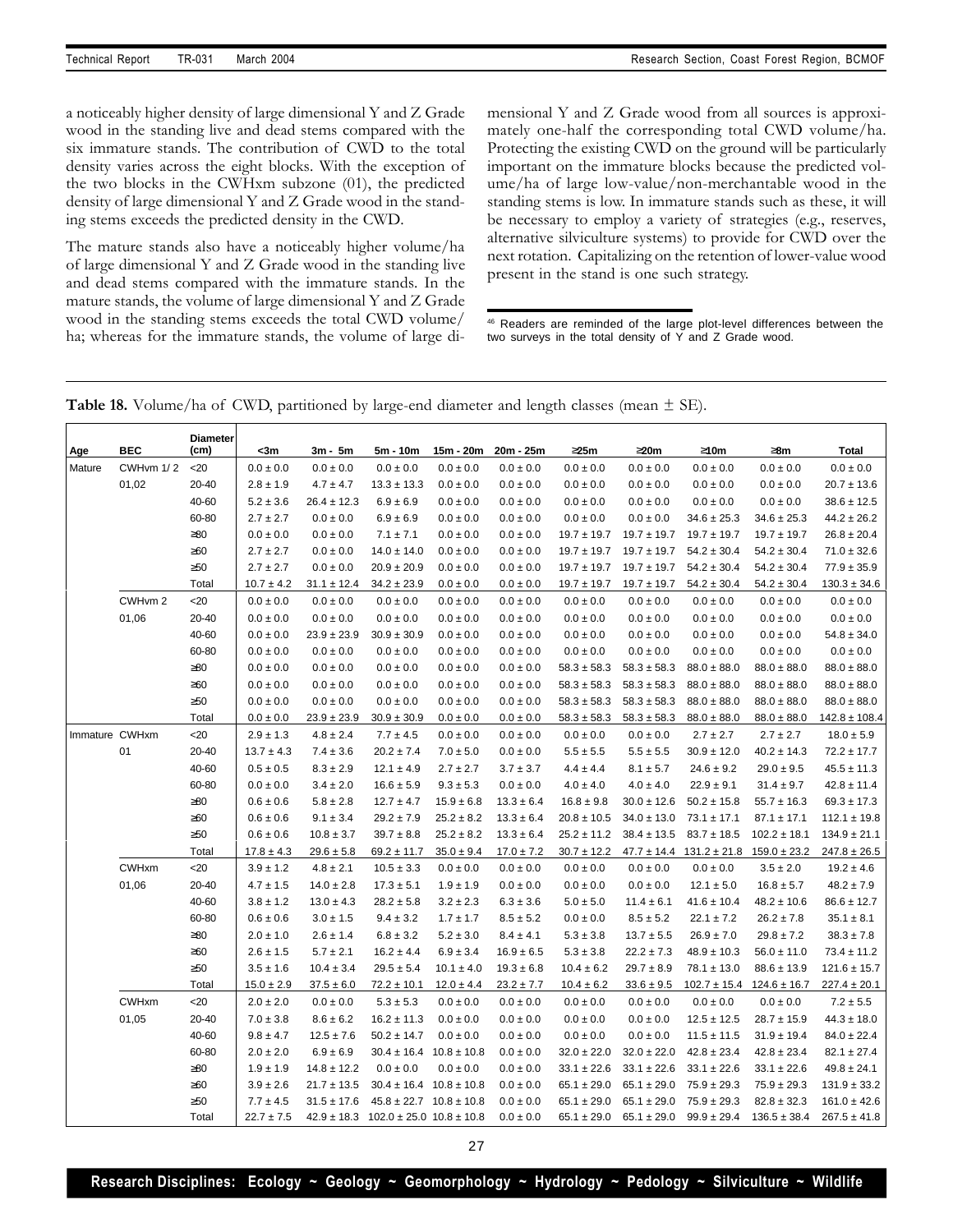The differences between the immature and mature stands highlighted above were not unexpected. In contrast to mature Coastal stands, immature stands tend to have fewer defects in the timber and therefore lower volumes of lower-value log grades (Ruth and Harris 1975; Nagle 1980). The very high densities and volumes/ha reported for the two mature stands must however be viewed with caution because of the associated high variance and lack of replication.

## **CONCLUDING COMMENTS**

This appendix explores how the data from the MIT cruise might be used to provide insight into questions related to the management of CWD in Coastal forests. Because the MIT cruise includes estimates of dbh, height, volume and log grades for all large forest structures, it provides a unique data set which could easily be applied to investigate a range of other issues related to wildlife habitat and forest structure. However, further work is required to address the survey considerations outlined in the main report.



**Figure 3.** Density of large dimensional Y+Z Grade wood by structure.



**Figure 4.** Volume/ha of large dimensional Y +Z Grade wood by structure.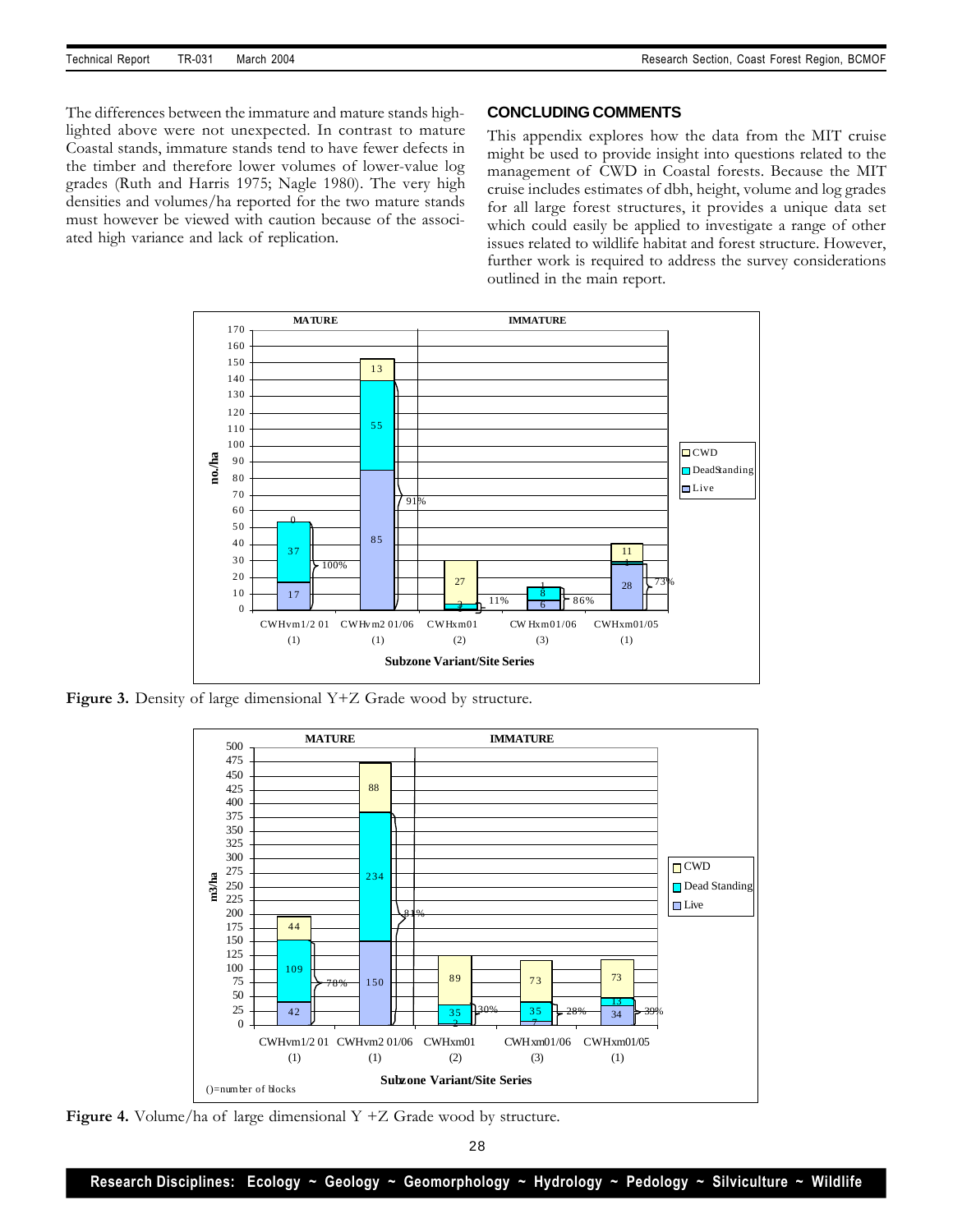# **APPENDIX B: MODIFICATIONS TO THE INDUSTRIAL TIMBER CRUISE PROCEDURES**

## *Field Procedures:*

All tree data is based on call grading and net factoring, using preferred log lengths. These TWF criteria are compatible with the Vegetation Inventory and could be used in conjunction with its data.

| LIVE MERCH TREES       | MoF REQ.                                          | as per TWF standards                                                                                                                                                                                | cg/nf | pr. length |
|------------------------|---------------------------------------------------|-----------------------------------------------------------------------------------------------------------------------------------------------------------------------------------------------------|-------|------------|
| DEAD MERCH TREES       | MoF REQ.                                          | as per TWF standards                                                                                                                                                                                | cg/nf | pr. length |
| W / F MERCH TREES $47$ | MoF REQ.                                          | as per TWF standards                                                                                                                                                                                | cg/nf | pr. length |
| <b>DEAD TREES</b>      | CWD REQ.                                          | as per TWF standards                                                                                                                                                                                | cg/nf | pr. length |
| $W / F$ TREES          | CWD REQ.                                          | as per TWF standards                                                                                                                                                                                | cg/nf | pr. length |
| <b>STUMPS</b>          | CWD REQ.                                          | as per TWF standards                                                                                                                                                                                | cg/nf | length     |
| <b>PIECES</b>          | CWD REQ.                                          | as per TWF standards                                                                                                                                                                                | cg/nf | length     |
| <b>DBH</b>             |                                                   | all trees (stump attached) are measured (estimated) at 1.3 meters above high side                                                                                                                   |       |            |
|                        |                                                   | all pieces are estimated at 1.3 meters from the 'large end'                                                                                                                                         |       |            |
| IN / OUT               | all items are measured (estimated) as they lie    |                                                                                                                                                                                                     |       |            |
| <b>HEIGHTS</b>         | all trees or pieces have a total height recorded  |                                                                                                                                                                                                     |       |            |
| MISSING WOOD           | is missing, the conventions is to record $Z$ 99 0 | Z grade, net factor 0, with a length for the missing piece(s) is recorded; if the top of the tree                                                                                                   |       |            |
| <b>BROKEN WINDFALL</b> | the lengths between the breaks                    | merch logs, if available, will be bucked out, thence the remaining log lengths are determined by                                                                                                    |       |            |
| <b>LOG LENGTHS</b>     |                                                   | all merch logs are based on preferred lengths, all other log lengths are in one-meter multiples,<br>maximum log length is 13 meters, minimum log length is 3 meters (except for bucked-out Z grade) |       |            |
| NET FACTORING          | recorded as a dash (-)                            | all 'logs' are net factored, in units of 10%, for percentage sound remaining; 100% sound is                                                                                                         |       |            |
| <b>BREAKAGE</b>        |                                                   | with the exception of 'spike top' cedar, breakage is not recorded or compiled                                                                                                                       |       |            |
| <b>UTILIZATION</b>     |                                                   | for the mature stands, merch volume is compiled to a 30 cm stump and a 15 cm top dib                                                                                                                |       |            |
|                        |                                                   |                                                                                                                                                                                                     |       |            |

## CALL GRADING AND NET FACTORING CRITERIA

The cruiser is trained (and required) to emulate the faller, who will maximize industrial end use sorts using preferred log lengths. Using this methodology the sort is maximized first, the preferred log length second, and thence the alpha grade and net factor is applied.

| These Mature sorts <sup>48</sup> are: | Highgrade         | in general D and F grades               |
|---------------------------------------|-------------------|-----------------------------------------|
|                                       | Peeler            | in general B and C grades               |
|                                       | Standard          | in general H and I grades               |
|                                       | Shingle           | in general K.L and M grades             |
|                                       | Gang              | in general J grade (and some U)         |
|                                       | Pulp              | in general X and Y grades (and some (U) |
| $F = 1$<br>$\mathbf{1}$               | $\Delta$ $\Delta$ |                                         |

The preferred log lengths are 13 m, 12 m, 11 m, 8 m, and 6 m.

| The minimum lengths are: | • gang and greater                  | 5 meters. |
|--------------------------|-------------------------------------|-----------|
|                          | $\bullet$ shingle                   | 4 meters  |
|                          | $\bullet$ pulp                      | 3 meters  |
|                          | $\bullet$ Z grade (non recoverable) | 1 meter   |

<sup>47</sup> In/out trees are based on dbh, plot radius factors, and horizontal distance to the dbh as it lies.

<sup>48</sup> All transactional data is by log sort, not by BCMOF alpha grades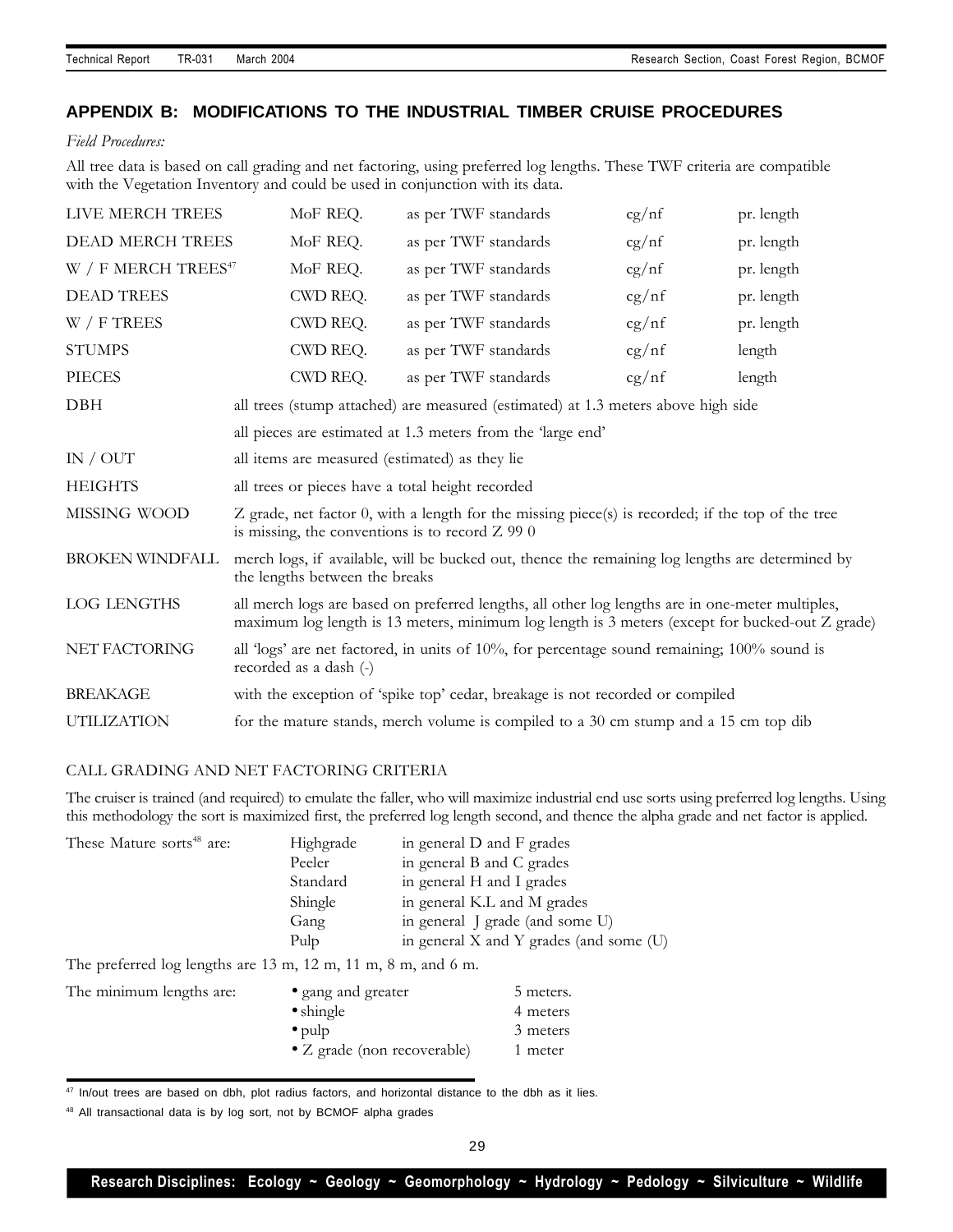## NET FACTORING CRITERIA<sup>49</sup>

|                    | Length                                  | NF         | Grade    |
|--------------------|-----------------------------------------|------------|----------|
| Blind Conk         | whole tree                              | 50%        | Y        |
| Conk               | 2m above and 4 m below                  | 50%        | Y        |
| Rotten Branch      | 1m below                                | 50%        | Z        |
| <b>Butt Rot</b>    | assigned by cruiser from scaling tables |            | assigned |
| <b>Frost Crack</b> |                                         | $10\%$ per | assigned |
| Fork/Crook         | 1 <sub>m</sub>                          | assigned   | Z        |
| Scar               |                                         | assigned   |          |
| Broken Top         | assigned                                | $0\%$      | Z        |
| Dead Top           | assigned                                | assigned   | assigned |
| <b>Breakage</b>    | assigned                                | assigned   | assigned |
| Undersized         | whole tree                              | assigned   | Z        |
|                    |                                         |            |          |

<sup>49</sup> The net factor criteria are basically the same as those specified in the original Vegetation Resource Inventory manual.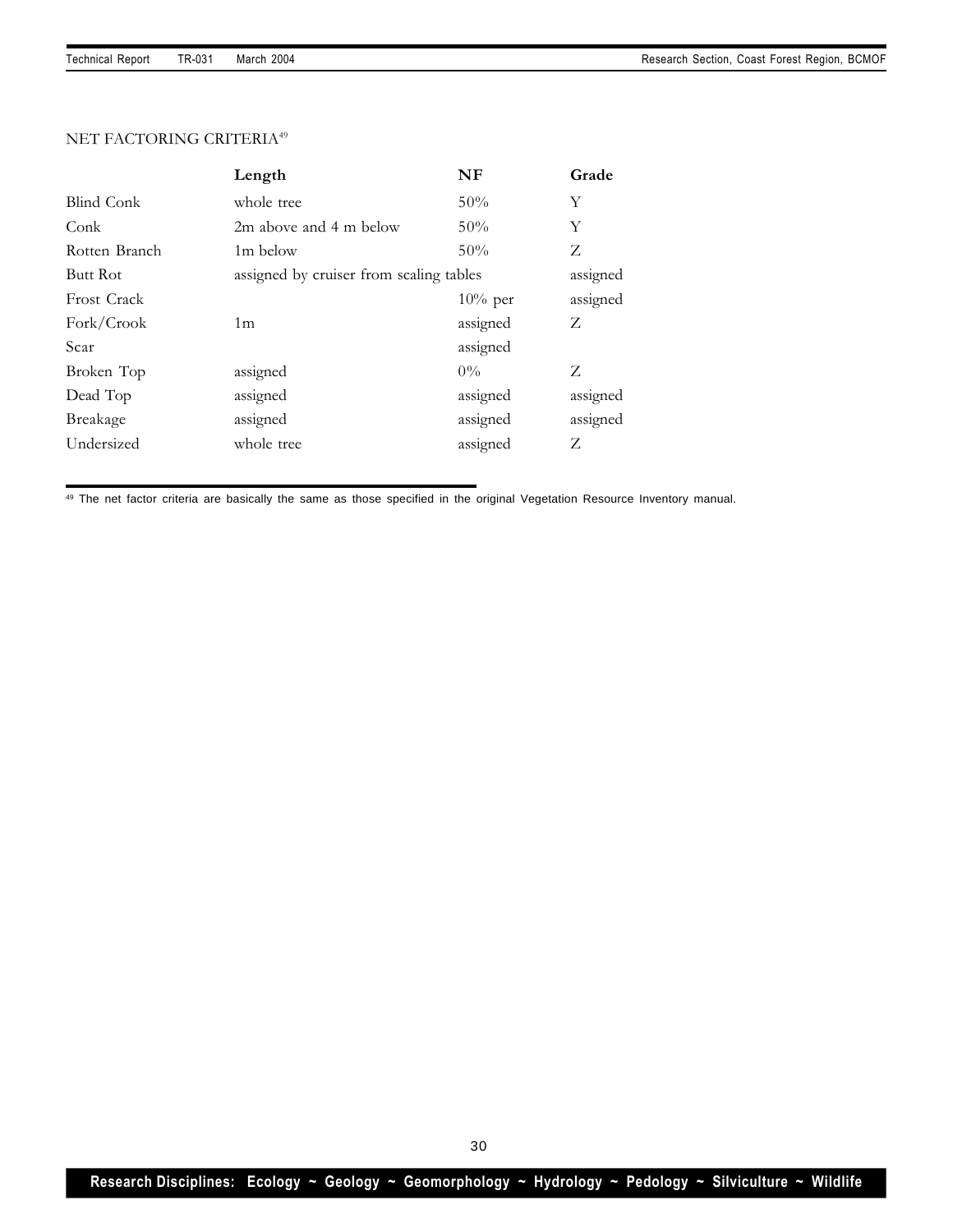# **APPENDIX C: EXAMPLE OF GENERAL OUTPUT FORMAT**

|                           | <b>Block</b> | ă |  |  |   | tee# | aight<br>Sign | Specie | uise DB                                                | នី<br>9 | <b>CWD</b>   | 흼<br>ě |   |             |               |          |   |                |           |          |  |                  |  |  |  |           |             |
|---------------------------|--------------|---|--|--|---|------|---------------|--------|--------------------------------------------------------|---------|--------------|--------|---|-------------|---------------|----------|---|----------------|-----------|----------|--|------------------|--|--|--|-----------|-------------|
| IFP 119 2-1 8 M6 16 P     |              |   |  |  | B | 4    |               |        | 31.0 H 35.0 4                                          |         | C.           | 30.0   | G | R           |               | $\Omega$ | Y | -5             | 30        | Z 18.6 0 |  |                  |  |  |  | 5.0       | 6.1         |
|                           |              |   |  |  |   |      |               |        | <b>IFP 119 2-1 8 M6 16 P B 5 38.0 F 55.0 4</b>         |         | ST           | 61.0   |   | $Z \quad 3$ |               | 20       |   | Z 30.6 0       |           |          |  |                  |  |  |  | 3.0       | 3.3         |
|                           |              |   |  |  |   |      |               |        | <b>IFP 119 2-1 8 M6 16 P B 6 36.0 F 45.0 4</b>         |         | $\mathbf{C}$ | 44.0 G |   | R           |               | $\Omega$ |   | Z 4 20         |           | Z 25.9 0 |  |                  |  |  |  |           | 4.0 10.0    |
|                           |              |   |  |  |   |      |               |        | <b>IFP 119 2-9 8 M6 16 P F 4 40.0 C 80.0 4 ST 83.3</b> |         |              |        |   | $Z$ 2       |               | 10       |   | Z 33.3 0       |           |          |  |                  |  |  |  |           | $2.0$ $2.5$ |
|                           |              |   |  |  |   |      |               |        | <b>IFP 119 2-9 8 M6 16 P F 5 36.0 F 43.0 4</b>         |         | C.           | 43.0   | G | R           |               | $\Omega$ | Y | $\overline{4}$ | 50        | Z 25.7 0 |  |                  |  |  |  | 4.0       | - 4.1       |
|                           |              |   |  |  |   |      |               |        | <b>IFP 119 2-9 8 M6 16 P F 6 39.0 C 78.0 4</b>         |         | ST           | 76.1   |   | Z           | $\mathcal{P}$ | 30       |   | Z 32.3 0       |           |          |  |                  |  |  |  | 2.0       | 1.5         |
|                           |              |   |  |  |   |      |               |        | <b>IFP 119 3-2 8 M4 16 P F 2 28.0 C 56.8 7</b>         |         | ST           | 57.0   |   | H           | 8             | 80       |   |                | Z 2 100 J |          |  | 10 100 Z 3.5 100 |  |  |  | 23.5 22.1 |             |
| IFP 119 3-2 8 M4 16 P F 7 |              |   |  |  |   |      | $23.0$ F      |        | $20.0 \quad 4$                                         |         | $\mathbf{C}$ | 18.6 G |   | R           |               | $\Omega$ | Y | 6              | 40        | Z 8.2 0  |  |                  |  |  |  |           | 6.0 6.9     |

| icencee<br>Block                   | Plot<br>Age<br>MCVC |  |  | BAF<br>Plot Tyl<br>F/H<br>Cruis<br>Chang<br>Tally |  | eo. Mea<br>Butt |             | Cruise<br>M3/Ha                                                 | Check<br>M3/Ha                                            | Cruise M3 | ទី<br>ě<br>ర్ | ් වි |                        |                 |                             | GN | ுற                                                                     | ខ្វិគ្គ |
|------------------------------------|---------------------|--|--|---------------------------------------------------|--|-----------------|-------------|-----------------------------------------------------------------|-----------------------------------------------------------|-----------|---------------|------|------------------------|-----------------|-----------------------------|----|------------------------------------------------------------------------|---------|
|                                    |                     |  |  |                                                   |  |                 |             |                                                                 |                                                           |           |               |      |                        |                 |                             |    |                                                                        |         |
| IFP 119 2-1 8 M6 16 P B 4 Y        |                     |  |  |                                                   |  |                 |             | 30.00 20.98 130.138 129.882 0.391 0.287 Y 0.311 39.0 29.2 0.391 |                                                           |           |               |      |                        |                 |                             |    |                                                                        |         |
| <b>IFP 119 2-1 8 M6 16 P B 5 Y</b> |                     |  |  |                                                   |  |                 |             | 65.745                                                          | 64.945  0.488  0.593                                      |           |               |      |                        |                 | 54.2 41.8 0.488 10.0 0.000  |    |                                                                        |         |
| <b>IFP 119 2-1 8 M6 16 P B 6 Y</b> |                     |  |  |                                                   |  | 46.00 20.49     |             | 85.52                                                           | 85.789  0.425  0.408  Y  0.868                            |           |               |      |                        | 44.6 33.7 0.425 |                             |    |                                                                        |         |
| <b>IFP 119 2-9 8 M6 16 P F 4 Y</b> |                     |  |  |                                                   |  |                 |             | 32.921                                                          | 32.825  1.034  1.118                                      |           |               |      |                        |                 | 110.6 68.0 1.034 10.0 0.000 |    |                                                                        |         |
| <b>IFP 119 2-9 8 M6 16 P F 5 Y</b> |                     |  |  |                                                   |  | 40.89 34.41     |             | 43.034                                                          | 43.034                                                    |           |               |      | 0.391  0.391  Y  0.456 | 42.8 32.3 0.391 |                             |    |                                                                        |         |
| <b>IFP 119 2-9 8 M6 16 P F 6 Y</b> |                     |  |  |                                                   |  |                 |             | 32.783                                                          | 32.847  0.979  0.934                                      |           |               |      |                        |                 | 107.6 66.2 0.979 10.0 0.000 |    |                                                                        |         |
| <b>IFP 119 3-2 8 M4 16 P F 2 Y</b> |                     |  |  |                                                   |  |                 |             |                                                                 |                                                           |           |               |      |                        |                 |                             |    | 137.823 137.672 2.183 2.196 75.6 37.0 1.319 34.7 0.202 18.1 0.604 10.0 |         |
| <b>IFP 119 3-2 8 M4 16 P F 7</b> Y |                     |  |  |                                                   |  |                 | 18.00 10.60 |                                                                 | 63.508  64.326  0.125  0.109  Y  0.111  20.2  14.8  0.125 |           |               |      |                        |                 |                             |    |                                                                        |         |
|                                    |                     |  |  |                                                   |  |                 |             |                                                                 |                                                           |           |               |      |                        |                 |                             |    |                                                                        |         |

**Licencee Block Plot Age MCVC BAF Plot Type F/H Tree# Cruise Log 4 M3 Cruise Log 5 Top DIB Cruise Log 5 M3 Cruise Log 6 Top DIB Cruise Log 6 M3 Check Butt DIB Check Log 1 Top DIB Check Log 1 M3 Check Log 2 Top DIB Check Log 2 M3 Check Log 3 Top DIB Check Log 3 M3 Check Log 4 Top DIB Check Log 4 M3 Check Log 5 Top DIB Check Log 5 M3 Check Log 6 Top DIB Check Log 6 M3 Cruise 15 to 10 cm DIB Volume Cruise 15 to 10 Total Length Check 15 to 10 cm DIB Volume Check 15 to 10 Total Length**

| IFP 119 2-1 8 M6 16 P B 4              | 33.3 25.1 0.287                                  | 0        | 0        | $\Omega$ |  |
|----------------------------------------|--------------------------------------------------|----------|----------|----------|--|
| IFP 119 2-1 8 M6 16 P B 5              | 59.8 46.0 0.593 10.0 0.000                       | 0        | 0        | $\Omega$ |  |
| IFP 119 2-1 8 M6 16 P B 6              | 43.7 33.0 0.408                                  | 0        | $\Omega$ | $\Omega$ |  |
| IFP 119 2-9 8 M6 16 P F 4              | 115.1 70.7 1.118 10.0 0.000                      | $\Omega$ | 0        | $\Omega$ |  |
| IFP 119 2-9 8 M6 16 P F 5              | 42.8 32.3 0.391                                  | 0        | $\Omega$ | $\Omega$ |  |
| IFP 119 2-9 8 M6 16 P F 6              | 105.0 64.7 0.934 10.0 0.000                      | $\Omega$ | $\Omega$ | $\Omega$ |  |
| <b>IFP 119 3-2 8 M4 16 P F 2 0.057</b> | 75.8 37.1 1.327 34.8 0.203 18.2 0.607 10.0 0.057 |          | $\Omega$ | $\Omega$ |  |
| IFP 119 3-2 8 M4 16 P F 7              | 18.9 13.9 0.109                                  | $\Omega$ | 0        |          |  |
|                                        |                                                  |          |          |          |  |

31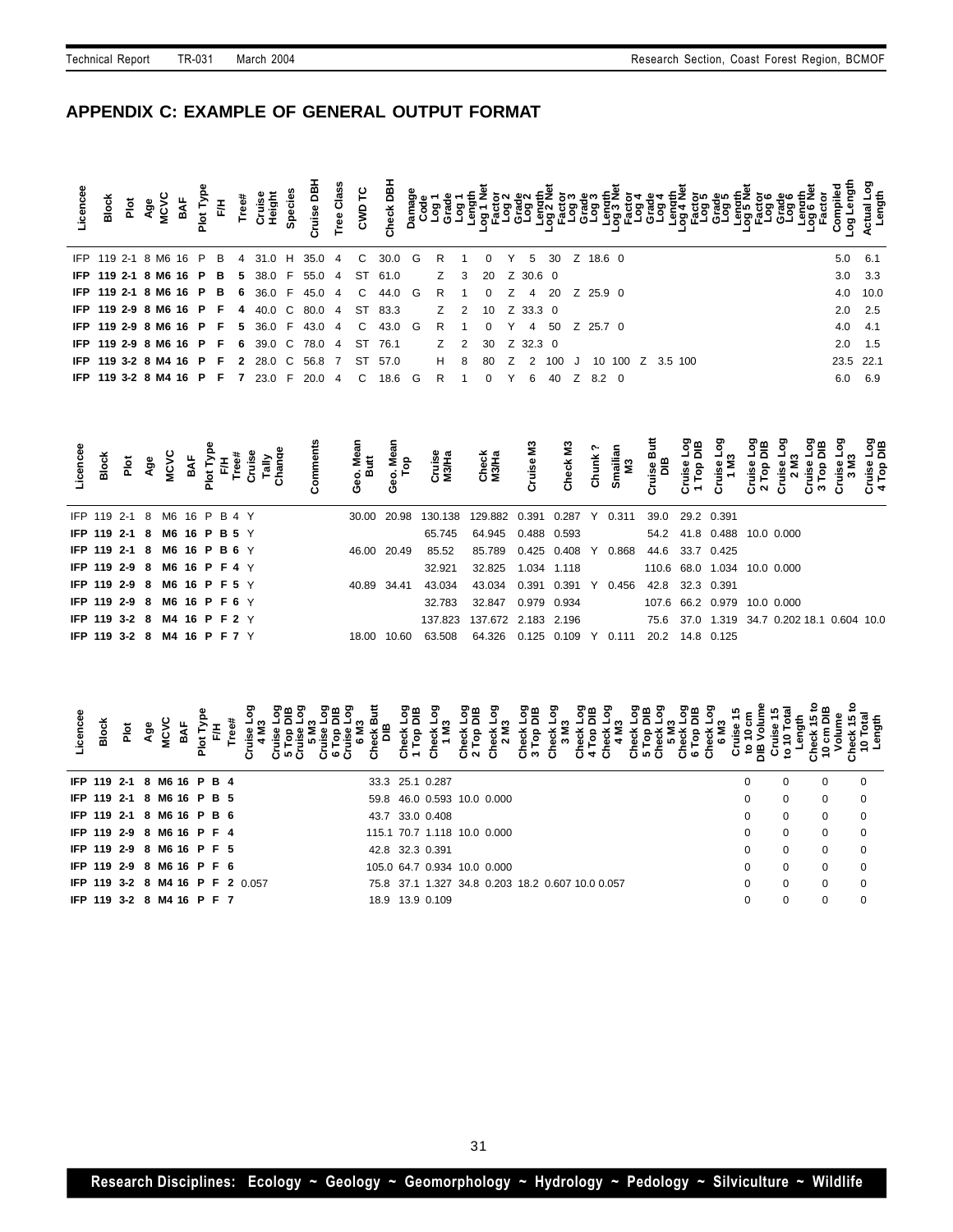# **APPENDIX D: DEAD WOOD ATTRIBUTES BY SUBZONE VARIANT AND TIMBER TYPE**

**D1: DEAD WOOD ATTRIBUTES BY SUBZONE VARIANT**



Figure 5. Length (left) and diameter (right) cumulative distributions by block.

|  |  |  |  | <b>Table 19.</b> Density (no./ha) and volume $(m^3/ha)$ of large dimensional wood by structure and grade. |
|--|--|--|--|-----------------------------------------------------------------------------------------------------------|
|--|--|--|--|-----------------------------------------------------------------------------------------------------------|

|                |               |                        | Density (no./ha)                 |                 |                                        |                                             | Volume $(m^3/ha)$ |                                               |                   |                                                       |                                                                                                                      |                  |                 |                  |
|----------------|---------------|------------------------|----------------------------------|-----------------|----------------------------------------|---------------------------------------------|-------------------|-----------------------------------------------|-------------------|-------------------------------------------------------|----------------------------------------------------------------------------------------------------------------------|------------------|-----------------|------------------|
| Age            | <b>BEC</b>    | <b>Structure</b>       | <b>All Grades</b>                | Y Grade         | Y. Z Grades U Grade X Grade U.X Grades |                                             |                   |                                               | <b>All Grades</b> | Y Grade                                               | Y, Z Grades                                                                                                          | U Grade          | X Grade         | U, X Grades      |
| Mature         | CWHym1/2 Live |                        | $191.6 \pm 32.1$                 | $8.5 \pm 4.2$   | $17.0 \pm 8.4$                         |                                             |                   | $15.0 \pm 4.3$ $2.0 \pm 1.4$ $17.0 \pm 4.3$   | $740.7 \pm 97.2$  | $33.2 \pm 20.2$                                       | $42.1 \pm 21.0$                                                                                                      | $45.0 \pm 13.0$  | $8.3 \pm 5.7$   | $53.3 \pm 14.7$  |
|                | 01            | Dead standing          | $42.4 \pm 29.8$                  | $18.3 \pm 15.1$ | $36.6 \pm 30.1$                        | $0.0 \pm 0.0$ $0.9 \pm 0.9$                 |                   | $0.9 \pm 0.9$                                 | $158.3 \pm 51.9$  | $47.4 \pm 26.4$                                       | $109.4 \pm 32.1$                                                                                                     | $0.0 \pm 0.0$    | $3.9 \pm 3.9$   | $3.9 \pm 3.9$    |
|                |               | Dead windfall          | $0.0 \pm 0.0$                    | $0.0 \pm 0.0$   | $0.0\pm0.0$                            | $0.0 \pm 0.0$                               | $0.0 \pm 0.0$     | $0.0 \pm 0.0$                                 | $19.7 \pm 19.7$   | $0.0\pm0.0$                                           | $19.7 \pm 19.7$                                                                                                      | $0.0 \pm 0.0$    | $0.0 \pm 0.0$   | $0.0 \pm 0.0$    |
|                |               | CWD chunk              | $6.0 \pm 6.0$                    | $0.0 \pm 0.0$   | $0.0 \pm 0.0$                          | $0.0 \pm 0.0$                               | $6.0 \pm 6.0$     | $6.0 \pm 6.0$                                 | $34.6 \pm 25.3$   | $0.0 \pm 0.0$                                         | $23.8 \pm 23.8$                                                                                                      | $0.0 \pm 0.0$    | $10.8 \pm 10.8$ | $10.8 \pm 10.8$  |
|                | $N=14$        | Total dead             | $48.4 \pm 30.5$                  | $18.3 \pm 15.1$ | $36.6 \pm 30.1$                        | $0.0 \pm 0.0$                               | $6.9 \pm 6.0$     | $6.9 \pm 6.0$                                 | $212.5 \pm 66.0$  | $47.4 \pm 26.4$                                       | $152.9 \pm 53.1$                                                                                                     | $0.0 \pm 0.0$    | $14.6 \pm 11.1$ | $14.6 \pm 11.1$  |
|                | 1 block       | Total CWD <sup>a</sup> | $6.0 \pm 6.0$                    | $0.0 \pm 0.0$   | $0.0 \pm 0.0$                          | $0.0 \pm 0.0$                               | $6.0 \pm 6.0$     | $6.0 \pm 6.0$                                 | $54.2 \pm 30.4$   | $0.0 \pm 0.0$                                         | $43.5 \pm 29.7$                                                                                                      | $0.0 \pm 0.0$    | $10.8 \pm 10.8$ | $10.8 \pm 10.8$  |
|                |               | Total                  | $240.1 \pm 52.3$ $26.8 \pm 14.8$ |                 | $53.6 \pm 29.7$                        | $15.0 \pm 4.3$ $8.9 \pm 6.9$ $23.9 \pm 7.1$ |                   |                                               | $953.2 \pm 134.7$ | $80.7 \pm 29.4$                                       | $195.0 \pm 51.8$                                                                                                     | $45.0 \pm 13.0$  | $22.9 \pm 15.4$ | $67.9 \pm 18.9$  |
|                | CWHvm2        | Live                   | $192.0 \pm 52.1$ $42.5 \pm 26.0$ |                 | $84.9 \pm 52.1$                        |                                             |                   | $42.0 \pm 13.2$ 1.7 $\pm$ 1.7 43.6 $\pm$ 13.3 | $597.4 \pm 185.3$ |                                                       | $150.2 \pm 116.2$ $150.2 \pm 116.2$                                                                                  | $154.8 \pm 54.1$ | $2.3 \pm 2.3$   | $157.1 \pm 56.0$ |
|                | 01/06         | Dead standing          | $54.5 \pm 23.7$                  | $27.3 \pm 11.9$ | $54.5 \pm 23.7$                        | $0.0 \pm 0.0$ $0.0 \pm 0.0$                 |                   | $0.0 \pm 0.0$                                 | $233.6 \pm 68.7$  | $155.5 \pm 64.5$                                      | $233.6 \pm 68.7$                                                                                                     | $0.0 \pm 0.0$    | $0.0 \pm 0.0$   | $0.0\pm0.0$      |
|                |               | Dead windfall          | $0.0 \pm 0.0$                    | $0.0 \pm 0.0$   | $0.0 \pm 0.0$                          | $0.0 \pm 0.0$                               | $0.0 \pm 0.0$     | $0.0 \pm 0.0$                                 | $0.0 \pm 0.0$     | $0.0 \pm 0.0$                                         | $0.0 \pm 0.0$                                                                                                        | $0.0 \pm 0.0$    | $0.0 \pm 0.0$   | $0.0 \pm 0.0$    |
|                |               | CWD chunk              | $13.2 \pm 13.2$                  | $6.6 \pm 6.6$   | $13.2 \pm 13.2$                        | $0.0 \pm 0.0$                               | $0.0 \pm 0.0$     | $0.0 \pm 0.0$                                 | $88.0 \pm 88.0$   | $58.3 \pm 58.3$                                       | $88.0 \pm 88.0$                                                                                                      | $0.0 \pm 0.0$    | $0.0 \pm 0.0$   | $0.0 \pm 0.0$    |
|                | $N=5$         | Total dead             | $67.7 \pm 27.9$                  | $33.8 \pm 14.0$ | $67.7 \pm 27.9$                        | $0.0 \pm 0.0$                               | $0.0 \pm 0.0$     | $0.0\pm0.0$                                   |                   | $321.6 \pm 144.7$ $213.8 \pm 105.1$ $321.6 \pm 144.7$ |                                                                                                                      | $0.0 \pm 0.0$    | $0.0 \pm 0.0$   | $0.0 \pm 0.0$    |
|                | 1 block       | <b>Total CWD</b>       | $13.2 \pm 13.2$                  | $6.6 \pm 6.6$   | $13.2 \pm 13.2$                        | $0.0 \pm 0.0$                               | $0.0 \pm 0.0$     | $0.0 \pm 0.0$                                 | $88.0 \pm 88.0$   | $58.3 \pm 58.3$                                       | $88.0 \pm 88.0$                                                                                                      | $0.0 \pm 0.0$    | $0.0 \pm 0.0$   | $0.0\pm0.0$      |
|                |               | Total                  | $259.6 \pm 66.7$ 76.3 $\pm 26.7$ |                 |                                        |                                             |                   |                                               |                   |                                                       | $152.6 \pm 53.4$ 42.0 $\pm$ 13.2 1.7 $\pm$ 1.7 43.6 $\pm$ 13.3 919.1 $\pm$ 279.3 364.0 $\pm$ 147.0 471.8 $\pm$ 152.9 | $154.8 \pm 54.1$ | $2.3 \pm 2.3$   | $157.1 \pm 56.0$ |
| Immature CWHxm |               | Live                   | $102.3 \pm 13.8$                 | $0.3 \pm 0.3$   | $0.5 \pm 0.5$                          | $0.3 \pm 0.3$ $0.0 \pm 0.0$                 |                   | $0.3 \pm 0.3$                                 | $233.6 \pm 28.6$  | $2.0 \pm 2.0$                                         | $2.0 \pm 2.0$                                                                                                        | $0.6 \pm 0.6$    | $0.0 \pm 0.0$   | $0.6 \pm 0.6$    |
|                | 01            | Dead standing          | $10.7 \pm 4.3$                   | $1.4 \pm 0.9$   | $2.9 \pm 1.7$                          | $0.5 \pm 0.4$ $0.1 \pm 0.1$                 |                   | $0.6 \pm 0.4$                                 | $59.6 \pm 23.8$   | $16.0 \pm 7.5$                                        | $35.3 \pm 17.0$                                                                                                      | $8.0 \pm 5.7$    | $1.0 \pm 1.0$   | $9.0 \pm 6.5$    |
|                |               | Dead windfall          | $15.5 \pm 6.6$                   | $7.7 \pm 3.3$   | $15.3 \pm 6.6$                         | $0.0 \pm 0.0$                               | $0.1 \pm 0.1$     | $0.1 \pm 0.1$                                 | $35.0 \pm 12.6$   | $17.9 \pm 6.8$                                        | $31.8 \pm 10.2$                                                                                                      | $0.0 \pm 0.0$    | $0.9 \pm 0.9$   | $0.9 \pm 0.9$    |
|                |               | CWD chunk              | $11.6 \pm 4.7$                   | $5.8 \pm 2.3$   | $11.6 \pm 4.7$                         | $0.0 \pm 0.0$                               | $0.0 \pm 0.0$     | $0.0 \pm 0.0$                                 | $57.0 \pm 12.7$   | $24.6 \pm 10.3$                                       | $57.0 \pm 12.7$                                                                                                      | $0.0 \pm 0.0$    | $0.0 \pm 0.0$   | $0.0 \pm 0.0$    |
|                | $N=44$        | Total dead             | $37.7 \pm 8.1$                   | $14.9 \pm 3.8$  | $29.8 \pm 7.6$                         | $0.5 \pm 0.4$                               | $0.2 \pm 0.1$     | $0.7 \pm 0.4$                                 | $151.6 \pm 33.0$  | $58.6 \pm 14.1$                                       | $124.0 \pm 25.8$                                                                                                     | $8.0 \pm 5.7$    | $1.9 \pm 1.3$   | $9.9 \pm 6.6$    |
|                | 2 blocks      | <b>Total CWD</b>       | $27.0 \pm 7.6$                   | $13.4 \pm 3.8$  | $26.9 \pm 7.6$                         | $0.0 \pm 0.0$                               | $0.1 \pm 0.1$     | $0.1 \pm 0.1$                                 | $92.0 \pm 16.4$   | $42.5 \pm 12.4$                                       | $88.7 \pm 15.0$                                                                                                      | $0.0 \pm 0.0$    | $0.9 \pm 0.9$   | $0.9 \pm 0.9$    |
|                |               | Total                  | $140.0 \pm 18.0$                 | $15.1 \pm 3.9$  | $30.3 \pm 7.8$                         | $0.8 \pm 0.4$                               | $0.2 \pm 0.1$     | $0.9 \pm 0.5$                                 | $385.1 \pm 54.1$  | $60.5 \pm 14.3$                                       | $126.0 \pm 25.8$                                                                                                     | $8.6 \pm 5.7$    | $1.9 \pm 1.3$   | $10.5 \pm 6.6$   |
|                | CWHxm         | Live                   | $122.7 \pm 12.9$                 | $2.9 \pm 2.0$   | $5.8 \pm 4.1$                          | $7.9 \pm 3.7$                               | $0.1 \pm 0.1$     | $8.0 \pm 3.7$                                 | $263.3 \pm 27.5$  | $6.5 \pm 4.7$                                         | $7.4 \pm 4.8$                                                                                                        | $13.9 \pm 6.3$   | $0.6 \pm 0.6$   | $14.5 \pm 6.3$   |
|                | 01/06         | Dead standing          | $8.6 \pm 4.7$                    | $3.3 \pm 2.2$   | $6.5 \pm 4.3$                          | $0.2 \pm 0.1$                               | $0.0 \pm 0.0$     | $0.2 \pm 0.1$                                 | $33.5 \pm 11.0$   | $13.9 \pm 7.1$                                        | $24.6 \pm 8.3$                                                                                                       | $5.2 \pm 4.0$    | $0.0 \pm 0.0$   | $5.2 \pm 4.0$    |
|                |               | Dead windfall          | $1.3 \pm 1.0$                    | $0.3 \pm 0.3$   | $0.6 \pm 0.6$                          | $0.0 \pm 0.0$                               | $0.0 \pm 0.0$     | $0.0 \pm 0.0$                                 | $26.0 \pm 8.0$    | $2.5 \pm 2.5$                                         | $25.1 \pm 7.8$                                                                                                       | $0.0 \pm 0.0$    | $0.0 \pm 0.0$   | $0.0 \pm 0.0$    |
|                |               | CWD chunk              | $1.3 \pm 0.9$                    | $0.6 \pm 0.5$   | $1.3 \pm 0.9$                          | $0.1 \pm 0.1$                               | $0.0 \pm 0.0$     | $0.1 \pm 0.1$                                 | $59.6 \pm 11.6$   | $3.5 \pm 2.1$                                         | $58.1 \pm 11.5$                                                                                                      | $1.5 \pm 1.5$    | $0.0 \pm 0.0$   | $1.5 \pm 1.5$    |
|                | $N = 74$      | Total dead             | $11.2 \pm 5.1$                   | $4.2 \pm 2.2$   | $8.4 \pm 4.4$                          | $0.2 \pm 0.1$                               | $0.0 \pm 0.0$     | $0.2 \pm 0.1$                                 | $119.2 \pm 17.9$  | $19.9 \pm 8.3$                                        | $107.8 \pm 16.3$                                                                                                     | $6.7 \pm 4.2$    | $0.0 \pm 0.0$   | $6.7 \pm 4.2$    |
|                | 3 blocks      | <b>Total CWD</b>       | $2.7 \pm 1.3$                    | $0.9 \pm 0.5$   | $1.9 \pm 1.1$                          | $0.1 \pm 0.1$                               | $0.0 \pm 0.0$     | $0.1 \pm 0.1$                                 | $85.6 \pm 13.4$   | $6.0 \pm 3.2$                                         | $83.2 \pm 13.4$                                                                                                      | $1.5 \pm 1.5$    | $0.0 \pm 0.0$   | $1.5 \pm 1.5$    |
|                |               | Total                  | $134.0 \pm 13.9$                 | $7.1 \pm 3.0$   | $14.2 \pm 5.9$                         | $8.1 \pm 3.7$                               | $0.1 \pm 0.1$     | $8.2 \pm 3.7$                                 | $382.5 \pm 33.9$  | $26.4 \pm 9.5$                                        | $115.3 \pm 16.5$                                                                                                     | $20.6 \pm 7.4$   | $0.6 \pm 0.6$   | $21.2 \pm 7.4$   |
|                | <b>CWHxm</b>  | Live                   | $195.4 \pm 42.6$                 | $14.1 \pm 9.5$  | $28.3 \pm 19.1$                        | $7.7 \pm 3.9$                               | $0.0 \pm 0.0$     | $7.7 \pm 3.9$                                 | $497.8 \pm 96.2$  | $33.6 \pm 24.6$                                       | $33.6 \pm 24.6$                                                                                                      | $42.1 \pm 20.6$  | $0.0 \pm 0.0$   | $42.1 \pm 20.6$  |
|                | 01/05         | Dead standing          | $1.1 \pm 1.1$                    | $0.6 \pm 0.6$   | $1.1 \pm 1.1$                          | $0.0 \pm 0.0$                               | $0.0 \pm 0.0$     | $0.0 \pm 0.0$                                 | $13.1 \pm 9.0$    | $5.9 \pm 5.9$                                         | $13.1 \pm 9.0$                                                                                                       | $0.0 \pm 0.0$    | $0.0 \pm 0.0$   | $0.0 \pm 0.0$    |
|                |               | Dead windfall          | $9.6 \pm 8.1$                    | $4.0 \pm 4.0$   | $8.0 \pm 8.0$                          | $0.0 \pm 0.0$                               | $0.0 \pm 0.0$     | $0.0 \pm 0.0$                                 | $59.6 \pm 27.0$   | $17.7 \pm 17.7$                                       | $50.4 \pm 23.7$                                                                                                      | $0.0 \pm 0.0$    | $0.0 \pm 0.0$   | $0.0\pm0.0$      |
|                |               | CWD chunk              | $3.1 \pm 3.1$                    | $1.5 \pm 1.5$   | $3.1 \pm 3.1$                          | $0.0 \pm 0.0$                               | $0.0 \pm 0.0$     | $0.0 \pm 0.0$                                 | $22.3 \pm 16.4$   | $15.4 \pm 15.4$                                       | $22.3 \pm 16.4$                                                                                                      | $0.0 \pm 0.0$    | $0.0 \pm 0.0$   | $0.0 \pm 0.0$    |
|                | $N = 15$      | Total dead             | $13.7 \pm 8.3$                   | $6.1 \pm 4.2$   | $12.2 \pm 8.4$                         | $0.0 \pm 0.0$                               | $0.0 \pm 0.0$     | $0.0 \pm 0.0$                                 | $95.1 \pm 30.8$   | $38.9 \pm 22.7$                                       | $85.8 \pm 28.8$                                                                                                      | $0.0 \pm 0.0$    | $0.0 \pm 0.0$   | $0.0\pm0.0$      |
|                | 1 block       | <b>Total CWD</b>       | $12.6 \pm 8.4$                   | $5.6 \pm 4.2$   | $11.1 \pm 8.4$                         | $0.0 \pm 0.0$ $0.0 \pm 0.0$                 |                   | $0.0 \pm 0.0$                                 | $81.9 \pm 31.9$   | $33.0 \pm 22.6$                                       | $72.7 \pm 29.7$                                                                                                      | $0.0 \pm 0.0$    | $0.0 \pm 0.0$   | $0.0 \pm 0.0$    |
|                |               | Total                  | $209.1 \pm 45.7$ $20.2 \pm 10.9$ |                 | $40.5 \pm 21.8$                        |                                             |                   | $7.7 \pm 3.9$ $0.0 \pm 0.0$ $7.7 \pm 3.9$     | $592.9 \pm 92.0$  | $72.5 \pm 34.0$                                       | $119.5 \pm 40.3$                                                                                                     | $42.1 \pm 20.6$  | $0.0 \pm 0.0$   | $42.1 \pm 20.6$  |

 $a$ <sup>a</sup> Total CWD = Dead windfall + CWD chunks.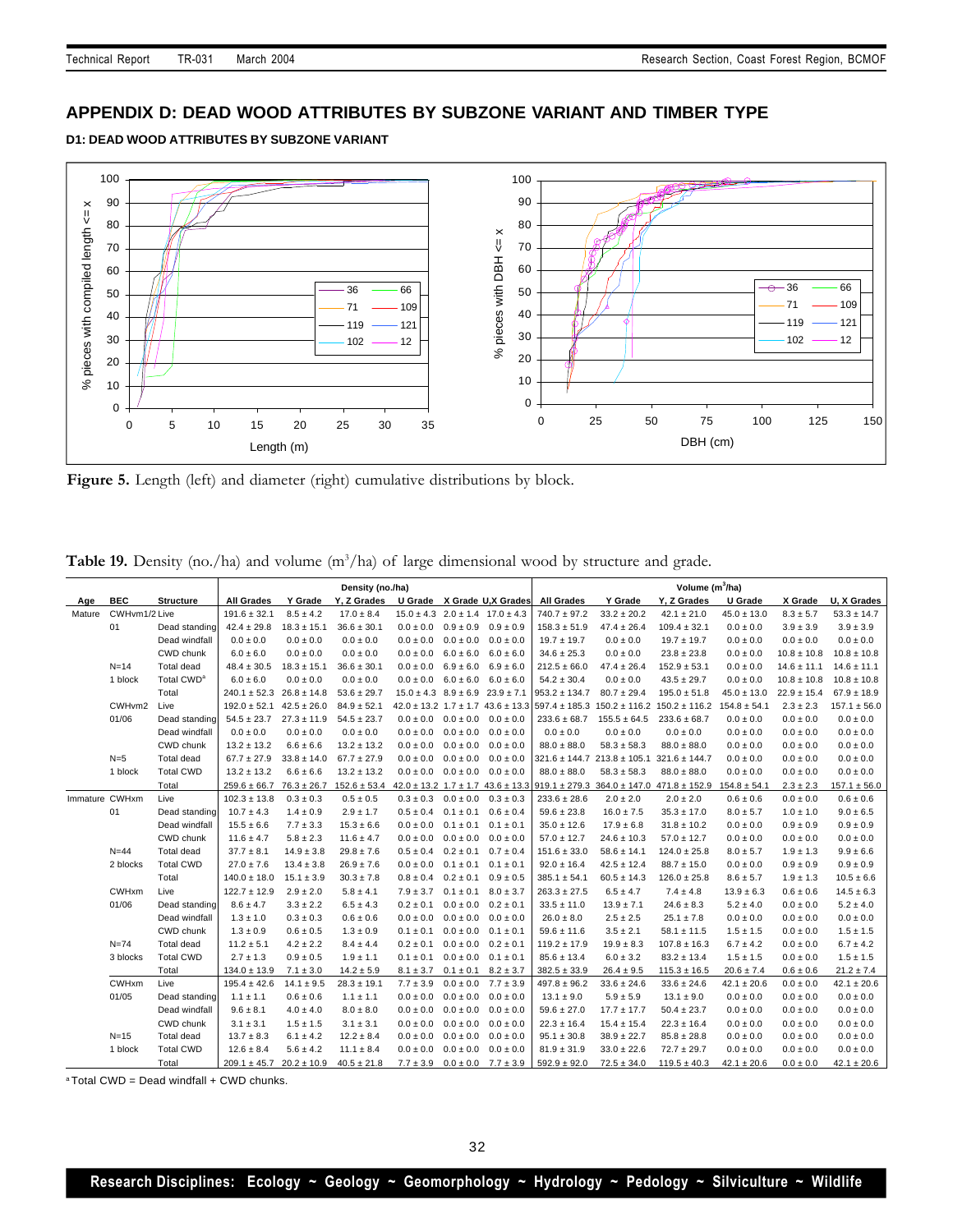## **D2: DEAD WOOD ATTRIBUTES BY TIMBER TYPE**

Table 20. Timber types: total density (no./ha) and volume (m<sup>3</sup>/ha) partitioned by structure (mean  $\pm$  SE).

| Age | <b>Timber Type</b>            | <b>Structure</b>                  | <b>Total Density</b><br>no./ha        | <b>Total Volume</b><br>m <sup>3</sup> /ha | <b>Bole</b><br>m <sup>3</sup> /ha     | Stump<br>$m^3/ha$              | Top<br>m <sup>3</sup> /ha       | Stump & Top<br>m <sup>3</sup> /ha |
|-----|-------------------------------|-----------------------------------|---------------------------------------|-------------------------------------------|---------------------------------------|--------------------------------|---------------------------------|-----------------------------------|
|     | Mature #7 F H 6 + 250 35 Live |                                   | $302.0 \pm 105.4$                     | $1277.2 \pm 167.7$                        | $1230.1 \pm 164.0$                    | $11.4 \pm 4.2$                 | $35.6 \pm 5.0$                  | $47.0 \pm 8.2$                    |
|     | $n = 9$ (plots)               | Dead standing                     | $58.1 \pm 17.9$                       | $204.9 \pm 74.3$                          | $197.3 \pm 72.4$                      | $0.0 \pm 0.0$                  | $7.6 \pm 2.3$                   | $7.6 \pm 2.3$                     |
|     |                               | Dead windfall                     | $46.6 \pm 31.6$                       | $63.9 \pm 42.3$                           | $60.6 \pm 41.2$                       | $0.0 \pm 0.0$                  | $3.4 \pm 1.7$                   | $3.4 \pm 1.7$                     |
|     |                               | <b>CWD Chunk</b>                  | $293.9 \pm 144.0$                     | $85.7 \pm 42.5$                           | $85.7 \pm 42.5$                       | $0.0 \pm 0.0$                  | $0.0 \pm 0.0$                   | $0.0 \pm 0.0$                     |
|     |                               | <b>Total dead</b>                 | $398.7 \pm 147.5$                     | $354.6 \pm 130.7$                         | $343.6 \pm 128.5$                     | $0.0 \pm 0.0$                  | $11.0 \pm 2.8$                  | $11.0 \pm 2.8$                    |
|     |                               | CWD <sup>a</sup>                  | $340.5 \pm 140.3$                     | $149.7 \pm 75.4$                          | $146.3 \pm 74.7$                      | $0.0 \pm 0.0$                  | $3.4 \pm 1.7$                   | $3.4 \pm 1.7$                     |
|     |                               | Total                             | $700.7 \pm 163.9$                     | $1631.8 \pm 205.9$                        | $1573.8 \pm 201.1$                    | $11.4 \pm 4.2$                 | $46.6 \pm 6.5$                  | $58.0 \pm 9.3$                    |
|     | #15 C H 6 + 250 25 Live       |                                   | $242.4 \pm 52.9$                      | $766.4 \pm 81.3$                          | $715.2 \pm 75.9$                      | $11.8 \pm 3.1$                 | $39.5 \pm 3.2$                  | $51.2 \pm 5.8$                    |
|     | $n = 18$                      | Dead standing                     | $54.8 \pm 13.6$                       | $154.7 \pm 40.0$                          | $142.9 \pm 37.4$                      | $0.4 \pm 0.2$                  | $11.5 \pm 2.7$                  | $11.9 \pm 2.8$                    |
|     |                               | Dead windfall                     | $112.1 \pm 39.7$                      | $313.5 \pm 72.8$                          | $290.8 \pm 68.9$                      | $4.7 \pm 2.9$                  | $18.1 \pm 4.1$                  | $22.7 \pm 5.1$                    |
|     |                               | <b>CWD Chunk</b>                  | $138.5 \pm 44.3$                      | $108.2 \pm 40.2$                          | $108.2 \pm 40.2$                      | $0.0 \pm 0.0$                  | $0.0 \pm 0.0$                   | $0.0\pm0.0$                       |
|     |                               | <b>Total dead</b>                 | $305.4 \pm 68.2$                      | $576.4 \pm 87.0$                          | $541.8 \pm 83.8$                      | $5.1 \pm 2.9$                  | $29.5 \pm 4.1$                  | $34.6 \pm 4.7$                    |
|     |                               | <b>CWD</b>                        | $250.7 \pm 65.9$                      | $421.6 \pm 85.3$                          | $398.9 \pm 81.9$                      | $4.7 \pm 2.9$                  | $18.1 \pm 4.1$                  | $22.7 \pm 5.1$                    |
|     |                               | Total                             | $547.8 \pm 100.9$                     | $1342.8 \pm 124.8$                        | $1257.0 \pm 118.6$                    | $16.8 \pm 5.1$                 | $69.0 \pm 5.0$                  | $85.8 \pm 8.0$                    |
|     | #16 C H 6 + 250 30 Live       |                                   | $371.8 \pm .$<br>$40.3 \pm .$         | $1803.3 \pm .$<br>$34.4 \pm .$            | $1721.1 \pm .$<br>$28.6 \pm .$        | $15.1 \pm .$<br>$0.0 \pm .$    | $67.1 \pm .$<br>$5.8 \pm .$     | $82.2 \pm .$<br>$5.8 \pm .$       |
|     | $n = 1$                       | Dead standing<br>Dead windfall    | $0.0 \pm$ .                           | $0.0 \pm .$                               | $0.0 \pm$ .                           | $0.0 \pm .$                    | $0.0 \pm$ .                     | $0.0 \pm .$                       |
|     |                               | <b>CWD Chunk</b>                  | $433.9 \pm .$                         | $206.7 \pm .$                             | $206.7 \pm .$                         | $0.0 \pm .$                    | $0.0 \pm .$                     | $0.0 \pm .$                       |
|     |                               | <b>Total dead</b>                 | $474.2 \pm .$                         | $241.0 \pm .$                             | $235.3 \pm .$                         | $0.0 \pm .$                    | $5.8 \pm .$                     | $5.8 \pm .$                       |
|     |                               | <b>CWD</b>                        | $433.9 \pm .$                         | $206.7 \pm .$                             | $206.7 \pm .$                         | $0.0 \pm .$                    | $0.0 \pm .$                     | $0.0 \pm .$                       |
|     |                               | Total                             | $846.0 \pm .$                         | $2044.4 \pm$ .                            | $1956.4 \pm .$                        | $15.1 \pm .$                   | $72.9 \pm .$                    | $88.0 \pm .$                      |
|     | #23 H F 6 + 250 25 Live       |                                   | $303.0 \pm 34.8$                      | $1338.8 \pm 144.7$                        | $1290.1 \pm 142.3$                    | $12.2 \pm 1.5$                 | $36.4 \pm 2.9$                  | $48.6 \pm 3.5$                    |
|     | $n = 14$                      | Dead standing                     | $89.9 \pm 24.7$                       | $169.8 \pm 47.1$                          | $160.0 \pm 44.9$                      | $1.4 \pm 1.0$                  | $8.3 \pm 1.7$                   | $9.7 \pm 2.4$                     |
|     |                               | Dead windfall                     | $150.6 \pm 71.3$                      | $57.4 \pm 22.1$                           | $45.7 \pm 20.4$                       | $7.9 \pm 5.2$                  | $3.7 \pm 1.2$                   | $11.6 \pm 5.8$                    |
|     |                               | <b>CWD Chunk</b>                  | $406.8 \pm 125.5$                     | $161.8 \pm 41.6$                          | $161.8 \pm 41.6$                      | $0.0 \pm 0.0$                  | $0.0 \pm 0.0$                   | $0.0 \pm 0.0$                     |
|     |                               | <b>Total dead</b>                 | $647.3 \pm 158.1$                     | $389.0 \pm 58.6$                          | $367.6 \pm 56.0$                      | $9.3 \pm 6.0$                  | $12.1 \pm 2.0$                  | $21.4 \pm 6.9$                    |
|     |                               | <b>CWD</b>                        | $557.4 \pm 149.6$                     | $219.2 \pm 38.0$                          | $207.5 \pm 38.7$                      | $7.9 \pm 5.2$                  | $3.7 \pm 1.2$                   | $11.6 \pm 5.8$                    |
|     |                               | Total                             | $950.4 \pm 161.2$                     | $1727.7 \pm 136.0$                        | $1657.7 \pm 136.1$                    | $21.6 \pm 6.7$                 | $48.5 \pm 2.9$                  | $70.0 \pm 7.3$                    |
|     | #24 H F 6 + 250 30 Live       |                                   | $399.3 \pm 125.5$                     | $1291.6 \pm 136.1$                        | $1238.9 \pm 130.8$                    | $20.6 \pm 9.0$                 | $32.1 \pm 3.5$                  | $52.6 \pm 10.9$                   |
|     | $n = 5$                       | Dead standing                     | $125.4 \pm 54.7$                      | $198.2 \pm 110.7$                         | $187.7 \pm 106.1$                     | $2.2 \pm 1.4$                  | $8.4 \pm 4.3$                   | $10.5 \pm 4.8$                    |
|     |                               | Dead windfall                     | $101.1 \pm 101.1$                     | $79.3 \pm 79.3$                           | $75.6 \pm 75.6$                       | $0.0 \pm 0.0$                  | $3.8 \pm 3.8$                   | $3.8 \pm 3.8$                     |
|     |                               | <b>CWD Chunk</b>                  | $445.1 \pm 217.1$                     | $179.5 \pm 54.4$                          | $179.5 \pm 54.4$                      | $0.0 \pm 0.0$                  | $0.0 \pm 0.0$                   | $0.0 \pm 0.0$                     |
|     |                               | <b>Total dead</b>                 | $671.6 \pm 246.4$                     | $457.1 \pm 130.6$                         | $442.7 \pm 124.6$                     | $2.2 \pm 1.4$                  | $12.1 \pm 6.5$                  | $14.3 \pm 6.6$                    |
|     |                               | <b>CWD</b>                        | $546.2 \pm 222.3$                     | $258.9 \pm 82.5$                          | $255.1 \pm 79.6$                      | $0.0\pm0.0$                    | $3.8 \pm 3.8$                   | $3.8 \pm 3.8$                     |
|     |                               | Total                             | $1070.9 \pm 315.2$                    | $1748.6 \pm 87.2$                         | $1681.7 \pm 76.5$                     | $22.8 \pm 8.5$                 | $44.2 \pm 6.2$                  | $67.0 \pm 14.4$                   |
|     | #25 H F 6 + 250 35 Live       |                                   | $268.3 \pm 50.8$                      | $1504.4 \pm 134.3$                        | $1453.7 \pm 131.4$                    | $12.0 \pm 2.8$                 | $38.6 \pm 3.2$                  | $50.7 \pm 4.9$                    |
|     | $n = 16$                      | Dead standing                     | $44.9 \pm 13.7$                       | $134.7 \pm 35.5$                          | $127.3 \pm 34.0$                      | $0.4\pm0.2$                    | $7.0 \pm 1.7$                   | $7.4 \pm 1.8$                     |
|     |                               | Dead windfall<br><b>CWD Chunk</b> | $100.4 \pm 37.1$                      | $98.9 \pm 36.0$                           | $89.7 \pm 34.3$                       | $2.7 \pm 2.0$<br>$0.0\pm0.0$   | $6.5 \pm 2.0$                   | $9.2 \pm 3.0$                     |
|     |                               | <b>Total dead</b>                 | $220.7 \pm 57.9$<br>$366.0 \pm 66.5$  | $145.0 \pm 38.7$<br>$378.6 \pm 54.2$      | $145.0 \pm 38.7$<br>$362.0 \pm 53.0$  | $3.2 \pm 2.0$                  | $0.0 \pm 0.0$<br>$13.4 \pm 2.6$ | $0.0 \pm 0.0$<br>$16.6 \pm 3.1$   |
|     |                               | <b>CWD</b>                        | $321.0 \pm 67.6$                      | $243.9 \pm 44.9$                          | $234.7 \pm 43.8$                      | $2.7 \pm 2.0$                  | $6.5 \pm 2.0$                   | $9.2 \pm 3.0$                     |
|     |                               | Total                             | $634.2 \pm 82.2$                      | $1883.0 \pm 133.7$                        | $1815.7 \pm 130.1$                    | $15.2 \pm 3.3$                 | $52.1 \pm 3.9$                  | $67.3 \pm 6.6$                    |
|     | #28 H C 4 - 250 30 Live       |                                   | $166.6 \pm 47.7$                      | $441.9 \pm 11.6$                          | $422.5 \pm 13.5$                      | $7.9 \pm 3.2$                  | $11.5 \pm 1.2$                  | $19.4 \pm 2.0$                    |
|     | $n = 2$                       | Dead standing                     | $63.4 \pm 63.4$                       | $209.5 \pm 209.5$                         | $198.8 \pm 198.8$                     | $0.5 \pm 0.5$                  | $10.2 \pm 10.2$                 | $10.7 \pm 10.7$                   |
|     |                               | Dead windfall                     | $24.1 \pm 24.1$                       | $97.8 \pm 97.8$                           | $92.2 \pm 92.2$                       | $1.1 \pm 1.1$                  | $4.6 \pm 4.6$                   | $5.6 \pm 5.6$                     |
|     |                               | <b>CWD Chunk</b>                  | $124.4 \pm 10.1$                      | $245.4 \pm 14.5$                          | $245.4 \pm 14.5$                      | $0.0 \pm 0.0$                  | $0.0 \pm 0.0$                   | $0.0 \pm 0.0$                     |
|     |                               | Total dead                        | $211.9 \pm 77.4$                      | $552.8 \pm 321.9$                         | $536.5 \pm 305.5$                     | $1.6 \pm 1.6$                  | $14.8 \pm 14.8$                 | $16.3 \pm 16.3$                   |
|     |                               | CWD                               | $148.5 \pm 14.0$                      | $343.3 \pm 112.3$                         | $337.6 \pm 106.7$                     | $1.1 \pm 1.1$                  | $4.6 \pm 4.6$                   | $5.6 \pm 5.6$                     |
|     |                               | Total                             | $378.5 \pm 29.7$                      | $994.7 \pm 333.4$                         | $959.0 \pm 319.1$                     | $9.5 \pm 1.6$                  | $26.2 \pm 16.0$                 | $35.7 \pm 14.3$                   |
|     | #29 H C 6 + 250 25 Live       |                                   | $456.7 \pm 149.8$                     | $613.3 \pm 119.0$                         | $562.8 \pm 127.0$                     | $28.0 \pm 12.6$                | $22.6 \pm 3.5$                  | $50.5 \pm 10.6$                   |
|     | $n = 3$                       | Dead standing                     | $10.6 \pm 10.6$                       | $70.9 \pm 70.9$                           | $68.4 \pm 68.4$                       | $0.3 \pm 0.3$                  | $2.2 \pm 2.2$                   | $2.5 \pm 2.5$                     |
|     |                               | Dead windfall                     | $38.8 \pm 19.1$                       | $143.4 \pm 17.8$                          | $134.0 \pm 16.4$                      | $1.1 \pm 1.0$                  | $8.3 \pm 0.9$                   | $9.4 \pm 1.5$                     |
|     |                               | CWD Chunk                         | $0.0 \pm 0.0$                         | $0.0 \pm 0.0$                             | $0.0 \pm 0.0$                         | $0.0 \pm 0.0$                  | $0.0 \pm 0.0$                   | $0.0 \pm 0.0$                     |
|     |                               | Total dead                        | $49.4 \pm 11.9$                       | $214.3 \pm 82.5$                          | $202.4 \pm 79.5$                      | $1.4 \pm 0.9$                  | $10.5 \pm 2.9$                  | $11.9 \pm 3.2$                    |
|     |                               | CWD                               | $38.8 \pm 19.1$                       | $143.4 \pm 17.8$                          | $134.0 \pm 16.4$                      | $1.1 \pm 1.0$                  | $8.3 \pm 0.9$                   | $9.4 \pm 1.5$                     |
|     |                               | Total                             | $506.1 \pm 160.4$                     | $827.6 \pm 104.5$                         | $765.2 \pm 115.5$                     | $29.4 \pm 13.5$                | $33.1 \pm 2.2$                  | $62.5 \pm 11.3$                   |
|     | #30 H C 6 + 250 30 Live       |                                   | $238.6 \pm 39.9$                      | $775.9 \pm 115.3$                         | $734.1 \pm 109.7$                     | $10.2 \pm 2.0$                 | $31.6 \pm 6.0$                  | $41.8 \pm 6.3$                    |
|     | $n = 11$                      | Dead standing                     | $102.2 \pm 29.3$                      | $210.5 \pm 85.2$                          | $198.7 \pm 82.1$                      | $0.3 \pm 0.2$                  | $11.4 \pm 3.3$                  | $11.7 \pm 3.5$<br>$25.7 \pm 9.7$  |
|     |                               | Dead windfall<br>CWD Chunk        | $116.2 \pm 61.0$<br>$439.8 \pm 151.1$ | $356.7 \pm 160.4$<br>$139.5 \pm 31.9$     | $331.0 \pm 151.5$<br>$139.5 \pm 31.9$ | $6.4 \pm 4.6$<br>$0.0 \pm 0.0$ | $19.4 \pm 8.6$<br>$0.0 \pm 0.0$ | $0.0 \pm 0.0$                     |
|     |                               | Total dead                        | $658.1 \pm 164.5$                     | $706.7 \pm 223.9$                         | $669.2 \pm 214.3$                     | $6.6 \pm 4.5$                  | $30.8 \pm 10.1$                 | $37.4 \pm 10.9$                   |
|     |                               | CWD                               | $556.0 \pm 159.4$                     | $496.2 \pm 173.8$                         | $470.5 \pm 165.1$                     | $6.4 \pm 4.6$                  | $19.4 \pm 8.6$                  | $25.7 \pm 9.7$                    |
|     |                               | Total                             | $896.7 \pm 182.7$                     | $1482.6 \pm 185.5$                        | $1403.3 \pm 178.1$                    | $16.8 \pm 4.5$                 | $62.5 \pm 8.9$                  | $79.3 \pm 8.6$                    |

 $a$ Total CWD = Dead windfall + CWD chunks.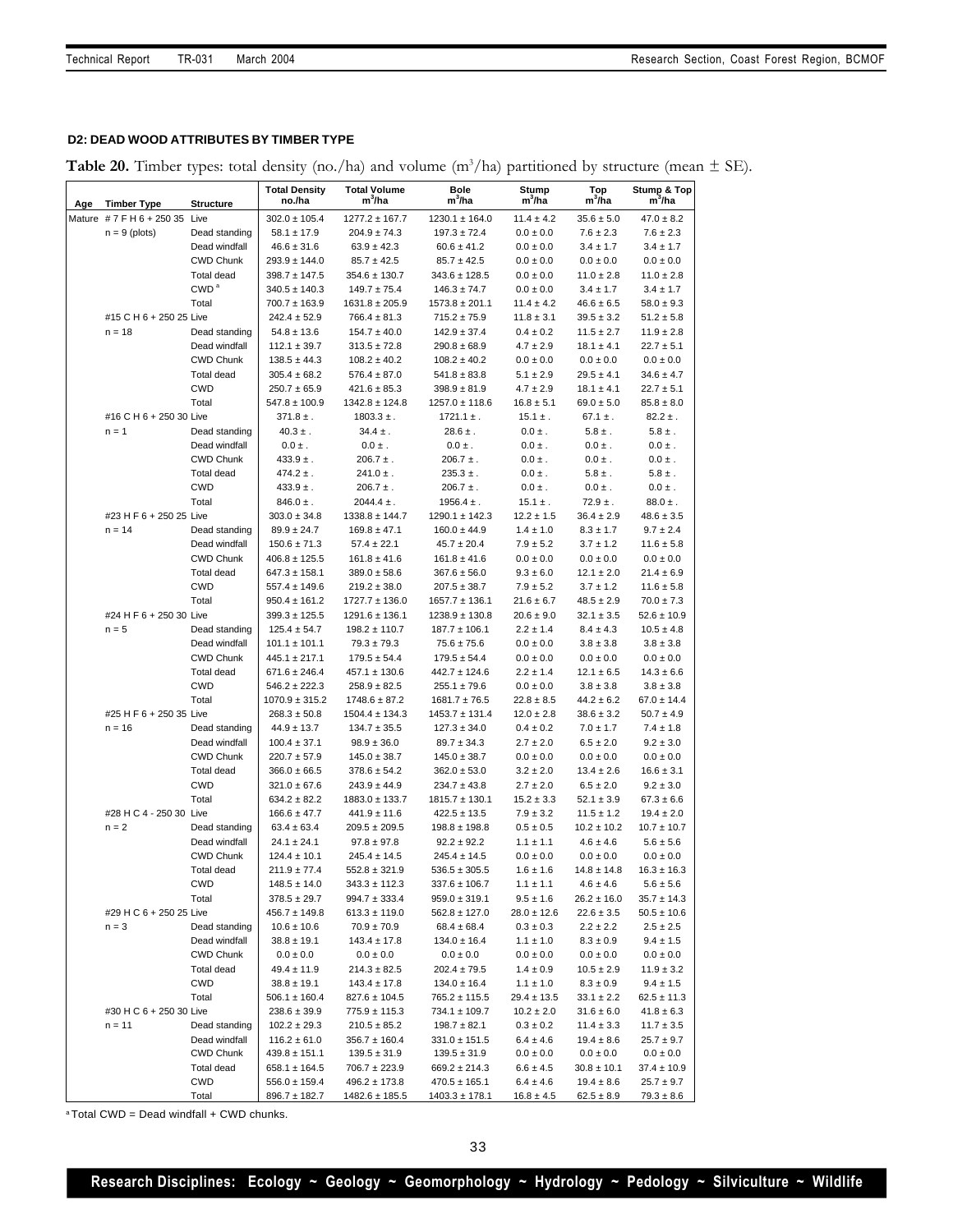|  |  | <b>Table 20.</b> (cont.) Timber types: total density (no./ha) and volume ( $m^3/ha$ ) partitioned by structure (mean $\pm$ SE). |  |  |  |  |  |  |  |
|--|--|---------------------------------------------------------------------------------------------------------------------------------|--|--|--|--|--|--|--|
|--|--|---------------------------------------------------------------------------------------------------------------------------------|--|--|--|--|--|--|--|

| Age    | <b>Timber Type</b>              | <b>Structure</b>                      | <b>Total Density</b><br>no./ha           | <b>Total Volume</b><br>m'/ha            | <b>Bole</b><br>m'/ha                    | Stump<br>$m^3/ha$                 | Top<br>m <sup>3</sup> /ha         | Stump & Top<br>m'/ha              |
|--------|---------------------------------|---------------------------------------|------------------------------------------|-----------------------------------------|-----------------------------------------|-----------------------------------|-----------------------------------|-----------------------------------|
| Mature | #36 H B 6 + 250 25 Live         |                                       | $429.3 \pm 55.1$                         | $1070.2 \pm 67.3$                       | $1012.5 \pm 64.7$                       | $21.9 \pm 4.3$                    | $35.8 \pm 2.0$                    | $57.7 \pm 5.0$                    |
|        | $n = 29$                        | Dead standing                         | $110.4 \pm 31.9$                         | $181.1 \pm 34.3$                        | $167.6 \pm 32.2$                        | $2.2 \pm 1.1$                     | $11.3 \pm 2.0$                    | $13.6 \pm 2.4$                    |
|        |                                 | Dead windfall                         | $47.5 \pm 26.9$                          | $30.4 \pm 13.5$                         | $26.4 \pm 12.5$                         | $2.3 \pm 2.3$                     | $1.7 \pm 0.8$                     | $4.0 \pm 2.5$                     |
|        |                                 | <b>CWD Chunk</b>                      | $140.4 \pm 32.1$                         | $105.3 \pm 25.4$                        | $105.3 \pm 25.4$                        | $0.0 \pm 0.0$                     | $0.0 \pm 0.0$                     | $0.0 \pm 0.0$                     |
|        |                                 | <b>Total dead</b>                     | $298.3 \pm 44.2$                         | $316.8 \pm 50.3$                        | $299.3 \pm 48.8$                        | $4.5 \pm 2.5$                     | $13.0 \pm 2.3$                    | $17.6 \pm 3.2$                    |
|        |                                 | <b>CWD</b>                            | $187.9 \pm 37.1$                         | $135.7 \pm 26.2$                        | $131.7 \pm 26.1$                        | $2.3 \pm 2.3$                     | $1.7 \pm 0.8$                     | $4.0 \pm 2.5$                     |
|        | #39 B H 6 + 250 25 Live         | Total                                 | $727.6 \pm 72.5$                         | $1387.0 \pm 82.5$                       | $1311.7 \pm 80.0$                       | $26.5 \pm 4.8$                    | $48.8 \pm 2.7$                    | $75.2 \pm 5.4$                    |
|        | $n = 3$                         | Dead standing                         | $467.2 \pm 230.7$<br>$27.5 \pm 10.3$     | $973.0 \pm 185.6$<br>$193.9 \pm 64.9$   | $918.4 \pm 163.7$<br>$182.0 \pm 63.5$   | $24.7 \pm 16.6$<br>$0.0 \pm 0.0$  | $30.0 \pm 5.6$<br>$11.9 \pm 3.4$  | $54.7 \pm 22.1$<br>$11.9 \pm 3.4$ |
|        |                                 | Dead windfall                         | $0.0 \pm 0.0$                            | $0.0 \pm 0.0$                           | $0.0 \pm 0.0$                           | $0.0 \pm 0.0$                     | $0.0 \pm 0.0$                     | $0.0 \pm 0.0$                     |
|        |                                 | <b>CWD Chunk</b>                      | $76.2 \pm 41.9$                          | $72.7 \pm 43.6$                         | $72.7 \pm 43.6$                         | $0.0 \pm 0.0$                     | $0.0 \pm 0.0$                     | $0.0 \pm 0.0$                     |
|        |                                 | <b>Total dead</b>                     | $103.6 \pm 51.6$                         | $266.6 \pm 105.1$                       | $254.8 \pm 104.4$                       | $0.0 \pm 0.0$                     | $11.9 \pm 3.4$                    | $11.9 \pm 3.4$                    |
|        |                                 | CWD                                   | $76.2 \pm 41.9$                          | $72.7 \pm 43.6$                         | $72.7 \pm 43.6$                         | $0.0 \pm 0.0$                     | $0.0\pm0.0$                       | $0.0 \pm 0.0$                     |
|        |                                 | Total                                 | $570.8 \pm 278.5$                        | $1239.7 \pm 250.7$                      | $1173.1 \pm 229.0$                      | $24.7 \pm 16.6$                   | $41.8 \pm 8.9$                    | $66.5 \pm 25.4$                   |
|        | #48 Y H 4 - 250 20 Live         |                                       | $569.6 \pm 232.8$                        | $877.1 \pm 99.3$                        | $811.7 \pm 108.9$                       | $25.7 \pm 14.5$                   | $39.7 \pm 2.5$                    | $65.4 \pm 12.6$                   |
|        | $n = 5$                         | Dead standing                         | $414.7 \pm 225.6$                        | $199.9 \pm 81.8$                        | $183.0 \pm 75.6$                        | $0.0 \pm 0.0$                     | $16.9 \pm 6.9$                    | $16.9 \pm 6.9$                    |
|        |                                 | Dead windfall                         | $25.5 \pm 25.5$                          | $40.5 \pm 40.5$                         | $38.1 \pm 38.1$                         | $0.9 \pm 0.9$                     | $1.5 \pm 1.5$                     | $2.4 \pm 2.4$                     |
|        |                                 | <b>CWD Chunk</b>                      | $249.6 \pm 212.5$                        | $16.2 \pm 10.6$                         | $16.2 \pm 10.6$                         | $0.0 \pm 0.0$                     | $0.0 \pm 0.0$                     | $0.0 \pm 0.0$                     |
|        |                                 | <b>Total dead</b><br><b>CWD</b>       | $689.7 \pm 273.1$<br>$275.0 \pm 206.4$   | $256.6 \pm 60.3$<br>$56.7 \pm 37.8$     | $237.3 \pm 54.6$<br>$54.3 \pm 35.4$     | $0.9 \pm 0.9$<br>$0.9 \pm 0.9$    | $18.4 \pm 6.5$<br>$1.5 \pm 1.5$   | $19.3 \pm 6.4$<br>$2.4 \pm 2.4$   |
|        |                                 | Total                                 | $1259.3 \pm 431.8$                       | $1133.7 \pm 119.4$                      | $1048.9 \pm 123.5$                      | $26.6 \pm 14.5$                   | $58.1 \pm 6.1$                    | $84.8 \pm 18.6$                   |
|        | #50 Y H 6 + 250 25 Live         |                                       | $427.1 \pm 76.5$                         | $1284.7 \pm 125.8$                      | $1222.5 \pm 121.2$                      | $15.0 \pm 2.9$                    | $47.2 \pm 4.2$                    | $62.2 \pm 6.1$                    |
|        | $n = 17$                        | Dead standing                         | $57.8 \pm 24.6$                          | $134.3 \pm 41.4$                        | $123.1 \pm 38.4$                        | $0.1 \pm 0.1$                     | $11.1 \pm 3.2$                    | $11.3 \pm 3.2$                    |
|        |                                 | Dead windfall                         | $42.2 \pm 24.6$                          | $66.9 \pm 34.8$                         | $62.4 \pm 33.0$                         | $1.5 \pm 1.0$                     | $3.0 \pm 1.5$                     | $4.5 \pm 2.3$                     |
|        |                                 | <b>CWD Chunk</b>                      | $146.2 \pm 40.0$                         | $90.9 \pm 33.0$                         | $90.9 \pm 33.0$                         | $0.0 \pm 0.0$                     | $0.0 \pm 0.0$                     | $0.0 \pm 0.0$                     |
|        |                                 | <b>Total dead</b>                     | $246.2 \pm 54.5$                         | $292.1 \pm 68.4$                        | $276.3 \pm 65.3$                        | $1.7 \pm 1.0$                     | $14.1 \pm 3.4$                    | $15.8 \pm 3.9$                    |
|        |                                 | CWD                                   | $188.4 \pm 47.9$                         | $157.7 \pm 47.3$                        | $153.2 \pm 45.8$                        | $1.5 \pm 1.0$                     | $3.0 \pm 1.5$                     | $4.5 \pm 2.3$                     |
|        |                                 | Total                                 | 673.3 ± 102.5                            | $1576.8 \pm 148.8$                      | $1498.8 \pm 142.5$                      | $16.7 \pm 3.1$                    | $61.3 \pm 5.4$                    | $78.0 \pm 7.7$                    |
|        | Immature #1FH6+5535<br>$n = 15$ | Live<br>Dead standing                 | $542.4 \pm 72.9$<br>$25.5 \pm 9.2$       | $694.0 \pm 49.5$                        | $664.2 \pm 47.3$<br>$23.4 \pm 7.1$      | $8.1 \pm 1.3$                     | $21.7 \pm 2.0$<br>$4.2 \pm 1.2$   | $29.8 \pm 3.0$<br>$4.3 \pm 1.2$   |
|        |                                 | Dead windfall                         | $19.5 \pm 12.3$                          | $27.7 \pm 7.8$<br>$15.0 \pm 7.1$        | $12.3 \pm 5.9$                          | $0.0 \pm 0.0$<br>$0.0 \pm 0.0$    | $2.8 \pm 1.3$                     | $2.8 \pm 1.3$                     |
|        |                                 | <b>CWD Chunk</b>                      | $373.8 \pm 45.8$                         | $224.6 \pm 31.6$                        | $224.6 \pm 31.6$                        | $0.0 \pm 0.0$                     | $0.0 \pm 0.0$                     | $0.0 \pm 0.0$                     |
|        |                                 | <b>Total dead</b>                     | $418.8 \pm 50.4$                         | $267.3 \pm 39.2$                        | $260.3 \pm 38.1$                        | $0.0 \pm 0.0$                     | $7.0 \pm 1.6$                     | $7.0 \pm 1.6$                     |
|        |                                 | <b>CWD</b>                            | $393.3 \pm 49.8$                         | $239.6 \pm 34.6$                        | $236.8 \pm 34.0$                        | $0.0 \pm 0.0$                     | $2.8 \pm 1.3$                     | $2.8 \pm 1.3$                     |
|        |                                 | Total                                 | $961.3 \pm 87.2$                         | $961.3 \pm 58.7$                        | $924.5 \pm 55.5$                        | $8.1 \pm 1.3$                     | $28.7 \pm 2.8$                    | $36.8 \pm 3.8$                    |
|        | # 2 F H 6 + 65 30               | Live                                  | $856.8 \pm 129.0$                        | $823.4 \pm 74.3$                        | $784.0 \pm 71.4$                        | $14.5 \pm 2.7$                    | $24.9 \pm 2.1$                    | $39.4 \pm 4.2$                    |
|        | $n = 19$                        | Dead standing                         | $32.7 \pm 28.1$                          | $11.6 \pm 7.9$                          | $10.4 \pm 7.3$                          | $0.5 \pm 0.5$                     | $0.6 \pm 0.3$                     | $1.2 \pm 0.7$                     |
|        |                                 | Dead windfall                         | $60.3 \pm 39.2$                          | $17.9 \pm 8.9$                          | $16.3 \pm 8.1$                          | $0.5 \pm 0.3$                     | $1.1 \pm 0.5$                     | $1.6 \pm 0.8$                     |
|        |                                 | <b>CWD Chunk</b><br><b>Total dead</b> | $458.7 \pm 96.6$                         | $58.3 \pm 15.0$                         | $58.3 \pm 15.0$                         | $0.0 \pm 0.0$                     | $0.0 \pm 0.0$                     | $0.0 \pm 0.0$                     |
|        |                                 | CWD                                   | $551.7 \pm 85.3$<br>$519.0 \pm 89.6$     | $87.7 \pm 16.6$<br>$76.2 \pm 16.0$      | $85.0 \pm 16.1$<br>$74.5 \pm 15.6$      | $1.0 \pm 0.5$<br>$0.5 \pm 0.3$    | $1.7 \pm 0.6$<br>$1.1 \pm 0.5$    | $2.8 \pm 1.0$<br>$1.6 \pm 0.8$    |
|        |                                 | Total                                 | $1408.5 \pm 152.5$                       | $911.1 \pm 74.6$                        | $869.0 \pm 71.8$                        | $15.6 \pm 3.1$                    | $26.6 \pm 2.1$                    | $42.2 \pm 4.6$                    |
|        | # 3 F H 6 + 65 35               | Live                                  | $615.8 \pm 93.3$                         | $971.7 \pm 105.8$                       | $936.5 \pm 102.0$                       | $10.0 \pm 1.7$                    | $25.2 \pm 3.0$                    | $35.2 \pm 4.2$                    |
|        | $n = 10$                        | Dead standing                         | $115.4 \pm 88.9$                         | $34.2 \pm 15.6$                         | $29.1 \pm 13.6$                         | $1.8 \pm 1.8$                     | $3.3 \pm 1.6$                     | $5.1 \pm 2.5$                     |
|        |                                 | Dead windfall                         | $10.1 \pm 7.2$                           | $9.4 \pm 6.3$                           | $8.5 \pm 5.7$                           | $0.0 \pm 0.0$                     | $0.9 \pm 0.6$                     | $0.9 \pm 0.6$                     |
|        |                                 | <b>CWD Chunk</b>                      | $444.6 \pm 220.4$                        | $134.5 \pm 35.1$                        | $134.5 \pm 35.1$                        | $0.0 \pm 0.0$                     | $0.0 \pm 0.0$                     | $0.0 \pm 0.0$                     |
|        |                                 | <b>Total dead</b>                     | $570.1 \pm 221.8$                        | $178.1 \pm 47.5$                        | $172.1 \pm 46.3$                        | $1.8 \pm 1.8$                     | $4.2 \pm 1.5$                     | $6.0 \pm 2.4$                     |
|        |                                 | CWD                                   | $454.7 \pm 220.5$                        | $143.9 \pm 38.3$                        | $143.0 \pm 37.9$                        | $0.0 \pm 0.0$                     | $0.9 \pm 0.6$                     | $0.9 \pm 0.6$                     |
|        | #4 F M P 6 + 65 35 Live         | Total                                 | $1185.8 \pm 276.4$<br>$1264.2 \pm 776.0$ | $1149.9 \pm 129.3$<br>$831.7 \pm 235.2$ | $1108.7 \pm 125.9$<br>$776.9 \pm 206.0$ | $11.8 \pm 1.9$<br>$28.0 \pm 18.8$ | $29.4 \pm 3.4$<br>$26.9 \pm 10.4$ | $41.2 \pm 4.2$<br>$54.9 \pm 29.1$ |
|        | $n = 2$                         | Dead standing                         | $0.0 \pm 0.0$                            | $0.0 \pm 0.0$                           | $0.0 \pm 0.0$                           | $0.0\pm0.0$                       | $0.0 \pm 0.0$                     | $0.0\pm0.0$                       |
|        |                                 | Dead windfall                         | $0.0 \pm 0.0$                            | $0.0 \pm 0.0$                           | $0.0 \pm 0.0$                           | $0.0 \pm 0.0$                     | $0.0 \pm 0.0$                     | $0.0 \pm 0.0$                     |
|        |                                 | CWD Chunk                             | $417.0 \pm 63.7$                         | $332.2 \pm 36.3$                        | $332.2 \pm 36.3$                        | $0.0 \pm 0.0$                     | $0.0 \pm 0.0$                     | $0.0\pm0.0$                       |
|        |                                 | Total dead                            | $417.0 \pm 63.7$                         | $332.2 \pm 36.3$                        | $332.2 \pm 36.3$                        | $0.0 \pm 0.0$                     | $0.0 \pm 0.0$                     | $0.0 \pm 0.0$                     |
|        |                                 | CWD                                   | $417.0 \pm 63.7$                         | $332.2 \pm 36.3$                        | $332.2 \pm 36.3$                        | $0.0 \pm 0.0$                     | $0.0 \pm 0.0$                     | $0.0 \pm 0.0$                     |
|        |                                 | Total                                 | $1681.2 \pm 712.3$                       | $1163.9 \pm 271.5$                      | $1109.0 \pm 242.3$                      | $28.0 \pm 18.8$                   | $26.9 \pm 10.4$                   | $54.9 \pm 29.1$                   |
|        | #5FD6+6535                      | Live                                  | $685.3 \pm 196.9$                        | $1039.1 \pm 102.7$                      | $1001.7 \pm 100.7$                      | $11.2 \pm 3.7$                    | $26.3 \pm 3.2$                    | $37.5 \pm 6.0$                    |
|        | $n = 6$                         | Dead standing<br>Dead windfall        | $27.0 \pm 19.0$<br>$158.7 \pm 108.4$     | $43.8 \pm 26.9$<br>$206.3 \pm 169.6$    | $40.7 \pm 26.1$<br>$198.7 \pm 164.0$    | $0.0 \pm 0.0$<br>$1.8 \pm 1.8$    | $3.1 \pm 1.6$<br>$5.8 \pm 3.8$    | $3.1 \pm 1.6$<br>$7.6 \pm 5.6$    |
|        |                                 | CWD Chunk                             | $349.9 \pm 262.5$                        | $128.7 \pm 51.1$                        | $128.7 \pm 51.1$                        | $0.0 \pm 0.0$                     | $0.0 \pm 0.0$                     | $0.0 \pm 0.0$                     |
|        |                                 | <b>Total dead</b>                     | $535.6 \pm 381.8$                        | $378.8 \pm 203.2$                       | $368.0 \pm 196.7$                       | $1.8 \pm 1.8$                     | $8.9 \pm 5.0$                     | $10.7 \pm 6.8$                    |
|        |                                 | CWD                                   | $508.6 \pm 363.5$                        | $335.0 \pm 201.5$                       | 327.4 ± 196.2                           | $1.8 \pm 1.8$                     | $5.8 \pm 3.8$                     | $7.6 \pm 5.6$                     |
|        |                                 | Total                                 | $1220.9 \pm 501.9$                       | $1417.9 \pm 211.4$                      | $1369.7 \pm 204.4$                      | $13.0 \pm 4.7$                    | $35.2 \pm 5.6$                    | $48.2 \pm 9.9$                    |
|        | #6F4-7530                       | Live                                  | $430.9 \pm 106.5$                        | $598.6 \pm 130.5$                       | $574.6 \pm 127.1$                       | $8.2 \pm 2.9$                     | $15.7 \pm 3.3$                    | $23.9 \pm 4.6$                    |
|        | $n = 5$                         | Dead standing                         | $0.0 \pm 0.0$                            | $0.0 \pm 0.0$                           | $0.0 \pm 0.0$                           | $0.0 \pm 0.0$                     | $0.0 \pm 0.0$                     | $0.0 \pm 0.0$                     |
|        |                                 | Dead windfall                         | $142.4 \pm 102.8$                        | $33.7 \pm 26.5$                         | $31.0 \pm 24.3$                         | $0.5 \pm 0.5$                     | $2.3 \pm 1.7$                     | $2.7 \pm 2.2$                     |
|        |                                 | CWD Chunk                             | $204.0 \pm 57.7$                         | $60.7 \pm 23.9$                         | $60.7 \pm 23.9$                         | $0.0 \pm 0.0$                     | $0.0 \pm 0.0$                     | $0.0 \pm 0.0$                     |
|        |                                 | Total dead<br>CWD                     | $346.4 \pm 76.5$<br>$346.4 \pm 76.5$     | $94.4 \pm 19.5$<br>$94.4 \pm 19.5$      | $91.7 \pm 18.5$<br>$91.7 \pm 18.5$      | $0.5 \pm 0.5$<br>$0.5 \pm 0.5$    | $2.3 \pm 1.7$<br>$2.3 \pm 1.7$    | $2.7 \pm 2.2$<br>$2.7 \pm 2.2$    |
|        |                                 | Total                                 | 777.3 ± 158.4                            | $693.0 \pm 132.1$                       | $666.3 \pm 128.2$                       | $8.7 \pm 2.8$                     | $18.0 \pm 4.3$                    | $26.7 \pm 5.6$                    |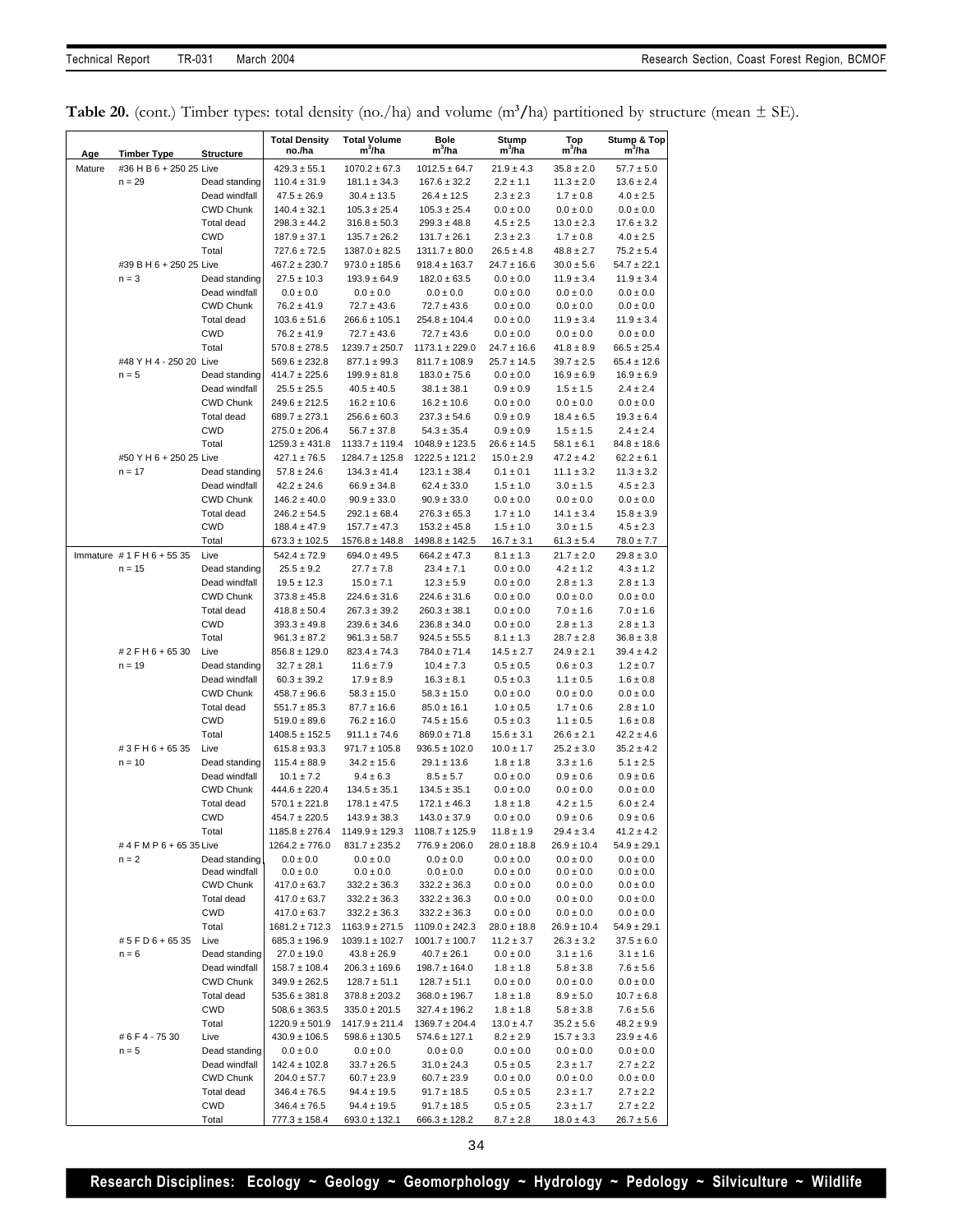|  |  |  |  |  |  | <b>Table 20.</b> (cont.) Timber types: total density (no./ha) and volume ( $m^3/ha$ ) partitioned by structure (mean $\pm$ SE). |  |  |  |  |  |
|--|--|--|--|--|--|---------------------------------------------------------------------------------------------------------------------------------|--|--|--|--|--|
|--|--|--|--|--|--|---------------------------------------------------------------------------------------------------------------------------------|--|--|--|--|--|

| <b>Timber Type</b>              | <b>Structure</b>               | <b>Total Density</b><br>No /ha           | <b>Total Volume</b><br>m <sup>3</sup> /ha | Bole<br>$m^3/ha$                       | Stump<br>$m^3/ha$               | Top<br>m <sup>3</sup> /ha       | <b>Stump &amp; Top</b><br>m'/ha   |
|---------------------------------|--------------------------------|------------------------------------------|-------------------------------------------|----------------------------------------|---------------------------------|---------------------------------|-----------------------------------|
| Age<br>mmature #7 F H 6 + 75 35 | Live                           | $788.1 \pm 127.2$                        | $748.7 \pm 58.1$                          |                                        |                                 | $23.3 \pm 1.8$                  | $37.8 \pm 3.8$                    |
| $n = 36$                        | Dead standing                  | $274.1 \pm 132.3$                        | $130.0 \pm 27.1$                          | $710.8 \pm 55.8$<br>$115.3 \pm 24.9$   | $14.5 \pm 2.7$<br>$2.6 \pm 1.2$ | $12.2 \pm 2.3$                  | $14.8 \pm 2.7$                    |
|                                 | Dead windfall                  | $322.9 \pm 104.3$                        | $100.1 \pm 20.4$                          | $86.5 \pm 18.8$                        | $8.3 \pm 4.0$                   | $5.4 \pm 1.0$                   | $13.6 \pm 4.4$                    |
|                                 | CWD Chunk                      | $510.2 \pm 94.3$                         | $172.6 \pm 21.9$                          | $172.6 \pm 21.9$                       | $0.0 \pm 0.0$                   | $0.0 \pm 0.0$                   | $0.0 \pm 0.0$                     |
|                                 | <b>Total dead</b>              | $1107.1 \pm 185.9$                       | $402.7 \pm 47.3$                          | $374.3\pm44.3$                         | $10.8 \pm 4.2$                  | $17.5 \pm 2.6$                  | $28.4 \pm 5.0$                    |
|                                 | <b>CWD</b>                     | $833.1 \pm 149.5$                        | $272.7 \pm 33.4$                          | $259.1 \pm 31.8$                       | $8.3 \pm 4.0$                   | $5.4 \pm 1.0$                   | $13.6 \pm 4.4$                    |
|                                 | Total                          | $1895.2 \pm 200.9$                       | $1151.4 \pm 82.5$                         | $1085.2 \pm 79.1$                      | $25.4 \pm 4.5$                  | $40.8 \pm 3.5$                  | $66.2 \pm 5.6$                    |
| #8HF6+7535                      | Live                           | $633.9 \pm 88.9$                         | 597.1 ± 129.4                             | $564.9 \pm 125.4$                      | $9.1 \pm 1.0$                   | $23.0 \pm 5.0$                  | $32.1 \pm 5.4$                    |
| $n = 4$                         | Dead standing                  | $188.6 \pm 100.4$                        | $166.7 \pm 58.1$                          | $149.3 \pm 51.2$                       | $0.0 \pm 0.0$                   | $17.4 \pm 9.0$                  | $17.4 \pm 9.0$                    |
|                                 | Dead windfall                  | $5.5 \pm 5.5$                            | $47.4 \pm 47.4$                           | $46.3 \pm 46.3$                        | $0.0 \pm 0.0$                   | $1.1 \pm 1.1$                   | $1.2 \pm 1.2$                     |
|                                 | CWD Chunk                      | $419.7 \pm 220.4$                        | $152.1 \pm 118.3$                         | $152.1 \pm 118.3$                      | $0.0 \pm 0.0$                   | $0.0 \pm 0.0$                   | $0.0 \pm 0.0$                     |
|                                 | <b>Total dead</b>              | $613.8 \pm 266.4$                        | $366.2 \pm 133.9$                         | $347.7 \pm 130.3$                      | $0.1 \pm 0.0$                   | $18.5 \pm 8.3$                  | $18.6 \pm 8.3$                    |
|                                 | <b>CWD</b>                     | $425.2 \pm 219.2$                        | $199.6 \pm 113.6$                         | $198.4 \pm 113.5$                      | $0.0 \pm 0.0$                   | $1.1 \pm 1.1$                   | $1.2 \pm 1.2$                     |
|                                 | Total                          | $1247.7 \pm 270.0$                       | $963.3 \pm 205.5$                         | $912.6 \pm 196.3$                      | $9.2 \pm 1.0$                   | $41.5 \pm 10.8$                 | $50.7 \pm 11.4$                   |
| #9HF6+7530                      | Live                           | $1079.4 \pm 360.2$                       | $953.2 \pm 156.2$                         | $904.6 \pm 146.5$                      | $18.9 \pm 6.3$                  | $29.8 \pm 5.3$                  | $48.7 \pm 11.3$                   |
|                                 | Dead standing                  | $311.8 \pm 132.0$                        | $132.6 \pm 36.6$                          | $118.1 \pm 33.8$                       | $0.2 \pm 0.2$                   | $14.3 \pm 3.5$                  | $14.5 \pm 3.6$                    |
|                                 | Dead windfall                  | $385.4 \pm 175.6$                        | $96.8 \pm 51.1$                           | $83.1 \pm 48.2$                        | $8.8 \pm 4.6$                   | $4.9 \pm 2.5$                   | $13.7 \pm 5.5$                    |
|                                 | <b>CWD Chunk</b>               | $766.5 \pm 223.1$                        | $174.3 \pm 38.5$                          | $174.3 \pm 38.5$                       | $0.0 \pm 0.0$                   | $0.0 \pm 0.0$                   | $0.0 \pm 0.0$                     |
|                                 | Total dead<br><b>CWD</b>       | $1463.8 \pm 306.9$                       | $403.6 \pm 82.1$                          | $375.4 \pm 78.9$                       | $9.0 \pm 4.6$                   | $19.2 \pm 5.2$<br>$4.9 \pm 2.5$ | $28.2 \pm 6.8$                    |
|                                 | Total                          | $1152.0 \pm 286.7$<br>$2543.2 \pm 477.1$ | $271.1 \pm 50.7$<br>$1356.9 \pm 185.6$    | $257.4 \pm 50.4$                       | $8.8 \pm 4.6$<br>$27.8 \pm 6.4$ | $49.0 \pm 6.6$                  | $13.7 \pm 5.5$<br>$76.8 \pm 11.2$ |
| #12 F H 6 + 85 25 Live          |                                | $623.5 \pm 17.4$                         | $769.2 \pm 83.6$                          | $1280.0 \pm 175.7$<br>$731.3 \pm 74.1$ | $9.0 \pm 0.4$                   | $28.9 \pm 9.9$                  | $37.9 \pm 9.5$                    |
| $n = 2$                         | Dead standing                  | $721.5 \pm 693.3$                        | $68.8 \pm 0.9$                            | $40.4 \pm 24.8$                        | $24.1 \pm 24.1$                 | $4.4 \pm 0.2$                   | $28.5 \pm 23.9$                   |
|                                 | Dead windfall                  | $352.5 \pm 352.5$                        | $47.9 \pm 47.9$                           | $38.1 \pm 38.1$                        | $7.4 \pm 7.4$                   | $2.5 \pm 2.5$                   | $9.9 \pm 9.9$                     |
|                                 | CWD Chunk                      | $551.9 \pm 175.7$                        | $189.7 \pm 15.3$                          | $189.7 \pm 15.3$                       | $0.0 \pm 0.0$                   | $0.0 \pm 0.0$                   | $0.0\pm0.0$                       |
|                                 | <b>Total dead</b>              | $1625.8 \pm 165.1$                       | $306.5 \pm 64.1$                          | $268.1 \pm 78.1$                       | $31.5 \pm 16.6$                 | $6.9 \pm 2.6$                   | $38.3 \pm 14.0$                   |
|                                 | <b>CWD</b>                     | $904.3 \pm 528.2$                        | $237.6 \pm 63.2$                          | $227.7 \pm 53.3$                       | $7.4 \pm 7.4$                   | $2.5 \pm 2.5$                   | $9.9 \pm 9.9$                     |
|                                 | Total                          | 2249.3 ± 147.7                           | $1075.6 \pm 147.7$                        | $999.4 \pm 152.2$                      | $40.4 \pm 17.0$                 | $35.8 \pm 12.6$                 | $76.2 \pm 4.5$                    |
| #13 F H 6 + 85 35               | Live                           | $336.7 \pm 136.6$                        | $902.0 \pm 268.3$                         | $875.9 \pm 260.0$                      | $4.8 \pm 2.1$                   | $21.3 \pm 6.3$                  | $26.1 \pm 8.3$                    |
| $n = 4$                         | Dead standing                  | $122.5 \pm 103.6$                        | $65.6 \pm 31.9$                           | $57.3 \pm 29.1$                        | $2.5 \pm 2.5$                   | $5.8 \pm 2.2$                   | $8.3 \pm 3.0$                     |
|                                 | Dead windfall                  | $79.4 \pm 49.3$                          | $76.6 \pm 44.1$                           | $72.0 \pm 42.3$                        | $0.0 \pm 0.0$                   | $4.6 \pm 1.9$                   | $4.6 \pm 1.9$                     |
|                                 | <b>CWD Chunk</b>               | $785.4 \pm 481.6$                        | $124.5 \pm 53.6$                          | $124.5 \pm 53.6$                       | $0.0 \pm 0.0$                   | $0.0 \pm 0.0$                   | $0.0 \pm 0.0$                     |
|                                 | Total dead                     | $987.2 \pm 418.4$                        | $266.7 \pm 66.1$                          | $253.8 \pm 64.2$                       | $2.5 \pm 2.5$                   | $10.4 \pm 3.5$                  | $12.9 \pm 4.9$                    |
|                                 | <b>CWD</b>                     | $864.7 \pm 465.7$                        | $201.1 \pm 50.8$                          | $196.5 \pm 50.7$                       | $0.0 \pm 0.0$                   | $4.6 \pm 1.9$                   | $4.6 \pm 1.9$                     |
|                                 | Total                          | $1323.9 \pm 368.6$                       | $1168.7 \pm 285.8$                        | $1129.7 \pm 276.8$                     | $7.3 \pm 3.4$                   | $31.7 \pm 7.3$                  | $39.0 \pm 10.3$                   |
| #14 H F 6 + 85 30 Live          |                                | $653.8 \pm 88.1$                         | $919.8 \pm 63.8$                          | $883.1 \pm 63.0$                       | $12.0 \pm 2.1$                  | $24.7 \pm 1.4$                  | $36.6 \pm 2.6$                    |
| $n = 23$                        | Dead standing<br>Dead windfall | $175.2 \pm 55.3$<br>$174.3 \pm 108.2$    | $81.9 \pm 26.5$<br>$54.4 \pm 16.3$        | $73.3 \pm 24.6$<br>$47.1 \pm 14.0$     | $2.6 \pm 1.2$<br>$4.2 \pm 4.2$  | $6.0 \pm 1.3$<br>$3.1 \pm 0.8$  | $8.6 \pm 2.2$<br>$7.3 \pm 4.6$    |
|                                 | <b>CWD Chunk</b>               | $427.9 \pm 79.3$                         | $220.3 \pm 30.8$                          | $220.3\pm30.8$                         | $0.0 \pm 0.0$                   | $0.0 \pm 0.0$                   | $0.0 \pm 0.0$                     |
|                                 | Total dead                     | $777.4 \pm 170.5$                        | $356.7 \pm 46.9$                          | $340.8\pm44.2$                         | $6.8 \pm 4.3$                   | $9.1 \pm 1.3$                   | $15.9 \pm 4.7$                    |
|                                 | <b>CWD</b>                     | $602.2 \pm 162.5$                        | $274.8 \pm 38.7$                          | $267.4 \pm 36.2$                       | $4.2 \pm 4.2$                   | $3.1 \pm 0.8$                   | $7.3 \pm 4.6$                     |
|                                 | Total                          | $1431.2 \pm 186.3$                       | $1276.4 \pm 92.3$                         | $1223.9 \pm 88.4$                      | $18.8 \pm 4.9$                  | $33.8 \pm 2.1$                  | $52.5 \pm 6.0$                    |
| #16 H D 6 + 85 35 Live          |                                | $755.5 \pm 283.5$                        | $1213.2 \pm 296.2$                        | $1167.6 \pm 283.8$                     | $12.8 \pm 4.7$                  | $32.7 \pm 9.4$                  | $45.5 \pm 13.4$                   |
| $n = 5$                         | Dead standing                  | $171.8 \pm 88.7$                         | $162.1 \pm 68.0$                          | $154.7 \pm 65.0$                       | $2.2 \pm 1.9$                   | $5.1 \pm 2.3$                   | $7.3 \pm 3.3$                     |
|                                 | Dead windfall                  | $109.4 \pm 109.4$                        | $87.5 \pm 87.5$                           | $82.6 \pm 82.6$                        | $0.0 \pm 0.0$                   | $4.8 \pm 4.8$                   | $4.8 \pm 4.8$                     |
|                                 | CWD Chunk                      | $135.7\pm73.1$                           | $68.3 \pm 29.6$                           | $68.3 \pm 29.6$                        | $0.0 \pm 0.0$                   | $0.0 \pm 0.0$                   | $0.0\pm0.0$                       |
|                                 | <b>Total dead</b>              | $416.9 \pm 158.7$                        | $317.8 \pm 93.0$                          | $305.7 \pm 89.8$                       | $2.2 \pm 1.9$                   | $10.0 \pm 4.0$                  | $12.2 \pm 4.1$                    |
|                                 | <b>CWD</b>                     | $245.1 \pm 173.2$                        | $155.8 \pm 96.9$                          | $150.9 \pm 92.3$                       | $0.0 \pm 0.0$                   | $4.8 \pm 4.8$                   | $4.8 \pm 4.8$                     |
|                                 | Total                          | 1172.4 ± 178.0                           | $1531.0 \pm 212.3$                        | $1473.3 \pm 202.2$                     | $15.0 \pm 4.4$                  | $42.7 \pm 7.4$                  | $57.7 \pm 10.6$                   |
| #17 F H 6 + 95 25<br>$n = 3$    | Live<br>Dead standing          | $518.9 \pm 144.3$<br>$38.6 \pm 9.2$      | $813.8 \pm 294.0$<br>$70.7 \pm 19.2$      | $782.9 \pm 290.4$<br>$64.4 \pm 21.8$   | $7.6 \pm 3.0$<br>$0.0 \pm 0.0$  | $23.2 \pm 6.2$<br>$6.3 \pm 3.1$ | $30.8 \pm 3.6$<br>$6.3 \pm 3.1$   |
|                                 | Dead windfall                  | $44.8 \pm 14.8$                          | $294.9 \pm 77.4$                          | $282.4 \pm 76.3$                       | $0.0 \pm 0.0$                   | $12.5 \pm 3.1$                  | $12.5 \pm 3.1$                    |
|                                 | <b>CWD Chunk</b>               | $259.4 \pm 121.9$                        | $288.8 \pm 72.2$                          | $288.8 \pm 72.2$                       | $0.0 \pm 0.0$                   | $0.0 \pm 0.0$                   | $0.0 \pm 0.0$                     |
|                                 | Total dead                     | $342.8 \pm 131.8$                        | $654.3 \pm 136.4$                         | $635.6 \pm 132.4$                      | $0.0 \pm 0.0$                   | $18.8 \pm 5.4$                  | $18.8 \pm 5.4$                    |
|                                 | CWD                            | $304.2 \pm 126.7$                        | $583.6 \pm 149.6$                         | $571.2 \pm 148.4$                      | $0.0 \pm 0.0$                   | $12.5 \pm 3.1$                  | $12.5 \pm 3.1$                    |
|                                 | Total                          | $861.7 \pm 263.9$                        | $1468.1 \pm 174.9$                        | $1418.5 \pm 172.4$                     | $7.6 \pm 3.0$                   | $42.0 \pm 7.3$                  | $49.6 \pm 4.7$                    |
| #18 H 6 + 95 30                 | Live                           | $520.3 \pm 119.2$                        | $1093.8 \pm 176.8$                        | $1056.5 \pm 172.1$                     | $8.7 \pm 2.3$                   | $28.6 \pm 4.2$                  | $37.3 \pm 5.6$                    |
| $n = 12$                        | Dead standing                  | $121.2 \pm 36.7$                         | $116.2 \pm 22.4$                          | $99.8 \pm 19.7$                        | $0.3 \pm 0.3$                   | $16.0 \pm 2.8$                  | $16.4 \pm 3.0$                    |
|                                 | Dead windfall                  | $112.4 \pm 95.0$                         | $83.5 \pm 35.1$                           | $80.5 \pm 34.0$                        | $0.1 \pm 0.1$                   | $2.9 \pm 1.2$                   | $3.0 \pm 1.2$                     |
|                                 | CWD Chunk                      | $531.8 \pm 143.7$                        | $214.3 \pm 50.6$                          | $214.3 \pm 50.6$                       | $0.0 \pm 0.0$                   | $0.0 \pm 0.0$                   | $0.0 \pm 0.0$                     |
|                                 | Total dead                     | $765.3 \pm 170.0$                        | $414.0 \pm 38.9$                          | $394.6 \pm 38.0$                       | $0.4 \pm 0.3$                   | $19.0 \pm 3.5$                  | $19.4 \pm 3.6$                    |
|                                 | <b>CWD</b>                     | $644.1 \pm 146.5$                        | $297.8 \pm 35.8$                          | $294.8 \pm 36.0$                       | $0.1 \pm 0.1$                   | $2.9 \pm 1.2$                   | $3.0 \pm 1.2$                     |
|                                 | Total                          | 1285.7 ± 224.4                           | $1507.8 \pm 186.0$                        | $1451.1 \pm 180.2$                     | $9.1 \pm 2.3$                   | $47.6 \pm 6.2$                  | $56.7 \pm 7.9$                    |
| #19 D H 6 + 75 30 Live          |                                | $963.3 \pm 461.8$                        | $705.3 \pm 253.2$                         | $666.9 \pm 238.6$                      | $18.2 \pm 10.3$                 | $20.2 \pm 6.1$                  | $38.4 \pm 15.8$                   |
| $n = 5$                         | Dead standing                  | $139.8 \pm 108.1$                        | $52.1 \pm 39.7$                           | $44.2 \pm 33.1$                        | $0.0 \pm 0.0$                   | $8.0 \pm 6.7$                   | $8.0 \pm 6.7$                     |
|                                 | Dead windfall<br>CWD Chunk     | $7.1 \pm 7.1$                            | $22.7 \pm 22.7$                           | $20.4 \pm 20.4$                        | $0.0 \pm 0.0$                   | $2.3 \pm 2.3$                   | $2.3 \pm 2.3$                     |
|                                 | Total dead                     | $449.2 \pm 202.1$<br>$596.0 \pm 285.5$   | 256.7 ± 114.7<br>$331.5 \pm 144.1$        | $256.7 \pm 114.7$<br>$321.2 \pm 138.6$ | $0.0 \pm 0.0$<br>$0.0 \pm 0.0$  | $0.0 \pm 0.0$<br>$10.3 \pm 8.9$ | $0.0 \pm 0.0$<br>$10.3 \pm 8.9$   |
|                                 | <b>CWD</b>                     | $456.2 \pm 201.1$                        | 279.4 ± 122.5                             | $277.1 \pm 121.5$                      | $0.0 \pm 0.0$                   | $2.3 \pm 2.3$                   | $2.3 \pm 2.3$                     |
|                                 | Total                          | $1559.4 \pm 538.0$                       | $1036.8 \pm 334.8$                        | $988.1 \pm 311.3$                      | $18.2 \pm 10.3$                 | $30.5 \pm 14.5$                 | $48.7 \pm 24.5$                   |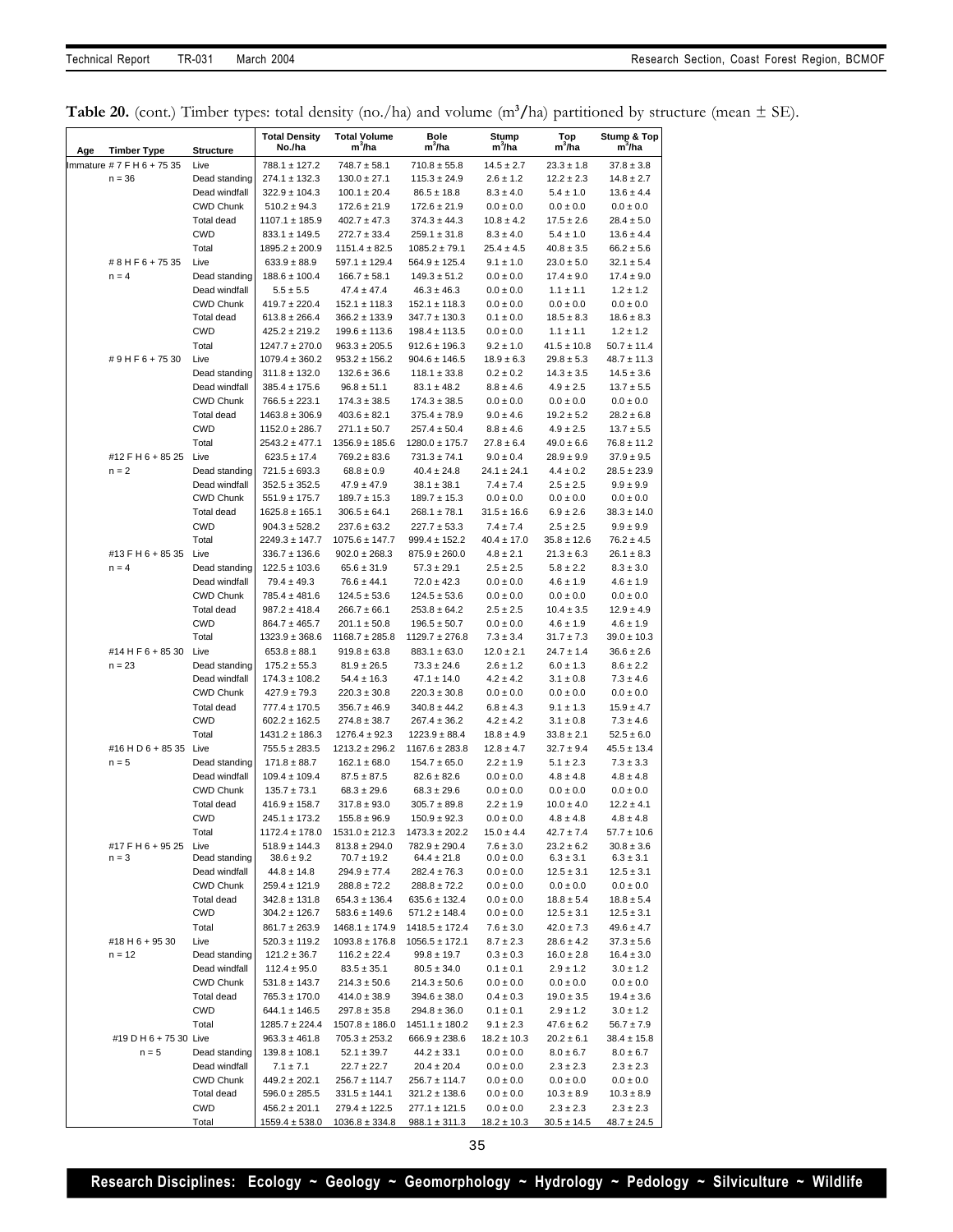

**Figure 6.** Immature timber types: mean total volume (m<sup>3</sup>/ha) partitioned by structure.



Figure 7. Mature timber types: mean total volume (m<sup>3</sup>/ha) partitioned by structure.

36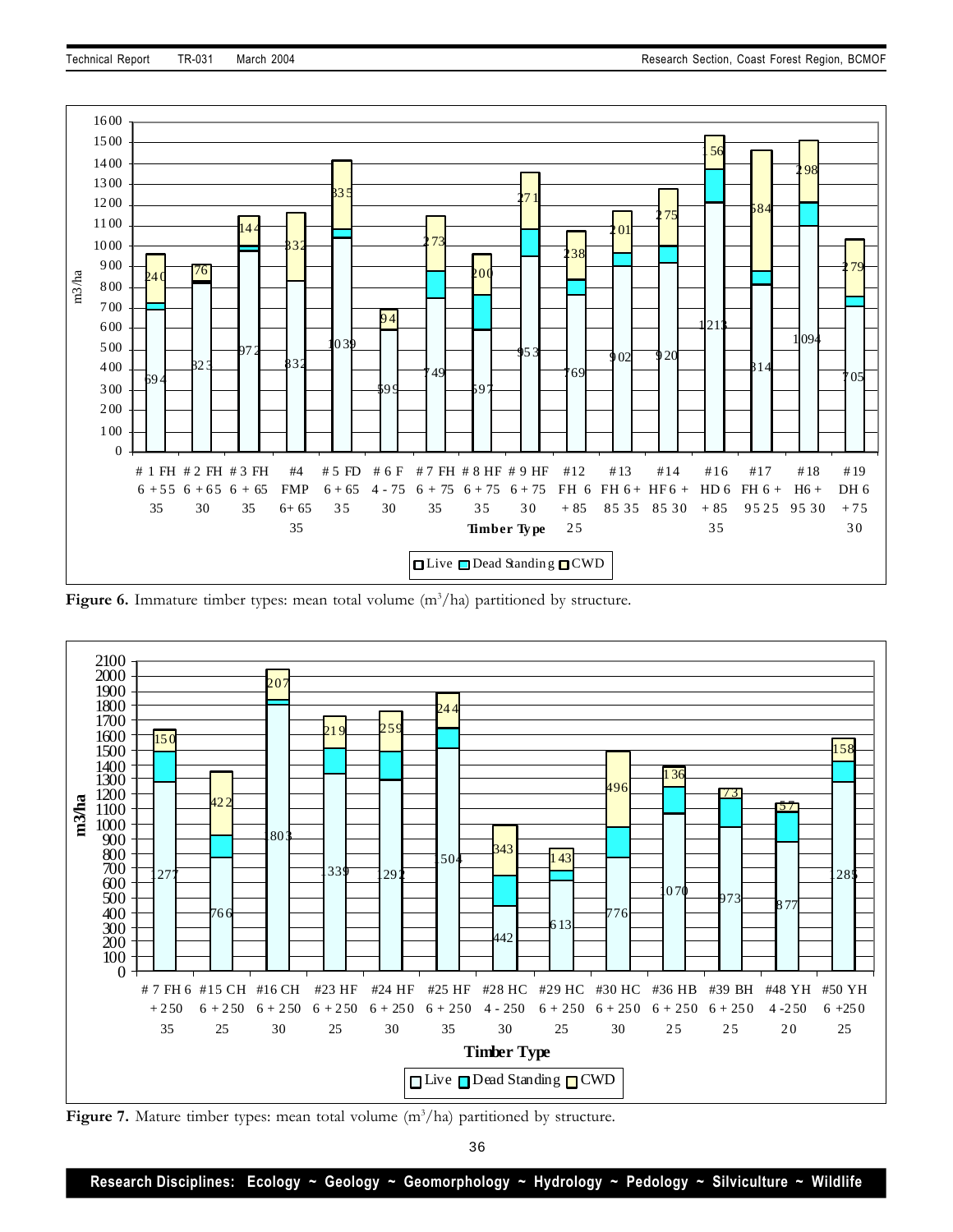| <b>Table 21.</b> Timber types: total bole wood volume $(m^3/ha)$ by grades and structure (mean $\pm$ SE). |  |  |  |  |  |
|-----------------------------------------------------------------------------------------------------------|--|--|--|--|--|
|-----------------------------------------------------------------------------------------------------------|--|--|--|--|--|

| Age | <b>Timber Type</b>            | <b>Structure</b>               | U Grade<br>m'/ha                     | X Grade<br>m'/ha               | Y Grade<br>m'/ha                       | Z Grade<br>m <sup>3</sup> /ha      | Y, Z Grades<br>m'/ha             | Better-than-UX<br>m <sup>3</sup> /ha  |
|-----|-------------------------------|--------------------------------|--------------------------------------|--------------------------------|----------------------------------------|------------------------------------|----------------------------------|---------------------------------------|
|     | Mature #7FH6+25035            | Live                           | $136.3 \pm 33.0$                     | $79.2 \pm 23.9$                | $33.6 \pm 17.3$                        | $6.3 \pm 2.6$                      | $39.9 \pm 16.3$                  | $974.6 \pm 155.2$                     |
|     | $n = 9$ (plots)               | Dead standing                  | $33.2 \pm 33.2$                      | $10.1 \pm 10.1$                | $55.6 \pm 37.0$                        | $98.4 \pm 37.5$                    | $154.1 \pm 45.9$                 | $0.0 \pm 0.0$                         |
|     |                               | Dead windfall                  | $0.0 \pm 0.0$                        | $0.0 \pm 0.0$                  | $9.3 \pm 9.3$                          | $51.2 \pm 41.6$                    | $60.6 \pm 41.2$                  | $0.0 \pm 0.0$                         |
|     |                               | <b>CWD Chunk</b>               | $0.0 \pm 0.0$                        | $0.0 \pm 0.0$                  | $0.0 \pm 0.0$                          | $85.7 \pm 42.5$                    | $85.7 \pm 42.5$                  | $0.0 \pm 0.0$                         |
|     |                               | <b>Total dead</b>              | $33.2 \pm 33.2$                      | $10.1 \pm 10.1$                | $65.0 \pm 36.4$                        | $235.4 \pm 83.7$                   | $300.4 \pm 108.5$                | $0.0 \pm 0.0$                         |
|     |                               | <b>CWD</b>                     | $0.0 \pm 0.0$                        | $0.0 \pm 0.0$                  | $9.3 \pm 9.3$                          | $137.0 \pm 76.2$                   | $146.3 \pm 74.7$                 | $0.0 \pm 0.0$                         |
|     |                               | Total                          | $169.6 \pm 38.8$                     | $89.3 \pm 21.8$                | $98.6 \pm 35.7$                        | $241.7 \pm 84.0$                   | $340.3 \pm 102.5$                | $974.6 \pm 155.2$                     |
|     | #15 C H 6 + 250 25 Live       |                                | $46.3 \pm 12.9$                      | $12.8 \pm 9.0$                 | $22.8 \pm 13.4$                        | $15.1 \pm 4.2$                     | $38.0 \pm 15.4$                  | $618.1 \pm 69.5$                      |
|     | $n = 18$                      | Dead standing                  | $3.2 \pm 2.2$                        | $1.4 \pm 1.4$                  | $0.0 \pm 0.0$                          | $52.8 \pm 14.7$                    | $52.8 \pm 14.7$                  | $85.5 \pm 34.6$                       |
|     |                               | Dead windfall                  | $21.6 \pm 13.3$                      | $9.1 \pm 5.1$                  | $23.0 \pm 13.3$                        | $104.8 \pm 26.5$                   | $127.8 \pm 33.0$                 | $132.3 \pm 40.7$                      |
|     |                               | <b>CWD Chunk</b>               | $0.0 \pm 0.0$                        | $0.0 \pm 0.0$                  | $6.0 \pm 6.0$                          | $102.1 \pm 40.1$                   | $108.2 \pm 40.2$                 | $0.0 \pm 0.0$                         |
|     |                               | <b>Total dead</b>              | $24.7 \pm 13.2$                      | $10.5 \pm 5.2$                 | $29.0 \pm 14.1$                        | $259.8 \pm 51.1$                   | $288.8 \pm 59.5$                 | $217.7 \pm 44.4$                      |
|     |                               | <b>CWD</b>                     | $21.6 \pm 13.3$                      | $9.1 \pm 5.1$                  | $29.0 \pm 14.1$                        | $207.0 \pm 48.1$                   | $236.0 \pm 55.4$                 | $132.3 \pm 40.7$                      |
|     |                               | Total                          | $71.0 \pm 16.6$                      | $23.3 \pm 9.7$<br>$0.0 \pm .$  | $51.8 \pm 23.5$                        | $274.9 \pm 51.1$                   | $326.8 \pm 62.2$                 | $835.8 \pm 82.1$                      |
|     | #16 C H 6 + 250 30<br>$n = 1$ | Live                           | $44.6 \pm .$                         |                                | $435.5 \pm .$<br>$0.0 \pm .$           | $355.7 \pm .$                      | $791.2 \pm .$<br>$28.6 \pm .$    | $885.3 \pm .$                         |
|     |                               | Dead standing<br>Dead windfall | $0.0 \pm .$<br>$0.0 \pm .$           | $0.0 \pm .$<br>$0.0 \pm .$     | $0.0 \pm .$                            | $28.6 \pm .$<br>$0.0 \pm .$        | $0.0 \pm .$                      | $0.0 \pm .$<br>$0.0 \pm .$            |
|     |                               | <b>CWD Chunk</b>               | $0.0 \pm .$                          | $0.0 \pm .$                    | $142.6 \pm .$                          | $64.1 \pm .$                       | $206.7 \pm .$                    | $0.0 \pm .$                           |
|     |                               | <b>Total dead</b>              | $0.0 \pm .$                          | $0.0 \pm .$                    | $142.6 \pm .$                          | $92.7 \pm .$                       | $235.3 \pm .$                    | $0.0 \pm .$                           |
|     |                               | <b>CWD</b>                     | $0.0 \pm .$                          | $0.0 \pm .$                    | $142.6 \pm .$                          | $64.1 \pm .$                       | $206.7 \pm .$                    | $0.0 \pm .$                           |
|     |                               | Total                          | $44.6 \pm .$                         | $0.0 \pm .$                    | $578.1 \pm .$                          | $448.4 \pm .$                      | $1026.5 \pm .$                   | $885.3 \pm .$                         |
|     | #23 H F 6 + 250 25            | Live                           | $148.1 \pm 21.1$                     | $44.2 \pm 13.3$                | $18.1 \pm 9.1$                         | $3.4 \pm 1.1$                      | $21.5 \pm 9.1$                   | $1076.4 \pm 133.0$                    |
|     | $n = 14$                      | Dead standing                  | $21.3 \pm 21.3$                      | $0.0\pm0.0$                    | $19.6 \pm 14.7$                        | $107.1 \pm 37.9$                   | $126.7 \pm 37.7$                 | $12.1 \pm 12.1$                       |
|     |                               | Dead windfall                  | $0.0\pm0.0$                          | $8.3 \pm 8.3$                  | $0.0 \pm 0.0$                          | $37.4 \pm 19.8$                    | $37.4 \pm 19.8$                  | $0.0 \pm 0.0$                         |
|     |                               | <b>CWD Chunk</b>               | $0.0 \pm 0.0$                        | $0.0 \pm 0.0$                  | $5.7 \pm 5.7$                          | $156.2 \pm 42.2$                   | $161.8 \pm 41.6$                 | $0.0 \pm 0.0$                         |
|     |                               | <b>Total dead</b>              | $21.3 \pm 21.3$                      | $8.3 \pm 8.3$                  | $25.3 \pm 15.2$                        | $300.6 \pm 59.4$                   | $325.9\pm55.0$                   | $12.1 \pm 12.1$                       |
|     |                               | <b>CWD</b>                     | $0.0 \pm 0.0$                        | $8.3 \pm 8.3$                  | $5.7 \pm 5.7$                          | $193.5 \pm 40.9$                   | $199.2 \pm 40.2$                 | $0.0 \pm 0.0$                         |
|     |                               | Total                          | $169.3 \pm 26.6$                     | $52.6 \pm 14.9$                | $43.4 \pm 15.6$                        | $304.0 \pm 59.4$                   | $347.4 \pm 53.3$                 | $1088.4 \pm 131.4$                    |
|     | #24 H F 6 + 250 30            | Live                           | $176.3 \pm 46.9$                     | $18.2 \pm 14.3$                | $40.7 \pm 19.3$                        | $3.7 \pm 1.4$                      | $44.4 \pm 19.0$                  | $1000.0 \pm 129.9$                    |
|     | $n = 5$                       | Dead standing                  | $69.5 \pm 47.5$                      | $0.0 \pm 0.0$                  | $0.0 \pm 0.0$                          | $47.2 \pm 30.2$                    | $47.2 \pm 30.2$                  | $71.0 \pm 48.8$                       |
|     |                               | Dead windfall                  | $0.0 \pm 0.0$                        | $0.0 \pm 0.0$                  | $0.0 \pm 0.0$                          | $75.6 \pm 75.6$                    | $75.6 \pm 75.6$                  | $0.0 \pm 0.0$                         |
|     |                               | <b>CWD Chunk</b>               | $0.0 \pm 0.0$                        | $0.0 \pm 0.0$                  | $78.2 \pm 46.6$                        | $101.3 \pm 67.0$                   | $179.5 \pm 54.4$                 | $0.0 \pm 0.0$                         |
|     |                               | Total dead                     | $69.5 \pm 47.5$                      | $0.0 \pm 0.0$                  | $78.2 \pm 46.6$                        | $224.0 \pm 106.4$                  | $302.2 \pm 97.7$                 | $71.0 \pm 48.8$                       |
|     |                               | <b>CWD</b>                     | $0.0 \pm 0.0$                        | $0.0 \pm 0.0$                  | $78.2 \pm 46.6$                        | $176.9 \pm 86.7$                   | $255.1 \pm 79.6$                 | $0.0 \pm 0.0$                         |
|     |                               | Total                          | $245.8 \pm 57.0$                     | $18.2 \pm 14.3$                |                                        | $118.9 \pm 41.3$ 227.7 $\pm 106.6$ | $346.6 \pm 108.5$                | $1071.1 \pm 91.0$                     |
|     | #25 H F 6 + 250 35 Live       |                                | $123.0 \pm 17.3$                     | $52.9 \pm 17.3$                | $35.4 \pm 17.6$                        | $21.5 \pm 5.0$                     | $56.8 \pm 18.2$                  | $1220.9 \pm 114.9$                    |
|     | $n = 16$                      | Dead standing                  | $2.2 \pm 1.6$                        | $0.0 \pm 0.0$                  | $28.5 \pm 20.2$                        | $72.2 \pm 24.3$                    | $100.7 \pm 32.3$                 | $24.4 \pm 16.7$                       |
|     |                               | Dead windfall                  | $0.0 \pm 0.0$                        | $0.0 \pm 0.0$                  | $0.0 \pm 0.0$                          | $89.7 \pm 34.3$                    | $89.7 \pm 34.3$                  | $0.0 \pm 0.0$                         |
|     |                               | <b>CWD Chunk</b>               | $10.0 \pm 10.0$                      | $0.0 \pm 0.0$                  | $49.5 \pm 36.8$                        | $85.6 \pm 23.8$                    | $135.0 \pm 38.0$                 | $0.0 \pm 0.0$                         |
|     |                               | Total dead                     | $12.2 \pm 10.0$                      | $0.0 \pm 0.0$                  | $77.9 \pm 45.4$                        | $247.4 \pm 57.2$                   | $325.4 \pm 57.2$                 | $24.4 \pm 16.7$                       |
|     |                               | <b>CWD</b>                     | $10.0 \pm 10.0$                      | $0.0 \pm 0.0$                  | $49.5 \pm 36.8$                        | $175.2 \pm 40.5$                   | $224.7 \pm 44.6$                 | $0.0 \pm 0.0$                         |
|     | #28 H C 4 - 250 30            | Total                          | $135.3 \pm 16.1$                     | $52.9 \pm 17.3$                | $113.3 \pm 48.0$                       | $268.9 \pm 58.7$                   | $382.2 \pm 60.2$                 | $1245.3 \pm 113.0$<br>$383.1 \pm 0.2$ |
|     | $n = 2$                       | Live<br>Dead standing          | $35.9 \pm 15.4$<br>$121.7 \pm 121.7$ | $2.8 \pm 2.8$<br>$0.0 \pm 0.0$ | $0.0 \pm 0.0$<br>$60.2 \pm 60.2$       | $0.8 \pm 0.8$<br>$16.9 \pm 16.9$   | $0.8 \pm 0.8$<br>$77.1 \pm 77.1$ | $0.0 \pm 0.0$                         |
|     |                               | Dead windfall                  | $18.3 \pm 18.3$                      | $0.0 \pm 0.0$                  | $0.0 \pm 0.0$                          | $0.8 \pm 0.8$                      | $0.8 \pm 0.8$                    | $73.1 \pm 73.1$                       |
|     |                               | <b>CWD Chunk</b>               | $0.0 \pm 0.0$                        | $0.0 \pm 0.0$                  | $0.0 \pm 0.0$                          | $245.4 \pm 14.5$                   | $245.4 \pm 14.5$                 | $0.0 \pm 0.0$                         |
|     |                               | Total dead                     | $140.0 \pm 140.0$                    | $0.0 \pm 0.0$                  | $60.2 \pm 60.2$                        | $263.1 \pm 32.2$                   | $323.3 \pm 92.4$                 | $73.1 \pm 73.1$                       |
|     |                               | <b>CWD</b>                     | $18.3 \pm 18.3$                      | $0.0 \pm 0.0$                  | $0.0 \pm 0.0$                          | $246.2 \pm 15.3$                   | $246.2 \pm 15.3$                 | $73.1 \pm 73.1$                       |
|     |                               | Total                          | $175.9 \pm 155.4$                    | $2.8 \pm 2.8$                  | $60.2 \pm 60.2$                        | $263.8 \pm 32.9$                   | $324.1 \pm 93.2$                 | $456.2 \pm 73.4$                      |
|     | #29 H C 6 + 250 25            | Live                           | $41.7 \pm 28.1$                      | $2.7 \pm 2.7$                  | $33.0 \pm 33.0$                        | $0.4 \pm 0.3$                      | $33.4 \pm 33.0$                  | $484.9 \pm 109.4$                     |
|     | $n = 3$                       | Dead standing                  | $0.0 \pm 0.0$                        | $0.0 \pm 0.0$                  | $0.0 \pm 0.0$                          | $68.4 \pm 68.4$                    | $68.4 \pm 68.4$                  | $0.0 \pm 0.0$                         |
|     |                               | Dead windfall                  | $0.0\pm0.0$                          | $0.0 \pm 0.0$                  | $0.0 \pm 0.0$                          | $53.3 \pm 26.2$                    | $53.3 \pm 26.2$                  | $80.7 \pm 41.1$                       |
|     |                               | <b>CWD Chunk</b>               | $0.0 \pm 0.0$                        | $0.0 \pm 0.0$                  | $0.0 \pm 0.0$                          | $0.0 \pm 0.0$                      | $0.0 \pm 0.0$                    | $0.0 \pm 0.0$                         |
|     |                               | Total dead                     | $0.0 \pm 0.0$                        | $0.0 \pm 0.0$                  | $0.0 \pm 0.0$                          | $121.7 \pm 70.3$                   | $121.7 \pm 70.3$                 | $80.7 \pm 41.1$                       |
|     |                               | CWD                            | $0.0 \pm 0.0$                        | $0.0 \pm 0.0$                  | $0.0 \pm 0.0$                          | $53.3 \pm 26.2$                    | $53.3 \pm 26.2$                  | $80.7 \pm 41.1$                       |
|     |                               | Total                          | $41.7 \pm 28.1$                      | $2.7 \pm 2.7$                  | $33.0 \pm 33.0$                        | $122.1 \pm 70.0$                   | $155.2 \pm 73.0$                 | $565.5 \pm 68.7$                      |
|     | #30 H C 6 + 250 30            | Live                           | $25.3 \pm 13.4$                      | $18.3 \pm 13.4$                | $0.0 \pm 0.0$                          | $3.0 \pm 1.6$                      | $3.0 \pm 1.6$                    | $687.5 \pm 100.4$                     |
|     | $n = 11$                      | Dead standing                  | $0.0 \pm 0.0$                        | $1.0 \pm 1.0$                  | $157.6 \pm 74.6$                       | $21.7 \pm 9.1$                     | $179.3 \pm 77.4$                 | $18.4 \pm 18.4$                       |
|     |                               | Dead windfall                  | $20.2 \pm 14.5$                      | $22.2 \pm 10.1$                | $7.2 \pm 7.2$                          | $95.8 \pm 32.1$                    | $103.0 \pm 36.7$                 | $185.6 \pm 113.1$                     |
|     |                               | <b>CWD Chunk</b>               | $0.0 \pm 0.0$                        | $17.3 \pm 11.8$                | $29.9 \pm 17.2$                        | $92.3 \pm 32.3$                    | $122.2 \pm 31.0$                 | $0.0 \pm 0.0$                         |
|     |                               | Total dead                     | $20.2 \pm 14.5$                      |                                | $40.6 \pm 15.2$ 194.7 $\pm 79.4$       | $209.8 \pm 42.8$                   | $404.5 \pm 109.8$                | $204.0 \pm 111.5$                     |
|     |                               | <b>CWD</b>                     | $20.2 \pm 14.5$                      | $39.5 \pm 14.6$                | $37.1 \pm 17.4$                        | $188.1 \pm 43.4$                   | $225.2 \pm 52.3$                 | $185.6 \pm 113.1$                     |
|     |                               | Total                          | $45.5 \pm 17.0$                      |                                | $\frac{58.8 \pm 17.2}{194.7 \pm 79.4}$ | $212.9 \pm 42.1$                   | $407.5 \pm 109.3$                | $891.5 \pm 112.1$                     |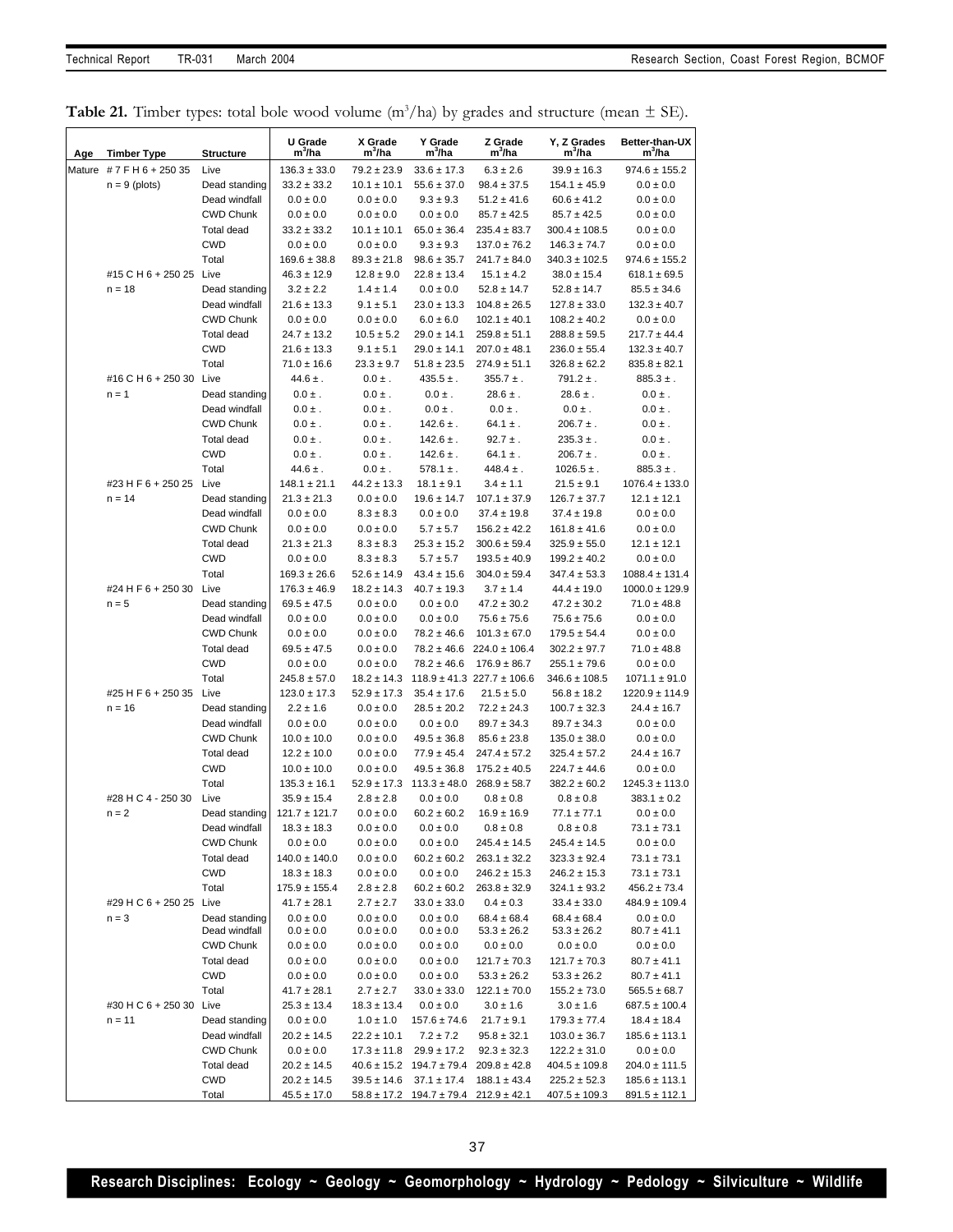|  |  | <b>Table 21.</b> (cont.) Timber types: total bole wood volume $(m^3/ha)$ by grades and structure (mean $\pm$ SE). |  |  |  |  |  |  |  |
|--|--|-------------------------------------------------------------------------------------------------------------------|--|--|--|--|--|--|--|
|--|--|-------------------------------------------------------------------------------------------------------------------|--|--|--|--|--|--|--|

| Age    | <b>Timber Type</b>             | <b>Structure</b>                      | U Grade<br>m <sup>3</sup> /ha       | X Grade<br>m <sup>3</sup> /ha      | Y Grade<br>m <sup>3</sup> /ha         | Z Grade<br>m'/ha                     | Y, Z Grades<br>m <sup>3</sup> /ha     | Better-than-UX<br>m <sup>3</sup> /ha |
|--------|--------------------------------|---------------------------------------|-------------------------------------|------------------------------------|---------------------------------------|--------------------------------------|---------------------------------------|--------------------------------------|
| Mature | #36 H B 6 + 250 25             | Live                                  | $123.9 \pm 19.3$                    | $50.5 \pm 16.5$                    | $91.3 \pm 18.5$                       | $50.8 \pm 20.0$                      | $142.1 \pm 28.4$                      | $696.0 \pm 69.1$                     |
|        | $n = 29$                       | Dead standing                         | $4.0 \pm 3.6$                       | $1.9 \pm 1.9$                      | $40.4 \pm 17.5$                       | $108.5 \pm 18.8$                     | $148.9 \pm 25.4$                      | $12.8 \pm 12.8$                      |
|        |                                | Dead windfall                         | $0.0 \pm 0.0$                       | $0.0 \pm 0.0$                      | $6.4 \pm 6.4$                         | $20.0 \pm 11.2$                      | $26.4 \pm 12.5$                       | $0.0 \pm 0.0$                        |
|        |                                | <b>CWD Chunk</b>                      | $0.0 \pm 0.0$                       | $0.0 \pm 0.0$                      | $14.2 \pm 12.4$                       | $91.1 \pm 20.0$                      | $105.3 \pm 25.4$                      | $0.0\pm0.0$                          |
|        |                                | Total dead                            | $4.0 \pm 3.6$                       | $1.9 \pm 1.9$                      | $61.0 \pm 26.6$                       | $219.6 \pm 30.1$                     | $280.6 \pm 43.8$                      | $12.8 \pm 12.8$                      |
|        |                                | <b>CWD</b><br>Total                   | $0.0 \pm 0.0$<br>$127.9 \pm 19.0$   | $0.0 \pm 0.0$<br>$52.3 \pm 16.4$   | $20.6 \pm 13.8$<br>$152.3 \pm 27.8$   | $111.1 \pm 21.7$<br>$270.5 \pm 32.9$ | $131.7 \pm 26.1$<br>$422.7 \pm 45.7$  | $0.0 \pm 0.0$<br>$708.8 \pm 71.6$    |
|        | #39 B H 6 + 250 25             | Live                                  | $112.2 \pm 68.0$                    | $43.3 \pm 22.2$                    | $150.5 \pm 62.3$                      | $42.9 \pm 40.9$                      | $193.4 \pm 52.1$                      | $569.5 \pm 86.8$                     |
|        | $n = 3$                        | Dead standing                         | $0.0 \pm 0.0$                       | $0.0 \pm 0.0$                      | $0.0 \pm 0.0$                         | $95.9 \pm 69.8$                      | $95.9 \pm 69.8$                       | $86.1 \pm 86.1$                      |
|        |                                | Dead windfall                         | $0.0 \pm 0.0$                       | $0.0 \pm 0.0$                      | $0.0 \pm 0.0$                         | $0.0 \pm 0.0$                        | $0.0 \pm 0.0$                         | $0.0 \pm 0.0$                        |
|        |                                | <b>CWD Chunk</b>                      | $22.5 \pm 22.5$                     | $50.2 \pm 50.2$                    | $0.0 \pm 0.0$                         | $0.0 \pm 0.0$                        | $0.0 \pm 0.0$                         | $0.0 \pm 0.0$                        |
|        |                                | Total dead                            | $22.5 \pm 22.5$                     | $50.2 \pm 50.2$                    | $0.0 \pm 0.0$                         | $95.9 \pm 69.8$                      | $95.9 \pm 69.8$                       | $86.1 \pm 86.1$                      |
|        |                                | <b>CWD</b>                            | $22.5 \pm 22.5$<br>$134.7 \pm 88.8$ | $50.2 \pm 50.2$                    | $0.0 \pm 0.0$                         | $0.0 \pm 0.0$                        | $0.0 \pm 0.0$                         | $0.0 \pm 0.0$                        |
|        | #48 Y H 4 - 250 20             | Total<br>Live                         | $142.8 \pm 64.8$                    | $93.5 \pm 67.2$<br>$28.2 \pm 12.9$ | $150.5 \pm 62.3$<br>$429.9 \pm 100.4$ | $138.8 \pm 109.8$<br>$67.3 \pm 42.9$ | $289.3 \pm 80.9$<br>$497.2 \pm 105.4$ | $655.6 \pm 81.3$<br>$143.5 \pm 68.8$ |
|        | $n = 5$                        | Dead standing                         | $0.0 \pm 0.0$                       | $0.0 \pm 0.0$                      | $56.8 \pm 42.3$                       | $126.2 \pm 46.6$                     | $183.0 \pm 75.6$                      | $0.0 \pm 0.0$                        |
|        |                                | Dead windfall                         | $0.0 \pm 0.0$                       | $0.0 \pm 0.0$                      | $38.1 \pm 38.1$                       | $0.0 \pm 0.0$                        | $38.1 \pm 38.1$                       | $0.0 \pm 0.0$                        |
|        |                                | <b>CWD Chunk</b>                      | $0.0 \pm 0.0$                       | $0.0 \pm 0.0$                      | $0.0 \pm 0.0$                         | $16.2 \pm 10.6$                      | $16.2 \pm 10.6$                       | $0.0 \pm 0.0$                        |
|        |                                | <b>Total dead</b>                     | $0.0 \pm 0.0$                       | $0.0 \pm 0.0$                      | $94.8 \pm 46.5$                       | $142.4 \pm 43.2$                     | $237.3 \pm 54.6$                      | $0.0 \pm 0.0$                        |
|        |                                | <b>CWD</b>                            | $0.0 \pm 0.0$                       | $0.0 \pm 0.0$                      | $38.1 \pm 38.1$                       | $16.2 \pm 10.6$                      | $54.3 \pm 35.4$                       | $0.0 \pm 0.0$                        |
|        |                                | Total                                 | $142.8 \pm 64.8$                    | $28.2 \pm 12.9$                    | $524.7 \pm 132.5$                     | $209.7 \pm 39.4$                     | $734.5 \pm 119.0$                     | $143.5 \pm 68.8$                     |
|        | #50 Y H 6 + 250 25<br>$n = 17$ | Live<br>Dead standing                 | $174.8 \pm 40.5$<br>$0.0 \pm 0.0$   | $205.7 \pm 42.0$<br>$0.7 \pm 0.7$  | $258.9 \pm 43.7$<br>$16.3 \pm 11.6$   | $49.5 \pm 18.4$<br>$96.0 \pm 27.6$   | $308.4 \pm 45.6$<br>$112.3 \pm 35.5$  | $533.6 \pm 65.3$<br>$10.0 \pm 10.0$  |
|        |                                | Dead windfall                         | $0.0 \pm 0.0$                       | $9.4 \pm 9.4$                      | $8.9 \pm 8.9$                         | $44.0 \pm 23.9$                      | $52.9 \pm 25.5$                       | $0.0 \pm 0.0$                        |
|        |                                | <b>CWD Chunk</b>                      | $0.0 \pm 0.0$                       | $0.0 \pm 0.0$                      | $15.1 \pm 10.3$                       | $75.8 \pm 31.7$                      | $90.9 \pm 33.0$                       | $0.0 \pm 0.0$                        |
|        |                                | Total dead                            | $0.0 \pm 0.0$                       | $10.2 \pm 9.4$                     | $40.3 \pm 19.8$                       | $215.8 \pm 50.9$                     | $256.1 \pm 60.0$                      | $10.0 \pm 10.0$                      |
|        |                                | <b>CWD</b>                            | $0.0 \pm 0.0$                       | $9.4 \pm 9.4$                      | $24.0 \pm 17.5$                       | $119.8 \pm 35.4$                     | $143.8 \pm 42.0$                      | $0.0 \pm 0.0$                        |
|        |                                | Total                                 | $174.8 \pm 40.5$                    | $215.9 \pm 43.2$                   | $299.2 \pm 43.4$                      | $265.3 \pm 49.9$                     | $564.5 \pm 55.6$                      | $543.6 \pm 65.9$                     |
|        | Immature # 1 F H 6 + 55 35     | Live                                  | $0.0 \pm 0.0$                       | $8.3 \pm 6.4$                      | $1.0 \pm 1.0$                         | $9.5 \pm 6.6$                        | $10.5 \pm 6.6$                        | $645.4 \pm 49.9$                     |
|        | $n = 15$                       | Dead standing                         | $0.0 \pm 0.0$                       | $5.1 \pm 5.1$                      | $3.7 \pm 3.7$                         | $14.6 \pm 4.2$                       | $18.4 \pm 5.4$                        | $0.0 \pm 0.0$                        |
|        |                                | Dead windfall<br><b>CWD Chunk</b>     | $0.0 \pm 0.0$<br>$0.0 \pm 0.0$      | $0.0 \pm 0.0$<br>$0.0 \pm 0.0$     | $0.0 \pm 0.0$<br>$9.2 \pm 6.9$        | $12.3 \pm 5.9$<br>$215.4 \pm 32.9$   | $12.3 \pm 5.9$<br>$224.6 \pm 31.6$    | $0.0 \pm 0.0$<br>$0.0 \pm 0.0$       |
|        |                                | Total dead                            | $0.0 \pm 0.0$                       | $5.1 \pm 5.1$                      | $12.9 \pm 7.5$                        | $242.3 \pm 36.6$                     | $255.2 \pm 37.0$                      | $0.0 \pm 0.0$                        |
|        |                                | <b>CWD</b>                            | $0.0 \pm 0.0$                       | $0.0 \pm 0.0$                      | $9.2 \pm 6.9$                         | $227.7 \pm 35.5$                     | $236.8 \pm 34.0$                      | $0.0 \pm 0.0$                        |
|        |                                | Total                                 | $0.0 \pm 0.0$                       | $13.4 \pm 7.8$                     | $13.9 \pm 7.5$                        | $251.8 \pm 34.5$                     | $265.7 \pm 34.7$                      | $645.4 \pm 49.9$                     |
|        | # 2 F H 6 + 65 30              | Live                                  | $3.4 \pm 3.0$                       | $0.0 \pm 0.0$                      | $0.0 \pm 0.0$                         | $0.3 \pm 0.3$                        | $0.3 \pm 0.3$                         | $780.3 \pm 72.1$                     |
|        | $n = 19$                       | Dead standing                         | $0.0 \pm 0.0$                       | $0.0 \pm 0.0$                      | $3.9 \pm 3.9$                         | $3.5 \pm 3.0$                        | $7.3 \pm 6.8$                         | $3.1 \pm 3.1$                        |
|        |                                | Dead windfall                         | $0.0 \pm 0.0$                       | $0.0 \pm 0.0$                      | $0.0 \pm 0.0$                         | $16.3 \pm 8.1$                       | $16.3 \pm 8.1$                        | $0.0 \pm 0.0$                        |
|        |                                | <b>CWD Chunk</b><br><b>Total dead</b> | $0.0 \pm 0.0$<br>$0.0 \pm 0.0$      | $0.0 \pm 0.0$<br>$0.0 \pm 0.0$     | $3.3 \pm 3.3$<br>$7.2 \pm 4.9$        | $55.0 \pm 14.8$<br>$74.7 \pm 15.9$   | $58.3 \pm 15.0$<br>$81.9 \pm 16.7$    | $0.0 \pm 0.0$<br>$3.1 \pm 3.1$       |
|        |                                | <b>CWD</b>                            | $0.0 \pm 0.0$                       | $0.0 \pm 0.0$                      | $3.3 \pm 3.3$                         | $71.3 \pm 15.6$                      | $74.5 \pm 15.6$                       | $0.0 \pm 0.0$                        |
|        |                                | Total                                 | $3.4 \pm 3.0$                       | $0.0 \pm 0.0$                      | $7.2 \pm 4.9$                         | $75.0 \pm 15.9$                      | $82.2 \pm 16.7$                       | $783.4 \pm 72.8$                     |
|        | #3FH6+6535                     | Live                                  | $4.4 \pm 4.4$                       | $0.0 \pm 0.0$                      | $0.0 \pm 0.0$                         | $0.0 \pm 0.0$                        | $0.0 \pm 0.0$                         | $932.1 \pm 99.6$                     |
|        | $n = 10$                       | Dead standing                         | $0.0 \pm 0.0$                       | $0.0 \pm 0.0$                      | $0.0 \pm 0.0$                         | $29.1 \pm 13.6$                      | $29.1 \pm 13.6$                       | $0.0 \pm 0.0$                        |
|        |                                | Dead windfall                         | $0.0 \pm 0.0$                       | $0.0 \pm 0.0$                      | $0.0 \pm 0.0$                         | $8.5 \pm 5.7$                        | $8.5 \pm 5.7$                         | $0.0 \pm 0.0$                        |
|        |                                | <b>CWD Chunk</b>                      | $0.0 \pm 0.0$                       | $16.5 \pm 16.5$                    | $0.0 \pm 0.0$                         | $118.0 \pm 37.3$                     | $118.0 \pm 37.3$                      | $0.0 \pm 0.0$                        |
|        |                                | Total dead<br><b>CWD</b>              | $0.0 \pm 0.0$<br>$0.0 \pm 0.0$      | $16.5 \pm 16.5$<br>$16.5 \pm 16.5$ | $0.0 \pm 0.0$<br>$0.0 \pm 0.0$        | $155.6 \pm 46.9$<br>$126.5 \pm 40.4$ | $155.6 \pm 46.9$<br>$126.5 \pm 40.4$  | $0.0 \pm 0.0$<br>$0.0 \pm 0.0$       |
|        |                                | Total                                 | $4.4 \pm 4.4$                       | $16.5 \pm 16.5$                    | $0.0 \pm 0.0$                         | $155.6 \pm 46.9$                     | $155.6 \pm 46.9$                      | $932.1 \pm 99.6$                     |
|        | #4FMP6+6535                    | Live                                  | $0.0 \pm 0.0$                       | $109.7 \pm 109.7$                  | $50.3 \pm 50.3$                       | $5.2 \pm 5.2$                        | $55.5 \pm 55.5$                       | $611.7 \pm 260.3$                    |
|        | $n = 2$                        | Dead standing                         | $0.0 \pm 0.0$                       | $0.0 \pm 0.0$                      | $0.0 \pm 0.0$                         | $0.0 \pm 0.0$                        | $0.0 \pm 0.0$                         | $0.0 \pm 0.0$                        |
|        |                                | Dead windfall                         | $0.0 \pm 0.0$                       | $0.0 \pm 0.0$                      | $0.0 \pm 0.0$                         | $0.0 \pm 0.0$                        | $0.0 \pm 0.0$                         | $0.0 \pm 0.0$                        |
|        |                                | <b>CWD Chunk</b>                      | $0.0 \pm 0.0$                       | $0.0 \pm 0.0$                      | $45.8 \pm 45.8$                       | $286.4 \pm 9.5$                      | $332.2 \pm 36.3$                      | $0.0 \pm 0.0$                        |
|        |                                | Total dead                            | $0.0 \pm 0.0$                       | $0.0 \pm 0.0$                      | $45.8 \pm 45.8$                       | $286.4 \pm 9.5$                      | $332.2 \pm 36.3$                      | $0.0 \pm 0.0$                        |
|        |                                | CWD                                   | $0.0 \pm 0.0$                       | $0.0 \pm 0.0$                      | $45.8 \pm 45.8$                       | $286.4 \pm 9.5$                      | $332.2 \pm 36.3$                      | $0.0 \pm 0.0$                        |
|        |                                | Total                                 | $0.0 \pm 0.0$                       | $109.7 \pm 109.7$                  | $96.1 \pm 96.1$                       | $291.6 \pm 4.2$                      | $387.7 \pm 91.8$                      | $611.7 \pm 260.3$                    |
|        | # 5 F D 6 + 65 35<br>$n = 6$   | Live<br>Dead standing                 | $14.9 \pm 6.7$<br>$0.0 \pm 0.0$     | $25.4 \pm 18.4$<br>$0.0 \pm 0.0$   | $0.0 \pm 0.0$<br>$0.0 \pm 0.0$        | $13.3 \pm 8.4$<br>$40.7 \pm 26.1$    | $13.3 \pm 8.4$<br>$40.7 \pm 26.1$     | $948.2 \pm 86.6$<br>$0.0 \pm 0.0$    |
|        |                                | Dead windfall                         | $30.4 \pm 30.4$                     | $35.6 \pm 35.6$                    | $18.2 \pm 18.2$                       | $57.1 \pm 30.3$                      | $75.3 \pm 44.9$                       | $57.3 \pm 57.3$                      |
|        |                                | <b>CWD Chunk</b>                      | $0.0 \pm 0.0$                       | $15.7 \pm 15.7$                    | $0.0 \pm 0.0$                         | $113.0 \pm 43.6$                     | $113.0 \pm 43.6$                      | $0.0 \pm 0.0$                        |
|        |                                | Total dead                            | $30.4 \pm 30.4$                     | $51.3 \pm 51.3$                    | $18.2 \pm 18.2$                       | $210.7 \pm 48.3$                     | $228.9 \pm 63.3$                      | $57.3 \pm 57.3$                      |
|        |                                | CWD                                   | $30.4 \pm 30.4$                     | $51.3 \pm 51.3$                    | $18.2 \pm 18.2$                       | $170.0 \pm 49.8$                     | $188.3 \pm 64.2$                      | $57.3 \pm 57.3$                      |
|        |                                | Total                                 | $45.3 \pm 28.1$                     | $76.7 \pm 49.5$                    | $18.2 \pm 18.2$                       | $224.0 \pm 47.9$                     | $242.2 \pm 62.2$                      | $1005.5 \pm 97.2$                    |
|        | #6F4-7530                      | Live                                  | $3.5 \pm 3.5$                       | $0.0 \pm 0.0$                      | $0.0 \pm 0.0$                         | $0.9 \pm 0.9$                        | $0.9 \pm 0.9$                         | $570.2 \pm 125.2$                    |
|        | $n = 5$                        | Dead standing                         | $0.0 \pm 0.0$                       | $0.0 \pm 0.0$                      | $0.0 \pm 0.0$                         | $0.0 \pm 0.0$                        | $0.0 \pm 0.0$                         | $0.0 \pm 0.0$                        |
|        |                                | Dead windfall<br><b>CWD Chunk</b>     | $0.0 \pm 0.0$<br>$0.0 \pm 0.0$      | $0.0 \pm 0.0$<br>$0.0 \pm 0.0$     | $0.0 \pm 0.0$<br>$0.0 \pm 0.0$        | $31.0 \pm 24.3$<br>$60.7 \pm 23.9$   | $31.0 \pm 24.3$<br>$60.7 \pm 23.9$    | $0.0 \pm 0.0$<br>$0.0 \pm 0.0$       |
|        |                                | Total dead                            | $0.0 \pm 0.0$                       | $0.0 \pm 0.0$                      | $0.0 \pm 0.0$                         | $91.7 \pm 18.5$                      | $91.7 \pm 18.5$                       | $0.0 \pm 0.0$                        |
|        |                                | CWD                                   | $0.0 \pm 0.0$                       | $0.0 \pm 0.0$                      | $0.0 \pm 0.0$                         | $91.7 \pm 18.5$                      | $91.7 \pm 18.5$                       | $0.0 \pm 0.0$                        |
|        |                                | Total                                 | $3.5 \pm 3.5$                       | $0.0 \pm 0.0$                      | $0.0 \pm 0.0$                         | $92.6 \pm 18.8$                      | $92.6 \pm 18.8$                       | $570.2 \pm 125.2$                    |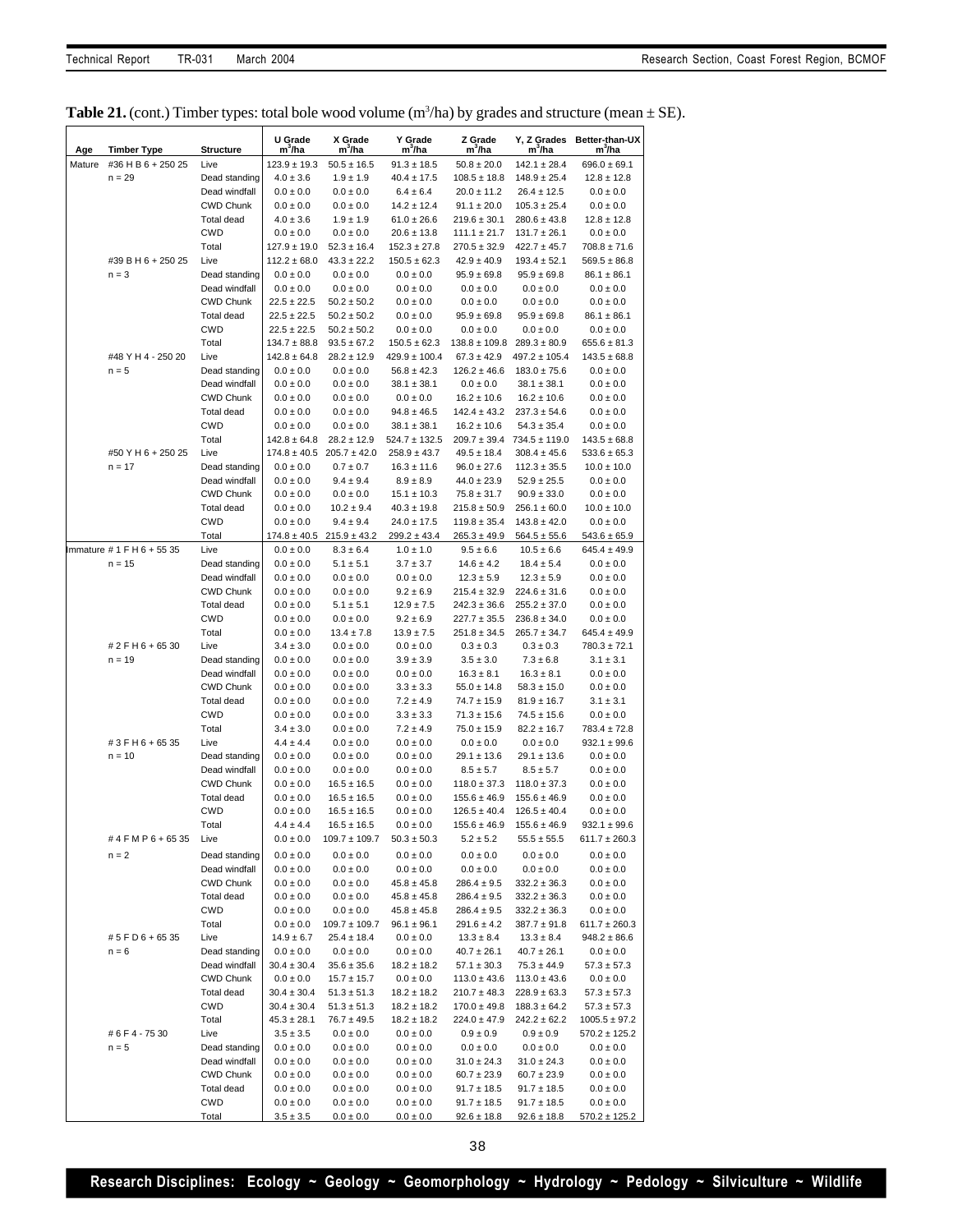|  | <b>Table 21.</b> (cont.) Timber types: total bole wood volume $(m^3/na)$ by grades and structure (mean $\pm$ SE). |  |  |  |  |
|--|-------------------------------------------------------------------------------------------------------------------|--|--|--|--|
|  |                                                                                                                   |  |  |  |  |

| Age<br><b>Timber Type</b>    | <b>Structure</b>                  | U Grade<br>m <sup>3</sup> /ha       | X Grade<br>$m^3/ha$              | Y Grade<br>m'/ha                                     | Z Grade<br>$m^3/ha$                   | m <sup>3</sup> /ha                   | Y, Z Grades Better-than-UX<br>m <sup>3</sup> /ha |
|------------------------------|-----------------------------------|-------------------------------------|----------------------------------|------------------------------------------------------|---------------------------------------|--------------------------------------|--------------------------------------------------|
| Immature # 7 F H 6 + 75 35   | Live                              | $120.7 \pm 26.3$                    | $0.0 \pm 0.0$                    | $38.9 \pm 15.7$                                      | $15.8 \pm 6.4$                        | $54.7 \pm 19.4$                      | $533.7 \pm 55.9$                                 |
| $n = 36$                     | Dead standing                     | $11.5 \pm 5.8$                      | $0.0 \pm 0.0$                    | $37.3 \pm 12.9$                                      | $49.8 \pm 11.0$                       | $87.1 \pm 17.1$                      | $16.6 \pm 9.9$                                   |
|                              | Dead windfall                     | $0.0 \pm 0.0$                       | $0.0 \pm 0.0$                    | $43.9 \pm 10.2$                                      | $38.3 \pm 14.6$                       | $82.2 \pm 17.0$                      | $4.2 \pm 4.2$                                    |
|                              | <b>CWD Chunk</b>                  | $0.0 \pm 0.0$                       | $0.0 \pm 0.0$                    | $59.8 \pm 15.2$                                      | $112.8 \pm 18.4$                      | $172.6 \pm 21.9$                     | $0.0 \pm 0.0$                                    |
|                              | Total dead                        | $11.5 \pm 5.8$                      | $0.0 \pm 0.0$                    | $141.0 \pm 20.8$                                     | $200.9 \pm 33.0$                      | $341.9 \pm 38.4$                     | $20.9 \pm 10.6$                                  |
|                              | <b>CWD</b>                        | $0.0 \pm 0.0$                       | $0.0 \pm 0.0$                    | $103.7 \pm 17.8$                                     | $151.1 \pm 27.0$                      | $254.8 \pm 30.4$                     | $4.2 \pm 4.2$                                    |
| #8HF6+7535                   | Total<br>Live                     | $132.2 \pm 26.0$<br>$82.8 \pm 48.0$ | $0.0 \pm 0.0$<br>$11.7 \pm 11.7$ | $179.8 \pm 28.4$<br>$155.6 \pm 67.0$                 | $216.8 \pm 33.5$<br>$0.4 \pm 0.4$     | $396.6 \pm 43.6$<br>$156.0 \pm 67.3$ | $554.6 \pm 56.9$<br>314.4 ± 44.7                 |
| $n = 4$                      | Dead standing                     | $0.0 \pm 0.0$                       | $0.0 \pm 0.0$                    | $0.0 \pm 0.0$                                        | $149.3 \pm 51.2$                      | $149.3 \pm 51.2$                     | $0.0 \pm 0.0$                                    |
|                              | Dead windfall                     | $0.0 \pm 0.0$                       | $0.0 \pm 0.0$                    | $46.3 \pm 46.3$                                      | $0.0 \pm 0.0$                         | $46.3 \pm 46.3$                      | $0.0 \pm 0.0$                                    |
|                              | <b>CWD Chunk</b>                  | $0.0 \pm 0.0$                       | $0.0 \pm 0.0$                    | $0.0 \pm 0.0$                                        | $152.1 \pm 118.3$                     | $152.1 \pm 118.3$                    | $0.0 \pm 0.0$                                    |
|                              | Total dead                        | $0.0 \pm 0.0$                       | $0.0 \pm 0.0$                    | $46.3 \pm 46.3$                                      | $301.4 \pm 150.6$                     | $347.7 \pm 130.3$                    | $0.0 \pm 0.0$                                    |
|                              | <b>CWD</b>                        | $0.0 \pm 0.0$                       | $0.0 \pm 0.0$                    | $46.3 \pm 46.3$                                      | $152.1 \pm 118.3$                     | $198.4 \pm 113.5$                    | $0.0 \pm 0.0$                                    |
| #9HF6+7530                   | Total<br>Live                     | $82.8 \pm 48.0$<br>$211.8 \pm 84.7$ | $11.7 \pm 11.7$<br>$0.0 \pm 0.0$ | $201.9 \pm 71.2$<br>$15.6 \pm 15.6$                  | $301.8 \pm 150.6$<br>$9.0 \pm 8.2$    | $503.7 \pm 166.3$<br>$24.6 \pm 16.9$ | $314.4 \pm 44.7$<br>$668.2 \pm 91.7$             |
|                              | Dead standing                     | $24.8 \pm 24.2$                     | $0.0 \pm 0.0$                    | $8.4 \pm 8.4$                                        | $58.2 \pm 18.3$                       | $66.6 \pm 20.6$                      | $26.6 \pm 26.6$                                  |
|                              | Dead windfall                     | $4.1 \pm 4.1$                       | $0.0 \pm 0.0$                    | $30.5 \pm 20.4$                                      | $34.6 \pm 18.2$                       | $65.1 \pm 32.2$                      | $13.8 \pm 13.8$                                  |
|                              | <b>CWD Chunk</b>                  | $0.0 \pm 0.0$                       | $0.0 \pm 0.0$                    | $10.5 \pm 10.5$                                      | $163.8 \pm 34.0$                      | $174.3 \pm 38.5$                     | $0.0 \pm 0.0$                                    |
|                              | Total dead                        | $29.0 \pm 24.2$                     | $0.0 \pm 0.0$                    | $49.4 \pm 21.2$                                      | $256.6 \pm 48.3$                      | $306.1 \pm 53.8$                     | $40.4 \pm 40.4$                                  |
|                              | <b>CWD</b>                        | $4.1 \pm 4.1$                       | $0.0 \pm 0.0$                    | $41.0 \pm 21.4$                                      | $198.4 \pm 36.9$                      | $239.5 \pm 41.4$                     | $13.8 \pm 13.8$                                  |
|                              | Total                             | $240.7 \pm 103.4$                   | $0.0 \pm 0.0$                    | $65.1 \pm 22.9$                                      | $265.6 \pm 47.4$                      | $330.7 \pm 47.3$                     | $708.6 \pm 83.1$                                 |
| #12 F H 6 + 85 25<br>$n = 2$ | Live                              | $54.5 \pm 54.5$<br>$0.0 \pm 0.0$    | $0.0 \pm 0.0$<br>$0.0 \pm 0.0$   | $0.0 \pm 0.0$                                        | $0.0 \pm 0.0$                         | $0.0 \pm 0.0$                        | $676.8 \pm 19.6$                                 |
|                              | Dead standing<br>Dead windfall    | $0.0 \pm 0.0$                       | $0.0 \pm 0.0$                    | $0.0 \pm 0.0$<br>$0.0 \pm 0.0$                       | $40.4 \pm 24.8$<br>$38.1 \pm 38.1$    | $40.4 \pm 24.8$<br>$38.1 \pm 38.1$   | $0.0 \pm 0.0$<br>$0.0 \pm 0.0$                   |
|                              | <b>CWD Chunk</b>                  | $0.0 \pm 0.0$                       | $0.0 \pm 0.0$                    | $0.0 \pm 0.0$                                        | $189.7 \pm 15.3$                      | $189.7 \pm 15.3$                     | $0.0 \pm 0.0$                                    |
|                              | Total dead                        | $0.0 \pm 0.0$                       | $0.0 \pm 0.0$                    | $0.0 \pm 0.0$                                        | $268.1 \pm 78.1$                      | $268.1 \pm 78.1$                     | $0.0 \pm 0.0$                                    |
|                              | <b>CWD</b>                        | $0.0 \pm 0.0$                       | $0.0 \pm 0.0$                    | $0.0 \pm 0.0$                                        | $227.7 \pm 53.3$                      | $227.7 \pm 53.3$                     | $0.0 \pm 0.0$                                    |
|                              | Total                             | $54.5 \pm 54.5$                     | $0.0 \pm 0.0$                    | $0.0 \pm 0.0$                                        | $268.1 \pm 78.1$                      | $268.1 \pm 78.1$                     | $676.8 \pm 19.6$                                 |
| #13 F H 6 + 85 35            | Live                              | $32.5 \pm 24.8$                     | $0.0 \pm 0.0$                    | $0.0 \pm 0.0$                                        | $0.0 \pm 0.0$                         | $0.0 \pm 0.0$                        | $843.5 \pm 255.9$                                |
| $n = 4$                      | Dead standing                     | $34.6 \pm 34.6$                     | $0.0 \pm 0.0$                    | $0.0 \pm 0.0$                                        | $22.7 \pm 13.1$                       | $22.7 \pm 13.1$                      | $0.0 \pm 0.0$                                    |
|                              | Dead windfall<br><b>CWD Chunk</b> | $0.0 \pm 0.0$<br>$0.0 \pm 0.0$      | $0.0 \pm 0.0$<br>$0.0\pm0.0$     | $0.0 \pm 0.0$<br>$0.0 \pm 0.0$                       | $64.3 \pm 43.6$<br>$124.5 \pm 53.6$   | $64.3 \pm 43.6$<br>$124.5 \pm 53.6$  | $0.0 \pm 0.0$<br>$0.0\pm0.0$                     |
|                              | Total dead                        | $34.6 \pm 34.6$                     | $0.0 \pm 0.0$                    | $0.0 \pm 0.0$                                        | $211.5 \pm 42.0$                      | $211.5 \pm 42.0$                     | $0.0 \pm 0.0$                                    |
|                              | <b>CWD</b>                        | $0.0 \pm 0.0$                       | $0.0 \pm 0.0$                    | $0.0 \pm 0.0$                                        | $188.8 \pm 55.1$                      | $188.8 \pm 55.1$                     | $0.0 \pm 0.0$                                    |
|                              | Total                             | $67.1 \pm 59.0$                     | $0.0 \pm 0.0$                    | $0.0 \pm 0.0$                                        | $211.5 \pm 42.0$                      | $211.5 \pm 42.0$                     | $843.5 \pm 255.9$                                |
| #14 H F 6 + 85 30            | Live                              | $116.7 \pm 33.7$                    | $0.0 \pm 0.0$                    | $54.4 \pm 17.4$                                      | $5.4 \pm 3.5$                         | $59.8 \pm 17.7$                      | $706.6 \pm 83.3$                                 |
| $n = 23$                     | Dead standing                     | $13.2 \pm 9.1$                      | $0.0 \pm 0.0$                    | $36.1 \pm 19.7$                                      | $24.0 \pm 7.5$                        | $60.2 \pm 21.5$                      | $0.0 \pm 0.0$                                    |
|                              | Dead windfall                     | $0.0 \pm 0.0$                       | $0.0 \pm 0.0$                    | $0.0 \pm 0.0$                                        | $47.1 \pm 14.0$                       | $47.1 \pm 14.0$                      | $0.0 \pm 0.0$                                    |
|                              | <b>CWD Chunk</b><br>Total dead    | $0.0 \pm 0.0$<br>$13.2 \pm 9.1$     | $0.0 \pm 0.0$<br>$0.0 \pm 0.0$   | $0.0 \pm 0.0$<br>$36.1 \pm 19.7$                     | $220.3 \pm 30.8$<br>$291.5 \pm 36.2$  | $220.3 \pm 30.8$<br>$327.6 \pm 42.0$ | $0.0 \pm 0.0$<br>$0.0 \pm 0.0$                   |
|                              | <b>CWD</b>                        | $0.0 \pm 0.0$                       | $0.0 \pm 0.0$                    | $0.0 \pm 0.0$                                        | $267.4 \pm 36.2$                      | $267.4 \pm 36.2$                     | $0.0 \pm 0.0$                                    |
|                              | Total                             | $129.9 \pm 33.9$                    | $0.0 \pm 0.0$                    | $90.5 \pm 27.6$                                      | $296.9 \pm 35.5$                      | $387.5 \pm 43.7$                     | $706.6 \pm 83.3$                                 |
| #16 H D 6 + 85 35            | Live                              | $156.6 \pm 89.2$                    | $0.0 \pm 0.0$                    | $56.1 \pm 38.5$                                      | $6.0 \pm 6.0$                         | $62.1 \pm 36.7$                      | $948.9 \pm 213.5$                                |
| $n = 5$                      | Dead standing                     | $0.0 \pm 0.0$                       | $0.0 \pm 0.0$                    | $92.1 \pm 56.5$                                      | $62.6 \pm 62.6$                       | $154.7 \pm 65.0$                     | $0.0 \pm 0.0$                                    |
|                              | Dead windfall                     | $0.0 \pm 0.0$                       | $0.0 \pm 0.0$                    | $0.0 \pm 0.0$                                        | $82.6 \pm 82.6$                       | $82.6 \pm 82.6$                      | $0.0\pm0.0$                                      |
|                              | <b>CWD Chunk</b>                  | $0.0 \pm 0.0$                       | $0.0 \pm 0.0$                    | $0.0 \pm 0.0$                                        | $68.3 \pm 29.6$                       | $68.3 \pm 29.6$                      | $0.0 \pm 0.0$                                    |
|                              | Total dead                        | $0.0 \pm 0.0$                       | $0.0 \pm 0.0$                    | $92.1 \pm 56.5$<br>$0.0 \pm 0.0$                     | $213.5 \pm 111.3$                     | $305.7 \pm 89.8$<br>$150.9 \pm 92.3$ | $0.0 \pm 0.0$                                    |
|                              | <b>CWD</b><br>Total               | $0.0 \pm 0.0$<br>$156.6 \pm 89.2$   | $0.0 \pm 0.0$<br>$0.0 \pm 0.0$   | $148.2 \pm 63.2$                                     | $150.9 \pm 92.3$<br>$219.5 \pm 108.5$ | $367.7 \pm 111.8$                    | $0.0 \pm 0.0$<br>$948.9 \pm 213.5$               |
| #17 F H 6 + 95 25            | Live                              | $20.6 \pm 20.6$                     | $39.2 \pm 19.7$                  | $0.0 \pm 0.0$                                        | $0.0 \pm 0.0$                         | $0.0 \pm 0.0$                        | $723.1 \pm 256.6$                                |
| $n = 3$                      | Dead standing                     | $0.0 \pm 0.0$                       | $0.0 \pm 0.0$                    | $0.0 \pm 0.0$                                        | $30.6 \pm 19.2$                       | $30.6 \pm 19.2$                      | $0.0 \pm 0.0$                                    |
|                              | Dead windfall                     | $0.0 \pm 0.0$                       | $0.0 \pm 0.0$                    | $170.6 \pm 111.3$                                    | $111.8 \pm 111.8$                     | $282.4 \pm 76.3$                     | $0.0 \pm 0.0$                                    |
|                              | CWD Chunk                         | $0.0 \pm 0.0$                       | $34.1 \pm 34.1$                  | $0.0 \pm 0.0$                                        | $254.7 \pm 106.2$                     | $254.7 \pm 106.2$                    | $0.0\pm0.0$                                      |
|                              | Total dead                        | $0.0 \pm 0.0$                       |                                  | $34.1 \pm 34.1$ 170.6 $\pm$ 111.3                    | $397.1 \pm 193.7$                     | $567.7 \pm 199.0$                    | $0.0 \pm 0.0$                                    |
|                              | CWD                               | $0.0 \pm 0.0$                       |                                  | $34.1 \pm 34.1$ 170.6 $\pm$ 111.3                    | $366.5 \pm 185.2$                     | $537.1 \pm 182.3$                    | $0.0\pm0.0$                                      |
| #18 H 6 + 95 30              | Total<br>Live                     | $20.6 \pm 20.6$<br>$249.4 \pm 40.1$ | $0.0 \pm 0.0$                    | $73.2 \pm 45.6$ 170.6 $\pm$ 111.3<br>$49.8 \pm 30.1$ | $397.1 \pm 193.7$<br>$16.7 \pm 8.9$   | $567.7 \pm 199.0$<br>$66.5 \pm 37.9$ | $723.1 \pm 256.6$<br>740.6 ± 137.1               |
| $n = 12$                     | Dead standing                     | $0.0 \pm 0.0$                       | $0.0 \pm 0.0$                    | $7.3 \pm 7.3$                                        | $92.5 \pm 21.4$                       | $99.8 \pm 19.7$                      | $0.0 \pm 0.0$                                    |
|                              | Dead windfall                     | $1.2 \pm 1.2$                       | $0.0 \pm 0.0$                    | $22.1 \pm 22.1$                                      | $43.3 \pm 22.0$                       | $65.4 \pm 28.2$                      | $11.5 \pm 11.5$                                  |
|                              | <b>CWD Chunk</b>                  | $0.0 \pm 0.0$                       | $0.0 \pm 0.0$                    | $40.1 \pm 27.0$                                      | $174.3 \pm 41.4$                      | $214.3 \pm 50.6$                     | $0.0 \pm 0.0$                                    |
|                              | Total dead                        | $1.2 \pm 1.2$                       | $0.0 \pm 0.0$                    | $69.5 \pm 32.1$                                      | $310.0 \pm 49.8$                      | $379.5 \pm 39.9$                     | $11.5 \pm 11.5$                                  |
|                              | CWD                               | $1.2 \pm 1.2$                       | $0.0 \pm 0.0$                    | $62.1 \pm 32.5$                                      | $217.6 \pm 38.2$                      | $279.7 \pm 38.0$                     | $11.5 \pm 11.5$                                  |
|                              | Total                             | $250.6 \pm 40.7$                    | $0.0 \pm 0.0$                    | $119.2 \pm 41.8$                                     | $326.7 \pm 53.2$                      | $446.0 \pm 70.4$                     | $752.1 \pm 137.1$                                |
| #19 D H 6 + 75 30            | Live                              | $39.3 \pm 39.3$                     | $0.0 \pm 0.0$                    | $345.4 \pm 193.0$                                    | $0.0 \pm 0.0$                         | $345.4 \pm 193.0$                    | $282.3 \pm 142.7$                                |
| $n = 5$                      | Dead standing<br>Dead windfall    | $0.0 \pm 0.0$<br>$0.0 \pm 0.0$      | $0.0 \pm 0.0$<br>$0.0 \pm 0.0$   | $0.0 \pm 0.0$<br>$0.0 \pm 0.0$                       | $44.2 \pm 33.1$<br>$20.4 \pm 20.4$    | $44.2 \pm 33.1$<br>$20.4 \pm 20.4$   | $0.0\pm0.0$<br>$0.0\pm0.0$                       |
|                              | CWD Chunk                         | $0.0 \pm 0.0$                       | $0.0 \pm 0.0$                    | $0.0 \pm 0.0$                                        | $256.7 \pm 114.7$                     | $256.7 \pm 114.7$                    | $0.0 \pm 0.0$                                    |
|                              | Total dead                        | $0.0 \pm 0.0$                       | $0.0 \pm 0.0$                    | $0.0 \pm 0.0$                                        | $321.2 \pm 138.6$                     | $321.2 \pm 138.6$                    | $0.0 \pm 0.0$                                    |
|                              | <b>CWD</b>                        | $0.0 \pm 0.0$                       | $0.0 \pm 0.0$                    | $0.0 \pm 0.0$                                        | $277.1 \pm 121.5$                     | $277.1 \pm 121.5$                    | $0.0\pm0.0$                                      |
|                              | Total                             | $39.3 \pm 39.3$                     | $0.0 \pm 0.0$                    | $345.4 \pm 193.0$                                    | $321.2 \pm 138.6$                     | $666.6 \pm 286.6$                    | $282.3 \pm 142.7$                                |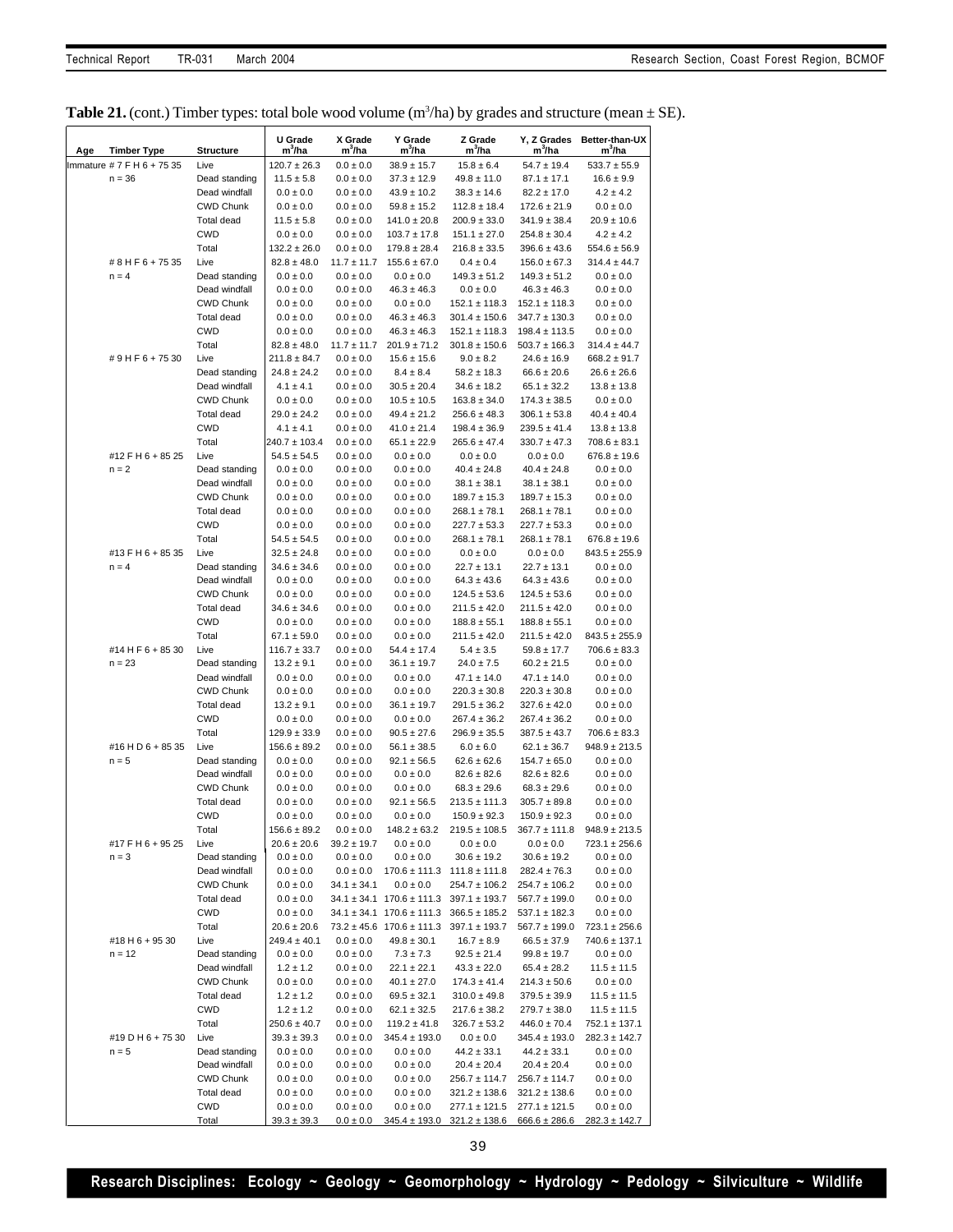

Figure 8. Immature timber types: mean total volume (m<sup>3</sup>/ha) of Y+Z Grade wood partitioned by structure.



Figure 9. Mature timber types: mean total volume (m<sup>3</sup>/ha) of Y+Z Grade wood partitioned by structure.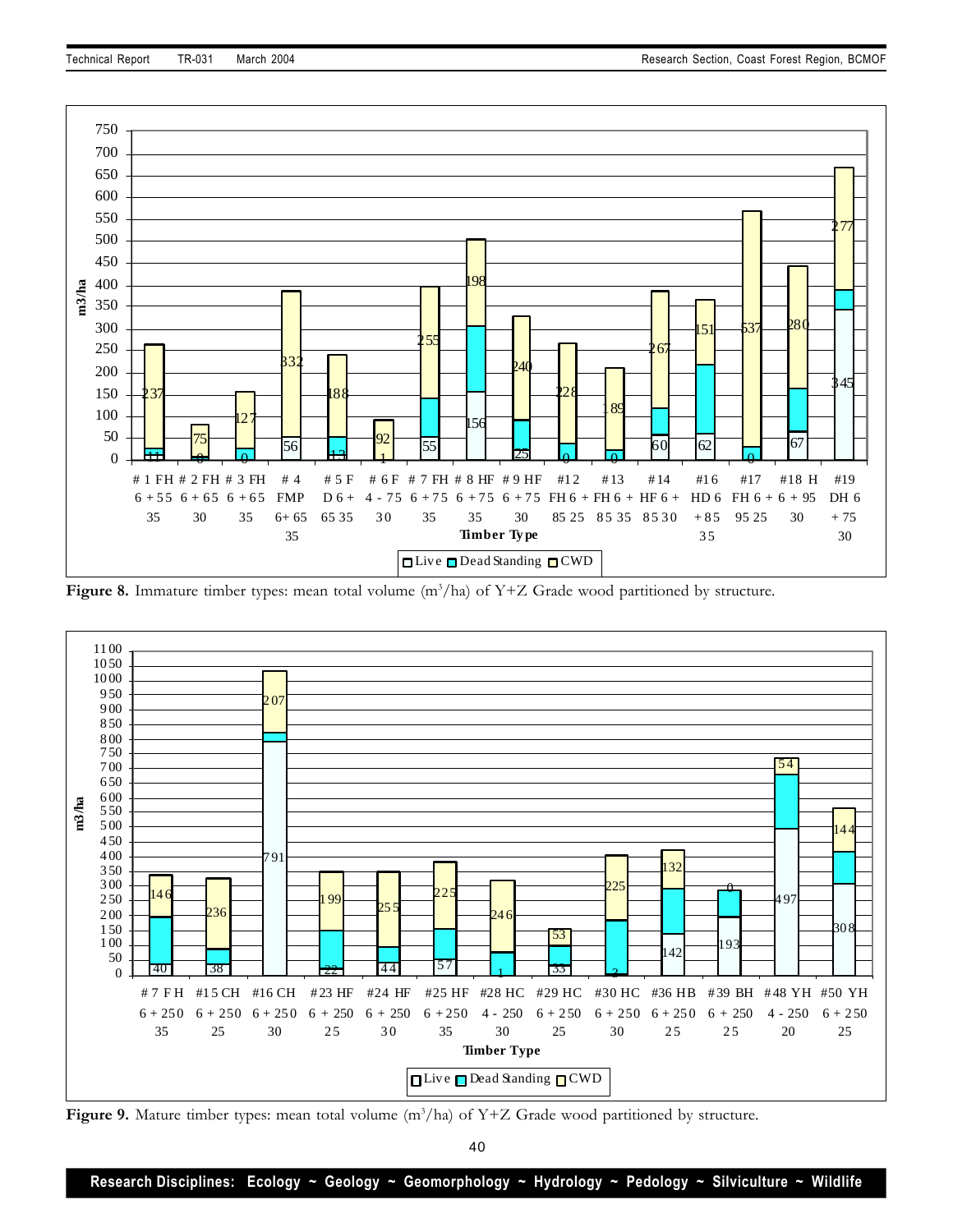| Table 22. Timber types: total volume (m <sup>3</sup> /ha) of large dimensional wood (dib $\geq$ 50 cm, length $\geq$ 8 m) by grade and structure. |  |  |  |  |
|---------------------------------------------------------------------------------------------------------------------------------------------------|--|--|--|--|
|---------------------------------------------------------------------------------------------------------------------------------------------------|--|--|--|--|

| Age    | <b>Timber Type</b>      | <b>Structure</b>                  | <b>All Grades</b><br>$m^3/ha$          | Y Grade<br>$m^3/ha$                | Y, Z Grades<br>m <sup>3</sup> /ha    | U Grade<br>$m^3/ha$                                 | X Grade<br>m <sup>3</sup> /ha  | U, X Grades<br>m <sup>3</sup> /ha  |
|--------|-------------------------|-----------------------------------|----------------------------------------|------------------------------------|--------------------------------------|-----------------------------------------------------|--------------------------------|------------------------------------|
| Mature | #7FH6+25035 Live        |                                   | $1006.1 \pm 149.8$                     | $15.7 \pm 15.7$                    | $15.7 \pm 15.7$                      | $49.4 \pm 26.3$                                     | $48.3 \pm 24.0$                | $97.7 \pm 43.4$                    |
|        | $n = 9$ (plots)         | Dead standing                     | $133.9 \pm 65.2$                       | $55.6 \pm 37.0$                    | $100.6 \pm 41.6$                     | $33.2 \pm 33.2$                                     | $0.0 \pm 0.0$                  | $33.2 \pm 33.2$                    |
|        |                         | Dead windfall                     | $41.7 \pm 41.7$                        | $0.0 \pm 0.0$                      | $41.7 \pm 41.7$                      | $0.0 \pm 0.0$                                       | $0.0 \pm 0.0$                  | $0.0 \pm 0.0$                      |
|        |                         | <b>CWD Chunk</b>                  | $18.1 \pm 18.1$                        | $0.0 \pm 0.0$                      | $18.1 \pm 18.1$                      | $0.0 \pm 0.0$                                       | $0.0 \pm 0.0$                  | $0.0 \pm 0.0$                      |
|        |                         | Total dead                        | $193.7 \pm 96.2$                       | $55.6 \pm 37.0$                    | $160.4 \pm 85.1$                     | $33.2 \pm 33.2$                                     | $0.0 \pm 0.0$                  | $33.2 \pm 33.2$                    |
|        |                         | CWD <sup>a</sup>                  | $59.8 \pm 59.8$                        | $0.0 \pm 0.0$                      | $59.8 \pm 59.8$                      | $0.0 \pm 0.0$                                       | $0.0 \pm 0.0$                  | $0.0 \pm 0.0$                      |
|        |                         | Total                             | $1199.8 \pm 175.8$                     | $71.3 \pm 37.3$                    | $176.1 \pm 82.8$                     | $82.6 \pm 37.2$                                     | $48.3 \pm 24.0$                | $130.9 \pm 46.7$                   |
|        | #15 C H 6 + 250 25 Live |                                   | $468.2 \pm 50.2$                       | $0.0 \pm 0.0$                      | $6.8 \pm 4.0$                        | $18.0 \pm 9.9$                                      | $0.2 \pm 0.2$                  | $18.2 \pm 9.9$                     |
|        | $n = 18$                | Dead standing                     | $71.9 \pm 23.8$                        | $0.0 \pm 0.0$                      | $23.6 \pm 13.3$                      | $0.0 \pm 0.0$                                       | $0.0 \pm 0.0$                  | $0.0 \pm 0.0$                      |
|        |                         | Dead windfall                     | $187.0 \pm 54.5$                       | $17.0 \pm 12.4$                    | $77.1 \pm 28.6$                      | $0.0 \pm 0.0$                                       | $1.8 \pm 1.8$                  | $1.8 \pm 1.8$                      |
|        |                         | <b>CWD Chunk</b>                  | $52.1 \pm 32.2$                        | $0.0 \pm 0.0$                      | $52.1 \pm 32.2$                      | $0.0 \pm 0.0$                                       | $0.0 \pm 0.0$                  | $0.0 \pm 0.0$                      |
|        |                         | Total dead                        | $311.0 \pm 64.5$                       | $17.0 \pm 12.4$                    | $152.8 \pm 47.0$<br>$129.2 \pm 41.6$ | $0.0 \pm 0.0$                                       | $1.8 \pm 1.8$                  | $1.8 \pm 1.8$                      |
|        |                         | <b>CWD</b><br>Total               | $239.1 \pm 59.9$<br>$779.3 \pm 86.1$   | $17.0 \pm 12.4$<br>$17.0 \pm 12.4$ | $159.6 \pm 46.8$                     | $0.0 \pm 0.0$<br>$18.0 \pm 9.9$                     | $1.8 \pm 1.8$<br>$2.0 \pm 1.8$ | $1.8 \pm 1.8$<br>$20.0 \pm 9.9$    |
|        | #16 C H 6 + 250 30 Live |                                   | $1531.4 \pm .$                         | $435.5 \pm .$                      | $786.9 \pm .$                        | $38.3 \pm .$                                        | $0.0 \pm .$                    | $38.3 \pm .$                       |
|        | $n = 1$                 | Dead standing                     | $0.0 \pm .$                            | $0.0 \pm$ .                        | $0.0 \pm .$                          | $0.0 \pm$ .                                         | $0.0 \pm .$                    | $0.0 \pm .$                        |
|        |                         | Dead windfall                     | $0.0 \pm$ .                            | $0.0 \pm$ .                        | $0.0 \pm .$                          | $0.0 \pm$ .                                         | $0.0 \pm$ .                    | $0.0 \pm .$                        |
|        |                         | <b>CWD Chunk</b>                  | $142.6\pm.$                            | $142.6 \pm .$                      | $142.6 \pm .$                        | $0.0 \pm$ .                                         | $0.0 \pm$ .                    | $0.0\,\pm$ .                       |
|        |                         | Total dead                        | $142.6 \pm .$                          | $142.6 \pm .$                      | $142.6 \pm .$                        | $0.0 \pm$ .                                         | $0.0 \pm .$                    | $0.0 \pm .$                        |
|        |                         | <b>CWD</b>                        | $142.6 \pm .$                          | $142.6 \pm .$                      | $142.6 \pm .$                        | $0.0 \pm$ .                                         | $0.0 \pm .$                    | $0.0 \pm .$                        |
|        |                         | Total                             | $1674.0 \pm .$                         | $578.1 \pm .$                      | $929.5 \pm .$                        | $38.3 \pm .$                                        | $0.0 \pm .$                    | $38.3 \pm .$                       |
|        | #23 H F 6 + 250 25 Live |                                   | $917.5 \pm 143.3$                      | $0.0 \pm 0.0$                      | $0.0 \pm 0.0$                        | $57.9 \pm 20.9$                                     | $15.4 \pm 10.3$                | $73.4 \pm 20.5$                    |
|        | $n = 14$                | Dead standing                     | $92.4 \pm 34.9$                        | $14.0 \pm 14.0$                    | $92.4 \pm 34.9$                      | $0.0 \pm 0.0$                                       | $0.0 \pm 0.0$                  | $0.0 \pm 0.0$                      |
|        |                         | Dead windfall                     | $27.5 \pm 20.1$                        | $0.0 \pm 0.0$                      | $27.5 \pm 20.1$                      | $0.0 \pm 0.0$                                       | $0.0 \pm 0.0$                  | $0.0 \pm 0.0$                      |
|        |                         | <b>CWD Chunk</b>                  | $38.2 \pm 28.0$                        | $0.0 \pm 0.0$                      | $38.2 \pm 28.0$                      | $0.0 \pm 0.0$                                       | $0.0 \pm 0.0$                  | $0.0 \pm 0.0$                      |
|        |                         | Total dead                        | $158.1 \pm 42.9$                       | $14.0 \pm 14.0$                    | $158.1 \pm 42.9$                     | $0.0 \pm 0.0$                                       | $0.0 \pm 0.0$                  | $0.0 \pm 0.0$                      |
|        |                         | <b>CWD</b>                        | $65.7 \pm 32.1$                        | $0.0 \pm 0.0$                      | $65.7 \pm 32.1$                      | $0.0 \pm 0.0$                                       | $0.0 \pm 0.0$                  | $0.0 \pm 0.0$                      |
|        |                         | Total                             | $1075.6 \pm 139.6$                     | $14.0 \pm 14.0$                    | $158.1 \pm 42.9$                     | $57.9 \pm 20.9$                                     | $15.4 \pm 10.3$                | $73.4 \pm 20.5$                    |
|        | #24 H F 6 + 250 30 Live |                                   | $919.1 \pm 86.8$                       | $0.0 \pm 0.0$                      | $0.0 \pm 0.0$                        | $104.5 \pm 43.7$                                    | $15.0 \pm 15.0$                | $119.6 \pm 36.8$                   |
|        | $n = 5$                 | Dead standing                     | $92.0 \pm 92.0$                        | $0.0 \pm 0.0$                      | $0.0 \pm 0.0$                        | $42.5 \pm 42.5$                                     | $0.0 \pm 0.0$                  | $42.5 \pm 42.5$                    |
|        |                         | Dead windfall<br><b>CWD Chunk</b> | $64.7 \pm 64.7$<br>$75.5 \pm 50.4$     | $0.0 \pm 0.0$<br>$50.5 \pm 50.5$   | $64.7 \pm 64.7$<br>$75.5 \pm 50.4$   | $0.0 \pm 0.0$<br>$0.0 \pm 0.0$                      | $0.0 \pm 0.0$<br>$0.0\pm0.0$   | $0.0 \pm 0.0$                      |
|        |                         | Total dead                        | $232.2 \pm 79.4$                       | $50.5 \pm 50.5$                    | $140.2 \pm 65.5$                     | $42.5 \pm 42.5$                                     | $0.0 \pm 0.0$                  | $0.0 \pm 0.0$<br>$42.5 \pm 42.5$   |
|        |                         | <b>CWD</b>                        | $140.2 \pm 65.5$                       | $50.5 \pm 50.5$                    | $140.2 \pm 65.5$                     | $0.0 \pm 0.0$                                       | $0.0 \pm 0.0$                  | $0.0 \pm 0.0$                      |
|        |                         | Total                             | $1151.3 \pm 77.4$                      | $50.5 \pm 50.5$                    | $140.2 \pm 65.5$                     | $147.0 \pm 38.7$                                    | $15.0 \pm 15.0$                | $162.0 \pm 47.1$                   |
|        | #25 H F 6 + 250 35 Live |                                   | $1137.2 \pm 119.9$                     | $27.0 \pm 14.7$                    | $29.4 \pm 15.0$                      | $50.6 \pm 16.4$                                     | $31.4 \pm 14.3$                | $82.0 \pm 19.9$                    |
|        | $n = 16$                | Dead standing                     | $95.7 \pm 33.4$                        | $19.6 \pm 19.6$                    | $75.8 \pm 33.6$                      | $0.0 \pm 0.0$                                       | $0.0 \pm 0.0$                  | $0.0 \pm 0.0$                      |
|        |                         | Dead windfall                     | $46.4 \pm 28.4$                        | $0.0 \pm 0.0$                      | $46.4 \pm 28.4$                      | $0.0 \pm 0.0$                                       | $0.0\pm0.0$                    | $0.0\pm0.0$                        |
|        |                         | <b>CWD Chunk</b>                  | $32.9 \pm 19.0$                        | $26.7 \pm 18.6$                    | $32.9 \pm 19.0$                      | $0.0 \pm 0.0$                                       | $0.0 \pm 0.0$                  | $0.0\pm0.0$                        |
|        |                         | Total dead                        | $174.9 \pm 49.8$                       | $46.3 \pm 25.7$                    | $155.0 \pm 52.0$                     | $0.0 \pm 0.0$                                       | $0.0 \pm 0.0$                  | $0.0 \pm 0.0$                      |
|        |                         | <b>CWD</b>                        | $79.2 \pm 36.3$                        | $26.7 \pm 18.6$                    | $79.2 \pm 36.3$                      | $0.0 \pm 0.0$                                       | $0.0 \pm 0.0$                  | $0.0 \pm 0.0$                      |
|        |                         | Total                             | $1312.2 \pm 112.7$                     | $73.3 \pm 29.7$                    | $184.4 \pm 53.6$                     | $50.6 \pm 16.4$                                     | $31.4 \pm 14.3$                | $82.0 \pm 19.9$                    |
|        | #28 H C 4 - 250 30 Live |                                   | $289.2 \pm 42.2$                       | $0.0 \pm 0.0$                      | $0.0 \pm 0.0$                        | $0.0 \pm 0.0$                                       | $0.0 \pm 0.0$                  | $0.0 \pm 0.0$                      |
|        | $n = 2$                 | Dead standing                     | $121.7 \pm 121.7$                      | $0.0 \pm 0.0$                      | $0.0 \pm 0.0$                        | $121.7 \pm 121.7$                                   | $0.0\pm0.0$                    | $121.7 \pm 121.7$                  |
|        |                         | Dead windfall                     | $73.1 \pm 73.1$                        | $0.0 \pm 0.0$                      | $0.0 \pm 0.0$                        | $0.0 \pm 0.0$                                       | $0.0 \pm 0.0$                  | $0.0 \pm 0.0$                      |
|        |                         | <b>CWD Chunk</b><br>Total dead    | $174.6 \pm 54.4$<br>$369.5 \pm 249.3$  | $0.0 \pm 0.0$<br>$0.0 \pm 0.0$     | $174.6 \pm 54.4$                     | $0.0 \pm 0.0$<br>$174.6 \pm 54.4$ 121.7 $\pm$ 121.7 | $0.0 \pm 0.0$<br>$0.0 \pm 0.0$ | $0.0 \pm 0.0$<br>$121.7 \pm 121.7$ |
|        |                         | <b>CWD</b>                        | $247.7 \pm 127.5$                      | $0.0 \pm 0.0$                      | $174.6 \pm 54.4$                     | $0.0 \pm 0.0$                                       | $0.0 \pm 0.0$                  | $0.0 \pm 0.0$                      |
|        |                         | Total                             | $658.6 \pm 291.4$                      | $0.0 \pm 0.0$                      |                                      | $174.6 \pm 54.4$ 121.7 $\pm$ 121.7                  | $0.0 \pm 0.0$                  | $121.7 \pm 121.7$                  |
|        | #29 H C 6 + 250 25 Live |                                   | $360.7 \pm 179.2$                      | $33.0 \pm 33.0$                    | $33.0 \pm 33.0$                      | $0.0 \pm 0.0$                                       | $0.0 \pm 0.0$                  | $0.0 \pm 0.0$                      |
|        | $n = 3$                 | Dead standing                     | $68.4 \pm 68.4$                        | $0.0 \pm 0.0$                      | $68.4 \pm 68.4$                      | $0.0 \pm 0.0$                                       | $0.0 \pm 0.0$                  | $0.0 \pm 0.0$                      |
|        |                         | Dead windfall                     | $123.7 \pm 11.1$                       | $0.0 \pm 0.0$                      | $49.5 \pm 29.3$                      | $0.0 \pm 0.0$                                       | $0.0 \pm 0.0$                  | $0.0 \pm 0.0$                      |
|        |                         | <b>CWD Chunk</b>                  | $0.0 \pm 0.0$                          | $0.0 \pm 0.0$                      | $0.0 \pm 0.0$                        | $0.0 \pm 0.0$                                       | $0.0 \pm 0.0$                  | $0.0 \pm 0.0$                      |
|        |                         | Total dead                        | $192.1 \pm 74.5$                       | $0.0 \pm 0.0$                      | $117.9 \pm 73.3$                     | $0.0 \pm 0.0$                                       | $0.0 \pm 0.0$                  | $0.0 \pm 0.0$                      |
|        |                         | <b>CWD</b>                        | $123.7 \pm 11.1$                       | $0.0 \pm 0.0$                      | $49.5 \pm 29.3$                      | $0.0 \pm 0.0$                                       | $0.0 \pm 0.0$                  | $0.0 \pm 0.0$                      |
|        |                         | Total                             | $552.8 \pm 134.0$                      | $33.0 \pm 33.0$                    | $150.9 \pm 76.9$                     | $0.0 \pm 0.0$                                       | $0.0 \pm 0.0$                  | $0.0 \pm 0.0$                      |
|        | #30 H C 6 + 250 30 Live |                                   | $519.5 \pm 114.0$                      | $0.0 \pm 0.0$                      | $0.0 \pm 0.0$                        | $1.5 \pm 1.5$                                       | $8.2 \pm 8.2$                  | $9.7 \pm 9.7$                      |
|        | $n = 11$                | Dead standing                     | $174.1 \pm 78.9$                       | $157.6 \pm 74.6$                   | $157.6 \pm 74.6$                     | $0.0 \pm 0.0$                                       | $0.0 \pm 0.0$                  | $0.0 \pm 0.0$                      |
|        |                         | Dead windfall                     | $191.9 \pm 105.1$                      | $0.0 \pm 0.0$                      | $34.9 \pm 18.3$                      | $0.0 \pm 0.0$                                       | $0.0 \pm 0.0$                  | $0.0 \pm 0.0$                      |
|        |                         | <b>CWD Chunk</b>                  | $11.5 \pm 11.5$                        | $0.0 \pm 0.0$                      | $11.5 \pm 11.5$                      | $0.0 \pm 0.0$                                       | $0.0 \pm 0.0$                  | $0.0 \pm 0.0$                      |
|        |                         | Total dead                        | $377.6 \pm 159.2$                      | $157.6 \pm 74.6$                   | $203.9 \pm 79.8$                     | $0.0 \pm 0.0$                                       | $0.0 \pm 0.0$                  | $0.0 \pm 0.0$                      |
|        |                         | CWD<br>Total                      | $203.4 \pm 103.6$<br>$897.0 \pm 123.2$ | $0.0 \pm 0.0$<br>$157.6 \pm 74.6$  | $46.4 \pm 19.7$<br>$203.9 \pm 79.8$  | $0.0 \pm 0.0$<br>$1.5 \pm 1.5$                      | $0.0 \pm 0.0$<br>$8.2 \pm 8.2$ | $0.0 \pm 0.0$<br>$9.7 \pm 9.7$     |
|        |                         |                                   |                                        |                                    |                                      |                                                     |                                |                                    |

 $a$  Total CWD = Dead windfall + CWD chunks.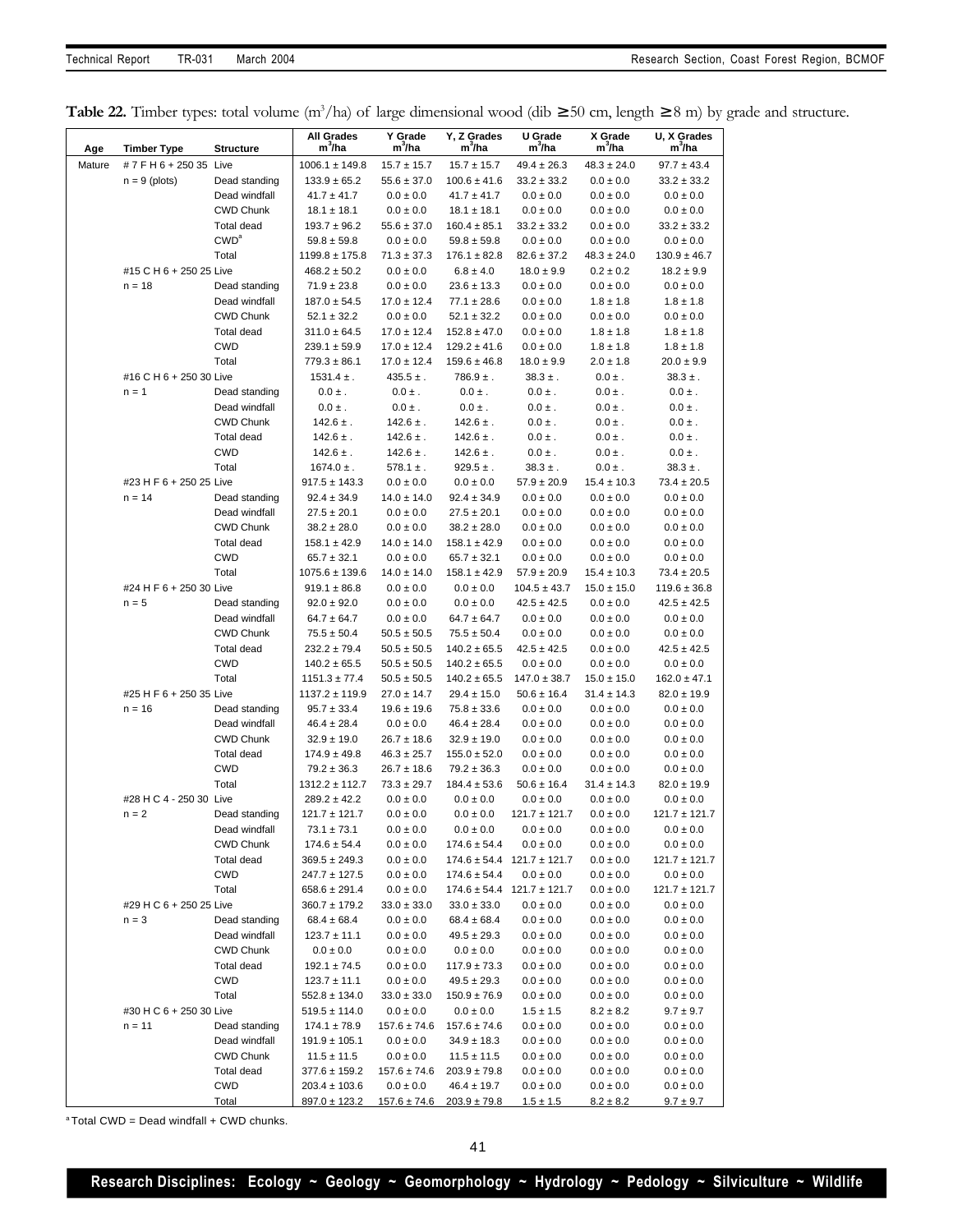**Table 22.** (cont.) Timber types: total volume (m<sup>3</sup>/ha) of large dimensional wood (dib ≥ 50cm, length ≥ 8m) by grade and structure.

| Age    | <b>Timber Type</b>                       | <b>Structure</b>                  | <b>All Grades</b><br>m <sup>3</sup> /ha | Y Grade<br>m <sup>3</sup> /ha         | Y, Z Grades<br>m <sup>3</sup> /ha     | U Grade<br>$m^3/ha$                  | X Grade<br>m <sup>3</sup> /ha     | U, X Grades<br>m <sup>3</sup> /ha    |
|--------|------------------------------------------|-----------------------------------|-----------------------------------------|---------------------------------------|---------------------------------------|--------------------------------------|-----------------------------------|--------------------------------------|
| Mature | #36 H B 6 + 250 25                       | Live                              | $721.1 \pm 64.9$                        | $77.2 \pm 17.0$                       | $114.6 \pm 26.6$                      | $79.3 \pm 17.9$                      | $43.4 \pm 15.3$                   | $122.7 \pm 21.0$                     |
|        | $n = 29$                                 | Dead standing                     | $126.4 \pm 30.0$                        | $36.1 \pm 17.4$                       | $111.7 \pm 22.6$                      | $0.0 \pm 0.0$                        | $1.9 \pm 1.9$                     | $1.9 \pm 1.9$                        |
|        |                                          | Dead windfall                     | $14.2 \pm 10.5$                         | $0.0 \pm 0.0$                         | $14.2 \pm 10.5$                       | $0.0 \pm 0.0$                        | $0.0 \pm 0.0$                     | $0.0 \pm 0.0$                        |
|        |                                          | <b>CWD Chunk</b>                  | $59.5 \pm 20.7$                         | $10.1 \pm 10.1$                       | $59.5 \pm 20.7$                       | $0.0 \pm 0.0$                        | $0.0 \pm 0.0$                     | $0.0 \pm 0.0$                        |
|        |                                          | Total dead                        | $200.1 \pm 40.8$                        | $46.2 \pm 24.0$                       | $185.4 \pm 36.7$                      | $0.0 \pm 0.0$                        | $1.9 \pm 1.9$                     | $1.9 \pm 1.9$                        |
|        |                                          | <b>CWD</b><br>Total               | $73.7 \pm 22.6$<br>$921.1 \pm 81.4$     | $10.1 \pm 10.1$<br>$123.4 \pm 24.7$   | $73.7 \pm 22.6$<br>$300.0 \pm 40.2$   | $0.0 \pm 0.0$<br>$79.3 \pm 17.9$     | $0.0 \pm 0.0$<br>$45.3 \pm 15.3$  | $0.0 \pm 0.0$<br>$124.5 \pm 20.9$    |
|        | #39 B H 6 + 250 25                       | Live                              | 759.7 ± 114.7                           | $123.5 \pm 80.4$                      | $164.7 \pm 55.5$                      | $59.6 \pm 33.6$                      | $38.8 \pm 19.4$                   | $98.4 \pm 37.2$                      |
|        | $n = 3$                                  | Dead standing                     | $145.0 \pm 76.2$                        | $0.0 \pm 0.0$                         | $58.8 \pm 58.8$                       | $0.0 \pm 0.0$                        | $0.0 \pm 0.0$                     | $0.0 \pm 0.0$                        |
|        |                                          | Dead windfall                     | $0.0 \pm 0.0$                           | $0.0 \pm 0.0$                         | $0.0 \pm 0.0$                         | $0.0\pm0.0$                          | $0.0 \pm 0.0$                     | $0.0 \pm 0.0$                        |
|        |                                          | <b>CWD Chunk</b>                  | $50.2 \pm 50.2$                         | $0.0 \pm 0.0$                         | $0.0 \pm 0.0$                         | $0.0 \pm 0.0$                        | $50.2 \pm 50.2$                   | $50.2 \pm 50.2$                      |
|        |                                          | Total dead                        | $195.2 \pm 118.5$                       | $0.0 \pm 0.0$                         | $58.8 \pm 58.8$                       | $0.0 \pm 0.0$                        | $50.2 \pm 50.2$                   | $50.2 \pm 50.2$                      |
|        |                                          | <b>CWD</b>                        | $50.2 \pm 50.2$                         | $0.0 \pm 0.0$                         | $0.0 \pm 0.0$<br>$223.5 \pm 64.2$     | $0.0 \pm 0.0$                        | $50.2 \pm 50.2$                   | $50.2 \pm 50.2$                      |
|        | #48 Y H 4 - 250 20                       | Total<br>Live                     | $954.9 \pm 155.4$<br>$579.7 \pm 105.2$  | $123.5 \pm 80.4$<br>$363.2 \pm 75.3$  | $422.7 \pm 86.3$                      | $59.6 \pm 33.6$<br>$101.9 \pm 67.2$  | $89.0 \pm 62.9$<br>$2.3 \pm 2.3$  | $148.7 \pm 44.4$<br>$104.2 \pm 69.2$ |
|        | $n = 5$                                  | Dead standing                     | $43.7 \pm 43.7$                         | $43.7 \pm 43.7$                       | $43.7 \pm 43.7$                       | $0.0 \pm 0.0$                        | $0.0 \pm 0.0$                     | $0.0 \pm 0.0$                        |
|        |                                          | Dead windfall                     | $38.1 \pm 38.1$                         | $38.1 \pm 38.1$                       | $38.1 \pm 38.1$                       | $0.0 \pm 0.0$                        | $0.0 \pm 0.0$                     | $0.0 \pm 0.0$                        |
|        |                                          | <b>CWD Chunk</b>                  | $0.0 \pm 0.0$                           | $0.0 \pm 0.0$                         | $0.0 \pm 0.0$                         | $0.0 \pm 0.0$                        | $0.0 \pm 0.0$                     | $0.0 \pm 0.0$                        |
|        |                                          | Total dead                        | $81.8 \pm 50.3$                         | $81.8 \pm 50.3$                       | $81.8 \pm 50.3$                       | $0.0 \pm 0.0$                        | $0.0 \pm 0.0$                     | $0.0 \pm 0.0$                        |
|        |                                          | <b>CWD</b>                        | $38.1 \pm 38.1$                         | $38.1 \pm 38.1$                       | $38.1 \pm 38.1$                       | $0.0 \pm 0.0$                        | $0.0 \pm 0.0$                     | $0.0 \pm 0.0$                        |
|        | #50 Y H 6 + 250 25                       | Total<br>Live                     | $661.5 \pm 137.0$<br>$976.9 \pm 112.2$  | $445.0 \pm 108.1$<br>$248.3 \pm 41.8$ | $504.4 \pm 114.4$<br>$283.9 \pm 45.2$ | $101.9 \pm 67.2$<br>$135.6 \pm 34.7$ | $2.3 \pm 2.3$<br>$169.0 \pm 35.8$ | $104.2 \pm 69.2$<br>$304.6 \pm 56.6$ |
|        | $n = 17$                                 | Dead standing                     | $63.3 \pm 25.8$                         | $10.4 \pm 10.4$                       | $55.7 \pm 25.7$                       | $0.0 \pm 0.0$                        | $0.0 \pm 0.0$                     | $0.0 \pm 0.0$                        |
|        |                                          | Dead windfall                     | $36.6 \pm 26.5$                         | $0.0 \pm 0.0$                         | $27.1 \pm 18.6$                       | $0.0 \pm 0.0$                        | $9.4 \pm 9.4$                     | $9.4 \pm 9.4$                        |
|        |                                          | <b>CWD Chunk</b>                  | $65.0 \pm 32.1$                         | $7.1 \pm 7.1$                         | $65.0 \pm 32.1$                       | $0.0 \pm 0.0$                        | $0.0 \pm 0.0$                     | $0.0 \pm 0.0$                        |
|        |                                          | Total dead                        | $164.8 \pm 52.9$                        | $17.5 \pm 12.2$                       | $147.8 \pm 49.8$                      | $0.0 \pm 0.0$                        | $9.4 \pm 9.4$                     | $9.4 \pm 9.4$                        |
|        |                                          | <b>CWD</b>                        | $101.5 \pm 37.8$                        | $7.1 \pm 7.1$                         | $92.1 \pm 34.0$                       | $0.0 \pm 0.0$                        | $9.4 \pm 9.4$                     | $9.4 \pm 9.4$                        |
|        |                                          | Total                             | 1141.6 ± 128.8                          | $265.8 \pm 40.5$                      | $431.6 \pm 51.2$                      | $135.6 \pm 34.7$                     | $178.5 \pm 37.9$                  | $314.1 \pm 59.6$                     |
|        | Immature $# 1$ F H 6 + 55 35<br>$n = 15$ | Live<br>Dead standing             | $105.8 \pm 29.2$<br>$5.1 \pm 5.1$       | $0.0 \pm 0.0$                         | $5.7 \pm 5.7$<br>$0.0 \pm 0.0$        | $0.0 \pm 0.0$<br>$0.0 \pm 0.0$       | $0.0 \pm 0.0$                     | $0.0 \pm 0.0$                        |
|        |                                          | Dead windfall                     | $0.0 \pm 0.0$                           | $0.0 \pm 0.0$<br>$0.0 \pm 0.0$        | $0.0 \pm 0.0$                         | $0.0 \pm 0.0$                        | $5.1 \pm 5.1$<br>$0.0 \pm 0.0$    | $5.1 \pm 5.1$<br>$0.0 \pm 0.0$       |
|        |                                          | <b>CWD Chunk</b>                  | $77.7 \pm 23.0$                         | $6.6 \pm 6.6$                         | $77.7 \pm 23.0$                       | $0.0 \pm 0.0$                        | $0.0 \pm 0.0$                     | $0.0 \pm 0.0$                        |
|        |                                          | Total dead                        | $82.8 \pm 24.8$                         | $6.6 \pm 6.6$                         | $77.7 \pm 23.0$                       | $0.0 \pm 0.0$                        | $5.1 \pm 5.1$                     | $5.1 \pm 5.1$                        |
|        |                                          | <b>CWD</b>                        | $77.7 \pm 23.0$                         | $6.6 \pm 6.6$                         | $77.7 \pm 23.0$                       | $0.0 \pm 0.0$                        | $0.0 \pm 0.0$                     | $0.0 \pm 0.0$                        |
|        |                                          | Total                             | $188.7 \pm 37.3$                        | $6.6 \pm 6.6$                         | $83.5 \pm 22.3$                       | $0.0 \pm 0.0$                        | $5.1 \pm 5.1$                     | $5.1 \pm 5.1$                        |
|        | # 2 F H 6 + 65 30                        | Live                              | $193.5 \pm 44.8$                        | $0.0 \pm 0.0$                         | $0.0 \pm 0.0$                         | $0.0 \pm 0.0$                        | $0.0 \pm 0.0$                     | $0.0 \pm 0.0$                        |
|        | $n = 19$                                 | Dead standing<br>Dead windfall    | $3.9 \pm 3.9$<br>$0.0 \pm 0.0$          | $3.9 \pm 3.9$<br>$0.0 \pm 0.0$        | $3.9 \pm 3.9$<br>$0.0 \pm 0.0$        | $0.0 \pm 0.0$<br>$0.0 \pm 0.0$       | $0.0 \pm 0.0$<br>$0.0 \pm 0.0$    | $0.0 \pm 0.0$<br>$0.0 \pm 0.0$       |
|        |                                          | <b>CWD Chunk</b>                  | $3.0 \pm 3.0$                           | $0.0 \pm 0.0$                         | $3.0 \pm 3.0$                         | $0.0 \pm 0.0$                        | $0.0 \pm 0.0$                     | $0.0 \pm 0.0$                        |
|        |                                          | Total dead                        | $6.9 \pm 4.8$                           | $3.9 \pm 3.9$                         | $6.9 \pm 4.8$                         | $0.0 \pm 0.0$                        | $0.0 \pm 0.0$                     | $0.0 \pm 0.0$                        |
|        |                                          | <b>CWD</b>                        | $3.0 \pm 3.0$                           | $0.0 \pm 0.0$                         | $3.0 \pm 3.0$                         | $0.0 \pm 0.0$                        | $0.0 \pm 0.0$                     | $0.0 \pm 0.0$                        |
|        |                                          | Total                             | $200.4 \pm 45.8$                        | $3.9 \pm 3.9$                         | $6.9 \pm 4.8$                         | $0.0 \pm 0.0$                        | $0.0 \pm 0.0$                     | $0.0 \pm 0.0$                        |
|        | #3FH6+6535                               | Live                              | $236.4 \pm 71.1$                        | $0.0 \pm 0.0$                         | $0.0 \pm 0.0$                         | $0.0 \pm 0.0$                        | $0.0 \pm 0.0$                     | $0.0 \pm 0.0$                        |
|        | $n = 10$                                 | Dead standing<br>Dead windfall    | $9.0 \pm 9.0$<br>$0.0 \pm 0.0$          | $0.0 \pm 0.0$<br>$0.0 \pm 0.0$        | $9.0 \pm 9.0$<br>$0.0 \pm 0.0$        | $0.0 \pm 0.0$<br>$0.0 \pm 0.0$       | $0.0 \pm 0.0$<br>$0.0 \pm 0.0$    | $0.0 \pm 0.0$<br>$0.0 \pm 0.0$       |
|        |                                          | <b>CWD Chunk</b>                  | $37.3 \pm 25.1$                         | $0.0 \pm 0.0$                         | $20.8 \pm 20.8$                       | $0.0 \pm 0.0$                        | $16.5 \pm 16.5$                   | $16.5 \pm 16.5$                      |
|        |                                          | Total dead                        | $46.3 \pm 32.5$                         | $0.0 \pm 0.0$                         | $29.8 \pm 29.8$                       | $0.0 \pm 0.0$                        | $16.5 \pm 16.5$                   | $16.5 \pm 16.5$                      |
|        |                                          | <b>CWD</b>                        | $37.3 \pm 25.1$                         | $0.0 \pm 0.0$                         | $20.8 \pm 20.8$                       | $0.0 \pm 0.0$                        | $16.5 \pm 16.5$                   | $16.5 \pm 16.5$                      |
|        |                                          | Total                             | $282.7 \pm 70.0$                        | $0.0 \pm 0.0$                         | $29.8 \pm 29.8$                       | $0.0 \pm 0.0$                        | $16.5 \pm 16.5$                   | $16.5 \pm 16.5$                      |
|        | #4FMP6+6535                              | Live                              | $262.0 \pm 123.7$                       | $0.0 \pm 0.0$                         | $0.0 \pm 0.0$                         | $0.0 \pm 0.0$                        | $0.0 \pm 0.0$                     | $0.0 \pm 0.0$                        |
|        | $n = 2$                                  | Dead standing                     | $0.0 \pm 0.0$                           | $0.0 \pm 0.0$                         | $0.0 \pm 0.0$                         | $0.0 \pm 0.0$                        | $0.0 \pm 0.0$                     | $0.0 \pm 0.0$                        |
|        |                                          | Dead windfall<br><b>CWD Chunk</b> | $0.0 \pm 0.0$<br>$137.6 \pm 49.5$       | $0.0 \pm 0.0$<br>$45.8 \pm 45.8$      | $0.0 \pm 0.0$<br>$137.6 \pm 49.5$     | $0.0 \pm 0.0$<br>$0.0 \pm 0.0$       | $0.0 \pm 0.0$<br>$0.0 \pm 0.0$    | $0.0 \pm 0.0$<br>$0.0 \pm 0.0$       |
|        |                                          | Total dead                        | $137.6 \pm 49.5$                        | $45.8 \pm 45.8$                       | $137.6 \pm 49.5$                      | $0.0 \pm 0.0$                        | $0.0 \pm 0.0$                     | $0.0 \pm 0.0$                        |
|        |                                          | <b>CWD</b>                        | $137.6 \pm 49.5$                        | $45.8 \pm 45.8$                       | $137.6 \pm 49.5$                      | $0.0 \pm 0.0$                        | $0.0 \pm 0.0$                     | $0.0 \pm 0.0$                        |
|        |                                          | Total                             | $399.6 \pm 173.2$                       | $45.8 \pm 45.8$                       | $137.6 \pm 49.5$                      | $0.0 \pm 0.0$                        | $0.0 \pm 0.0$                     | $0.0 \pm 0.0$                        |
|        | #5FD6+6535                               | Live                              | $391.2 \pm 108.4$                       | $0.0 \pm 0.0$                         | $0.0 \pm 0.0$                         | $0.0 \pm 0.0$                        | $0.0 \pm 0.0$                     | $0.0\pm0.0$                          |
|        | $n = 6$                                  | Dead standing                     | $27.5 \pm 27.5$                         | $0.0 \pm 0.0$                         | $27.5 \pm 27.5$                       | $0.0 \pm 0.0$                        | $0.0 \pm 0.0$                     | $0.0 \pm 0.0$                        |
|        |                                          | Dead windfall<br>CWD Chunk        | $18.2 \pm 18.2$                         | $18.2 \pm 18.2$                       | $18.2 \pm 18.2$                       | $0.0 \pm 0.0$                        | $0.0 \pm 0.0$<br>$0.0 \pm 0.0$    | $0.0 \pm 0.0$                        |
|        |                                          | Total dead                        | $59.8 \pm 45.1$<br>$105.5 \pm 49.4$     | $0.0 \pm 0.0$<br>$18.2 \pm 18.2$      | $59.8 \pm 45.1$<br>$105.5 \pm 49.4$   | $0.0 \pm 0.0$<br>$0.0 \pm 0.0$       | $0.0 \pm 0.0$                     | $0.0 \pm 0.0$<br>$0.0 \pm 0.0$       |
|        |                                          | CWD                               | $78.1 \pm 50.5$                         | $18.2 \pm 18.2$                       | $78.1 \pm 50.5$                       | $0.0 \pm 0.0$                        | $0.0 \pm 0.0$                     | $0.0 \pm 0.0$                        |
|        |                                          | Total                             | $496.7 \pm 148.4$                       | $18.2 \pm 18.2$                       | $105.5 \pm 49.4$                      | $0.0 \pm 0.0$                        | $0.0 \pm 0.0$                     | $0.0 \pm 0.0$                        |
|        | #6F4-7530                                | Live                              | $190.0 \pm 91.7$                        | $0.0 \pm 0.0$                         | $0.0 \pm 0.0$                         | $0.0 \pm 0.0$                        | $0.0 \pm 0.0$                     | $0.0 \pm 0.0$                        |
|        | $n = 5$                                  | Dead standing                     | $0.0 \pm 0.0$                           | $0.0 \pm 0.0$                         | $0.0 \pm 0.0$                         | $0.0 \pm 0.0$                        | $0.0 \pm 0.0$                     | $0.0 \pm 0.0$                        |
|        |                                          | Dead windfall                     | $0.0 \pm 0.0$                           | $0.0 \pm 0.0$                         | $0.0 \pm 0.0$                         | $0.0 \pm 0.0$                        | $0.0 \pm 0.0$                     | $0.0 \pm 0.0$                        |
|        |                                          | CWD Chunk                         | $36.4 \pm 22.3$                         | $0.0 \pm 0.0$                         | $36.4 \pm 22.3$                       | $0.0 \pm 0.0$                        | $0.0 \pm 0.0$                     | $0.0 \pm 0.0$                        |
|        |                                          | Total dead<br><b>CWD</b>          | $36.4 \pm 22.3$<br>$36.4 \pm 22.3$      | $0.0 \pm 0.0$<br>$0.0 \pm 0.0$        | $36.4 \pm 22.3$<br>$36.4 \pm 22.3$    | $0.0 \pm 0.0$<br>$0.0 \pm 0.0$       | $0.0 \pm 0.0$<br>$0.0 \pm 0.0$    | $0.0 \pm 0.0$<br>$0.0 \pm 0.0$       |
|        |                                          | Total                             | $226.4 \pm 104.3$                       | $0.0 \pm 0.0$                         | $36.4 \pm 22.3$                       | $0.0 \pm 0.0$                        | $0.0 \pm 0.0$                     | $0.0 \pm 0.0$                        |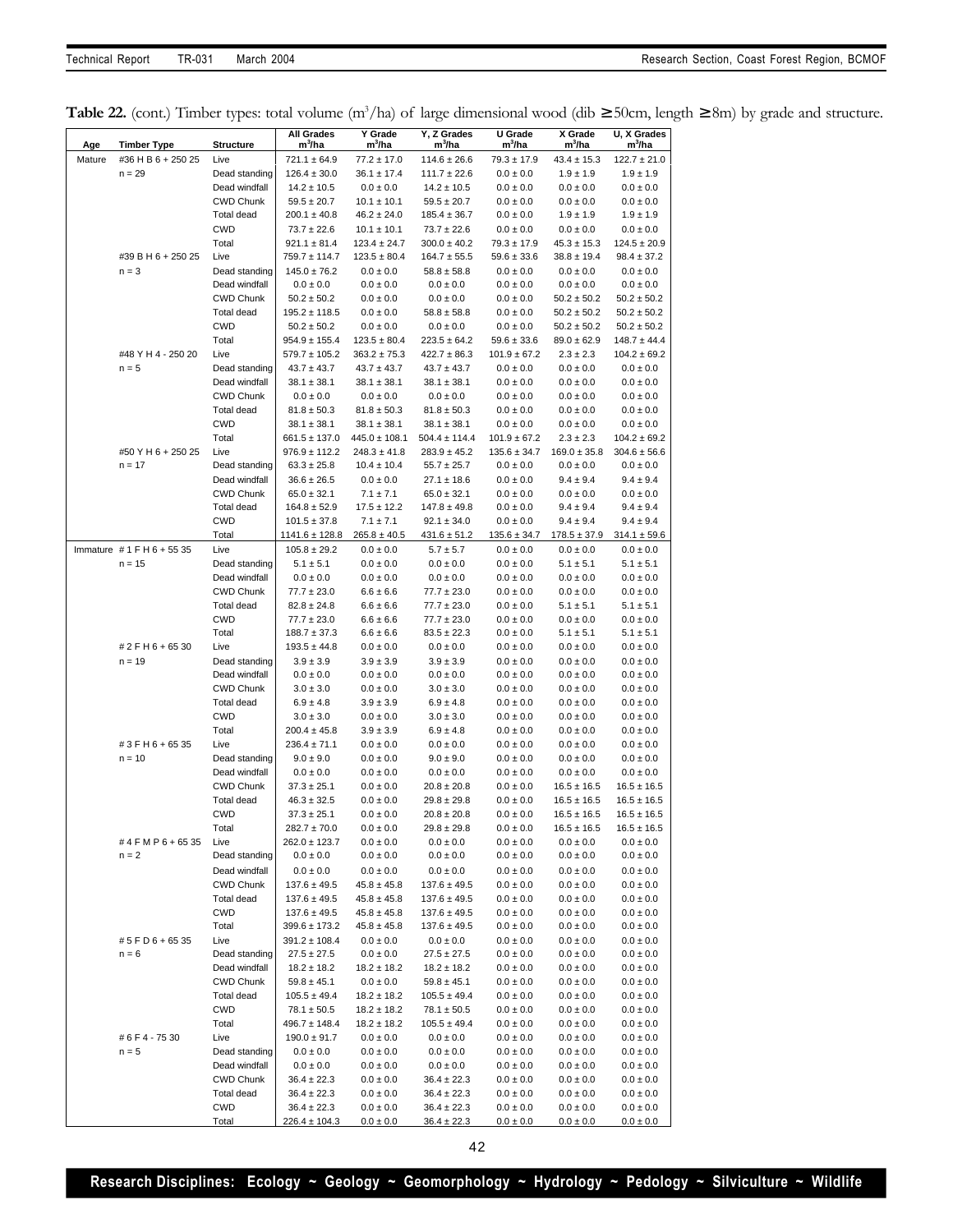|  |  | Table 22. (cont.) Timber types: total volume (m <sup>3</sup> /ha) of large dimensional wood (dib $\geq$ 50cm, length $\geq$ 8m) by grade and structure. |  |  |  |  |  |  |  |  |  |  |
|--|--|---------------------------------------------------------------------------------------------------------------------------------------------------------|--|--|--|--|--|--|--|--|--|--|
|--|--|---------------------------------------------------------------------------------------------------------------------------------------------------------|--|--|--|--|--|--|--|--|--|--|

| Age | <b>Timber Type</b>  | <b>Structure</b>               | <b>All Grades</b><br>m'/ha            | Y Grade<br>m'/ha                   | Y, Z Grades<br>m <sup>3</sup> /ha   | U Grade<br>m <sup>3</sup> /ha      | X Grade<br>m <sup>3</sup> /ha  | U, X Grades<br>$m^3/ha$          |
|-----|---------------------|--------------------------------|---------------------------------------|------------------------------------|-------------------------------------|------------------------------------|--------------------------------|----------------------------------|
|     | Immature #7FH6+7535 | Live                           | $246.8 \pm 29.6$                      | $2.4 \pm 2.4$                      | $4.4 \pm 3.1$                       | $0.7 \pm 0.7$                      | $0.0 \pm 0.0$                  | $0.7 \pm 0.7$                    |
|     | $n = 36$            | Dead standing                  | $36.5 \pm 15.0$                       | $7.8 \pm 5.9$                      | $16.9 \pm 8.4$                      | $4.0 \pm 4.0$                      | $0.0 \pm 0.0$                  | $4.0 \pm 4.0$                    |
|     |                     | Dead windfall                  | $37.5 \pm 13.1$                       | $21.1 \pm 8.2$                     | $37.5 \pm 13.1$                     | $0.0 \pm 0.0$                      | $0.0 \pm 0.0$                  | $0.0 \pm 0.0$                    |
|     |                     | <b>CWD Chunk</b>               | $52.4 \pm 14.5$                       | $30.1 \pm 12.5$                    | $52.4 \pm 14.5$                     | $0.0 \pm 0.0$                      | $0.0 \pm 0.0$                  | $0.0 \pm 0.0$                    |
|     |                     | Total dead                     | $126.3 \pm 23.7$                      | $59.0 \pm 16.1$                    | $106.7 \pm 19.5$                    | $4.0 \pm 4.0$                      | $0.0 \pm 0.0$                  | $4.0 \pm 4.0$                    |
|     |                     | <b>CWD</b>                     | $89.8 \pm 17.9$                       | $51.2 \pm 14.8$                    | $89.8 \pm 17.9$                     | $0.0 \pm 0.0$                      | $0.0 \pm 0.0$                  | $0.0 \pm 0.0$                    |
|     |                     | Total                          | $373.1 \pm 47.2$                      | $61.4 \pm 16.3$                    | $111.1 \pm 19.8$                    | $4.7 \pm 4.1$                      | $0.0 \pm 0.0$                  | $4.7 \pm 4.1$                    |
|     | #8HF6+7535          | Live                           | $171.9 \pm 71.0$                      | $3.8 \pm 3.8$                      | $3.8 \pm 3.8$                       | $0.0 \pm 0.0$                      | $11.7 \pm 11.7$                | $11.7 \pm 11.7$                  |
|     | $n = 4$             | Dead standing                  | $25.3 \pm 25.3$                       | $0.0 \pm 0.0$                      | $25.3 \pm 25.3$                     | $0.0 \pm 0.0$                      | $0.0 \pm 0.0$                  | $0.0 \pm 0.0$                    |
|     |                     | Dead windfall                  | $46.3 \pm 46.3$                       | $46.3 \pm 46.3$                    | $46.3 \pm 46.3$                     | $0.0 \pm 0.0$                      | $0.0 \pm 0.0$                  | $0.0 \pm 0.0$                    |
|     |                     | <b>CWD Chunk</b>               | $103.8 \pm 103.8$                     | $0.0 \pm 0.0$                      | $103.8 \pm 103.8$                   | $0.0 \pm 0.0$                      | $0.0 \pm 0.0$                  | $0.0 \pm 0.0$                    |
|     |                     | <b>Total dead</b>              | $175.4 \pm 121.7$                     | $46.3 \pm 46.3$                    | $175.4 \pm 121.7$                   | $0.0 \pm 0.0$                      | $0.0 \pm 0.0$                  | $0.0 \pm 0.0$                    |
|     |                     | <b>CWD</b>                     | $150.1 \pm 98.5$                      | $46.3 \pm 46.3$                    | $150.1 \pm 98.5$                    | $0.0 \pm 0.0$                      | $0.0 \pm 0.0$                  | $0.0 \pm 0.0$                    |
|     |                     | Total                          | $347.3 \pm 133.3$                     | $50.1 \pm 50.1$                    | $179.2 \pm 121.9$                   | $0.0 \pm 0.0$                      | $11.7 \pm 11.7$                | $11.7 \pm 11.7$                  |
|     | #9HF6+7530          | Live                           | $215.0 \pm 77.6$                      | $0.0 \pm 0.0$                      | $0.0 \pm 0.0$                       | $0.0 \pm 0.0$                      | $0.0 \pm 0.0$                  | $0.0 \pm 0.0$                    |
|     |                     | Dead standing                  | $16.6 \pm 16.6$                       | $0.0 \pm 0.0$                      | $0.0 \pm 0.0$                       | $0.0 \pm 0.0$                      | $0.0 \pm 0.0$                  | $0.0 \pm 0.0$                    |
|     |                     | Dead windfall                  | $18.6 \pm 18.6$                       | $0.0 \pm 0.0$                      | $11.7 \pm 11.7$                     | $0.0 \pm 0.0$                      | $0.0 \pm 0.0$                  | $0.0 \pm 0.0$                    |
|     |                     | <b>CWD Chunk</b>               | $10.3 \pm 10.3$                       | $0.0 \pm 0.0$                      | $10.3 \pm 10.3$                     | $0.0 \pm 0.0$                      | $0.0 \pm 0.0$                  | $0.0 \pm 0.0$                    |
|     |                     | <b>Total dead</b><br>CWD       | $45.5 \pm 35.6$                       | $0.0 \pm 0.0$                      | $22.0 \pm 14.7$                     | $0.0 \pm 0.0$                      | $0.0 \pm 0.0$                  | $0.0 \pm 0.0$                    |
|     |                     | Total                          | $28.8 \pm 20.2$                       | $0.0 \pm 0.0$                      | $22.0 \pm 14.7$<br>$22.0 \pm 14.7$  | $0.0 \pm 0.0$                      | $0.0 \pm 0.0$                  | $0.0 \pm 0.0$                    |
|     | #12 F H 6 + 85 25   | Live                           | $260.5 \pm 76.5$<br>$294.5 \pm 294.5$ | $0.0 \pm 0.0$                      | $0.0 \pm 0.0$                       | $0.0 \pm 0.0$<br>$0.0 \pm 0.0$     | $0.0 \pm 0.0$<br>$0.0 \pm 0.0$ | $0.0 \pm 0.0$                    |
|     | $n = 2$             | Dead standing                  | $0.0 \pm 0.0$                         | $0.0 \pm 0.0$<br>$0.0 \pm 0.0$     | $0.0 \pm 0.0$                       | $0.0 \pm 0.0$                      | $0.0 \pm 0.0$                  | $0.0 \pm 0.0$<br>$0.0 \pm 0.0$   |
|     |                     | Dead windfall                  | $0.0 \pm 0.0$                         | $0.0 \pm 0.0$                      | $0.0 \pm 0.0$                       | $0.0 \pm 0.0$                      | $0.0 \pm 0.0$                  | $0.0 \pm 0.0$                    |
|     |                     | <b>CWD Chunk</b>               | $0.0 \pm 0.0$                         | $0.0 \pm 0.0$                      | $0.0 \pm 0.0$                       | $0.0 \pm 0.0$                      | $0.0 \pm 0.0$                  | $0.0 \pm 0.0$                    |
|     |                     | Total dead                     | $0.0 \pm 0.0$                         | $0.0 \pm 0.0$                      | $0.0 \pm 0.0$                       | $0.0 \pm 0.0$                      | $0.0 \pm 0.0$                  | $0.0 \pm 0.0$                    |
|     |                     | <b>CWD</b>                     | $0.0 \pm 0.0$                         | $0.0 \pm 0.0$                      | $0.0 \pm 0.0$                       | $0.0 \pm 0.0$                      | $0.0 \pm 0.0$                  | $0.0 \pm 0.0$                    |
|     |                     | Total                          | 294.5 ± 294.5                         | $0.0 \pm 0.0$                      | $0.0 \pm 0.0$                       | $0.0 \pm 0.0$                      | $0.0 \pm 0.0$                  | $0.0 \pm 0.0$                    |
|     | #13 F H 6 + 85 35   | Live                           | $403.2 \pm 104.5$                     | $0.0 \pm 0.0$                      | $0.0 \pm 0.0$                       | $0.0 \pm 0.0$                      | $0.0 \pm 0.0$                  | $0.0 \pm 0.0$                    |
|     | $n = 4$             | Dead standing                  | $0.0 \pm 0.0$                         | $0.0 \pm 0.0$                      | $0.0 \pm 0.0$                       | $0.0 \pm 0.0$                      | $0.0 \pm 0.0$                  | $0.0 \pm 0.0$                    |
|     |                     | Dead windfall                  | $48.3 \pm 48.3$                       | $0.0 \pm 0.0$                      | $48.3 \pm 48.3$                     | $0.0 \pm 0.0$                      | $0.0 \pm 0.0$                  | $0.0 \pm 0.0$                    |
|     |                     | <b>CWD Chunk</b>               | $0.0 \pm 0.0$                         | $0.0 \pm 0.0$                      | $0.0 \pm 0.0$                       | $0.0 \pm 0.0$                      | $0.0 \pm 0.0$                  | $0.0 \pm 0.0$                    |
|     |                     | Total dead                     | $48.3 \pm 48.3$                       | $0.0 \pm 0.0$                      | $48.3 \pm 48.3$                     | $0.0 \pm 0.0$                      | $0.0 \pm 0.0$                  | $0.0 \pm 0.0$                    |
|     |                     | <b>CWD</b>                     | $48.3 \pm 48.3$                       | $0.0 \pm 0.0$                      | $48.3 \pm 48.3$                     | $0.0 \pm 0.0$                      | $0.0 \pm 0.0$                  | $0.0 \pm 0.0$                    |
|     |                     | Total                          | 451.5 ± 131.5                         | $0.0 \pm 0.0$                      | $48.3 \pm 48.3$                     | $0.0 \pm 0.0$                      | $0.0 \pm 0.0$                  | $0.0 \pm 0.0$                    |
|     | #14 H F 6 + 85 30   | Live                           | $369.8 \pm 56.1$                      | $20.2 \pm 15.1$                    | $20.2 \pm 15.1$                     | $24.1 \pm 14.2$                    | $0.0 \pm 0.0$                  | $24.1 \pm 14.2$                  |
|     | $n = 23$            | Dead standing                  | $19.4 \pm 17.6$                       | $17.5 \pm 17.5$                    | $19.4 \pm 17.6$                     | $0.0 \pm 0.0$                      | $0.0 \pm 0.0$                  | $0.0 \pm 0.0$                    |
|     |                     | Dead windfall                  | $31.3 \pm 13.5$                       | $0.0 \pm 0.0$                      | $31.3 \pm 13.5$                     | $0.0 \pm 0.0$                      | $0.0 \pm 0.0$                  | $0.0 \pm 0.0$                    |
|     |                     | <b>CWD Chunk</b>               | $99.6 \pm 25.8$                       | $0.0 \pm 0.0$                      | $99.6 \pm 25.8$                     | $0.0 \pm 0.0$                      | $0.0 \pm 0.0$                  | $0.0 \pm 0.0$                    |
|     |                     | <b>Total dead</b>              | $150.3 \pm 34.4$                      | $17.5 \pm 17.5$                    | $150.3 \pm 34.4$                    | $0.0 \pm 0.0$                      | $0.0 \pm 0.0$                  | $0.0 \pm 0.0$                    |
|     |                     | <b>CWD</b>                     | $130.9 \pm 28.9$                      | $0.0 \pm 0.0$                      | $130.9 \pm 28.9$                    | $0.0 \pm 0.0$                      | $0.0 \pm 0.0$                  | $0.0 \pm 0.0$                    |
|     |                     | Total                          | $520.1 \pm 66.0$                      | $37.7 \pm 22.4$                    | $170.5 \pm 33.7$                    | $24.1 \pm 14.2$                    | $0.0 \pm 0.0$                  | $24.1 \pm 14.2$                  |
|     | #16 H D 6 + 85 35   | Live                           | $600.9 \pm 142.8$                     | $0.0 \pm 0.0$                      | $0.0 \pm 0.0$                       | $42.1 \pm 42.1$                    | $0.0 \pm 0.0$                  | $42.1 \pm 42.1$                  |
|     | $n = 5$             | Dead standing<br>Dead windfall | $44.7 \pm 44.7$                       | $44.7 \pm 44.7$                    | $44.7 \pm 44.7$                     | $0.0 \pm 0.0$<br>$0.0 \pm 0.0$     | $0.0 \pm 0.0$                  | $0.0 \pm 0.0$<br>$0.0 \pm 0.0$   |
|     |                     | <b>CWD Chunk</b>               | $20.7 \pm 20.7$<br>$44.0 \pm 27.0$    | $0.0 \pm 0.0$<br>$0.0 \pm 0.0$     | $20.7 \pm 20.7$<br>$44.0 \pm 27.0$  | $0.0 \pm 0.0$                      | $0.0 \pm 0.0$<br>$0.0 \pm 0.0$ | $0.0 \pm 0.0$                    |
|     |                     | Total dead                     | $109.4 \pm 59.8$                      | $44.7 \pm 44.7$                    | $109.4 \pm 59.8$                    | $0.0 \pm 0.0$                      | $0.0 \pm 0.0$                  | $0.0 \pm 0.0$                    |
|     |                     | CWD                            | $64.7 \pm 26.5$                       | $0.0 \pm 0.0$                      | $64.7 \pm 26.5$                     | $0.0 \pm 0.0$                      | $0.0 \pm 0.0$                  | $0.0 \pm 0.0$                    |
|     |                     | Total                          | 710.3 ± 124.8                         | $44.7 \pm 44.7$                    | $109.4 \pm 59.8$                    | $42.1 \pm 42.1$                    | $0.0 \pm 0.0$                  | $42.1 \pm 42.1$                  |
|     | #17 F H 6 + 95 25   | Live                           | $482.4 \pm 242.2$                     | $0.0 \pm 0.0$                      | $0.0 \pm 0.0$                       | $0.0 \pm 0.0$                      | $0.0 \pm 0.0$                  | $0.0\pm0.0$                      |
|     | $n = 3$             | Dead standing                  | $0.0 \pm 0.0$                         | $0.0 \pm 0.0$                      | $0.0 \pm 0.0$                       | $0.0\pm0.0$                        | $0.0 \pm 0.0$                  | $0.0 \pm 0.0$                    |
|     |                     | Dead windfall                  | $243.8 \pm 72.6$                      | $170.6 \pm 111.3$                  | $243.8 \pm 72.6$                    | $0.0 \pm 0.0$                      | $0.0 \pm 0.0$                  | $0.0 \pm 0.0$                    |
|     |                     | <b>CWD Chunk</b>               | $145.3 \pm 24.0$                      | $0.0 \pm 0.0$                      | $111.3 \pm 56.6$                    | $0.0 \pm 0.0$                      | $34.1 \pm 34.1$                | $34.1 \pm 34.1$                  |
|     |                     | Total dead                     | $389.1 \pm 96.1$                      | $170.6 \pm 111.3$                  | $355.0 \pm 125.2$                   | $0.0\pm0.0$                        | $34.1 \pm 34.1$                | $34.1 \pm 34.1$                  |
|     |                     | <b>CWD</b>                     | $389.1 \pm 96.1$                      | $170.6 \pm 111.3$                  | $355.0 \pm 125.2$                   | $0.0\pm0.0$                        | $34.1 \pm 34.1$                | $34.1 \pm 34.1$                  |
|     |                     | Total                          | $871.5 \pm 164.6$                     | $170.6 \pm 111.3$                  | $355.0 \pm 125.2$                   | $0.0 \pm 0.0$                      | $34.1 \pm 34.1$                | $34.1 \pm 34.1$                  |
|     | #18 H 6 + 95 30     | Live                           | $468.6 \pm 99.5$                      | $42.0 \pm 30.5$                    | $42.0 \pm 30.5$                     | $35.1 \pm 20.7$                    | $0.0\pm0.0$                    | $35.1 \pm 20.7$                  |
|     | $n = 12$            | Dead standing                  | $16.4 \pm 11.2$                       | $7.3 \pm 7.3$                      | $16.4 \pm 11.2$                     | $0.0 \pm 0.0$                      | $0.0 \pm 0.0$                  | $0.0 \pm 0.0$                    |
|     |                     | Dead windfall                  | $74.5 \pm 32.5$                       | $22.1 \pm 22.1$                    | $63.0 \pm 28.6$                     | $0.0 \pm 0.0$                      | $0.0 \pm 0.0$                  | $0.0\pm0.0$                      |
|     |                     | <b>CWD Chunk</b>               | $27.9 \pm 20.4$                       | $19.2 \pm 19.2$                    | $27.9 \pm 20.4$                     | $0.0 \pm 0.0$                      | $0.0 \pm 0.0$                  | $0.0 \pm 0.0$                    |
|     |                     | Total dead                     | $118.8 \pm 35.4$                      | $48.6 \pm 27.9$                    | $107.3 \pm 33.3$                    | $0.0 \pm 0.0$                      | $0.0 \pm 0.0$                  | $0.0 \pm 0.0$                    |
|     |                     | CWD<br>Total                   | $102.4 \pm 37.9$<br>$587.4 \pm 94.9$  | $41.3 \pm 27.9$<br>$90.7 \pm 41.2$ | $90.9 \pm 35.4$<br>$149.4 \pm 46.7$ | $0.0 \pm 0.0$                      | $0.0 \pm 0.0$<br>$0.0 \pm 0.0$ | $0.0 \pm 0.0$<br>$35.1 \pm 20.7$ |
|     | #19 D H 6 + 75 30   | Live                           | $134.8 \pm 93.7$                      | $0.0 \pm 0.0$                      | $0.0 \pm 0.0$                       | $35.1 \pm 20.7$<br>$39.3 \pm 39.3$ | $0.0 \pm 0.0$                  | $39.3 \pm 39.3$                  |
|     | $n = 5$             | Dead standing                  | $0.0 \pm 0.0$                         | $0.0 \pm 0.0$                      | $0.0 \pm 0.0$                       | $0.0 \pm 0.0$                      | $0.0 \pm 0.0$                  | $0.0\pm0.0$                      |
|     |                     | Dead windfall                  | $0.0 \pm 0.0$                         | $0.0 \pm 0.0$                      | $0.0 \pm 0.0$                       | $0.0 \pm 0.0$                      | $0.0 \pm 0.0$                  | $0.0 \pm 0.0$                    |
|     |                     | <b>CWD Chunk</b>               | $60.9 \pm 37.4$                       | $0.0 \pm 0.0$                      | $60.9 \pm 37.4$                     | $0.0 \pm 0.0$                      | $0.0 \pm 0.0$                  | $0.0 \pm 0.0$                    |
|     |                     | Total dead                     | $60.9 \pm 37.4$                       | $0.0 \pm 0.0$                      | $60.9 \pm 37.4$                     | $0.0 \pm 0.0$                      | $0.0 \pm 0.0$                  | $0.0 \pm 0.0$                    |
|     |                     | CWD                            | $60.9 \pm 37.4$                       | $0.0 \pm 0.0$                      | $60.9 \pm 37.4$                     | $0.0 \pm 0.0$                      | $0.0 \pm 0.0$                  | $0.0 \pm 0.0$                    |
|     |                     | Total                          | $195.7 \pm 96.1$                      | $0.0 \pm 0.0$                      | $60.9 \pm 37.4$                     | $39.3 \pm 39.3$                    | $0.0 \pm 0.0$                  | $39.3 \pm 39.3$                  |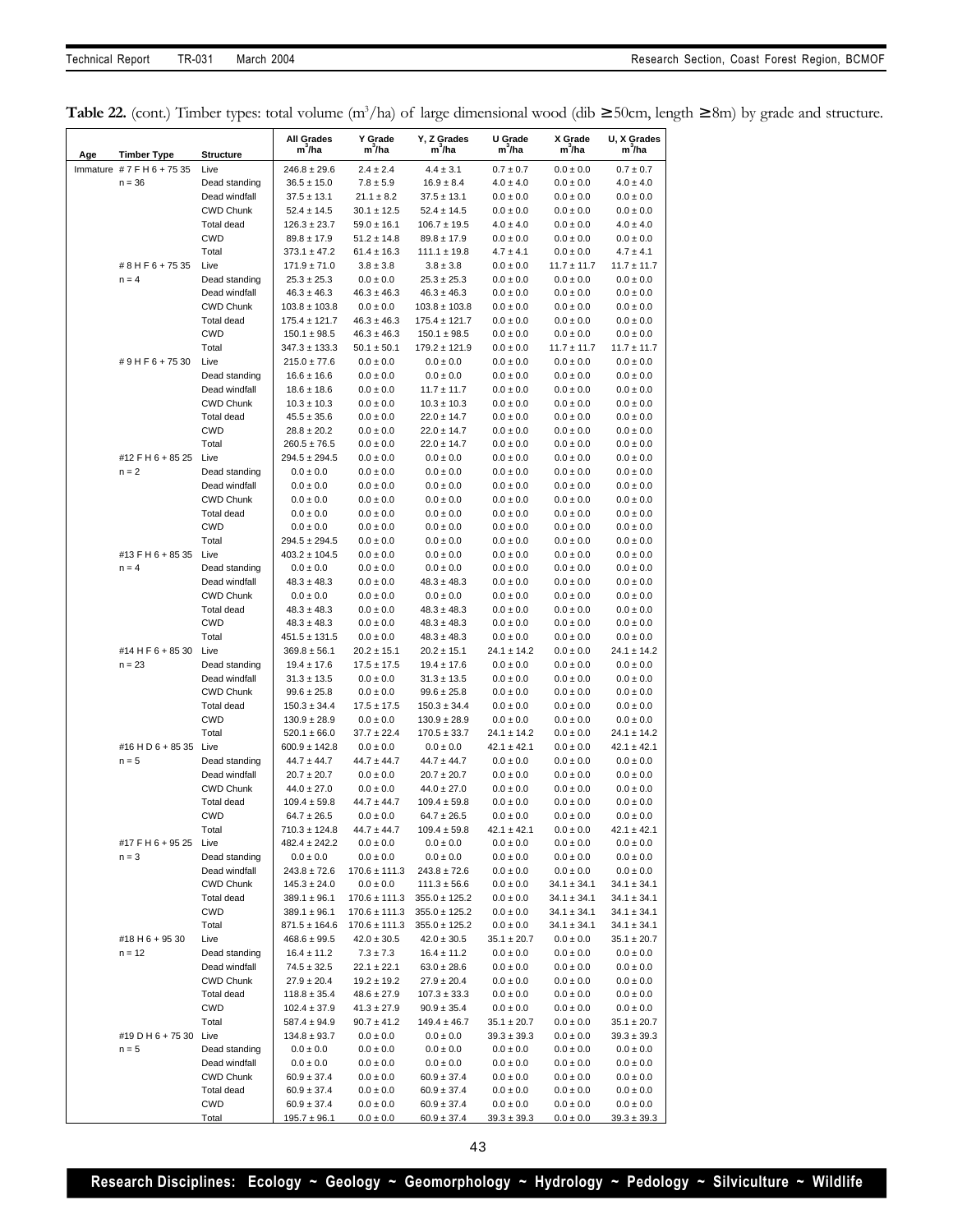

**Figure 10.** Immature timber types: total volume/ha of large dimensional Y+Z Grade wood (large-end dib ≥ 50 cm, length  $\geq$  8 m) partitioned by structure.



**Figure 11.** Mature timber types: total volume/ha of large dimensional Y+Z Grade wood (large-end dib ≥ 50 cm, length  $\geq 8$  m) partitioned by structure.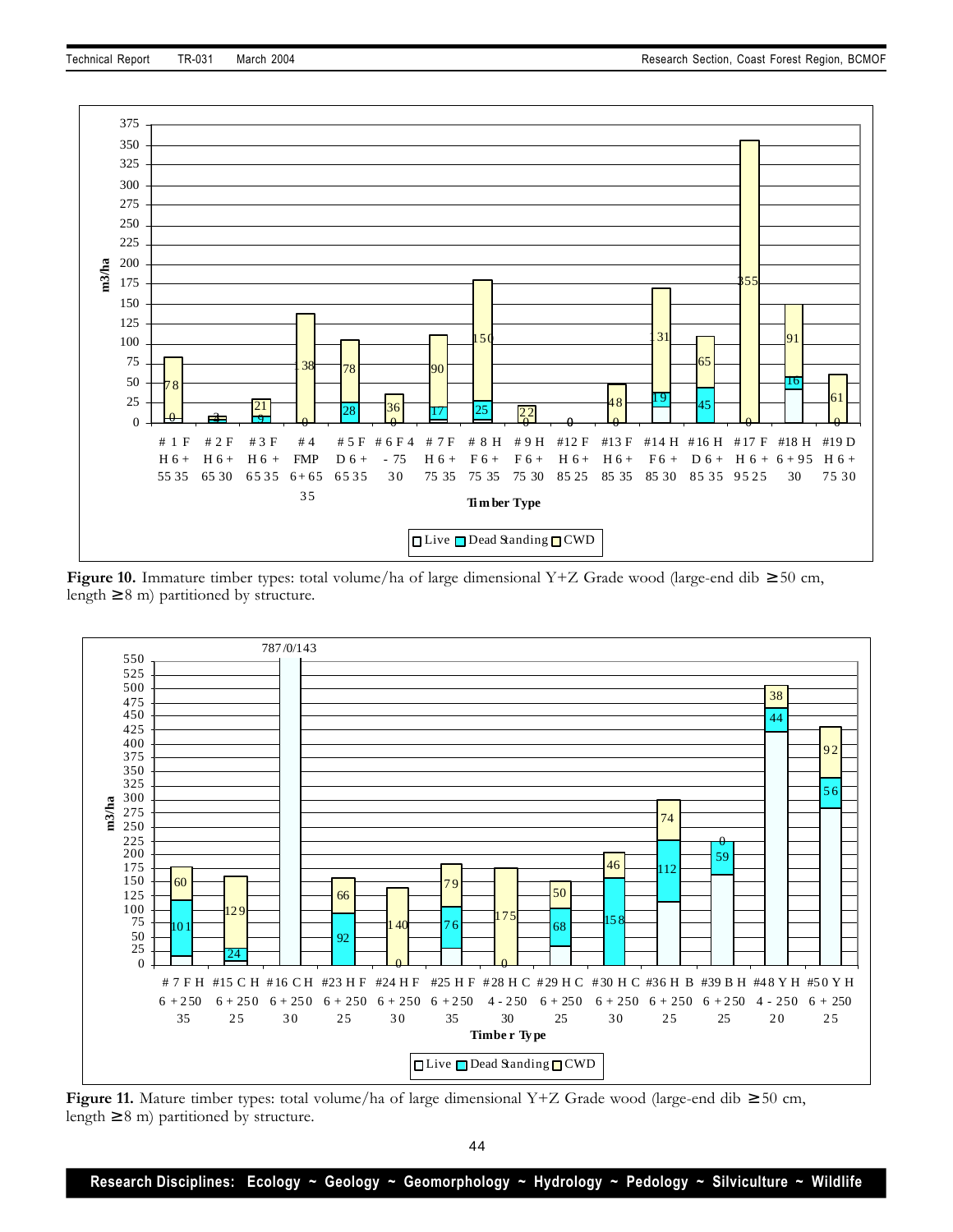**Table 23.** Timber types: total density (no./ha) of large dimensional wood (large-end dib ≥ 50 cm, length ≥ 8 m), partitioned by grade and structure (mean ± SE).

| Age    | <b>Timber Type</b> | Structure                      | <b>All Grades</b><br>no./ha         | Y Grade<br>no./ha              | Y, Z Grades<br>no./ha            | U Grade<br>no./ha               | X Grade<br>no./ha              | U, X Grades<br>no./ha              |
|--------|--------------------|--------------------------------|-------------------------------------|--------------------------------|----------------------------------|---------------------------------|--------------------------------|------------------------------------|
| Mature | #7FH6+25035        | Live                           | $323.2 \pm 40.1$                    | $9.5 \pm 9.5$                  | $19.0 \pm 19.0$                  | $27.0 \pm 18.1$                 | $17.8 \pm 8.1$                 | $44.8 \pm 17.8$                    |
|        | $n = 9$ (plots)    | Dead standing                  | $51.2 \pm 39.9$                     | $19.0 \pm 13.8$                | $38.0 \pm 27.5$                  | $13.2 \pm 13.2$                 | $0.0 \pm 0.0$                  | $13.2 \pm 13.2$                    |
|        |                    | Dead windfall                  | $0.0 \pm 0.0$                       | $0.0 \pm 0.0$                  | $0.0 \pm 0.0$                    | $0.0\pm0.0$                     | $0.0 \pm 0.0$                  | $0.0 \pm 0.0$                      |
|        |                    | <b>CWD Chunk</b>               | $0.0 \pm 0.0$                       | $0.0 \pm 0.0$                  | $0.0 \pm 0.0$                    | $0.0 \pm 0.0$                   | $0.0 \pm 0.0$                  | $0.0 \pm 0.0$                      |
|        |                    | Total dead                     | $51.2 \pm 39.9$                     | $19.0 \pm 13.8$                | $38.0 \pm 27.5$                  | $13.2 \pm 13.2$                 | $0.0 \pm 0.0$                  | $13.2 \pm 13.2$                    |
|        |                    | CWD <sup>a</sup>               | $0.0 \pm 0.0$                       | $0.0 \pm 0.0$                  | $0.0 \pm 0.0$                    | $0.0 \pm 0.0$                   | $0.0 \pm 0.0$                  | $0.0 \pm 0.0$                      |
|        |                    | Total                          | $374.4 \pm 58.3$                    | $28.5 \pm 15.3$                | $57.0 \pm 30.6$                  | $40.3 \pm 20.3$                 | $17.8 \pm 8.1$                 | $58.1 \pm 18.6$                    |
|        | #15 C H 6 + 250 25 | Live                           | $114.9 \pm 18.2$                    | $0.0 \pm 0.0$                  | $0.0 \pm 0.0$                    | $5.9 \pm 4.0$                   | $0.2 \pm 0.2$                  | $6.1 \pm 4.0$                      |
|        | $n = 18$           | Dead standing                  | $13.0 \pm 6.9$                      | $0.0 \pm 0.0$                  | $0.0 \pm 0.0$                    | $0.0 \pm 0.0$                   | $0.0 \pm 0.0$                  | $0.0 \pm 0.0$                      |
|        |                    | Dead windfall                  | $35.4 \pm 13.1$                     | $5.2 \pm 4.5$                  | $10.4 \pm 9.1$                   | $0.0 \pm 0.0$                   | $0.3 \pm 0.3$                  | $0.3 \pm 0.3$                      |
|        |                    | <b>CWD Chunk</b>               | $0.0 \pm 0.0$                       | $0.0 \pm 0.0$                  | $0.0\pm0.0$                      | $0.0 \pm 0.0$                   | $0.0 \pm 0.0$                  | $0.0 \pm 0.0$                      |
|        |                    | Total dead                     | $48.4 \pm 13.7$                     | $5.2 \pm 4.5$                  | $10.4 \pm 9.1$                   | $0.0 \pm 0.0$                   | $0.3 \pm 0.3$                  | $0.3 \pm 0.3$                      |
|        |                    | <b>CWD</b>                     | $35.4 \pm 13.1$                     | $5.2 \pm 4.5$                  | $10.4 \pm 9.1$                   | $0.0 \pm 0.0$                   | $0.3 \pm 0.3$                  | $0.3 \pm 0.3$                      |
|        |                    | Total                          | $163.3 \pm 22.9$                    | $5.2 \pm 4.5$                  | $10.4 \pm 9.1$                   | $5.9 \pm 4.0$                   | $0.5 \pm 0.4$                  | $6.5 \pm 4.0$                      |
|        | #16 C H 6 + 250 30 | Live                           | $263.6 \pm .$                       | $55.5 \pm .$                   | $111.1 \pm .$                    | $26.3 \pm .$                    | $0.0 \pm .$                    | $26.3 \pm .$                       |
|        | $n = 1$            | Dead standing                  | $0.0 \pm .$                         | $0.0 \pm .$                    | $0.0 \pm .$                      | $0.0 \pm .$                     | $0.0 \pm .$                    | $0.0 \pm .$                        |
|        |                    | Dead windfall                  | $0.0 \pm .$                         | $0.0 \pm .$                    | $0.0 \pm .$                      | $0.0 \pm .$                     | $0.0 \pm .$                    | $0.0 \pm .$                        |
|        |                    | <b>CWD Chunk</b>               | $254.6 \pm .$                       | $127.3 \pm .$                  | $254.6 \pm .$                    | $0.0 \pm .$                     | $0.0 \pm .$                    | $0.0 \pm .$                        |
|        |                    | Total dead                     | $254.6 \pm .$                       | $127.3 \pm .$                  | $254.6 \pm .$                    | $0.0 \pm .$                     | $0.0 \pm .$                    | $0.0 \pm .$                        |
|        |                    | <b>CWD</b>                     | $254.6 \pm .$                       | $127.3 \pm .$                  | $254.6 \pm .$                    | $0.0 \pm .$                     | $0.0 \pm .$                    | $0.0 \pm .$                        |
|        |                    | Total                          | $518.2 \pm .$                       | $182.9 \pm .$                  | $365.7 \pm .$                    | $26.3 \pm .$                    | $0.0 \pm .$                    | $26.3 \pm .$                       |
|        | #23 H F 6 + 250 25 | Live                           | $324.4 \pm 27.9$                    | $0.0 \pm 0.0$                  | $0.0 \pm 0.0$                    | $34.4 \pm 13.9$                 | $8.4 \pm 5.5$                  | $42.8 \pm 13.5$                    |
|        | $n = 14$           | Dead standing                  | $16.0 \pm 16.0$                     | $8.0 \pm 8.0$                  | $16.0 \pm 16.0$                  | $0.0 \pm 0.0$                   | $0.0 \pm 0.0$                  | $0.0 \pm 0.0$                      |
|        |                    | Dead windfall                  | $0.0\pm0.0$                         | $0.0 \pm 0.0$                  | $0.0 \pm 0.0$                    | $0.0 \pm 0.0$                   | $0.0 \pm 0.0$                  | $0.0 \pm 0.0$                      |
|        |                    | <b>CWD Chunk</b>               | $0.0 \pm 0.0$                       | $0.0 \pm 0.0$                  | $0.0 \pm 0.0$                    | $0.0\pm0.0$                     | $0.0 \pm 0.0$                  | $0.0 \pm 0.0$                      |
|        |                    | Total dead                     | $16.0 \pm 16.0$                     | $8.0 \pm 8.0$                  | $16.0 \pm 16.0$                  | $0.0 \pm 0.0$                   | $0.0 \pm 0.0$                  | $0.0 \pm 0.0$                      |
|        |                    | <b>CWD</b>                     | $0.0 \pm 0.0$                       | $0.0 \pm 0.0$                  | $0.0 \pm 0.0$                    | $0.0 \pm 0.0$                   | $0.0 \pm 0.0$                  | $0.0 \pm 0.0$                      |
|        |                    | Total                          | $340.3 \pm 34.5$                    | $8.0\pm8.0$                    | $16.0 \pm 16.0$                  | $34.4 \pm 13.9$                 | $8.4 \pm 5.5$                  | $42.8 \pm 13.5$                    |
|        | #24 H F 6 + 250 30 | Live                           | $318.9 \pm 36.2$                    | $0.0 \pm 0.0$                  | $0.0 \pm 0.0$                    | $48.7 \pm 20.7$                 | $7.5 \pm 7.5$                  | $56.2 \pm 17.3$                    |
|        | $n = 5$            | Dead standing                  | $38.0 \pm 38.0$                     | $0.0 \pm 0.0$                  | $0.0 \pm 0.0$                    | $16.4 \pm 16.4$                 | $0.0 \pm 0.0$                  | $16.4 \pm 16.4$                    |
|        |                    | Dead windfall                  | $0.0 \pm 0.0$                       | $0.0 \pm 0.0$                  | $0.0 \pm 0.0$                    | $0.0 \pm 0.0$                   | $0.0 \pm 0.0$                  | $0.0 \pm 0.0$                      |
|        |                    | <b>CWD Chunk</b>               | $14.3 \pm 14.3$                     | $7.1 \pm 7.1$                  | $14.3 \pm 14.3$                  | $0.0 \pm 0.0$                   | $0.0 \pm 0.0$                  | $0.0 \pm 0.0$                      |
|        |                    | Total dead                     | $52.3 \pm 37.1$                     | $7.1 \pm 7.1$                  | $14.3 \pm 14.3$                  | $16.4 \pm 16.4$                 | $0.0 \pm 0.0$                  | $16.4 \pm 16.4$                    |
|        |                    | <b>CWD</b><br>Total            | $14.3 \pm 14.3$<br>$371.2 \pm 19.3$ | $7.1 \pm 7.1$                  | $14.3 \pm 14.3$                  | $0.0 \pm 0.0$                   | $0.0 \pm 0.0$                  | $0.0 \pm 0.0$                      |
|        | #25 H F 6 + 250 35 | Live                           | $334.1 \pm 31.1$                    | $7.1 \pm 7.1$<br>$7.0 \pm 3.8$ | $14.3 \pm 14.3$                  | $65.0 \pm 17.2$                 | $7.5 \pm 7.5$<br>$8.5 \pm 3.7$ | $72.6 \pm 20.4$<br>$31.4 \pm 10.1$ |
|        | $n = 16$           |                                | $16.4 \pm 13.2$                     | $6.6 \pm 6.6$                  | $14.0 \pm 7.7$                   | $23.0 \pm 9.5$<br>$0.0 \pm 0.0$ | $0.0 \pm 0.0$                  | $0.0 \pm 0.0$                      |
|        |                    | Dead standing<br>Dead windfall | $0.0 \pm 0.0$                       | $0.0 \pm 0.0$                  | $13.2 \pm 13.2$<br>$0.0 \pm 0.0$ | $0.0 \pm 0.0$                   | $0.0 \pm 0.0$                  | $0.0 \pm 0.0$                      |
|        |                    | <b>CWD Chunk</b>               | $18.8 \pm 12.9$                     | $9.4 \pm 6.5$                  | $18.8 \pm 12.9$                  | $0.0 \pm 0.0$                   | $0.0 \pm 0.0$                  | $0.0 \pm 0.0$                      |
|        |                    | <b>Total dead</b>              | $35.3 \pm 17.3$                     | $16.0 \pm 8.8$                 | $32.0 \pm 17.5$                  | $0.0 \pm 0.0$                   | $0.0 \pm 0.0$                  | $0.0 \pm 0.0$                      |
|        |                    | CWD                            | $18.8 \pm 12.9$                     | $9.4 \pm 6.5$                  | $18.8 \pm 12.9$                  | $0.0 \pm 0.0$                   | $0.0 \pm 0.0$                  | $0.0 \pm 0.0$                      |
|        |                    | Total                          | $369.3 \pm 33.6$                    | $23.0 \pm 9.7$                 | $45.9 \pm 19.5$                  | $23.0 \pm 9.5$                  | $8.5 \pm 3.7$                  | $31.4 \pm 10.1$                    |
|        | #28 H C 4 - 250 30 | Live                           | $107.8 \pm 61.2$                    | $0.0 \pm 0.0$                  | $0.0 \pm 0.0$                    | $0.0 \pm 0.0$                   | $0.0 \pm 0.0$                  | $0.0\pm0.0$                        |
|        | $n = 2$            | Dead standing                  | $14.9 \pm 14.9$                     | $0.0 \pm 0.0$                  | $0.0 \pm 0.0$                    | $14.9 \pm 14.9$                 | $0.0 \pm 0.0$                  | $14.9 \pm 14.9$                    |
|        |                    | Dead windfall                  | $24.1 \pm 24.1$                     | $0.0 \pm 0.0$                  | $0.0 \pm 0.0$                    | $0.0 \pm 0.0$                   | $0.0 \pm 0.0$                  | $0.0 \pm 0.0$                      |
|        |                    | CWD Chunk                      | $0.0 \pm 0.0$                       | $0.0 \pm 0.0$                  | $0.0 \pm 0.0$                    | $0.0\pm0.0$                     | $0.0 \pm 0.0$                  | $0.0\pm0.0$                        |
|        |                    | Total dead                     | $39.0 \pm 39.0$                     | $0.0\pm0.0$                    | $0.0 \pm 0.0$                    | $14.9 \pm 14.9$                 | $0.0 \pm 0.0$                  | $14.9 \pm 14.9$                    |
|        |                    | CWD                            | $24.1 \pm 24.1$                     | $0.0 \pm 0.0$                  | $0.0 \pm 0.0$                    | $0.0 \pm 0.0$                   | $0.0 \pm 0.0$                  | $0.0 \pm 0.0$                      |
|        |                    | Total                          | $146.8 \pm 100.2$                   | $0.0 \pm 0.0$                  | $0.0 \pm 0.0$                    | $14.9 \pm 14.9$                 | $0.0 \pm 0.0$                  | $14.9 \pm 14.9$                    |
|        | #29 H C 6 + 250 25 | Live                           | $131.5 \pm 60.1$                    | $5.0 \pm 5.0$                  | $10.0 \pm 10.0$                  | $0.0 \pm 0.0$                   | $0.0 \pm 0.0$                  | $0.0 \pm 0.0$                      |
|        | $n = 3$            | Dead standing                  | $0.0 \pm 0.0$                       | $0.0 \pm 0.0$                  | $0.0 \pm 0.0$                    | $0.0 \pm 0.0$                   | $0.0 \pm 0.0$                  | $0.0 \pm 0.0$                      |
|        |                    | Dead windfall                  | $26.7 \pm 23.3$                     | $0.0 \pm 0.0$                  | $0.0 \pm 0.0$                    | $0.0 \pm 0.0$                   | $0.0 \pm 0.0$                  | $0.0 \pm 0.0$                      |
|        |                    | CWD Chunk                      | $0.0 \pm 0.0$                       | $0.0 \pm 0.0$                  | $0.0 \pm 0.0$                    | $0.0 \pm 0.0$                   | $0.0 \pm 0.0$                  | $0.0 \pm 0.0$                      |
|        |                    | Total dead                     | $26.7 \pm 23.3$                     | $0.0 \pm 0.0$                  | $0.0 \pm 0.0$                    | $0.0 \pm 0.0$                   | $0.0 \pm 0.0$                  | $0.0 \pm 0.0$                      |
|        |                    | CWD                            | $26.7 \pm 23.3$                     | $0.0 \pm 0.0$                  | $0.0\pm0.0$                      | $0.0 \pm 0.0$                   | $0.0 \pm 0.0$                  | $0.0 \pm 0.0$                      |
|        |                    | Total                          | $158.2 \pm 56.0$                    | $5.0 \pm 5.0$                  | $10.0 \pm 10.0$                  | $0.0 \pm 0.0$                   | $0.0 \pm 0.0$                  | $0.0 \pm 0.0$                      |
|        | #30 H C 6 + 250 30 | Live                           | $135.8 \pm 31.6$                    | $0.0 \pm 0.0$                  | $0.0 \pm 0.0$                    | $1.3 \pm 1.3$                   | $3.9 \pm 3.9$                  | $5.2 \pm 5.2$                      |
|        | $n = 11$           | Dead standing                  | $72.5 \pm 38.4$                     | $34.3 \pm 19.0$                | $68.6 \pm 37.9$                  | $0.0 \pm 0.0$                   | $0.0 \pm 0.0$                  | $0.0 \pm 0.0$                      |
|        |                    | Dead windfall                  | $28.7 \pm 18.5$                     | $0.0 \pm 0.0$                  | $0.0 \pm 0.0$                    | $0.0 \pm 0.0$                   | $0.0 \pm 0.0$                  | $0.0 \pm 0.0$                      |
|        |                    | CWD Chunk                      | $0.0 \pm 0.0$                       | $0.0 \pm 0.0$                  | $0.0\pm0.0$                      | $0.0 \pm 0.0$                   | $0.0 \pm 0.0$                  | $0.0 \pm 0.0$                      |
|        |                    | Total dead                     | $101.2 \pm 46.3$                    | $34.3 \pm 19.0$                | $68.6 \pm 37.9$                  | $0.0 \pm 0.0$                   | $0.0 \pm 0.0$                  | $0.0 \pm 0.0$                      |
|        |                    | CWD                            | $28.7 \pm 18.5$                     | $0.0 \pm 0.0$                  | $0.0 \pm 0.0$                    | $0.0 \pm 0.0$                   | $0.0 \pm 0.0$                  | $0.0 \pm 0.0$                      |
|        |                    | <b>Total</b>                   | $237.0 \pm 38.0$                    | $34.3 \pm 19.0$                | $68.6 \pm 37.9$                  | $1.3 \pm 1.3$                   | $3.9 \pm 3.9$                  | $5.2 \pm 5.2$                      |

 $a$  Total CWD = Dead windfall + CWD chunks.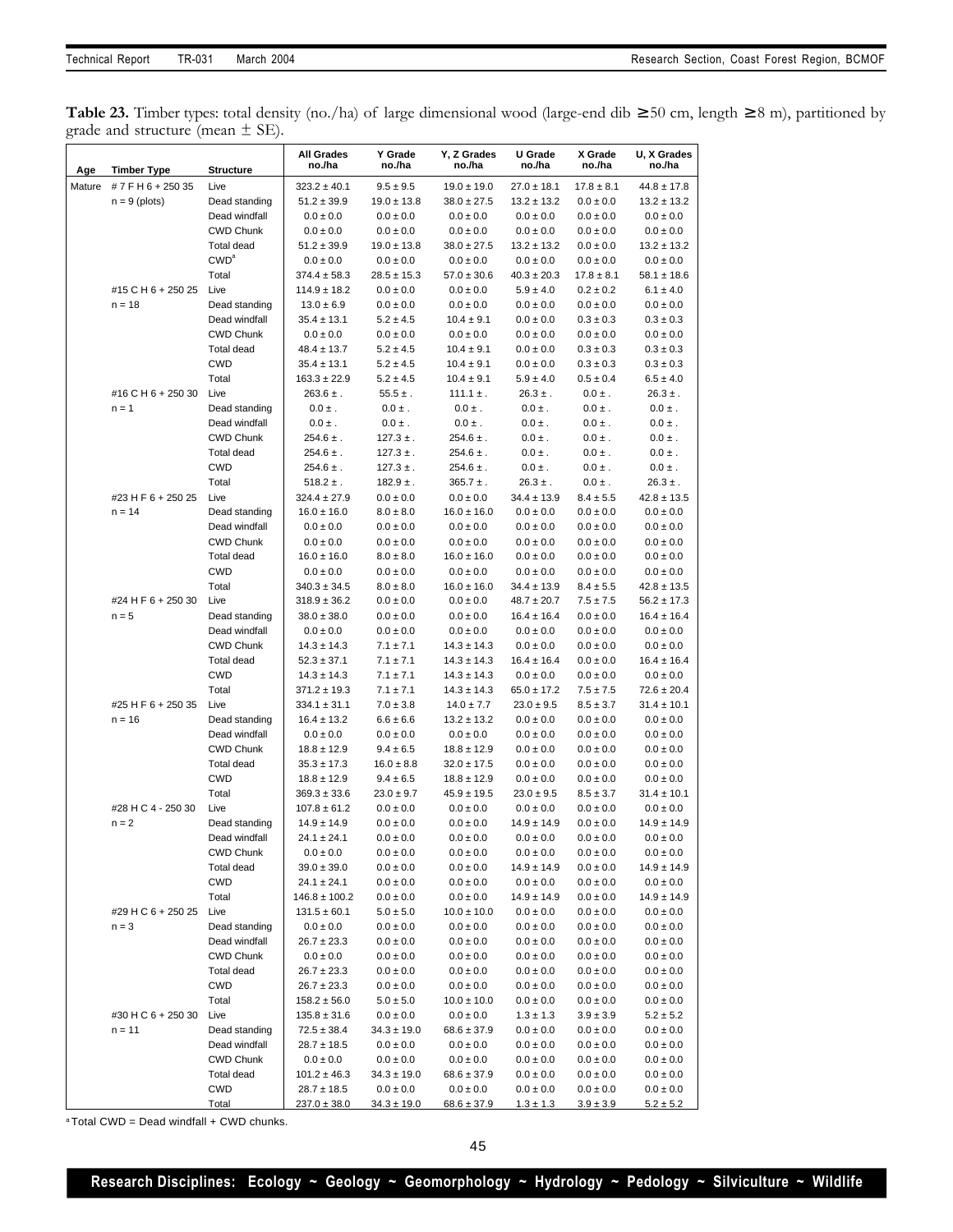Table 23. (cont.) Timber types: total density (no./ha) of large dimensional wood, partitioned by grade and structure (mean  $\pm$  SE).

|        |                         |                                | <b>All Grades</b>                    | Y Grade                           | Y, Z Grades                         | U Grade                            | X Grade                          | U, X Grades                        |
|--------|-------------------------|--------------------------------|--------------------------------------|-----------------------------------|-------------------------------------|------------------------------------|----------------------------------|------------------------------------|
| Age    | <b>Timber Type</b>      | <b>Structure</b>               | no./ha                               | no./ha                            | no./ha                              | no./ha                             | no./ha                           | no./ha                             |
| Mature | #36 H B 6 + 250 25 Live |                                | $198.0 \pm 20.4$                     | $15.2 \pm 3.4$                    | $30.4 \pm 6.9$                      | $21.5 \pm 3.7$                     | $8.4 \pm 2.9$                    | $29.8 \pm 4.6$                     |
|        | $n = 29$                | Dead standing                  | $23.4 \pm 15.0$                      | $11.1 \pm 7.5$                    | $22.1 \pm 15.0$                     | $0.0 \pm 0.0$                      | $0.4 \pm 0.4$                    | $0.4 \pm 0.4$                      |
|        |                         | Dead windfall                  | $0.0 \pm 0.0$                        | $0.0 \pm 0.0$                     | $0.0 \pm 0.0$                       | $0.0 \pm 0.0$                      | $0.0 \pm 0.0$                    | $0.0 \pm 0.0$                      |
|        |                         | <b>CWD Chunk</b>               | $2.3 \pm 2.3$                        | $1.1 \pm 1.1$                     | $2.3 \pm 2.3$                       | $0.0 \pm 0.0$                      | $0.0 \pm 0.0$                    | $0.0 \pm 0.0$                      |
|        |                         | Total dead                     | $25.7 \pm 15.4$                      | $12.2 \pm 7.7$                    | $24.4 \pm 15.4$                     | $0.0 \pm 0.0$                      | $0.4 \pm 0.4$                    | $0.4 \pm 0.4$                      |
|        |                         | <b>CWD</b>                     | $2.3 \pm 2.3$                        | $1.1 \pm 1.1$                     | $2.3 \pm 2.3$                       | $0.0 \pm 0.0$                      | $0.0 \pm 0.0$                    | $0.0 \pm 0.0$                      |
|        |                         | Total                          | $223.7 \pm 29.2$                     | $27.4 \pm 7.6$                    | $54.8 \pm 15.2$                     | $21.5 \pm 3.7$                     | $8.8 \pm 2.9$                    | $30.3 \pm 4.6$                     |
|        | #39 B H 6 + 250 25 Live |                                | $237.2 \pm 55.9$                     | $27.3 \pm 14.4$                   | $54.7 \pm 28.7$                     | $17.5 \pm 10.9$                    | $9.4 \pm 4.7$                    | $26.9 \pm 7.3$                     |
|        | $n = 3$                 | Dead standing                  | $14.6 \pm 14.6$                      | $0.0 \pm 0.0$                     | $0.0 \pm 0.0$                       | $0.0 \pm 0.0$                      | $0.0 \pm 0.0$                    | $0.0 \pm 0.0$                      |
|        |                         | Dead windfall                  | $0.0 \pm 0.0$                        | $0.0 \pm 0.0$                     | $0.0 \pm 0.0$                       | $0.0 \pm 0.0$                      | $0.0 \pm 0.0$                    | $0.0 \pm 0.0$                      |
|        |                         | <b>CWD Chunk</b>               | $28.1 \pm 28.1$                      | $0.0 \pm 0.0$                     | $0.0 \pm 0.0$                       | $0.0 \pm 0.0$                      | $28.1 \pm 28.1$                  | $28.1 \pm 28.1$                    |
|        |                         | Total dead                     | $42.7 \pm 42.7$                      | $0.0 \pm 0.0$                     | $0.0 \pm 0.0$                       | $0.0 \pm 0.0$                      | $28.1 \pm 28.1$                  | $28.1 \pm 28.1$                    |
|        |                         | <b>CWD</b>                     | $28.1 \pm 28.1$                      | $0.0 \pm 0.0$                     | $0.0 \pm 0.0$                       | $0.0 \pm 0.0$                      | $28.1 \pm 28.1$                  | $28.1 \pm 28.1$                    |
|        | #48 Y H 4 - 250 20 Live | Total                          | $279.9 \pm 22.5$<br>$245.9 \pm 37.7$ | $27.3 \pm 14.4$<br>$94.2 \pm 9.9$ | $54.7 \pm 28.7$<br>$188.4 \pm 19.8$ | $17.5 \pm 10.9$<br>$25.2 \pm 16.8$ | $37.4 \pm 30.2$<br>$1.7 \pm 1.7$ | $54.9 \pm 21.2$<br>$26.9 \pm 17.3$ |
|        | $n = 5$                 | Dead standing                  | $20.2 \pm 20.2$                      | $10.1 \pm 10.1$                   | $20.2 \pm 20.2$                     | $0.0 \pm 0.0$                      | $0.0 \pm 0.0$                    | $0.0 \pm 0.0$                      |
|        |                         | Dead windfall                  | $50.9 \pm 50.9$                      | $25.5 \pm 25.5$                   | $50.9 \pm 50.9$                     | $0.0 \pm 0.0$                      | $0.0 \pm 0.0$                    | $0.0 \pm 0.0$                      |
|        |                         | <b>CWD Chunk</b>               | $0.0 \pm 0.0$                        | $0.0 \pm 0.0$                     | $0.0 \pm 0.0$                       | $0.0 \pm 0.0$                      | $0.0 \pm 0.0$                    | $0.0 \pm 0.0$                      |
|        |                         | Total dead                     | $71.1 \pm 49.9$                      | $35.6 \pm 24.9$                   | $71.1 \pm 49.9$                     | $0.0 \pm 0.0$                      | $0.0 \pm 0.0$                    | $0.0 \pm 0.0$                      |
|        |                         | <b>CWD</b>                     | $50.9 \pm 50.9$                      | $25.5 \pm 25.5$                   | $50.9 \pm 50.9$                     | $0.0 \pm 0.0$                      | $0.0 \pm 0.0$                    | $0.0 \pm 0.0$                      |
|        |                         | Total                          | $317.1 \pm 40.8$                     | $129.8 \pm 18.9$                  | $259.5 \pm 37.8$                    | $25.2 \pm 16.8$                    | $1.7 \pm 1.7$                    | $26.9 \pm 17.3$                    |
|        | #50 Y H 6 + 250 25 Live |                                | $281.5 \pm 29.4$                     | $38.2 \pm 7.5$                    | $76.4 \pm 15.0$                     | $35.6 \pm 8.9$                     | $33.8 \pm 7.4$                   | $69.4 \pm 13.0$                    |
|        | $n = 17$                | Dead standing                  | $4.6 \pm 3.2$                        | $1.2 \pm 1.2$                     | $2.5 \pm 2.5$                       | $0.0 \pm 0.0$                      | $0.0\pm0.0$                      | $0.0 \pm 0.0$                      |
|        |                         | Dead windfall                  | $2.3 \pm 2.3$                        | $0.0 \pm 0.0$                     | $0.0 \pm 0.0$                       | $0.0 \pm 0.0$                      | $2.3 \pm 2.3$                    | $2.3 \pm 2.3$                      |
|        |                         | <b>CWD Chunk</b>               | $4.7 \pm 4.7$                        | $2.4 \pm 2.4$                     | $4.7 \pm 4.7$                       | $0.0 \pm 0.0$                      | $0.0\pm0.0$                      | $0.0 \pm 0.0$                      |
|        |                         | Total dead                     | $11.7 \pm 5.7$                       | $3.6 \pm 2.6$                     | $7.2 \pm 5.2$                       | $0.0 \pm 0.0$                      | $2.3 \pm 2.3$                    | $2.3 \pm 2.3$                      |
|        |                         | <b>CWD</b>                     | $7.1 \pm 5.1$                        | $2.4 \pm 2.4$                     | $4.7 \pm 4.7$                       | $0.0 \pm 0.0$                      | $2.3 \pm 2.3$                    | $2.3 \pm 2.3$                      |
|        |                         | Total                          | $293.2 \pm 30.8$                     | $41.8 \pm 7.8$                    | $83.6 \pm 15.7$                     | $35.6 \pm 8.9$                     | $36.2 \pm 7.7$                   | $71.8 \pm 13.9$                    |
|        | Immature #1FH6+5535     | Live                           | $67.6 \pm 20.1$                      | $0.0 \pm 0.0$                     | $0.0 \pm 0.0$                       | $0.0 \pm 0.0$                      | $0.0 \pm 0.0$                    | $0.0 \pm 0.0$                      |
|        | $n = 15$                | Dead standing                  | $3.6 \pm 3.6$                        | $0.0 \pm 0.0$                     | $0.0 \pm 0.0$                       | $0.0 \pm 0.0$                      | $3.6 \pm 3.6$                    | $3.6 \pm 3.6$                      |
|        |                         | Dead windfall                  | $0.0 \pm 0.0$                        | $0.0 \pm 0.0$                     | $0.0 \pm 0.0$                       | $0.0 \pm 0.0$                      | $0.0 \pm 0.0$                    | $0.0 \pm 0.0$                      |
|        |                         | <b>CWD Chunk</b><br>Total dead | $5.8 \pm 5.8$                        | $2.9 \pm 2.9$                     | $5.8 \pm 5.8$                       | $0.0 \pm 0.0$                      | $0.0 \pm 0.0$<br>$3.6 \pm 3.6$   | $0.0 \pm 0.0$<br>$3.6 \pm 3.6$     |
|        |                         | <b>CWD</b>                     | $9.4 \pm 6.6$<br>$5.8 \pm 5.8$       | $2.9 \pm 2.9$<br>$2.9 \pm 2.9$    | $5.8 \pm 5.8$<br>$5.8 \pm 5.8$      | $0.0 \pm 0.0$<br>$0.0 \pm 0.0$     | $0.0 \pm 0.0$                    | $0.0 \pm 0.0$                      |
|        |                         | Total                          | $77.0 \pm 20.0$                      | $2.9 \pm 2.9$                     | $5.8 \pm 5.8$                       | $0.0 \pm 0.0$                      | $3.6 \pm 3.6$                    | $3.6 \pm 3.6$                      |
|        | # 2 F H 6 + 65 30       | Live                           | $106.2 \pm 22.3$                     | $0.0 \pm 0.0$                     | $0.0 \pm 0.0$                       | $0.0 \pm 0.0$                      | $0.0 \pm 0.0$                    | $0.0 \pm 0.0$                      |
|        | $n = 19$                | Dead standing                  | $8.1 \pm 8.1$                        | $4.1 \pm 4.1$                     | $8.1 \pm 8.1$                       | $0.0 \pm 0.0$                      | $0.0 \pm 0.0$                    | $0.0 \pm 0.0$                      |
|        |                         | Dead windfall                  | $0.0\pm0.0$                          | $0.0\pm0.0$                       | $0.0 \pm 0.0$                       | $0.0 \pm 0.0$                      | $0.0 \pm 0.0$                    | $0.0\pm0.0$                        |
|        |                         | <b>CWD Chunk</b>               | $0.0 \pm 0.0$                        | $0.0 \pm 0.0$                     | $0.0 \pm 0.0$                       | $0.0 \pm 0.0$                      | $0.0\pm0.0$                      | $0.0 \pm 0.0$                      |
|        |                         | Total dead                     | $8.1 \pm 8.1$                        | $4.1 \pm 4.1$                     | $8.1 \pm 8.1$                       | $0.0 \pm 0.0$                      | $0.0\pm0.0$                      | $0.0 \pm 0.0$                      |
|        |                         | <b>CWD</b>                     | $0.0 \pm 0.0$                        | $0.0 \pm 0.0$                     | $0.0 \pm 0.0$                       | $0.0 \pm 0.0$                      | $0.0 \pm 0.0$                    | $0.0 \pm 0.0$                      |
|        |                         | Total                          | $114.3 \pm 24.9$                     | $4.1 \pm 4.1$                     | $8.1 \pm 8.1$                       | $0.0 \pm 0.0$                      | $0.0 \pm 0.0$                    | $0.0 \pm 0.0$                      |
|        | #3FH6+6535              | Live                           | $111.9 \pm 26.5$                     | $0.0 \pm 0.0$                     | $0.0 \pm 0.0$                       | $0.0 \pm 0.0$                      | $0.0 \pm 0.0$                    | $0.0 \pm 0.0$                      |
|        | $n = 10$                | Dead standing                  | $0.0 \pm 0.0$                        | $0.0 \pm 0.0$                     | $0.0 \pm 0.0$                       | $0.0 \pm 0.0$                      | $0.0 \pm 0.0$                    | $0.0 \pm 0.0$                      |
|        |                         | Dead windfall                  | $0.0 \pm 0.0$                        | $0.0 \pm 0.0$                     | $0.0 \pm 0.0$                       | $0.0 \pm 0.0$                      | $0.0 \pm 0.0$                    | $0.0 \pm 0.0$                      |
|        |                         | <b>CWD Chunk</b>               | $9.6 \pm 9.6$                        | $0.0 \pm 0.0$                     | $0.0 \pm 0.0$                       | $0.0 \pm 0.0$                      | $9.6 \pm 9.6$                    | $9.6 \pm 9.6$                      |
|        |                         | <b>Total dead</b>              | $9.6 \pm 9.6$                        | $0.0 \pm 0.0$                     | $0.0 \pm 0.0$                       | $0.0\pm0.0$                        | $9.6 \pm 9.6$                    | $9.6 \pm 9.6$                      |
|        |                         | CWD                            | $9.6 \pm 9.6$                        | $0.0 \pm 0.0$                     | $0.0\pm0.0$                         | $0.0 \pm 0.0$                      | $9.6 \pm 9.6$                    | $9.6 \pm 9.6$                      |
|        | #4 F M P 6 + 65 35 Live | Total                          | $121.6 \pm 29.5$                     | $0.0\pm0.0$                       | $0.0 \pm 0.0$<br>$0.0\pm0.0$        | $0.0 \pm 0.0$                      | $9.6 \pm 9.6$                    | $9.6 \pm 9.6$                      |
|        |                         | Dead windfall                  | $134.5 \pm 63.3$<br>$0.0 \pm 0.0$    | $0.0 \pm 0.0$<br>$0.0 \pm 0.0$    | $0.0 \pm 0.0$                       | $0.0 \pm 0.0$<br>$0.0 \pm 0.0$     | $0.0 \pm 0.0$<br>$0.0 \pm 0.0$   | $0.0 \pm 0.0$<br>$0.0 \pm 0.0$     |
|        |                         | CWD Chunk                      | $81.5 \pm 81.5$                      | $40.7 \pm 40.7$                   | $81.5 \pm 81.5$                     | $0.0\pm0.0$                        | $0.0\pm0.0$                      | $0.0 \pm 0.0$                      |
|        |                         | Total dead                     | $81.5 \pm 81.5$                      | $40.7 \pm 40.7$                   | $81.5 \pm 81.5$                     | $0.0 \pm 0.0$                      | $0.0 \pm 0.0$                    | $0.0 \pm 0.0$                      |
|        |                         | <b>CWD</b>                     | $81.5 \pm 81.5$                      | $40.7 \pm 40.7$                   | $81.5 \pm 81.5$                     | $0.0 \pm 0.0$                      | $0.0 \pm 0.0$                    | $0.0 \pm 0.0$                      |
|        |                         | Total                          | $216.0 \pm 144.8$                    | $40.7 \pm 40.7$                   | $81.5 \pm 81.5$                     | $0.0\pm0.0$                        | $0.0\pm0.0$                      | $0.0 \pm 0.0$                      |
|        | #5FD6+6535              | Live                           | $108.5 \pm 29.8$                     | $0.0 \pm 0.0$                     | $0.0 \pm 0.0$                       | $0.0\pm0.0$                        | $0.0 \pm 0.0$                    | $0.0\pm0.0$                        |
|        | $n = 6$                 | Dead standing                  | $0.0 \pm 0.0$                        | $0.0 \pm 0.0$                     | $0.0 \pm 0.0$                       | $0.0 \pm 0.0$                      | $0.0 \pm 0.0$                    | $0.0 \pm 0.0$                      |
|        |                         | Dead windfall                  | $22.4 \pm 22.4$                      | $11.2 \pm 11.2$                   | $22.4 \pm 22.4$                     | $0.0\pm0.0$                        | $0.0 \pm 0.0$                    | $0.0 \pm 0.0$                      |
|        |                         | CWD Chunk                      | $0.0 \pm 0.0$                        | $0.0 \pm 0.0$                     | $0.0 \pm 0.0$                       | $0.0 \pm 0.0$                      | $0.0 \pm 0.0$                    | $0.0 \pm 0.0$                      |
|        |                         | Total dead                     | $22.4 \pm 22.4$                      | $11.2 \pm 11.2$                   | $22.4 \pm 22.4$                     | $0.0 \pm 0.0$                      | $0.0\pm0.0$                      | $0.0 \pm 0.0$                      |
|        |                         | <b>CWD</b>                     | $22.4 \pm 22.4$                      | $11.2 \pm 11.2$                   | $22.4 \pm 22.4$                     | $0.0\pm0.0$                        | $0.0 \pm 0.0$                    | $0.0 \pm 0.0$                      |
|        |                         | Total                          | $131.0 \pm 32.7$                     | $11.2 \pm 11.2$                   | $22.4 \pm 22.4$                     | $0.0 \pm 0.0$                      | $0.0 \pm 0.0$                    | $0.0 \pm 0.0$                      |
|        | #6F4-7530               | Live                           | $86.0 \pm 44.6$                      | $0.0 \pm 0.0$                     | $0.0 \pm 0.0$                       | $0.0 \pm 0.0$                      | $0.0 \pm 0.0$                    | $0.0 \pm 0.0$                      |
|        | $n = 5$                 | Dead standing                  | $0.0 \pm 0.0$                        | $0.0\pm0.0$                       | $0.0\pm0.0$                         | $0.0\pm0.0$                        | $0.0 \pm 0.0$                    | $0.0 \pm 0.0$                      |
|        |                         | Dead windfall                  | $0.0 \pm 0.0$                        | $0.0 \pm 0.0$                     | $0.0 \pm 0.0$                       | $0.0 \pm 0.0$                      | $0.0 \pm 0.0$                    | $0.0 \pm 0.0$                      |
|        |                         | CWD Chunk<br>Total dead        | $0.0 \pm 0.0$<br>$0.0 \pm 0.0$       | $0.0\pm0.0$<br>$0.0 \pm 0.0$      | $0.0 \pm 0.0$<br>$0.0 \pm 0.0$      | $0.0\pm0.0$<br>$0.0 \pm 0.0$       | $0.0 \pm 0.0$<br>$0.0 \pm 0.0$   | $0.0 \pm 0.0$<br>$0.0 \pm 0.0$     |
|        |                         | <b>CWD</b>                     | $0.0 \pm 0.0$                        | $0.0\pm0.0$                       | $0.0\pm0.0$                         | $0.0 \pm 0.0$                      | $0.0 \pm 0.0$                    | $0.0 \pm 0.0$                      |
|        |                         | Total                          | $86.0 \pm 44.6$                      | $0.0 \pm 0.0$                     | $0.0 \pm 0.0$                       | $0.0 \pm 0.0$                      | $0.0 \pm 0.0$                    | $0.0 \pm 0.0$                      |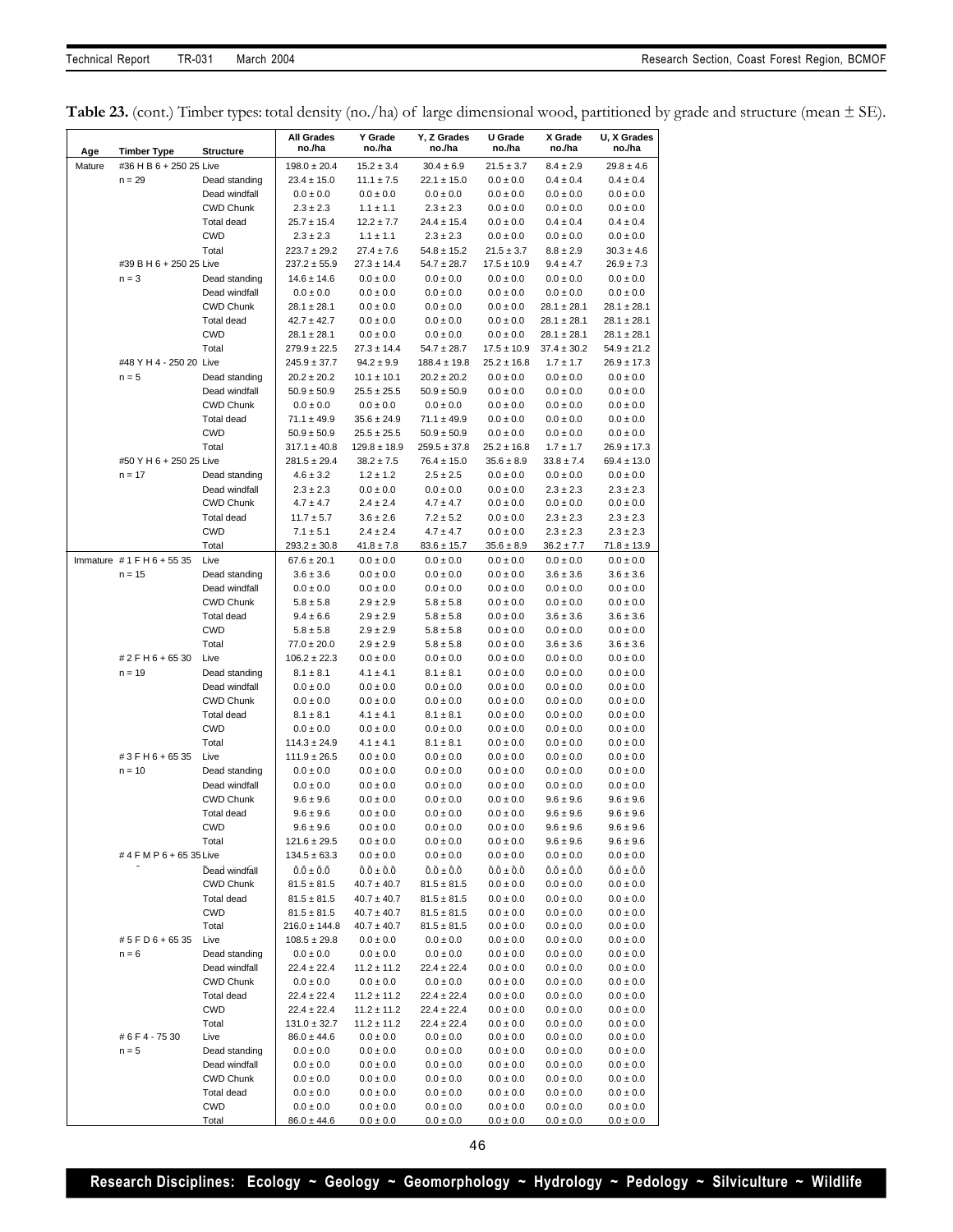Table 23. (cont.) Timber types: total density (no./ha) of large dimensional wood, partitioned by grade and structure (mean  $\pm$  SE).

| Age | <b>Timber Type</b>        | <b>Structure</b>                  | All Grades<br>no./ha               | Y Grade<br>no./ha                | Y, Z Grades<br>no./ha              | U Grade<br>no./ha              | X Grade<br>no./ha              | U, X Grades<br>no./ha            |
|-----|---------------------------|-----------------------------------|------------------------------------|----------------------------------|------------------------------------|--------------------------------|--------------------------------|----------------------------------|
|     | Immature #7 F H 6 + 75 35 | Live                              | $97.8 \pm 12.2$                    | $0.3 \pm 0.3$                    | $0.6 \pm 0.6$                      | $0.3 \pm 0.3$                  | $0.0 \pm 0.0$                  | $0.3 \pm 0.3$                    |
|     | $n = 36$                  | Dead standing                     | $7.9 \pm 3.6$                      | $1.2 \pm 1.0$                    | $2.5 \pm 2.0$                      | $0.4 \pm 0.4$                  | $0.0 \pm 0.0$                  | $0.4 \pm 0.4$                    |
|     |                           | Dead windfall                     | $18.6 \pm 8.0$                     | $9.3 \pm 4.0$                    | $18.6 \pm 8.0$                     | $0.0 \pm 0.0$                  | $0.0 \pm 0.0$                  | $0.0 \pm 0.0$                    |
|     |                           | <b>CWD Chunk</b>                  | $14.1 \pm 5.6$                     | $7.1 \pm 2.8$                    | $14.1 \pm 5.6$                     | $0.0 \pm 0.0$                  | $0.0 \pm 0.0$                  | $0.0 \pm 0.0$                    |
|     |                           | Total dead                        | $40.6 \pm 9.2$                     | $17.6 \pm 4.5$                   | $35.2 \pm 9.1$                     | $0.4 \pm 0.4$                  | $0.0 \pm 0.0$                  | $0.4 \pm 0.4$                    |
|     |                           | <b>CWD</b>                        | $32.7 \pm 9.0$                     | $16.4 \pm 4.5$                   | $32.7 \pm 9.0$                     | $0.0 \pm 0.0$                  | $0.0 \pm 0.0$                  | $0.0 \pm 0.0$                    |
|     |                           | Total                             | $138.4 \pm 17.1$                   | $17.9 \pm 4.6$                   | $35.8 \pm 9.2$                     | $0.7 \pm 0.5$                  | $0.0 \pm 0.0$                  | $0.7 \pm 0.5$                    |
|     | #8HF6+7535 Live           |                                   | $47.8 \pm 18.9$                    | $2.2 \pm 2.2$                    | $4.3 \pm 4.3$                      | $0.0 \pm 0.0$                  | $2.2 \pm 2.2$                  | $2.2 \pm 2.2$                    |
|     | $n = 4$                   | Dead standing                     | $0.0 \pm 0.0$                      | $0.0 \pm 0.0$                    | $0.0 \pm 0.0$                      | $0.0 \pm 0.0$                  | $0.0 \pm 0.0$                  | $0.0 \pm 0.0$                    |
|     |                           | Dead windfall                     | $11.1 \pm 11.1$                    | $5.5 \pm 5.5$                    | $11.1 \pm 11.1$                    | $0.0 \pm 0.0$                  | $0.0 \pm 0.0$                  | $0.0 \pm 0.0$                    |
|     |                           | <b>CWD Chunk</b>                  | $0.0 \pm 0.0$                      | $0.0 \pm 0.0$                    | $0.0 \pm 0.0$                      | $0.0 \pm 0.0$                  | $0.0 \pm 0.0$                  | $0.0 \pm 0.0$                    |
|     |                           | Total dead                        | $11.1 \pm 11.1$                    | $5.5 \pm 5.5$                    | $11.1 \pm 11.1$                    | $0.0 \pm 0.0$                  | $0.0 \pm 0.0$                  | $0.0 \pm 0.0$                    |
|     |                           | <b>CWD</b>                        | $11.1 \pm 11.1$                    | $5.5 \pm 5.5$                    | $11.1 \pm 11.1$                    | $0.0 \pm 0.0$                  | $0.0 \pm 0.0$                  | $0.0 \pm 0.0$                    |
|     |                           | Total                             | $58.8 \pm 24.7$                    | $7.7 \pm 7.7$                    | $15.4 \pm 15.4$                    | $0.0 \pm 0.0$                  | $2.2 \pm 2.2$                  | $2.2 \pm 2.2$                    |
|     | #9HF6+7530 Live           |                                   | $103.9 \pm 36.6$                   | $0.0 \pm 0.0$                    | $0.0 \pm 0.0$                      | $0.0 \pm 0.0$                  | $0.0 \pm 0.0$                  | $0.0 \pm 0.0$                    |
|     |                           | Dead standing                     | $13.7 \pm 13.7$                    | $0.0 \pm 0.0$                    | $0.0 \pm 0.0$                      | $0.0 \pm 0.0$                  | $0.0 \pm 0.0$                  | $0.0 \pm 0.0$                    |
|     |                           | Dead windfall                     | $5.6 \pm 5.6$                      | $0.0 \pm 0.0$                    | $0.0 \pm 0.0$                      | $0.0 \pm 0.0$                  | $0.0 \pm 0.0$                  | $0.0 \pm 0.0$                    |
|     |                           | <b>CWD Chunk</b>                  | $0.0 \pm 0.0$                      | $0.0 \pm 0.0$                    | $0.0 \pm 0.0$                      | $0.0 \pm 0.0$                  | $0.0 \pm 0.0$                  | $0.0 \pm 0.0$                    |
|     |                           | Total dead                        | $19.3 \pm 19.3$                    | $0.0 \pm 0.0$                    | $0.0 \pm 0.0$                      | $0.0 \pm 0.0$                  | $0.0 \pm 0.0$                  | $0.0 \pm 0.0$                    |
|     |                           | <b>CWD</b>                        | $5.6 \pm 5.6$                      | $0.0 \pm 0.0$                    | $0.0 \pm 0.0$                      | $0.0 \pm 0.0$                  | $0.0 \pm 0.0$                  | $0.0 \pm 0.0$                    |
|     |                           | Total                             | $123.2 \pm 35.5$                   | $0.0 \pm 0.0$                    | $0.0 \pm 0.0$                      | $0.0 \pm 0.0$                  | $0.0 \pm 0.0$                  | $0.0 \pm 0.0$                    |
|     | #12 F H 6 + 85 25 Live    |                                   | $162.5 \pm 162.5$                  | $0.0 \pm 0.0$                    | $0.0 \pm 0.0$                      | $0.0 \pm 0.0$                  | $0.0 \pm 0.0$                  | $0.0 \pm 0.0$                    |
|     | $n = 2$                   | Dead standing                     | $0.0 \pm 0.0$                      | $0.0 \pm 0.0$                    | $0.0 \pm 0.0$                      | $0.0 \pm 0.0$                  | $0.0 \pm 0.0$                  | $0.0 \pm 0.0$                    |
|     |                           | Dead windfall                     | $0.0 \pm 0.0$                      | $0.0 \pm 0.0$                    | $0.0 \pm 0.0$                      | $0.0 \pm 0.0$                  | $0.0 \pm 0.0$                  | $0.0 \pm 0.0$                    |
|     |                           | <b>CWD Chunk</b>                  | $0.0 \pm 0.0$                      | $0.0 \pm 0.0$                    | $0.0 \pm 0.0$                      | $0.0 \pm 0.0$                  | $0.0 \pm 0.0$                  | $0.0 \pm 0.0$                    |
|     |                           | <b>Total dead</b>                 | $0.0 \pm 0.0$                      | $0.0 \pm 0.0$                    | $0.0 \pm 0.0$                      | $0.0 \pm 0.0$                  | $0.0 \pm 0.0$                  | $0.0 \pm 0.0$                    |
|     |                           | <b>CWD</b>                        | $0.0 \pm 0.0$                      | $0.0 \pm 0.0$                    | $0.0 \pm 0.0$                      | $0.0 \pm 0.0$                  | $0.0 \pm 0.0$                  | $0.0 \pm 0.0$                    |
|     |                           | Total                             | $162.5 \pm 162.5$                  | $0.0 \pm 0.0$                    | $0.0 \pm 0.0$                      | $0.0 \pm 0.0$                  | $0.0 \pm 0.0$                  | $0.0 \pm 0.0$                    |
|     | #13 F H 6 + 85 35 Live    |                                   | $180.9 \pm 56.7$                   | $0.0 \pm 0.0$                    | $0.0 \pm 0.0$                      | $0.0 \pm 0.0$                  | $0.0 \pm 0.0$                  | $0.0 \pm 0.0$                    |
|     | $n = 4$                   | Dead standing                     | $0.0 \pm 0.0$                      | $0.0 \pm 0.0$                    | $0.0 \pm 0.0$                      | $0.0 \pm 0.0$                  | $0.0 \pm 0.0$                  | $0.0 \pm 0.0$                    |
|     |                           | Dead windfall                     | $0.0 \pm 0.0$                      | $0.0 \pm 0.0$                    | $0.0 \pm 0.0$                      | $0.0 \pm 0.0$                  | $0.0 \pm 0.0$                  | $0.0 \pm 0.0$                    |
|     |                           | <b>CWD Chunk</b>                  | $0.0 \pm 0.0$                      | $0.0 \pm 0.0$                    | $0.0 \pm 0.0$                      | $0.0 \pm 0.0$                  | $0.0 \pm 0.0$                  | $0.0 \pm 0.0$                    |
|     |                           | Total dead                        | $0.0 \pm 0.0$                      | $0.0 \pm 0.0$                    | $0.0 \pm 0.0$                      | $0.0 \pm 0.0$                  | $0.0 \pm 0.0$                  | $0.0 \pm 0.0$                    |
|     |                           | <b>CWD</b>                        | $0.0 \pm 0.0$                      | $0.0 \pm 0.0$                    | $0.0 \pm 0.0$                      | $0.0 \pm 0.0$                  | $0.0 \pm 0.0$                  | $0.0 \pm 0.0$                    |
|     |                           | Total                             | $180.9 \pm 56.7$                   | $0.0 \pm 0.0$                    | $0.0\pm0.0$                        | $0.0\pm0.0$                    | $0.0 \pm 0.0$                  | $0.0 \pm 0.0$                    |
|     | #14 H F 6 + 85 30 Live    |                                   | $159.8 \pm 23.2$                   | $9.0 \pm 6.4$                    | $18.0 \pm 12.9$                    | $14.9 \pm 8.5$                 | $0.0 \pm 0.0$                  | $14.9 \pm 8.5$                   |
|     | $n = 23$                  | Dead standing                     | $10.8 \pm 10.8$                    | $5.4 \pm 5.4$                    | $10.8 \pm 10.8$                    | $0.0 \pm 0.0$                  | $0.0 \pm 0.0$                  | $0.0 \pm 0.0$                    |
|     |                           | Dead windfall                     | $0.0 \pm 0.0$                      | $0.0 \pm 0.0$                    | $0.0 \pm 0.0$                      | $0.0 \pm 0.0$                  | $0.0 \pm 0.0$                  | $0.0 \pm 0.0$                    |
|     |                           | <b>CWD Chunk</b>                  | $0.0 \pm 0.0$                      | $0.0 \pm 0.0$                    | $0.0 \pm 0.0$                      | $0.0 \pm 0.0$                  | $0.0 \pm 0.0$                  | $0.0 \pm 0.0$                    |
|     |                           | Total dead                        | $10.8 \pm 10.8$                    | $5.4 \pm 5.4$                    | $10.8 \pm 10.8$                    | $0.0 \pm 0.0$                  | $0.0 \pm 0.0$                  | $0.0 \pm 0.0$                    |
|     |                           | <b>CWD</b>                        | $0.0 \pm 0.0$                      | $0.0 \pm 0.0$                    | $0.0 \pm 0.0$                      | $0.0 \pm 0.0$                  | $0.0 \pm 0.0$                  | $0.0 \pm 0.0$                    |
|     |                           | Total                             | $170.6 \pm 24.8$                   | $14.4 \pm 8.1$                   | $28.8 \pm 16.3$                    | $14.9 \pm 8.5$                 | $0.0 \pm 0.0$                  | $14.9 \pm 8.5$                   |
|     | #16 H D 6 + 85 35 Live    |                                   | $212.0 \pm 53.3$                   | $0.0 \pm 0.0$                    | $0.0 \pm 0.0$                      | $8.9 \pm 8.9$                  | $0.0 \pm 0.0$                  | $8.9 \pm 8.9$                    |
|     | $n = 5$                   | Dead standing                     | $40.8 \pm 40.8$                    | $20.4 \pm 20.4$                  | $40.8 \pm 40.8$                    | $0.0 \pm 0.0$                  | $0.0 \pm 0.0$                  | $0.0 \pm 0.0$                    |
|     |                           | Dead windfall<br><b>CWD Chunk</b> | $0.0 \pm 0.0$<br>$0.0 \pm 0.0$     | $0.0 \pm 0.0$<br>$0.0 \pm 0.0$   | $0.0 \pm 0.0$<br>$0.0 \pm 0.0$     | $0.0 \pm 0.0$<br>$0.0 \pm 0.0$ | $0.0 \pm 0.0$<br>$0.0 \pm 0.0$ | $0.0 \pm 0.0$<br>$0.0 \pm 0.0$   |
|     |                           | Total dead                        | $40.8 \pm 40.8$                    | $20.4 \pm 20.4$                  | $40.8 \pm 40.8$                    | $0.0 \pm 0.0$                  | $0.0 \pm 0.0$                  | $0.0 \pm 0.0$                    |
|     |                           | CWD                               | $0.0 \pm 0.0$                      | $0.0 \pm 0.0$                    | $0.0\pm0.0$                        | $0.0\pm0.0$                    | $0.0 \pm 0.0$                  | $0.0 \pm 0.0$                    |
|     |                           | Total                             | $252.8 \pm 58.2$                   | $20.4 \pm 20.4$                  | $40.8 \pm 40.8$                    | $8.9\pm8.9$                    | $0.0\pm0.0$                    | $8.9 \pm 8.9$                    |
|     | #17 F H 6 + 95 25 Live    |                                   | $144.8 \pm 86.4$                   | $0.0 \pm 0.0$                    | $0.0\pm0.0$                        | $0.0 \pm 0.0$                  | $0.0 \pm 0.0$                  | $0.0 \pm 0.0$                    |
|     | $n = 3$                   | Dead standing                     | $0.0 \pm 0.0$                      | $0.0 \pm 0.0$                    | $0.0\pm0.0$                        | $0.0\pm0.0$                    | $0.0 \pm 0.0$                  | $0.0 \pm 0.0$                    |
|     |                           | Dead windfall                     | $44.8 \pm 29.6$                    | $22.4 \pm 14.8$                  | $44.8 \pm 29.6$                    | $0.0 \pm 0.0$                  | $0.0 \pm 0.0$                  | $0.0 \pm 0.0$                    |
|     |                           | <b>CWD Chunk</b><br>Total dead    | $6.8 \pm 6.8$<br>$51.5 \pm 29.1$   | $0.0 \pm 0.0$<br>$22.4 \pm 14.8$ | $0.0 \pm 0.0$<br>$44.8 \pm 29.6$   | $0.0 \pm 0.0$<br>$0.0 \pm 0.0$ | $6.8 \pm 6.8$<br>$6.8 \pm 6.8$ | $6.8 \pm 6.8$<br>$6.8 \pm 6.8$   |
|     |                           | <b>CWD</b>                        | $51.5 \pm 29.1$                    | $22.4 \pm 14.8$                  | $44.8 \pm 29.6$                    | $0.0\pm0.0$                    | $6.8 \pm 6.8$                  | $6.8 \pm 6.8$                    |
|     |                           | Total                             | $196.4 \pm 57.3$                   | $22.4 \pm 14.8$                  | $44.8 \pm 29.6$                    | $0.0\pm0.0$                    | $6.8 \pm 6.8$                  | $6.8 \pm 6.8$                    |
|     | #18 H 6 + 95 30           | Live                              | $189.1 \pm 47.6$                   | $17.7 \pm 11.8$                  | $35.3 \pm 23.6$                    | $5.9 \pm 3.6$                  | $0.0 \pm 0.0$                  | $5.9 \pm 3.6$                    |
|     | $n = 12$                  | Dead standing                     | $1.4 \pm 1.4$                      | $0.7 \pm 0.7$                    | $1.4 \pm 1.4$                      | $0.0 \pm 0.0$                  | $0.0 \pm 0.0$                  | $0.0 \pm 0.0$                    |
|     |                           | Dead windfall                     | $11.9 \pm 10.1$                    | $5.0 \pm 5.0$                    | $10.0 \pm 10.0$                    | $0.0\pm0.0$                    | $0.0 \pm 0.0$                  | $0.0\pm0.0$                      |
|     |                           | <b>CWD Chunk</b>                  | $3.8 \pm 3.8$                      | $1.9 \pm 1.9$                    | $3.8 \pm 3.8$                      | $0.0\pm0.0$                    | $0.0 \pm 0.0$                  | $0.0 \pm 0.0$                    |
|     |                           | Total dead<br><b>CWD</b>          | $17.2 \pm 10.3$<br>$15.8 \pm 10.4$ | $7.6 \pm 5.2$<br>$6.9 \pm 5.2$   | $15.3 \pm 10.3$<br>$13.9 \pm 10.4$ | $0.0 \pm 0.0$<br>$0.0\pm0.0$   | $0.0 \pm 0.0$<br>$0.0 \pm 0.0$ | $0.0 \pm 0.0$<br>$0.0 \pm 0.0$   |
|     |                           | Total                             | $206.3 \pm 52.0$                   | $25.3 \pm 13.3$                  | $50.6 \pm 26.7$                    | $5.9 \pm 3.6$                  | $0.0 \pm 0.0$                  | $5.9 \pm 3.6$                    |
|     | #19 D H 6 + 75 30 Live    |                                   | $50.1 \pm 38.5$                    | $0.0 \pm 0.0$                    | $0.0\pm0.0$                        | $10.4 \pm 10.4$                | $0.0 \pm 0.0$                  | $10.4 \pm 10.4$                  |
|     | $n = 5$                   | Dead standing                     | $0.0\pm0.0$                        | $0.0 \pm 0.0$                    | $0.0\pm0.0$                        | $0.0\pm0.0$                    | $0.0 \pm 0.0$                  | $0.0 \pm 0.0$                    |
|     |                           | Dead windfall                     | $0.0 \pm 0.0$                      | $0.0 \pm 0.0$                    | $0.0 \pm 0.0$                      | $0.0 \pm 0.0$                  | $0.0 \pm 0.0$                  | $0.0 \pm 0.0$                    |
|     |                           | <b>CWD Chunk</b>                  | $0.0 \pm 0.0$                      | $0.0 \pm 0.0$                    | $0.0 \pm 0.0$                      | $0.0 \pm 0.0$                  | $0.0 \pm 0.0$                  | $0.0 \pm 0.0$                    |
|     |                           | Total dead                        | $0.0 \pm 0.0$                      | $0.0 \pm 0.0$                    | $0.0 \pm 0.0$                      | $0.0 \pm 0.0$                  | $0.0 \pm 0.0$                  | $0.0 \pm 0.0$                    |
|     |                           | <b>CWD</b><br>Total               | $0.0 \pm 0.0$<br>$50.1 \pm 38.5$   | $0.0 \pm 0.0$<br>$0.0 \pm 0.0$   | $0.0\pm0.0$<br>$0.0 \pm 0.0$       | $0.0\pm0.0$<br>$10.4 \pm 10.4$ | $0.0 \pm 0.0$<br>$0.0 \pm 0.0$ | $0.0 \pm 0.0$<br>$10.4 \pm 10.4$ |
|     |                           |                                   |                                    |                                  |                                    |                                |                                |                                  |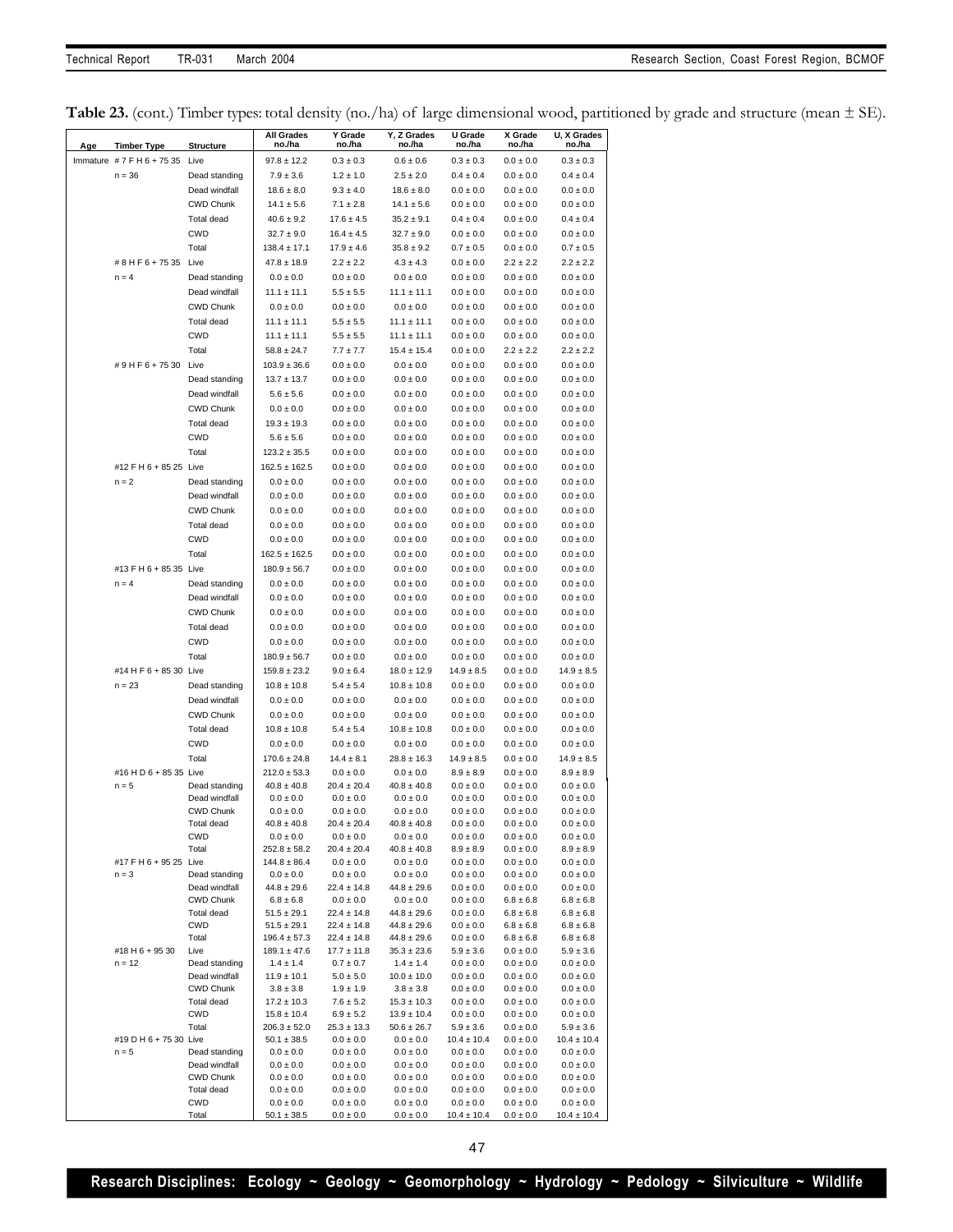# **APPENDIX E: COMPARISON OF CRUISE TO CHECK SURVEY DATA**



**Figure 12.** Comparison of measured to estimated dbh: all structures.



Figure 14. Comparison of measured to estimated dbh: dead standing.



Figure 13. Comparison of measured to estimated dbh: chunks.



Figure 15. Comparison of measured to estimated dbh: windfalls.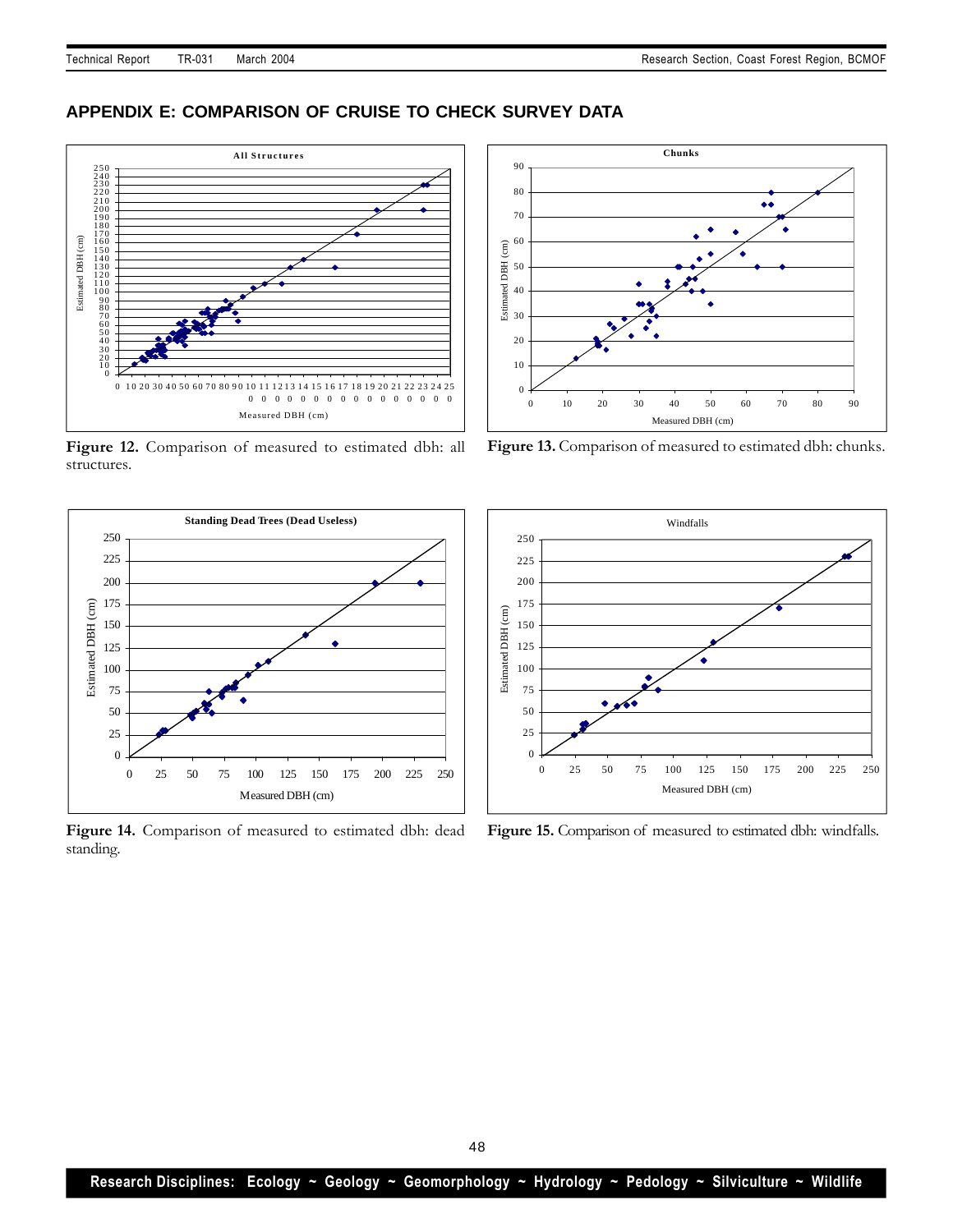

Figure 16. Comparison of compiled and measured length (to a 10 cm top diameter): all structures.



**Figure 18.** Comparison of compiled and measured length (to a 10 cm top diameter): standing dead.



Figure 17. Comparison of compiled and measured length (to a 10 cm top diameter): chunks.



**Figure 19.** Comparison of compiled and measured length (to a 10 cm top diameter): windfalls.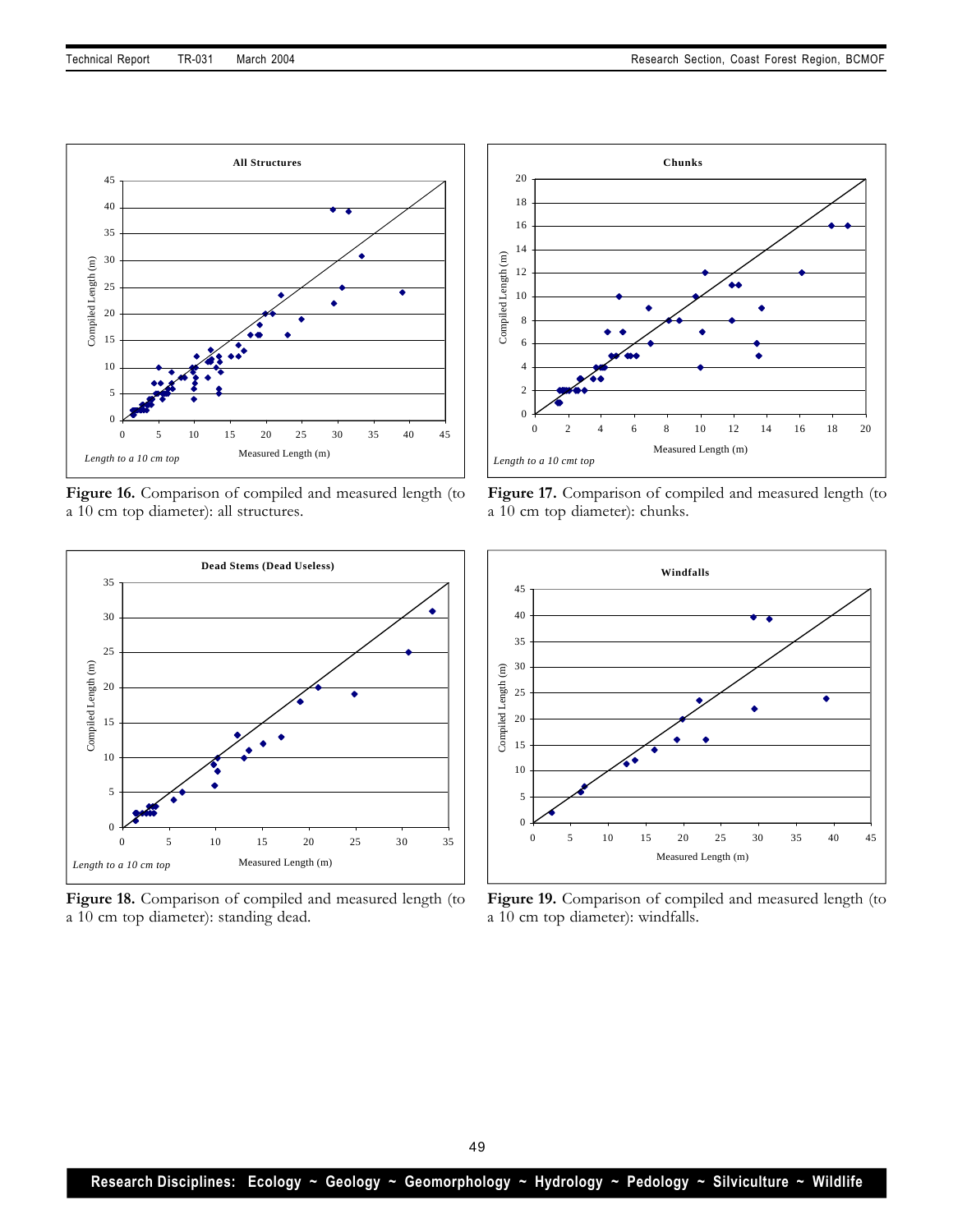



**Figure 20.** Comparison of compiled taper volumes based on measured and estimated dbh (to minimum top diameter): all structures.



Figure 22. Mean absolute difference in dbh by decay class: CWD.



**Figure 24.** Mean absolute difference in length by decay class: CWD.



**Figure 21.** Comparison of compiled taper volumes based on measured and estimated dbh (to minimum top diameter): chunks.



Figure 23. Relative mean absolute difference in dbh by decay class: CWD.



**Figure 25.** Relative mean absolute difference in length by decay class: CWD.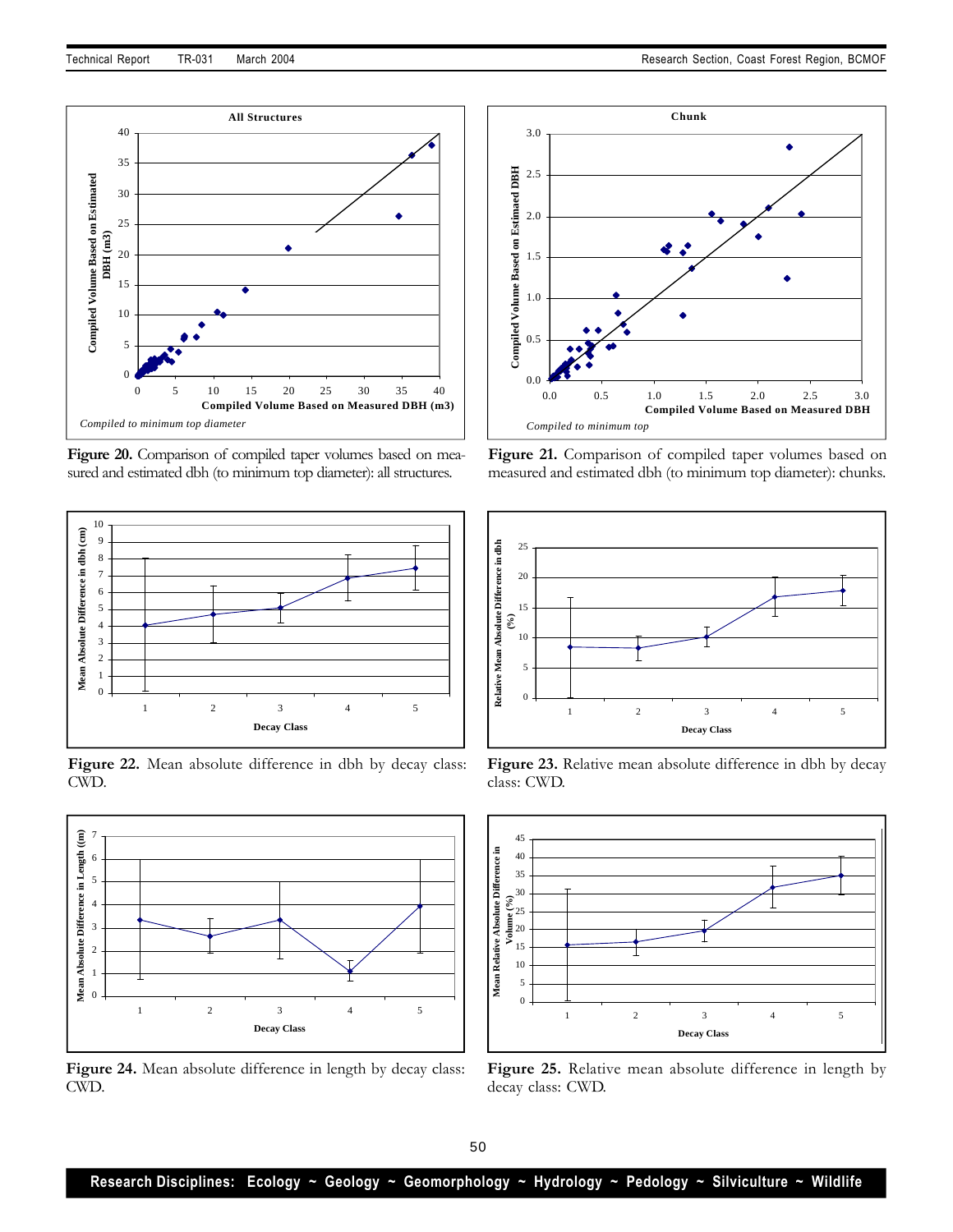

**Figure 26.** Comparison of Smalian and taper volumes (to a 10 cm top): chunks.



**Figure 28.** Comparison of Smalian and taper volumes (to a 10 cm top): chunks and windfalls.



**Figure 27.** Comparison of Smalian and taper volumes (to a 10 cm top): windfalls.